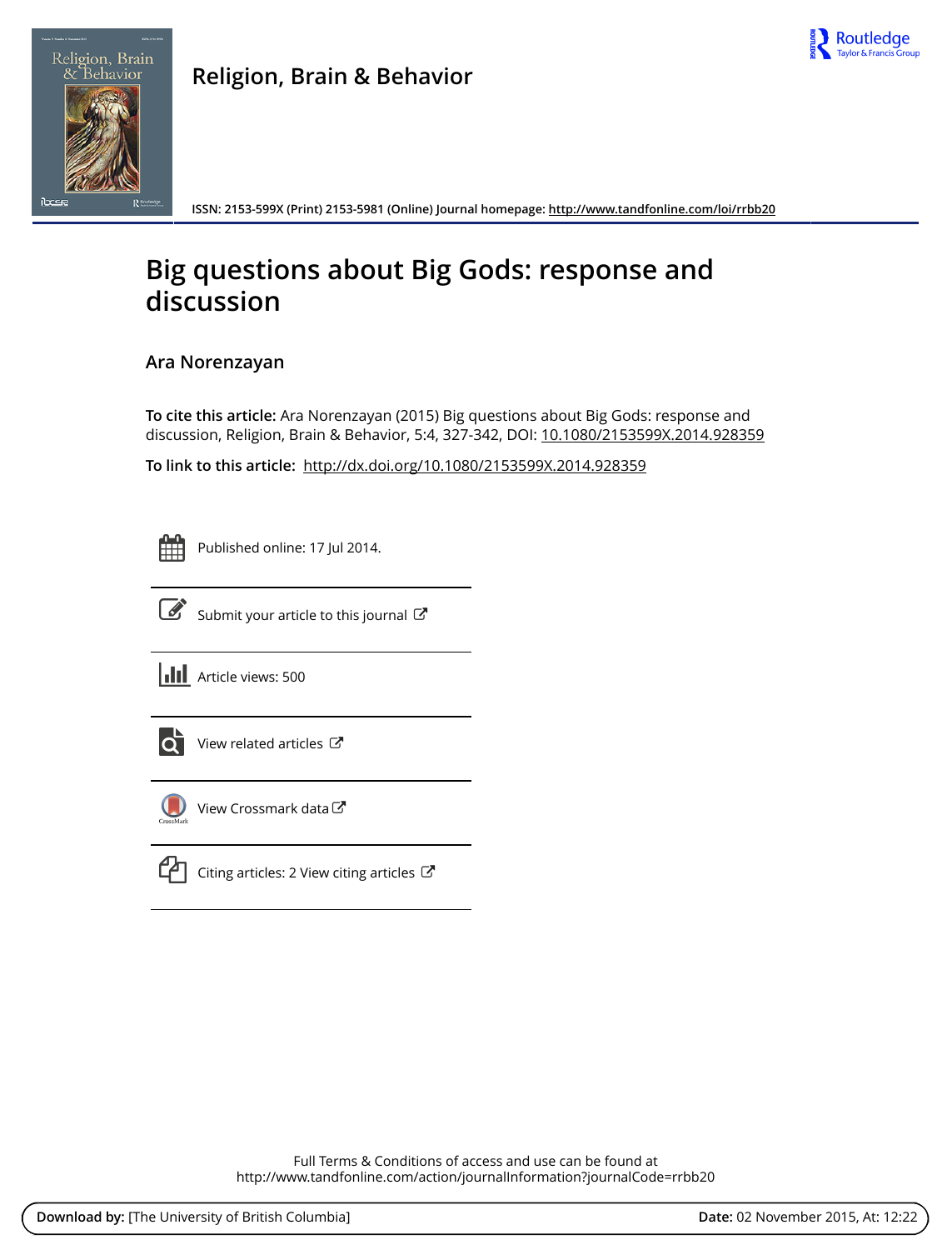# <span id="page-1-0"></span>BOOK SYMPOSIUM: BIG GODS BY ARA NORENZAYAN

# Are Big Gods a big deal in the emergence of big groups?

Quentin D. Atkinson<sup>a\*</sup>, Andrew J. Latham<sup>b</sup> and Joseph Watts<sup>a</sup>

<sup>a</sup>School of Psychology, University of Auckland, Auckland, New Zealand; <sup>b</sup>Department of Philosophy, The University of Sydney, Sydney, Australia

Establishing whether Big Gods helped drive the cultural evolution of large-scale cooperation requires the synthesis of multiple lines of evidence. Survey data and labbased studies suggest that belief in (or priming the concept of) a powerful moralizing god can increase individual prosocial behavior (Norenzayan, Henrich, & Slingerland, [2013](#page-8-0); Shariff & Norenzayan, [2007,](#page-8-0) [2011\)](#page-8-0), and point to the importance of the imagined presence of a supernatural monitor and the threat of punishment (Atkinson & Bourat, [2011](#page-7-0); Gervais & Norenzayan, [2012](#page-8-0); Norenzayan, Gervais, & Trzesniewski, [2012](#page-8-0); Shariff & Norenzayan, [2011;](#page-8-0) Shariff & Rhemtulla, [2012](#page-8-0)). However, these findings do not tell us whether such prosocial effects scale up to produce meaningful cooperative advantages at the societal level. One crucial piece of evidence in this regard has been cross-cultural comparative data on the distribution of types of Big God beliefs around the world (Brown & Eff, [2010](#page-8-0); Johnson, [2005](#page-8-0); Norenzayan & Shariff, [2008;](#page-8-0) Peoples & Marlowe, [2012](#page-8-0); Peregrine, [1996](#page-8-0); Roes & Raymond, [2003;](#page-8-0) Sanderson & Roberts, [2008](#page-8-0); Snarey, [1996](#page-8-0); Stark, [2001;](#page-9-0) Swanson, [1960;](#page-9-0) Underhill, [1975\)](#page-9-0). Put simply, if certain types of Big Gods help promote cooperation then, the argument goes, these gods should be associated with cooperation across societies.

In Big Gods, Norenzayan ([2013\)](#page-8-0) presents the most comprehensive treatment yet of the Big Gods question. The book is a commendable attempt to synthesize the rapidly growing body of survey and experimental research on prosocial effects of religious primes together with cross-cultural data on the distribution of Big Gods. There are, however, a number of problems with the current cross-cultural evidence that weaken support for a causal link between big societies and certain types of Big Gods. Here we attempt to clarify these problems and, in so doing, correct any potential misinterpretation of the cross-cultural findings, provide new insight into the processes generating the patterns observed, and flag directions for future research.

Attempts to statistically test "Big Gods" predictions using systematically coded ethnographic data can be traced back to the coding schemes outlined in Swanson's ([1960\)](#page-9-0) The Birth of the Gods. Swanson catalogued the presence or absence of omnipotent creator gods, termed "High Gods," in 39 societies. Swanson further categorized High Gods based on whether they were active, concerned with human affairs, and specifically supportive of human morality. Based on his initial coding, Swanson argued that larger societies with multiple layers of jurisdictional hierarchy were more likely to have High Gods (morally

<sup>\*</sup>Corresponding author. Email: [q.atkinson@auckland.ac.nz](mailto:q.atkinson@auckland.ac.nz)

<sup>© 2014</sup> Taylor & Francis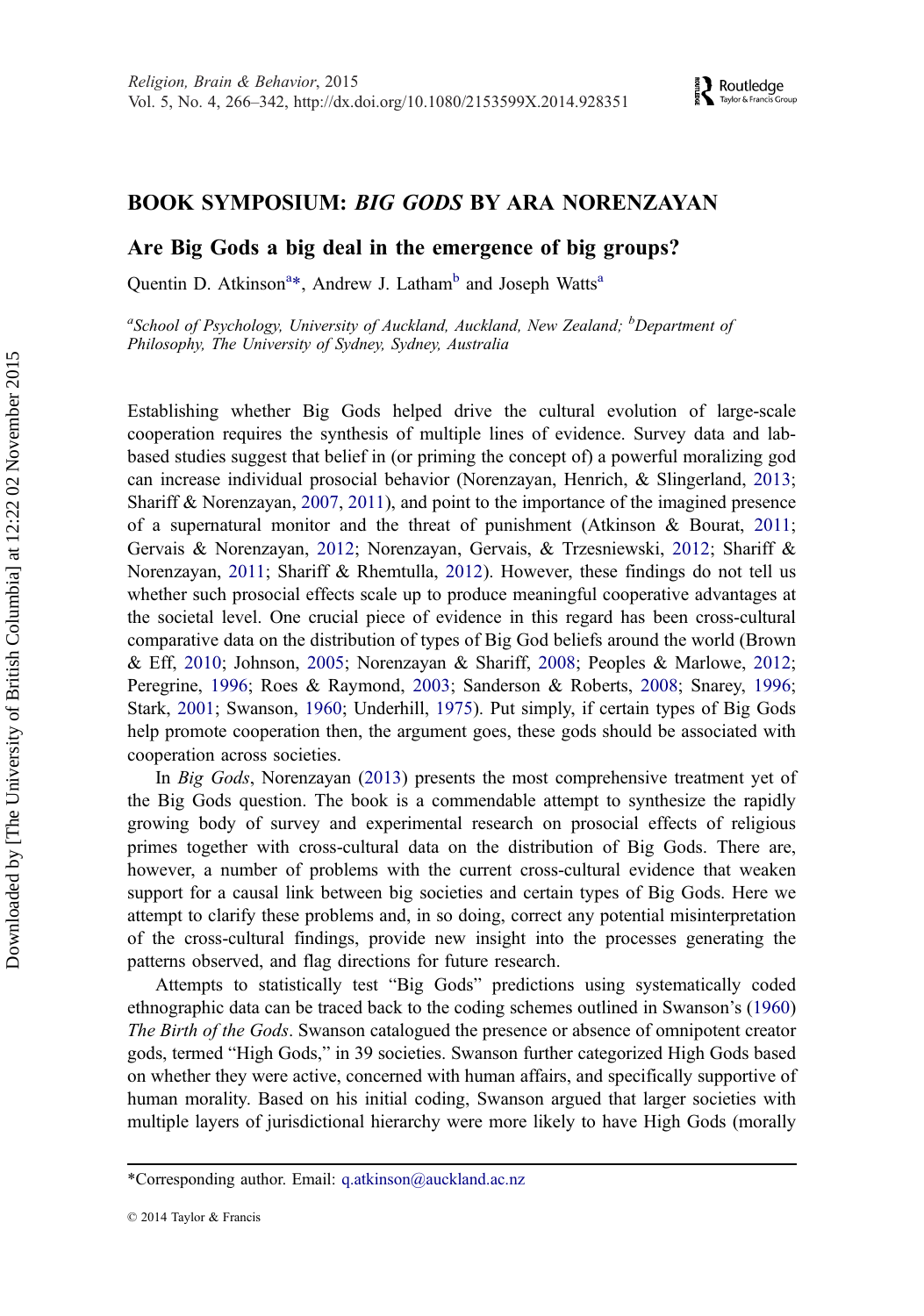concerned or not). Since 1960, Swanson's coding has been expanded to cover 168 societies from the Standard Cross-Cultural Survey (SCCS; Murdock & White, [1969\)](#page-8-0) and 748 societies from the Ethnographic Atlas (EA; Murdock, [1967](#page-8-0)). Like Swanson's initial survey, these larger data sets also show an association between the presence of High Gods and economic and political complexity (Sanderson & Roberts, [2008;](#page-8-0) Underhill, [1975\)](#page-9-0).<sup>[1](#page-7-0)</sup>

Recently, a string of studies have sought to test the hypothesized monitoring and enforcement role of High Gods by examining the relationship between the presence of specifically moralizing High Gods (MHGs) and various measures of large-scale cooperation. Snarey [\(1996](#page-8-0)) found that across societies in the SCCS, MHGs were more likely to occur in regions of water scarcity where, he argued, there was a greater need for prosocial use of natural resources. Stark [\(2001](#page-9-0)) found that MHGs recorded in the Atlas of World Cultures (Murdock, [1981\)](#page-8-0) correlate with various measures of cultural complexity (e.g., presence of domestic animals, agriculture, pottery, and existence of a state). Roes and Raymond [\(2003](#page-8-0)) showed that the presence of MHGs in the SCCS and EA correlates with "society size" (although the metric they used for society size was the number of "levels of jurisdictional hierarchy"). Johnson ([2005\)](#page-8-0) found that the presence of MHGs in the SCCS is correlated with various indices of societal cooperation such as taxation, policing, and measures of norm compliance. More recently, Brown and Eff ([2010\)](#page-8-0) applied a spatial autoregressive model (see below) to the SCCS data and found that animal husbandry, resource richness, external warfare, community size, and class stratification are associated with MHGs. Finally, Peoples and Marlowe [\(2012](#page-8-0)) have shown that MHGs in the SCCS tend to be found in societies with greater technological complexity and subsistence productivity.

The above relationships are variously cited as supporting the claim that shared belief in an MHG increases prosocial behavior and facilitates large-scale cooperation (Johnson, [2005;](#page-8-0) Norenzayan, [2013](#page-8-0); Norenzayan & Shariff, [2008;](#page-8-0) Peoples & Marlowe, [2012;](#page-8-0) Roes & Raymond, [2003;](#page-8-0) Snarey, [1996;](#page-8-0) Stark, [2001\)](#page-9-0). The general patterns reported are also taken to support cultural group selection arguments that the competitive advantage provided by MHG beliefs has contributed to the gradual increase in human social complexity since the dawn of agriculture and the more recent expansion of the major world religions (Norenzayan, [2013](#page-8-0); Norenzayan & Shariff, [2008;](#page-8-0) Roes & Raymond, [2003](#page-8-0)).

A major problem with almost all of the cross-cultural analyses of MHG data is that the statistical tests employed assume that the data points are independent when they are not. "Galton's problem," as it is known to anthropologists, has been recognized since 1888 when Sir Edward Tylor presented a correlation between patrilineal marriage systems and social complexity as evidence that complex societies gave rise to a patrilineal focus. Sir Francis Galton famously critiqued Tylor's argument, noting that the similarities between cultures could also arise due to common ancestry or more recent diffusion of ideas. The same critique can be applied to the similarities identified between societies with MHGs.

While some of the above studies acknowledge and attempt to address Galton's problem, none do so adequately and, to the extent that they are able to control for nonindependence, the conclusions of the studies are weakened. Stark [\(2001](#page-9-0)) and Peoples and Marlowe [\(2012](#page-8-0)) do not control for Galton's problem at all. Roes and Raymond [\(2003](#page-8-0)) and Johnson ([2005\)](#page-8-0) control for regional effects by including six world regions (Sub-Saharan Africa, Circum-Mediterranean, East Eurasia, Insular Pacific, North America, South America) as a factor in their regression models. Of the 19 predictions tested in Johnson [\(2005](#page-8-0)), only four remain significant after controlling for world region.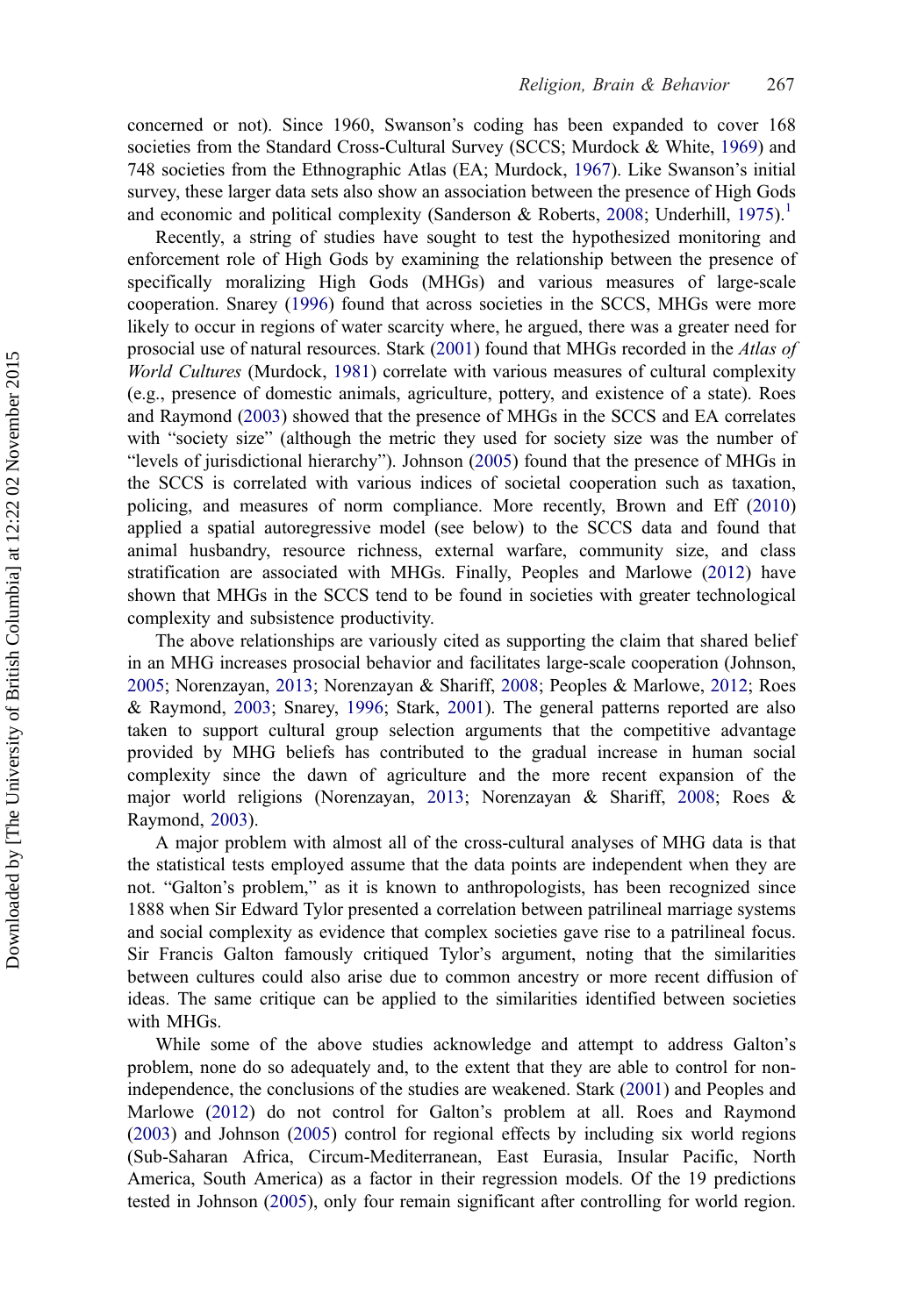Roes and Raymond [\(2003](#page-8-0)) report that their correlation between MHGs and society size remains significant when controlling for world region. We replicated this test using binary logistic regression and the EA data set ( $p \le 0.001$ ), but did not find a significant effect using the smaller SCCS data set ( $p = .379$ ).

Controlling for region effects in this way is a step in the right direction, but it still assumes that data points are independent within regions and that each region is independent. Neither of these assumptions holds. Figures 1 and [2](#page-4-0) map the presence or absence of MHGs across societies in the SCCS and EA, respectively. The figures show that the global distribution of MHGs is highly spatially auto-correlated, with most MHGs around the circum-Mediterranean, the northern half of Africa and the Near East, clearly associated with the expansion of the Abrahamic faiths. These cultures will dominate any global analysis of the distribution of MHGs, and because their range cross-cuts the standard world regions in the SCCS and EA, controlling for regional effects does not account for non-independence due to the Abrahamic expansions. It is worth noting that the SCCS sample was initially designed as an attempt to overcome the problem of nonindependence between neighboring groups by sub-sampling cultures from the larger EA data set; however, even the cultures in the SCCS are known to be spatially auto-correlated (Dow & Eff, [2008](#page-8-0)). The fact that Roes and Raymond's ([2003\)](#page-8-0) findings do not hold for the SCCS after controlling for regional differences therefore suggests that we should be cautious in interpreting their results.

A more principled approach to controlling for non-independence in the data is to explicitly incorporate possible dependencies into the regression model. Brown and Eff [\(2010](#page-8-0)) use a two-stage least-squared spatial autoregressive model to quantify and control for non-independence due to spatial diffusion as well as shared cultural ancestry. This enables them to estimate the relative contribution of spatial diffusion (as indicated by geographic proximity) and shared cultural ancestry (as indicated by linguistic affiliation) to variation in MHGs. They find spatial diffusion to be the dominant process – their



Figure 1. Map showing the location of moralizing high gods (black dots) in societies from the Ethnographic Atlas (Murdock, [1967](#page-8-0)); and (b) the Standard Cross Cultural Survey (Murdock & White, [1969\)](#page-8-0).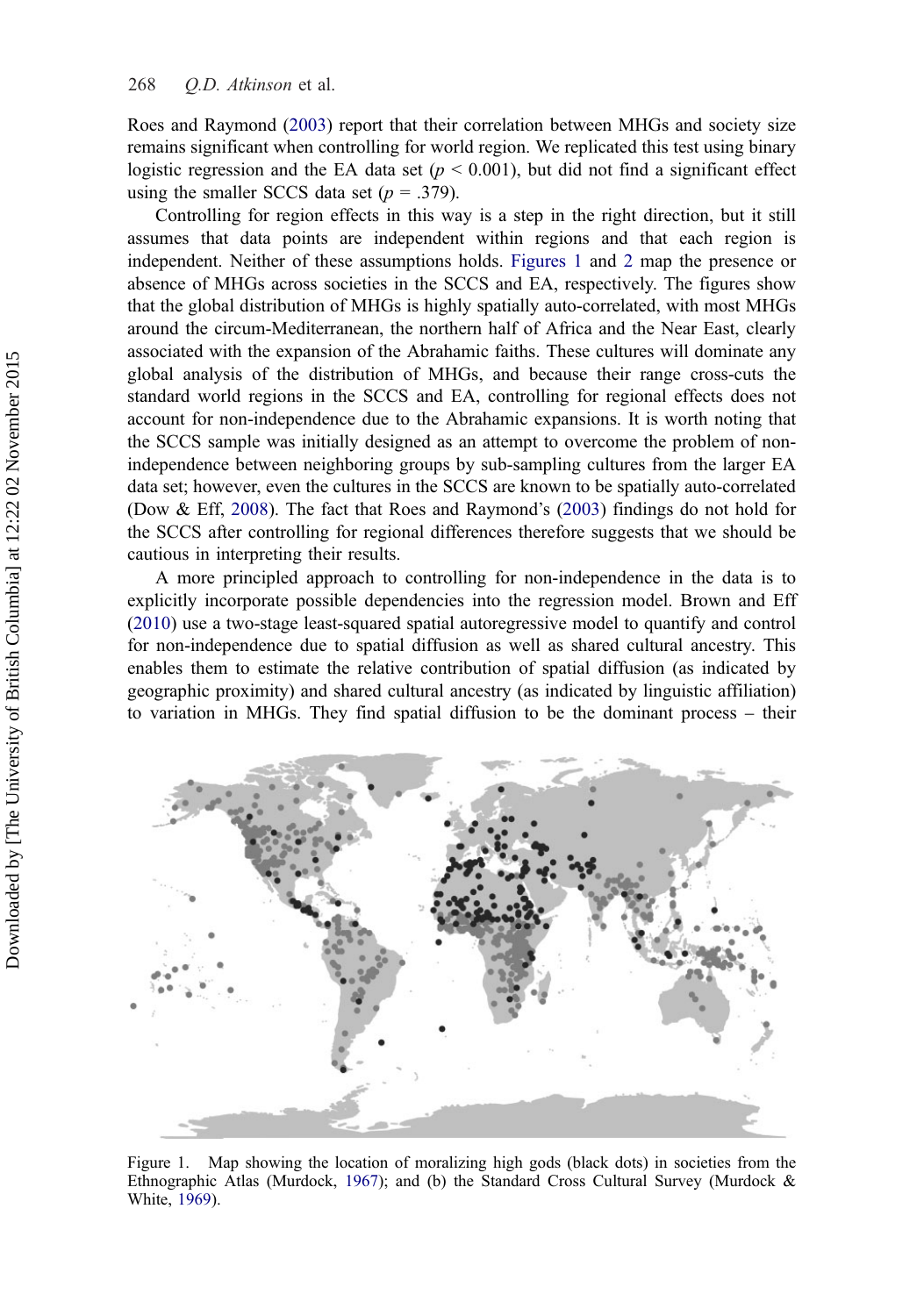<span id="page-4-0"></span>

Figure 2. Map showing the location of moralizing high gods (black dots) in societies from the Standard Cross Cultural Survey (Murdock & White, [1969](#page-8-0)).

cultural diffusion term is the single most important predictor in their final model, explaining 24% of the variance. The next best predictor in their model is animal husbandry (11% of the variance), which they suggest may reflect a functional role for religion in the "protection of easily alienable property rights." Small but significant effects were also found for increased caste stratification, community size, lower frequency of external warfare, lower agricultural potential, and increased resource scarcity. Interestingly, for community size, Brown and Eff [\(2010](#page-8-0)) find that MHGs are most likely to occur in societies of moderate size, being relatively rare in the smallest and largest groups. While Brown and Eff ([2010\)](#page-8-0) control for cultural ancestry and the geographic spread of MHGs, they do not control for Abrahamic influence that has occurred through missionaries, trade networks, and colonization – processes that have not necessarily taken place between geographically contiguous cultures.

Several studies have attempted to control for influence of Abrahamic and other classical religions (e.g., Hinduism and Buddhism) using the SCCS "Religion" variable (v713). This variable classifies half the societies in the SCCS according to whether they are: (1) "Classical religion (Christianity, Islam, Hinduism, Buddhism);" (2) "Mixture of classical & preclassical;" or  $(3)$  "Preclassical." After controlling for influence of classical religion and region, only two of Johnson's 19 predictions are supported (and another borderline significant effect is in the opposite direction to that predicted) (Johnson, [2005](#page-8-0)). Roes and Raymond [\(2003](#page-8-0)) claim that the correlation between MHGs and society size holds after controlling for classical religion, but we could not replicate this finding using the SCCS data (in an ordinal regression controlling for classical religion, the effect of society size [levels of jurisdictional hierarchy] is not significant,  $p = .415$ ). Snarey ([1996\)](#page-8-0) coded a similar variable recording whether societies were exposed to Christian or Muslim missionaries. Excluding "missionized" societies, the relationship between water scarcity and MHGs remained significant.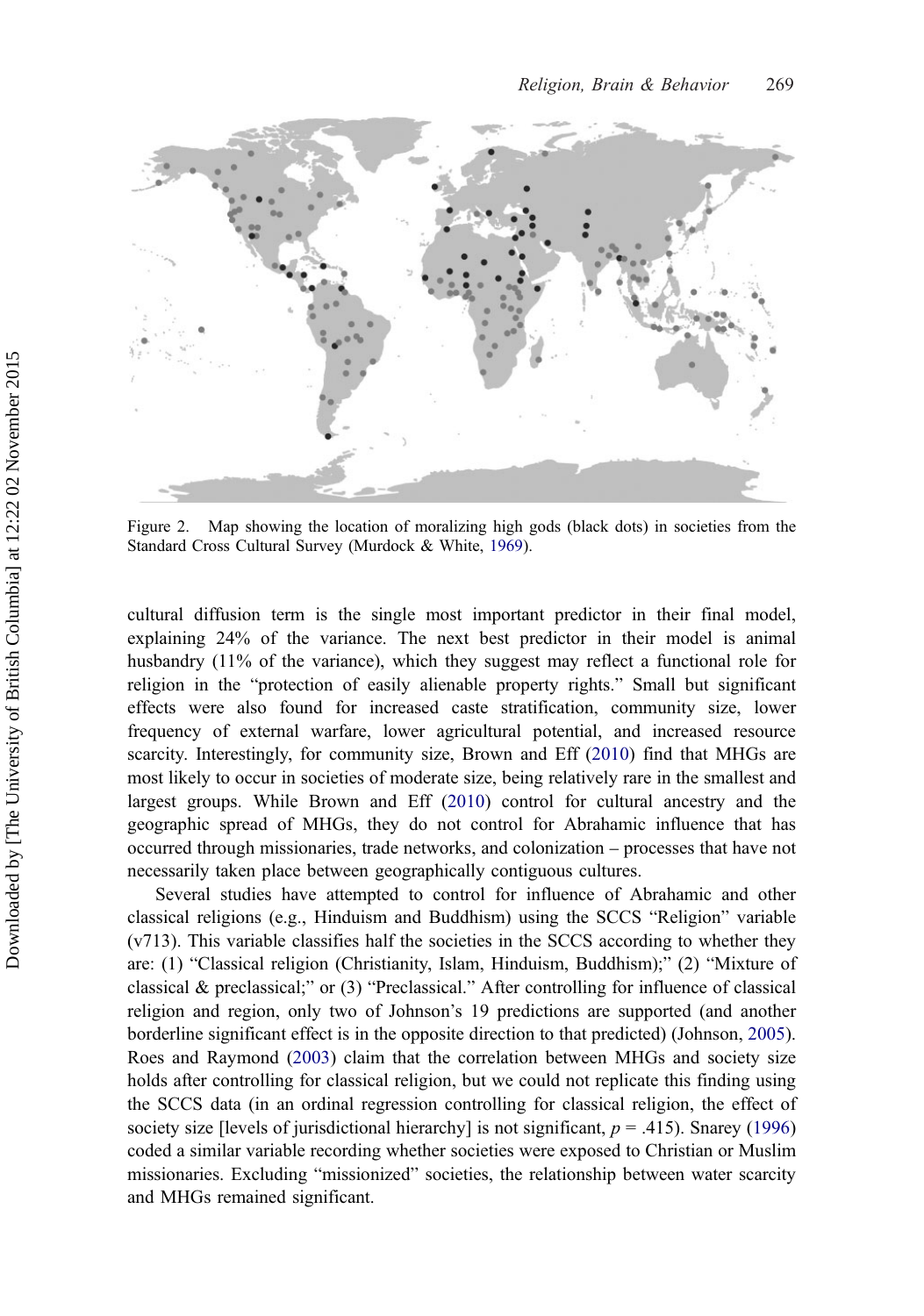A favorable interpretation of these results is that after controlling for the influence of classical religions, the effect of MHGs on cooperation is weakened but still detectable. However, a closer look at the cultures outside the Abrahamic and other classical religious traditions challenges this conclusion. In Johnson ([2005\)](#page-8-0) and Roes and Raymond ([2003](#page-8-0)), of the cultures judged "preclassical," only one is coded as having an MHG – the Papago. A more recent version of the "Religion" variable (v713rev) has a complete coding for all cultures in the SCCS, but only eight "preclassical" societies are coded as having MHGs. One of these, the Hebrews, practices Judaism, an early branch of the Abrahamic tradition. The Abkhaz are listed as "preclassical" but have been subject to Orthodox Christian and Muslim influence since the sixth century. The Lakher of southern Asia appear to have had an indigenous MHG (although early ethnographies followed on the heels of intensive missionary activity) (Levinson, [1991](#page-8-0)). In the Americas, the Papago, Cuna, Warrau, Gros Ventre, and Yaghan are all coded as having MHGs and as "preclassical," but information on the indigenous beliefs prior to missionary contact is limited, and for at least some of these groups the reported MHGs may well be recent innovations following contact with Christianity (Cooper, [1917;](#page-8-0) Levinson, [1991\)](#page-8-0). It is worth noting that of these eight societies, only the Hebrews are coded above a 2 ("petty chiefdom") on the 1–5 scale of society size/complexity that is the focus of Roes and Raymond's [\(2003](#page-8-0)) study. The picture is similar for Snarey's ([1996\)](#page-8-0) findings. Of the nine cultures with MHGs judged by Snarey to be "pre missionization," the Hebrews follow an Abrahamic tradition, and the Bogo, Masaii, Somali, Basseri, and Rwala Bedouin have their own traditions but are all part of a geographically contiguous arid region that has been subject to influence from Abrahamic religions for centuries. The Gros Ventre and Yaghan cases are inconclusive, as mentioned above. Finally, the Yukaghir of Siberia are coded by Snarey as having a "preclassical" MHG, but early accounts describe a vague and distant entity (Jochelson, [1926\)](#page-8-0), and moralizing elements may reflect direct or indirect influence from missionaries (Willerslev,  $2011$  $2011$ ).<sup>2</sup>

Hence, there is little, if any, evidence from the SCCS that the reported correlates of MHGs apply outside the Abrahamic traditions. Data from the larger EA might seem a more promising prospect given its increased sample size (issues of non-independence not withstanding). However, the EA does not include measures of missionization or influence of classical religion, so their effect cannot currently be factored out. More detailed work is needed on the status of putative MHGs around the globe, but it seems clear that the independent innovation of an MHG is a rare event. The SCCS provides just one clear case of the major expansion of a religious tradition with MHGs – the expansion of the Abrahamic faiths. This is not to say that there are no non-Abrahamic MHGs – for example, the ancient Zoroastrian "good" and "bad" gods were outside the Abrahamic tradition, although not independent of it (Wright, [2009\)](#page-9-0); the Lakher (mentioned above) are a credible case; and recent analysis of ancient Chinese texts suggests the independent development of MHG beliefs in China (Slingerland, [2013\)](#page-8-0). However, outside of the Abrahamic tradition, the current cross-cultural data provide at best weak evidence for the predicted associations between MHGs and society size, complexity, resource scarcity, and norm compliance.

How, then, are we to interpret the cross-cultural evidence regarding MHGs? As discussed above, a failure to adequately account for Galton's problem calls into question much of the previous research on MHGs (Brown & Eff, [2010;](#page-8-0) Johnson, [2005](#page-8-0); Peoples & Marlowe, [2012](#page-8-0); Roes & Raymond, [2003;](#page-8-0) Snarey, [1996;](#page-8-0) Stark, [2001\)](#page-9-0). Nevertheless, Brown and Eff [\(2010](#page-8-0)) were able to identify a number of significant predictors of MHGs after controlling for geographic diffusion and cultural ancestry (although not Abrahamic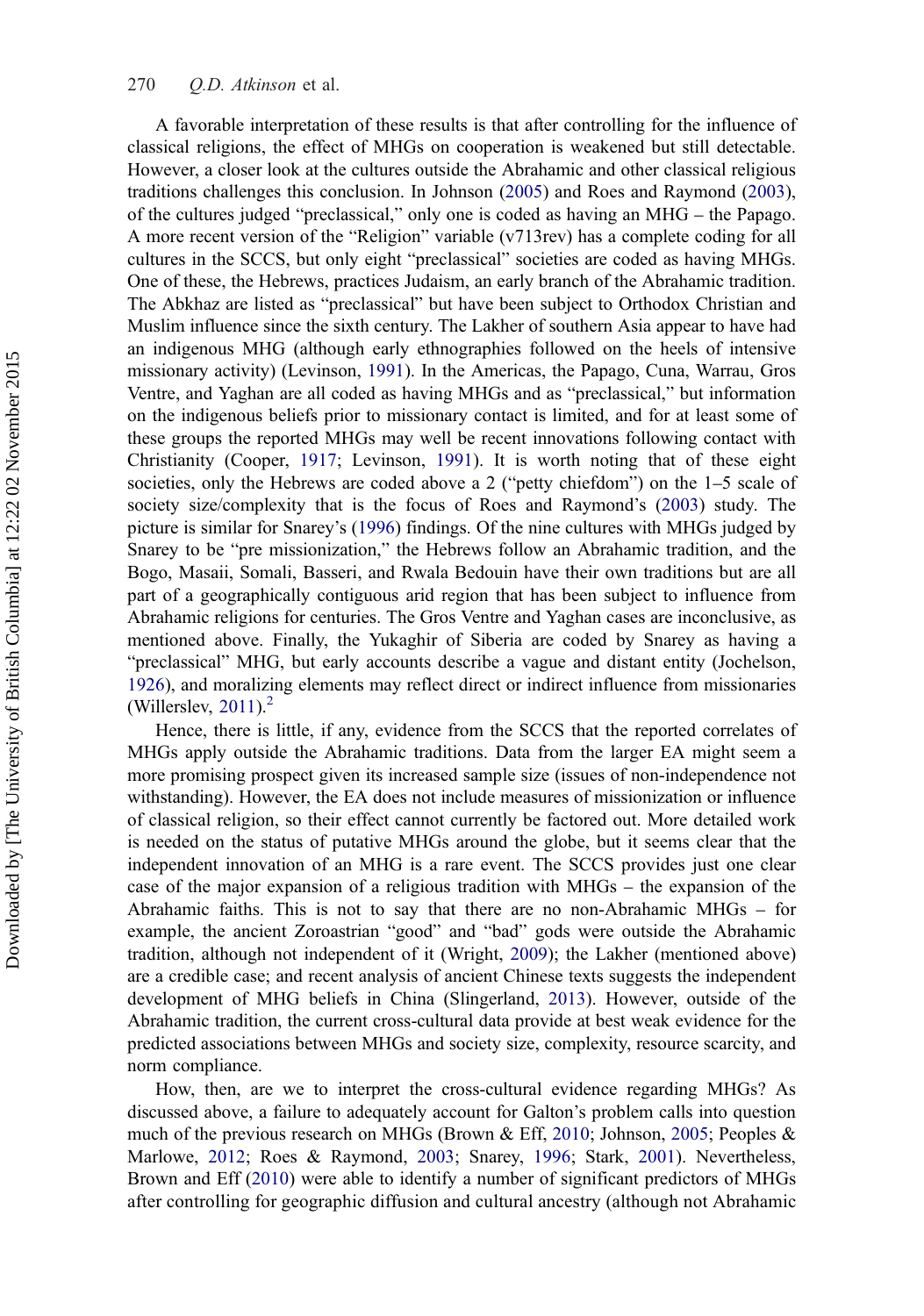influence). On the basis of their findings, it remains possible to argue that MHGs facilitate cooperation and the emergence of large groups, at least within the Abrahamic religions. The inferred curvilinear relationship between MHGs and community size fits with the suggestion that MHGs allow groups to grow, but only up to a point at which they "kick away the ladder" and other secular systems take over (Norenzayan, [2013](#page-8-0)). MHGs were also more likely to be found in pastoral societies that are large enough to face problems of defection, but have not yet developed efficient secular policing systems (Brown & Eff, [2010\)](#page-8-0). Finally, in line with Snarey's [\(1996\)](#page-8-0) argument, MHGs were also found to be more likely in areas of resource scarcity and lower agricultural potential, where they may help promote the prosocial use of resources and contribute to survival.

Although these findings are broadly consistent with Norenzayan's ([2013\)](#page-8-0) argument, our examination of the cultures driving these correlations indicates that support for the "Big Gods for big groups" hypothesis needs to be qualified in several ways. First, the dominance of Abrahamic MHGs in the SCCS affects the implied chronology of the relevant Big Gods and big groups. While Norenzayan [\(2013](#page-8-0)) postulates that Big Gods may have facilitated the shift from smaller nomadic bands to large agricultural societies as far back as 10,000 years ago, the Abrahamic religions are only around 3000 years old. MHGs of some kind might have promoted increases in social complexity at the dawn of the Neolithic, but the patterns identified in the MHG data reflect a much more recent transition.

Second, a lack of evidence outside the Abrahamic tradition means that we cannot rule out likely alternative causal explanations for the observed patterns. Most obviously, the Abrahamic religions share a range of features beyond MHGs that differentiate them from most ethno-religions of smaller-scale societies. These include active proselytization, a universal rather than ethnocentric ideology, a sacred text containing a strict moral code, exhortations to be fruitful and multiply, and exclusivity of a single god. Previous studies attempted to rule out these potentially confounding factors by showing that the predicted correlates of MHG held even after controlling for missionary activity or influence from classical religion more generally (Johnson, [2005](#page-8-0); Roes & Raymond, [2003](#page-8-0); Snarey, [1996](#page-8-0)). Here we have argued that in fact the ethnographic data currently provide little, if any, evidence that these correlations apply outside the Abrahamic tradition, making it impossible to tease apart the effects of MHGs from other features of the Abrahamic tradition. Indeed, it is also possible that other secular features of the cultures that carried Abrahamic religions are responsible for the correlations found. Like the spread of the English, Spanish, and Arabic languages, the Abrahamic faiths might have spread because of the expanding cultures that they found themselves in and the social, political, technological, and economic advantages that this afforded (Diamond, [1997\)](#page-8-0), rather than because of features of the religions themselves.

Of course, these alternative explanations are not mutually exclusive (multiple factors may be at work) and they reflect a general problem with any correlational data – correlation does not imply causation. And even if we were able to partial out plausible confounding variables, the direction of causation remains unknown. MHGs or universalism or proselytization may lead to big societies, but the reverse could also be true. The point that we wish to make here is not that any or all religious features are likely to be unimportant, but that, while the question is an interesting one, the current cross-cultural evidence cannot tease these different factors apart and the methods that have hitherto been applied are ill-suited for testing causal models.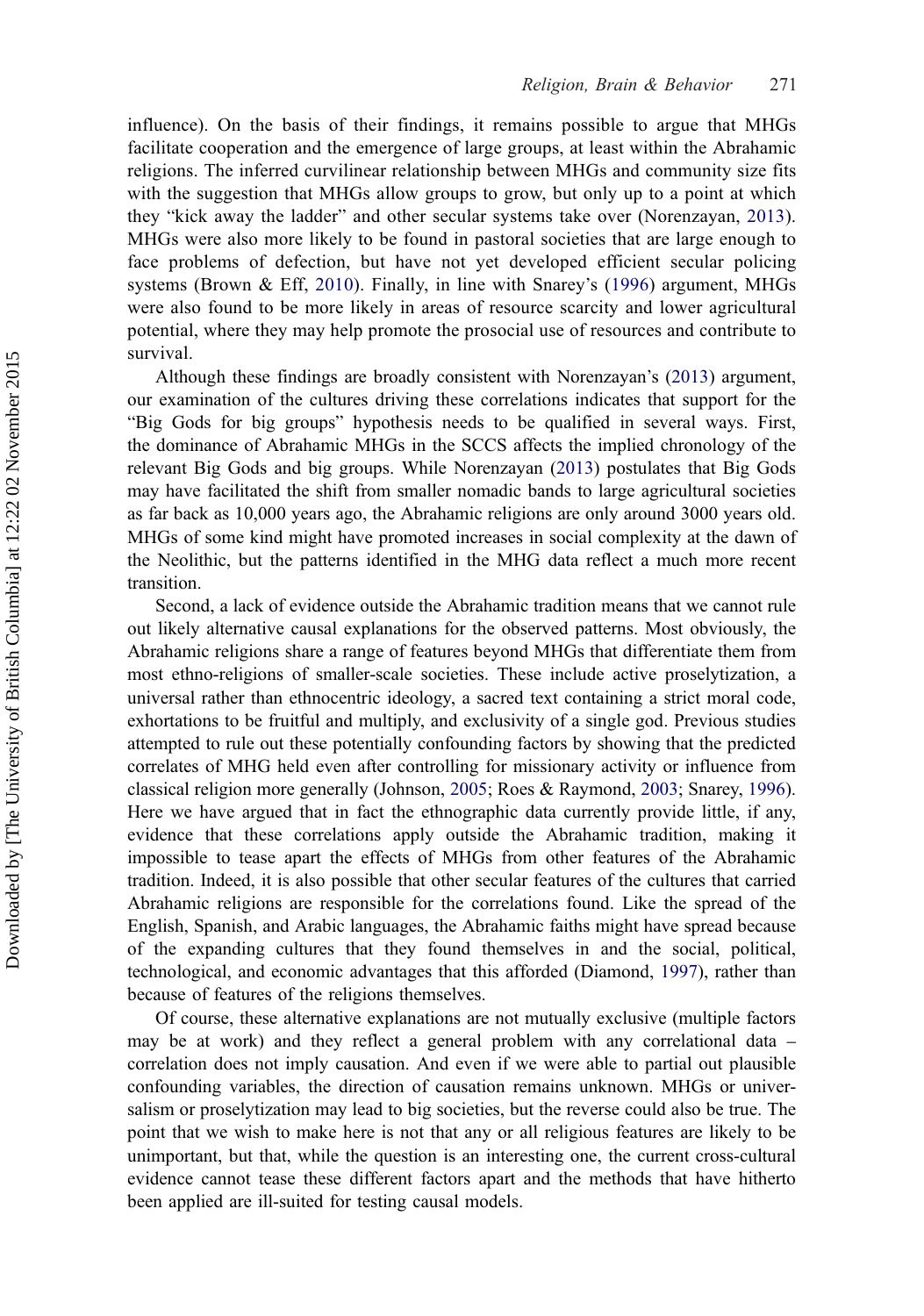## <span id="page-7-0"></span>272 O.D. Atkinson et al.

Rather than a reason to ignore cross-cultural comparative data or to dismiss the arguments put forward in Big Gods (which are built on much more than the cross-cultural evidence), we see these challenges as highlighting three key areas for future research. First, given the rarity of MHGs outside of the Abrahamic tradition, the few instances of their independent invention deserve more attention. Second, we need to move beyond Swanson's MHGs variable to develop systematically coded data on the presence or absence of a range of religious features hypothesized to promote cooperation, from supernatural agents to doctrine and ritual (Atkinson & Whitehouse, 2011; Henrich, [2009](#page-8-0); Slingerland, [2013;](#page-8-0) Valdesolo, Ouyang, & DeSteno, [2010\)](#page-9-0). Third, to tease apart alternative explanations, future cross-cultural studies need to explicitly model cultural transmission and test the direction of causation. One promising approach may be to borrow tools developed by evolutionary biologists to solve analogous problems in the study of species evolution. Evolutionary biologists routinely use comparative phylogenetic methods to infer evolutionary patterns and processes from extant species (Harvey & Pagel, [1991](#page-8-0)). By reconstructing species ancestry and mapping traits onto their family tree, biologists can model the process of evolution as it plays out along the branches of the tree (Pagel, [1997\)](#page-8-0). Phylogenetic methods developed in biology make it possible to test sequential models of change (Harvey  $\&$  Pagel, [1991\)](#page-8-0) or test for the co-evolution of two features (Pagel, [1994;](#page-8-0) Pagel & Meade, [2006\)](#page-8-0), and provide a natural framework with which to control for non-independence in the data. These approaches have already been successfully applied to test competing models of cultural evolution using cultural genealogies derived from language relatedness (Currie, Greenhill, Gray, Hasegawa, & Mace, [2010;](#page-8-0) Dunn, Greenhill, Levinson, & Gray, [2011\)](#page-8-0) and the methods are now beginning to be applied to model the process of religious evolution (Matthews, [2012](#page-8-0)). By combining these new methods with new comparative religious data, we should be able to explicitly test between competing theories and shed new light on how religion transformed cooperation and conflict.

#### Acknowledgements

We thank Oliver Sheehan for useful discussions about the material presented here.

## Funding

This work was supported by a Rutherford Discovery Fellowship to Atkinson, administered by the Royal Society of New Zealand [grant #RDF-UOA1101] and the John Templeton Foundation [grant #28745].

#### Notes

- 1. An independent coding of 72 North American cultures found the same pattern (Peregrine, [1996](#page-8-0)).
- 2. In addition, the Yukaghir do not fit with Snarey's prediction, although Snarey ([1996\)](#page-8-0) attributes this to the fact that while their climate is not arid, subzero temperatures make water effectively inaccessible for much of the year.

#### References

- Atkinson, Q.D., & Bourrat, P. (2011). Beliefs about God, the afterlife and morality support the role of supernatural policing in human cooperation. Evolution and Human Behavior, 32(1), 41-49. doi[:10.1016/j.](http://dx.doi.org/10.1016/j.evolhumbehav.2010.07.008) [evolhumbehav.2010.07.008](http://dx.doi.org/10.1016/j.evolhumbehav.2010.07.008)
- Atkinson, Q.D., & Whitehouse, H. (2011). The morphospace of ritual form: Examining modes of religiosity cross-culturally. Evolution and Human Behavior, 32(1), 50–62. doi[:10.1016/j.evolhumbehav.2010.09.002](http://dx.doi.org/10.1016/j.evolhumbehav.2010.09.002)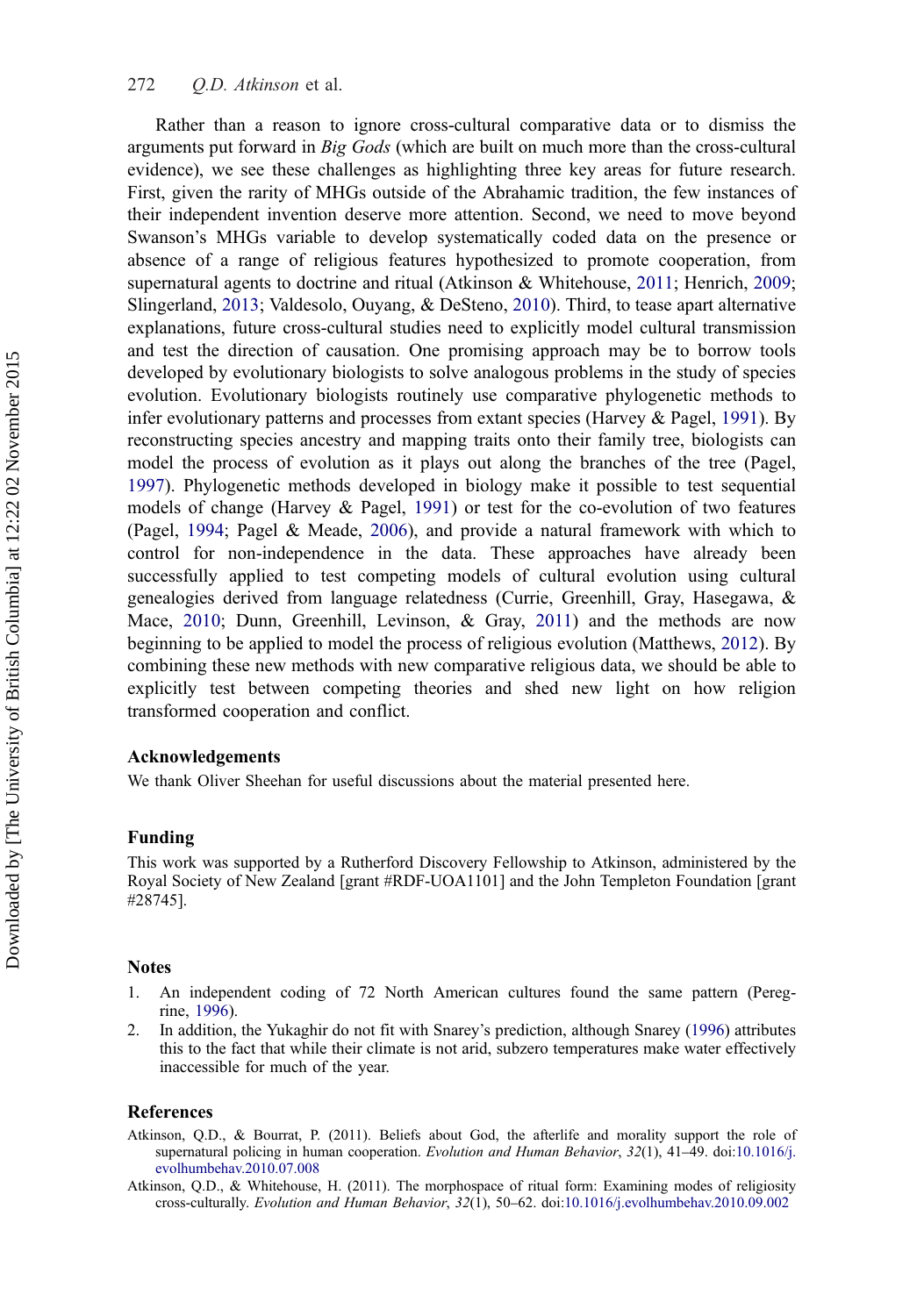- <span id="page-8-0"></span>Brown, C., & Eff, E.A. (2010). The state and the supernatural: Support for prosocial behavior. Structure and Dynamics, 4(1), 1–21.
- Cooper, J.M. (1917). Analytical and critical bibliography of the Tribes of Tierra del Fuego and Adjacent Territory Bulletin 63, Bureau of American Ethnology, 1917. Washington, DC: Smithsonian Institution.
- Currie, T.E., Greenhill, S.J., Gray, R.D., Hasegawa, T., & Mace, R. (2010). Rise and fall of political complexity in island South-East Asia and the Pacific. Nature, 467, 801–804. doi:[10.1038/nature09461](http://dx.doi.org/10.1038/nature09461)
- Diamond, J. (1997). Guns, germs and steel. New York, NY: Norton.
- Dow, M.M., & Eff, E.A. (2008). Global, regional, and local network autocorrelation in the standard crosscultural sample. Cross-Cultural Research, 42(2), 148–171. doi:[10.1177/1069397107311186](http://dx.doi.org/10.1177/1069397107311186)
- Dunn, M., Greenhill, S.J., Levinson, S.C., & Gray, R.D. (2011). Evolved structure of language shows lineagespecific trends in word-order universals. Nature, 473, 79–82. doi:[10.1038/nature09923](http://dx.doi.org/10.1038/nature09923)
- Gervais, W.M., & Norenzayan, A. (2012). Like a camera in the sky? Thinking about God increases public selfawareness and socially desirable responding. Journal of Experimental Social Psychology, 48, 298–302. doi[:10.1016/j.jesp.2011.09.006](http://dx.doi.org/10.1016/j.jesp.2011.09.006)
- Harvey, P.H., & Pagel, M. (1991). The comparative method in evolutionary biology. Oxford: Oxford University Press.
- Henrich, J. (2009). The evolution of costly displays, cooperation and religion: Credibility enhancing displays and their implications for cultural evolution. Evolution and Human Behavior, 30, 244–260. doi[:10.1016/j.](http://dx.doi.org/10.1016/j.evolhumbehav.2009.03.005) [evolhumbehav.2009.03.005](http://dx.doi.org/10.1016/j.evolhumbehav.2009.03.005)
- Jochelson, W. (1926). The Yukaghir and the yukaghized Tungus. New York, NY: American Museum of Natural History.
- Johnson, D.D.P. (2005). God's punishment and public goods: A test of the supernatural punishment hypothesis in 186 world cultures. Human Nature, 16, 410–446. doi[:10.1007/s12110-005-1017-0](http://dx.doi.org/10.1007/s12110-005-1017-0)
- Levinson, D. (1991). Encyclopedia of world cultures. Boston, MA: G.K. Hall.
- Matthews, L. (2012). The recognition signal hypothesis for the adaptive evolution of religion. Human Nature, 23, 218–249. doi[:10.1007/s12110-012-9138-8](http://dx.doi.org/10.1007/s12110-012-9138-8)
- Murdock, G.P. (1967). Ethnographic atlas. Pittsburgh, PA: University of Pittsburgh Press.
- Murdock, G.P. (1981). Atlas of world cultures. Pittsburgh, PA: University of Pittsburgh Press.
- Murdock, G.P., & White, D.R. (1969). Standard cross-cultural sample. Ethnology, 9, 329–369. doi[:10.2307/](http://dx.doi.org/10.2307/3772907) [3772907](http://dx.doi.org/10.2307/3772907)
- Norenzayan, A. (2013). Big Gods How religion transformed cooperation and conflict. Princeton, NJ: Princeton University Press.
- Norenzayan, A., Gervais, W.M., & Trzesniewski, K.H. (2012). Mentalizing deficits constrain belief in a personal god. Plos One, 7, e36880. doi:[10.1371/journal.pone.0036880](http://dx.doi.org/10.1371/journal.pone.0036880)
- Norenzayan, A., Henrich, J., & Slingerland, E. (2013). Religious prosociality: A synthesis. In P.J.Richerson & M.H.Christiansen (Eds.), Cultural evolution: Society, technology, language, and religion (pp. 365–380). Cambridge, MA: MIT Press.
- Norenzayan, A., & Shariff, A.F. (2008). The origin and evolution of religious prosociality. Science, 322, 58–62. doi[:10.1126/science.1158757](http://dx.doi.org/10.1126/science.1158757)
- Pagel, M. (1994). Detecting correlated evolution on phylogenies: A general method for the comparative analysis of discrete characters. Philosophical Transactions of the Royal Society of London B, 255, 37–45.
- Pagel, M. (1997). Inferring evolutionary processes from phylogenies. Zoologica Scripta, 26, 331–348. doi[:10.1111/j.1463-6409.1997.tb00423.x](http://dx.doi.org/10.1111/j.1463-6409.1997.tb00423.x)
- Pagel, M., & Meade, A. (2006). Bayesian analysis of correlated evolution of discrete characters by Reversible-Jump Markov Chain Monte Carlo. The American Naturalist, 167, 808–825. doi[:10.1086/503444](http://dx.doi.org/10.1086/503444)
- Peoples, H.C., & Marlowe, F.W. (2012). Subsistence and the evolution of religion. Human Nature-an Interdisciplinary Biosocial Perspective, 23, 253–269. doi[:10.1007/s12110-012-9148-6](http://dx.doi.org/10.1007/s12110-012-9148-6)
- Peregrine, P. (1996). The birth of Gods revisted: A partial replication of Guy Swanson's (1960) cross-cultural study of religion. Cross-Cultural Research, 30, 84–112. doi:[10.1177/106939719603000104](http://dx.doi.org/10.1177/106939719603000104)
- Roes, F.L., & Raymond, M. (2003). Belief in moralizing gods. Evolution and Human Behavior, 24(2), 126–135. doi[:10.1016/S1090-5138\(02\)00134-4](http://dx.doi.org/10.1016/S1090-5138(02)00134-4)
- Sanderson, S.K., & Roberts, W.W. (2008). The evolutionary forms of the religious life: A cross-cultural, quantitative analysis. American Anthropologist, 110, 454-466. doi[:10.1111/j.1548-1433.2008.00078.x](http://dx.doi.org/10.1111/j.1548-1433.2008.00078.x)
- Shariff, A.F., & Norenzayan, A. (2007). God is watching you: Priming God concepts increases prosocial behavior in an anonymous economic game. Psychological Science, 18, 803–809. doi[:10.1111/j.1467-](http://dx.doi.org/10.1111/j.1467-9280.2007.01983.x) [9280.2007.01983.x](http://dx.doi.org/10.1111/j.1467-9280.2007.01983.x)
- Shariff, A.F., & Norenzayan, A. (2011). Mean Gods make good people: Different views of God predict cheating behavior. International Journal for the Psychology of Religion, 21(2), 85–96. doi:[10.1080/10508619.2011.](http://dx.doi.org/10.1080/10508619.2011.556990) [556990](http://dx.doi.org/10.1080/10508619.2011.556990)
- Shariff, A.F., & Rhemtulla, M. (2012). Divergent effects of beliefs in heaven and hell on national crime rates. Plos One, 7, e39048. doi[:10.1371/journal.pone.0039048](http://dx.doi.org/10.1371/journal.pone.0039048)
- Slingerland, E. (2013). The evolution of prosocial religions. In P.J.Richerson & M.H.Christiansen (Eds.), Cultural evolution: Society, technology, language, and religion (pp. 335–348). Cambridge, MA: MIT Press.
- Snarey, J. (1996). The natural environment's impact upon religious ethics: A cross-cultural study. Journal for the Scientific Study of Religion, 35(2), 85–96. doi:[10.2307/1387077](http://dx.doi.org/10.2307/1387077)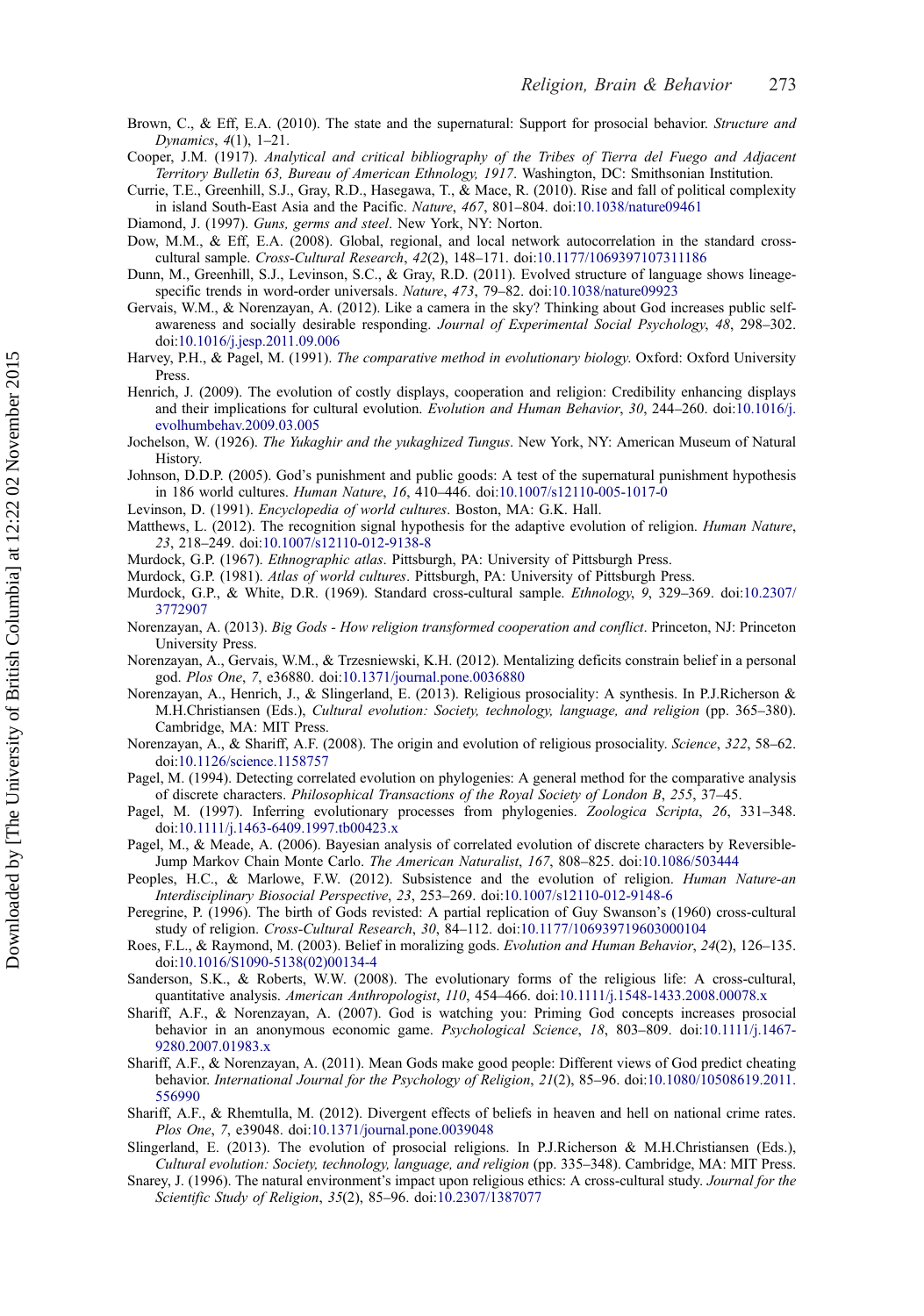<span id="page-9-0"></span>Stark, R. (2001). Gods, rituals, and the moral order. Journal for the Scientific Study of Religion, 40, 619–636. doi[:10.1111/0021-8294.00081](http://dx.doi.org/10.1111/0021-8294.00081)

Swanson, G.E. (1960). The birth of the gods; the origin of primitive beliefs. Ann Arbor: University of Michigan Press.

Underhill, R. (1975). Economic and political antecedents of monotheism - cross-cultural study. American Journal of Sociology, 80, 841–861. doi:[10.1086/225893](http://dx.doi.org/10.1086/225893)

Valdesolo, P., Ouyang, J., & DeSteno, D. (2010). The rhythym of joint action: Synchrony promotes cooperative ability. Journal of Experimental Social Psychology, 46, 693–695. doi[:10.1016/j.jesp.2010.03.004](http://dx.doi.org/10.1016/j.jesp.2010.03.004)

Willerslev, R. (2011). Frazer strikes back from the armchair: A new search for the animist soul. Journal of the Royal Anthropological Institute, 17, 504–526. doi:[10.1111/j.1467-9655.2011.01704.x](http://dx.doi.org/10.1111/j.1467-9655.2011.01704.x)

Wright, R. (2009). The evolution of God (1st ed.). New York, NY: Little, Brown.

# Big Gods can get in your head

Justin L. Barrett[\\*](#page-1-0) and Tyler S. Greenway

School of Psychology, Fuller Theological Seminary, Pasadena, CA, USA

I (first author) once bought a pair of shoes from a gentlemen's shop in Oxford, England. I brought the shoes to the service desk and went to place them on the counter. To my surprise, the attendant immediately took them and, with care, placed them on the floor. He explained that his mother had taught him to never put shoes anywhere but on the floor. I did not see his mother anywhere, and I, the paying customer, had actually committed the transgression against his mother's code of conduct. Nevertheless, he could not tolerate this breech of etiquette. Why? The American colloquialism is that his mother had "gotten in his head." That is, his mother's behavioral code had been so drilled into him, that even as a grown man with no mother around, he would not violate her wishes. "Your mother may be watching" did not need to be primed in him. Human psychology works in this way: certain values and actions become so internalized or habitual that they no longer need policing or even, in many cases, conscious deliberation. In Robert McCauley's [\(2011\)](#page-14-0) terms, they become part of practiced naturalness: fluent, automatic, and easy through direct tuition and rehearsal. So, too, we argue that attitudes, values, and behavioral directives derived from beliefs in morally interested, super-knowing gods or Big Gods (following Norenzayan, [2013](#page-14-0)) can become cognitively natural. Big Gods can get in your head.

Our thesis, then, challenges one element in Ara Norenzayan's ([2013\)](#page-14-0) thoughtful and much-needed synthesis of cognitive and evolutionary approaches to explaining the origins and persistence of theistic belief. Specifically, we challenge the second of eight principles that Norenzayan uses to structure the argument articulated in Big Gods: the claim that "Religion is more in the situation than in the person" (p. 39). While rejecting this "principle" leaves (in our estimation, at least) the bulk of Norenzayan's argument intact, it does impact the implications he wants to draw for the future of atheistic societies.

#### Religion more in the situation?

The second principle expresses a relative claim: that situational factors matter *more* than personal factors in influencing religious behavior. To support this claim Norenzayan

<sup>\*</sup>Corresponding author. Email: [jbarrett@fuller.edu](mailto:jbarrett@fuller.edu)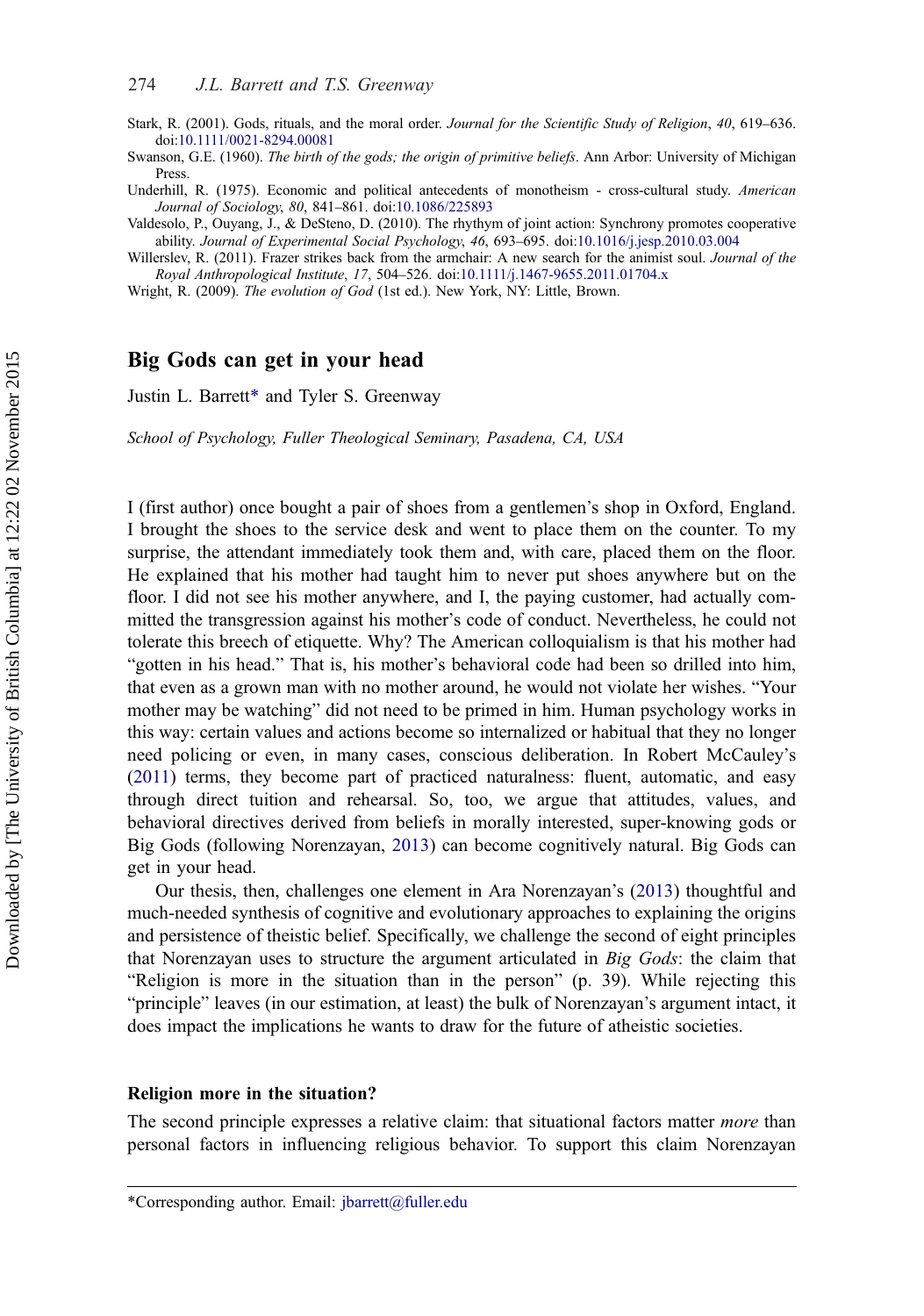begins by reviewing two studies, one within a Muslim context (Morocco; Duhaime, [2011\)](#page-14-0) and the other within a Hindu context (Mauritius; Xygalatas, [2013\)](#page-14-0). Both experiments presented religious individuals with an economic game situation in which they could be selfish or generous to some degree. Norenzayan relays that when religious reminders were present, participants were less selfish and more generous. Norenzayan is trying to make the point that as a result of situation effects, rather than personal factors, these individuals behaved generously. In other words, these religious individuals were reminded of their supernatural monitor, and as a result they acted in accordance with the actions expected of that supernatural monitor.

Whereas these studies may demonstrate that religious reminders may increase generosity and decrease selfishness, they do not, however, support the relative claim that situation matters more than the particulars of the person. Norenzayan mentions no consideration of personal factors in the study of Muslims and only notes that the relative degree of self-reported religious commitment "had little bearing" (p. 40) on the Hindu participants.<sup>[1](#page-14-0)</sup> Comparisons with non-Muslims and non-Hindus are wanted to make the strong relative claim. Indeed, given what Norenzayan reports about the Muslim shopkeepers opting to give all of a sum of money to charity 100% of the time when the call to prayer was sounded, it would be difficult for a sample of non-Muslim or atheist shopkeepers to be so generous: religious commitment (a personal factor) almost certainly mattered. In order to more accurately test the argument that religion is more situational than personal, non-religious participants would need to be involved as well.

This shortcoming applies to the famous Good Samaritan Study (Darley & Batson, [1973\)](#page-14-0) that Norenzayan uses as further evidence that "religion is in the situation more than the person." Darley and Batson failed to investigate whether the Princeton seminarians' rate of stopping to help a slumped confederate (40% of the time) would be matched by a less- or non-religious sample. These studies (and others like them) show that religious people are human: situations powerfully shape their actions. On this point Norenzayan is surely right. What we do not have is strong evidence that these situational demands are so much stronger than personal factors that they would motivate (or demotivate) prosocial activity if the people in question were not religious. Indeed, Norenzayan himself suggests otherwise. He writes: "[W]e find that nonconscious religious primes have reliable effects on believers. Interestingly, the results are mixed when it comes to nonbelievers. Some studies find priming effects for nonbelievers, while others do not" (p. 48). The personal factor of being religiously committed, then, influences whether situational factors have an impact.

As an instance of the long-standing person/situation debate in psychology, Norenzayan's second principle is largely intractable. Personal and situational factors cannot be cleanly dissociated. Further, when pitting these two classes of factors against each other, it is not easy to know whether both are being measured or manipulated to the same degree (e.g., how does self-reported "high" versus "moderate" degree of religious commitment compare in magnitude of difference to exposure to five religion-related words versus no religion-related words). Finally, we may wonder whether the momentary impact of situational priming is comparable to day-to-day differences in behavior due to personal factors. It may be impossible to marshal the sort of evidence required to accept Norenzayan's second principle with any confidence.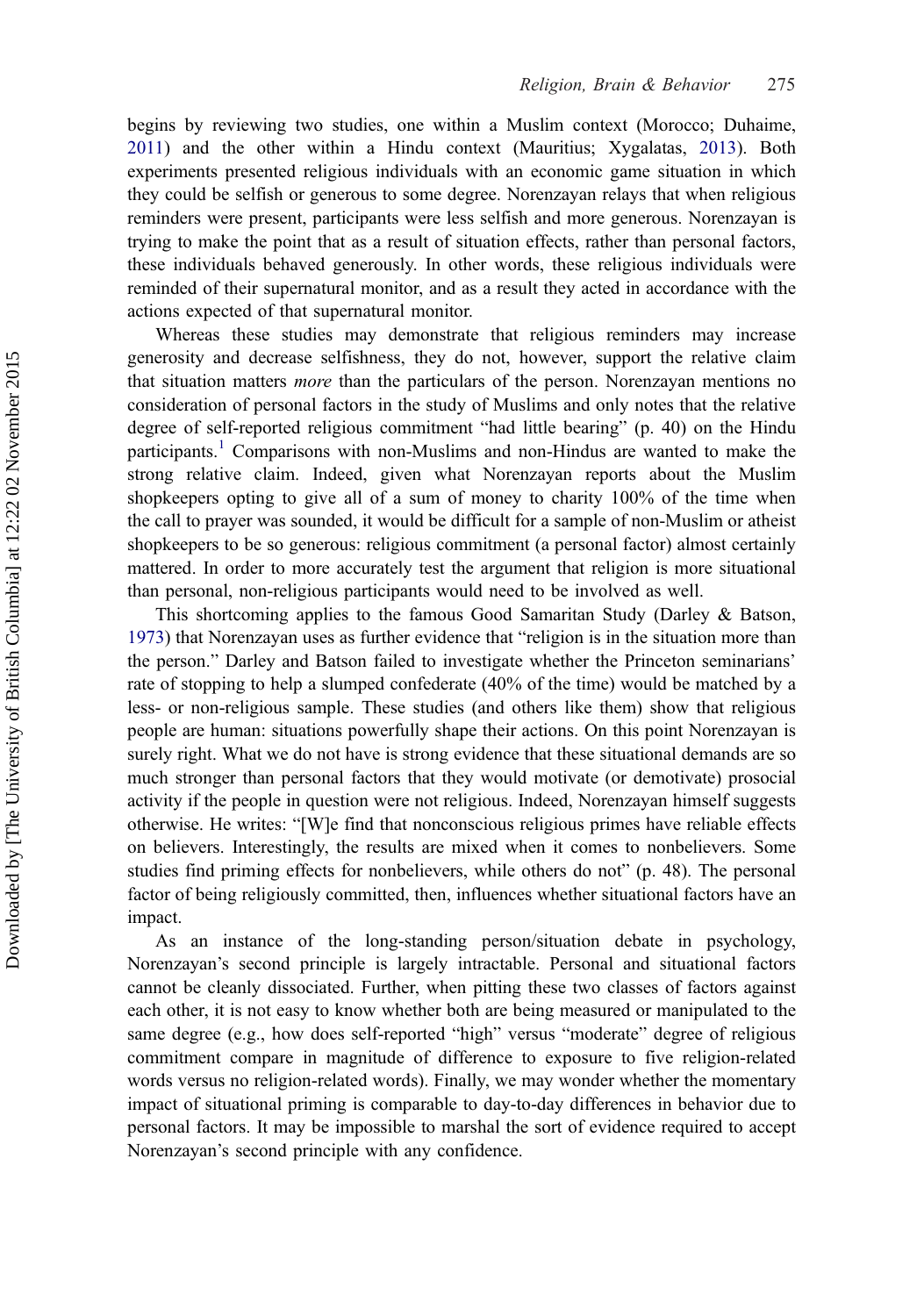## Two alternative ways for religion to motivate prosociality

More important to Norenzayan's broader argument is the overall importance of religious situational factors, particularly needing to be reminded of supernatural monitoring, in motivating prosocial action. The basic idea that Norenzayan is attempting to convey from his second principle is that religion only has an effect on individuals when religious ideas – particularly the idea that a morally interested god may be watching – are made salient. Norenzayan writes: "Believers have to think of God and His omniscience at any given moment if that belief is to have an impact on their actions" (p. 39). Such a claim is far too strong in at least two respects. First, even accepting strong situationism (i.e., that the situation drives action), it may be that other situational cues can impact religious people's actions without having to think of God specifically. Second, it is likely that previous thought about God can drive religious believers to internalize attitudes and values, and acquire behavioral habits, that require no situational priming at all. God can get in your head. We take up these two possibilities below.

#### Changing one's environmental cues and support

Constant thought about  $God's$  omniscience<sup>[2](#page-14-0)</sup> is not even required for religion to lead to prosociality, even if we accept the general idea that religious effects on action are situational. For instance, theists may form the belief that God wants people to care for the poor and so then work to establish church missions or charities (e.g., Oxfam, Red Cross, World Vision) through which they administer care for the poor. The institution becomes a cultural scaffold for benevolent action that does not require a constant reminder of divine omniscience in order for those working through the organization to persist at their prosocial activities.

This example illustrates that prosocial religious activities need not continue only because of thought about God. Perhaps the activities were initially engaged in because of a morally interested supernatural watcher, but they result in a changed cultural environment, one that continues to promote the prosocial motives without needing to constantly remind that God is watching. Other priming may be taking place, and this priming may weakly activate God concepts, but we lack evidence that God and God's omniscience is driving the prosocial activities at all moments. That is, believers do not have to think of God and God's omniscience at any given moment for the belief to have an impact on their actions. This "priming" may be of prosocial pursuits themselves or other correlates of them (e.g., "be a good Christian") that do not make direct reference to a supernatural watcher. Indeed, much of the evidence that Norenzayan cites concerning prosociality being primed by religious reminders (e.g., church buildings and calls to worship) is readily interpreted in this way. Religious people need not be primed that "God is watching" but only primed and scaffolded in their prosocial pursuits. As Norenzayan writes: "In the United States and other majority Christian countries, once a week on Sundays, many Christians naturally expose themselves to a high dose of religious priming" (p. 37). But "religious" priming is not the same as priming that God is watching, a distinction lost in Shariff and Norenzayan's [\(2007](#page-14-0)) landmark study, too.

The case is analogous to the actions of a married man who has arranged his life's patterns in such a way so as to avoid strip clubs and singles bars for the sake of preserving his marriage. He has created patterns of life that reflect marital commitments so that he does not have to constantly remind himself of his marital status in order to impact actions. Of course, it does not follow that he would not be even more dutiful in his marital commitments because of reminders of his marital status, let alone the presence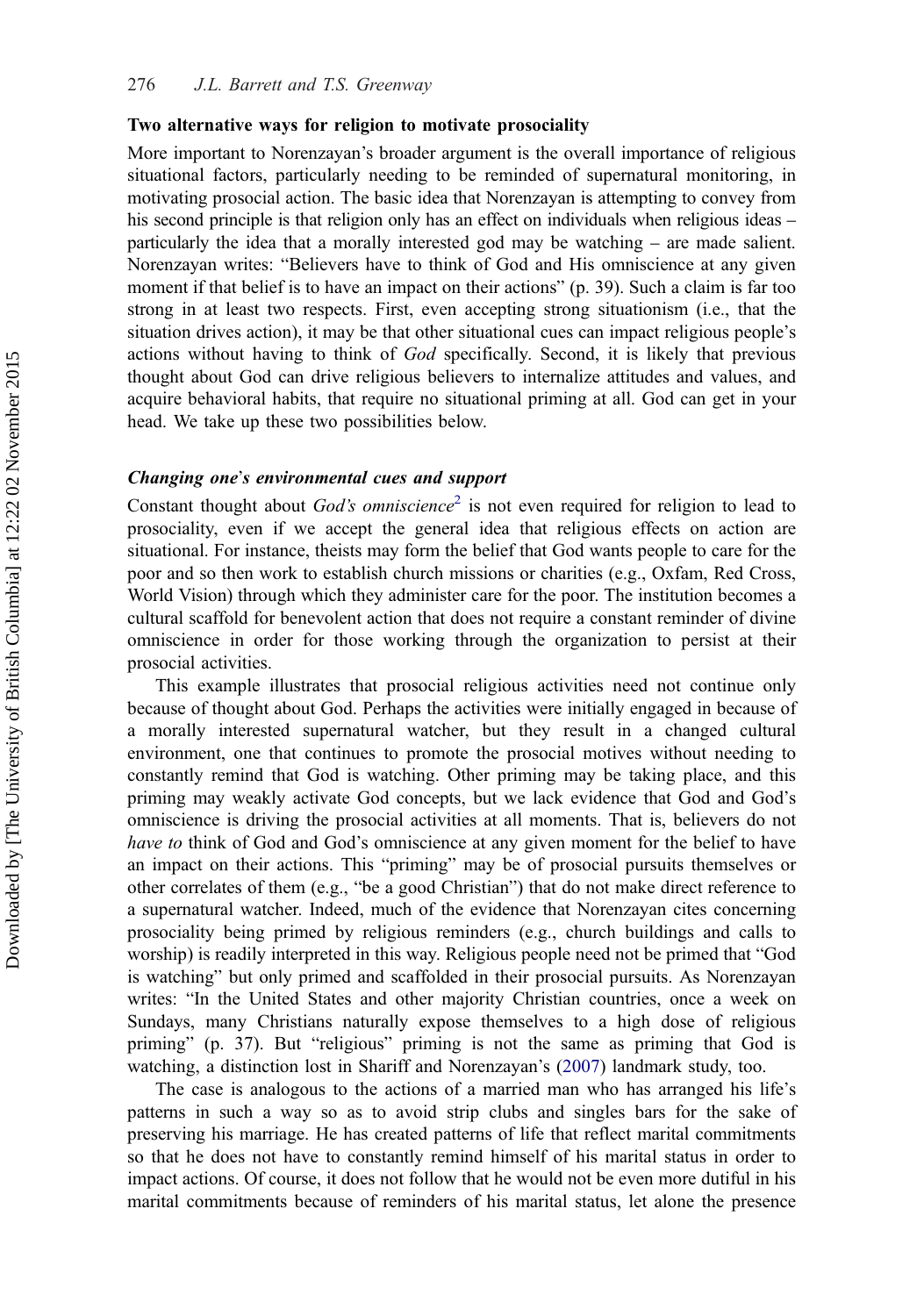(real or imagined) of his wife. Similarly, it may very well be, as Norenzayan demonstrates experimentally in various priming studies, that reminders of religion or God elevate some kinds of prosocial behavior; but it does not follow that prosocial behaviors of theists are only motivated by preceding cues that God may be watching.

## Internalized values and habituation

Norenzayan's emphasis on situation leads to a neglect of the possibility that religious beliefs and practices really can be internalized to the point that they no longer require constant reminders that God is watching. That is, they become cognitively natural (McCauley, [2011](#page-14-0)). If we accept the general thesis common in cognitive science of religion that religious beliefs are cognitively natural and readily connected to moral considerations (see, e.g., Barrett, [2004,](#page-14-0) [2011](#page-14-0); Boyer, [2001](#page-14-0); McCauley, [2011\)](#page-14-0), as Norenzayan seems to, then religious commitments and their accompanying values, attitudes, and behavioral routines should (in general) easily acquire a high degree of fluency and not require lots of external prompting.<sup>[3](#page-14-0)</sup> Not all of these values, attitudes, and behavioral routines will be prosocial, but the idea that there are no cross-situational differences between, say, Hasidic Jews and Southern Baptists is absurd. Consider this simple thought experiment: which would you trust more to not eat the bacon you just prepared?

This claim that religion is more in the situation than in the person also fails to account for some psychological findings unmentioned in Norenzayan's book that indicate that religion is not mostly situational. For instance, two of the traits within the Big Five personality scale, agreeableness and conscientiousness, are often positively correlated with religiosity (Saroglou, [2002](#page-14-0)). These findings, and others like them, present a problem for Norenzayan's thesis, as these major aspects of personality that promote prosocial behavior appear to be enduring, cross-situational, and not a product of supernatural monitoring being primed. It could be argued that, although indeed there are some personal factors that are associated with religiousnesss, the situational effects are greater than these personal factors. This defense, however, would require further articulation, as personality characteristics such as agreeableness and conscientiousness are arguably more influential on a daily basis then being lightly reminded of a supernatural monitor periodically.

#### Implications for societies

Norenzayan's commitment to the situational character of religiously motivated prosociality seems to grow from two desires articulated in his book: (1) to persuade us that you can be good without being religious (chapter 4); and (2) that we can have a Godless civil society without losing prosocial morality (chapter 10). If religious people are only "good" because they think God is watching, and someone else watching (e.g., government) will do the same job, then we do not need God to get along, and we do not need to be theists for this other watcher to help us be good. Contrariwise, if religious commitments really do lead to more moral, prosocial people, then the vision of a society of mostly atheists presents a problem: the baseline trustworthiness of such a society would be lower unless its citizens have internalized prosocial values via some non-religious indoctrination – presumably governmental. Government would need to inculcate what is right and wrong to get the same level of prosociality of a theistic community. Such a prospect begins to sound Orwellian.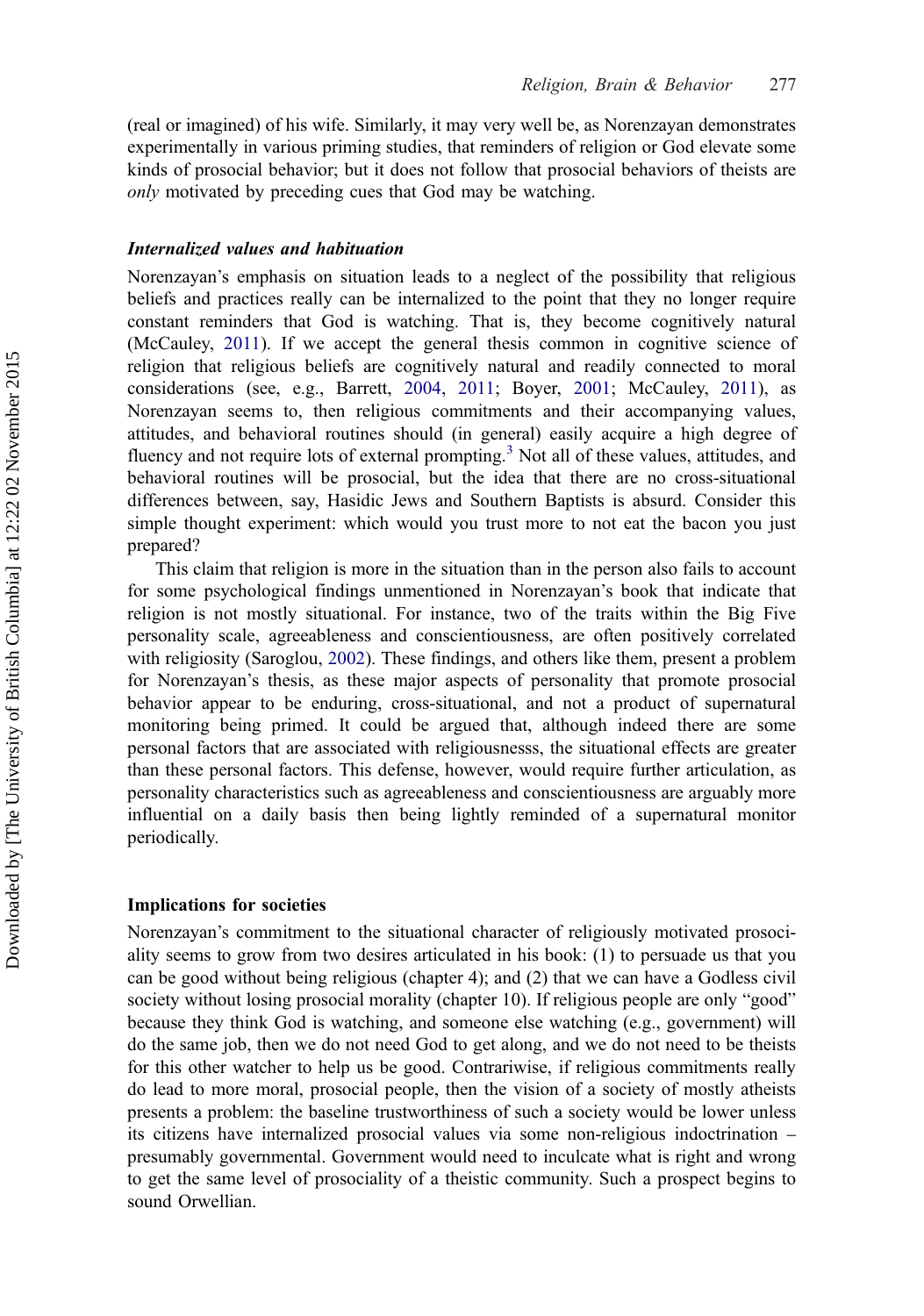Perhaps shadows of Big Brother keep Norenzayan shy of spending too much time applying his situationism to atheists. Norenzayan does note that when primed with words such as "civic, jury, and police" that serve as reminders of a government that can be trusted, participants respond similarly to how they respond when primed with religious words (pp. 35–36). If by "climbing the ladder of religion, then kicking it away" (p. 172), government monitoring is to take over in the place of supernatural monitoring, an equally constant stream of reminders of such monitoring should need to be in place, unless we have reason to think that the prospect of Government watching is more potent than God watching. Norenzayan gives us no evidence in this regard and is relatively silent about the need for priming that "Government is watching."

Norenzayan also ignores the reality that theological systems do promote certain values and moral codes that other theological systems and atheistic moralities do not embrace. Part of religious conflict and theists' mistrust of atheists (rightly or wrongly) surely stems from real differences in commitments about what it means to be good. For religious reasons, people oppose (or support) abortion, birth control, civil disobedience, euthanasia, genocide, homosexuality, infanticide, misogyny, polygamy, suicide, and vegetarianism. Until we have sufficient evidence that religious teachings and indoctrination really do not penetrate past situational effects, we must take seriously religious systems' roles as articulators and sustainers of social values. If government, instead, is to take the role of God in reminding people to "be good," whose good will they be? Can government comparably fill the shoes of moral arbitrator? We are not optimistic.

#### A friendly amendment

Norenzayan's central thesis appears promising. Naturally developing conceptual systems working in historically ordinary human environments incline people to be receptive to various ideas that we often call religious, including belief in supernatural agents of various sorts. Once part of our cognitive equipment, some of these god concepts promote actions such as religious rituals of various sorts that increase in-group trust and cooperation and prosocial attitudes and actions. The gods that are most effective in this way are likely to be morally interested gods with an observational reach beyond an immediate locality. These Big Gods then provide a mechanism for growing broader social connections and networks and, thereby, support larger human groups, and hence, could have played a pivotal role in human social and cultural evolution. So far, so good. Where we part company with Norenzayan is at the suggestion that Big Gods cannot get in your head and make an enduring, cross-situational impact on human values, attitudes, and actions, beyond the impact of situational factors.

Whereas this particular claim regarding the situational effects and personal factors of religion presents challenges that need to be addressed with more convincing data, Big Gods raises a number of stimulating questions that provide a worthwhile avenue for thinking about the nature of religion and its effects on society, past and present. Norenzayan produces an excellent attempt to synthesize a number of fields into a single coherent argument, for which we are grateful.

#### Acknowledgements

We thank the Templeton World Charity Foundation for a grant [grant number TWCF0020] to the first author that supported, in part, both authors' work on this paper.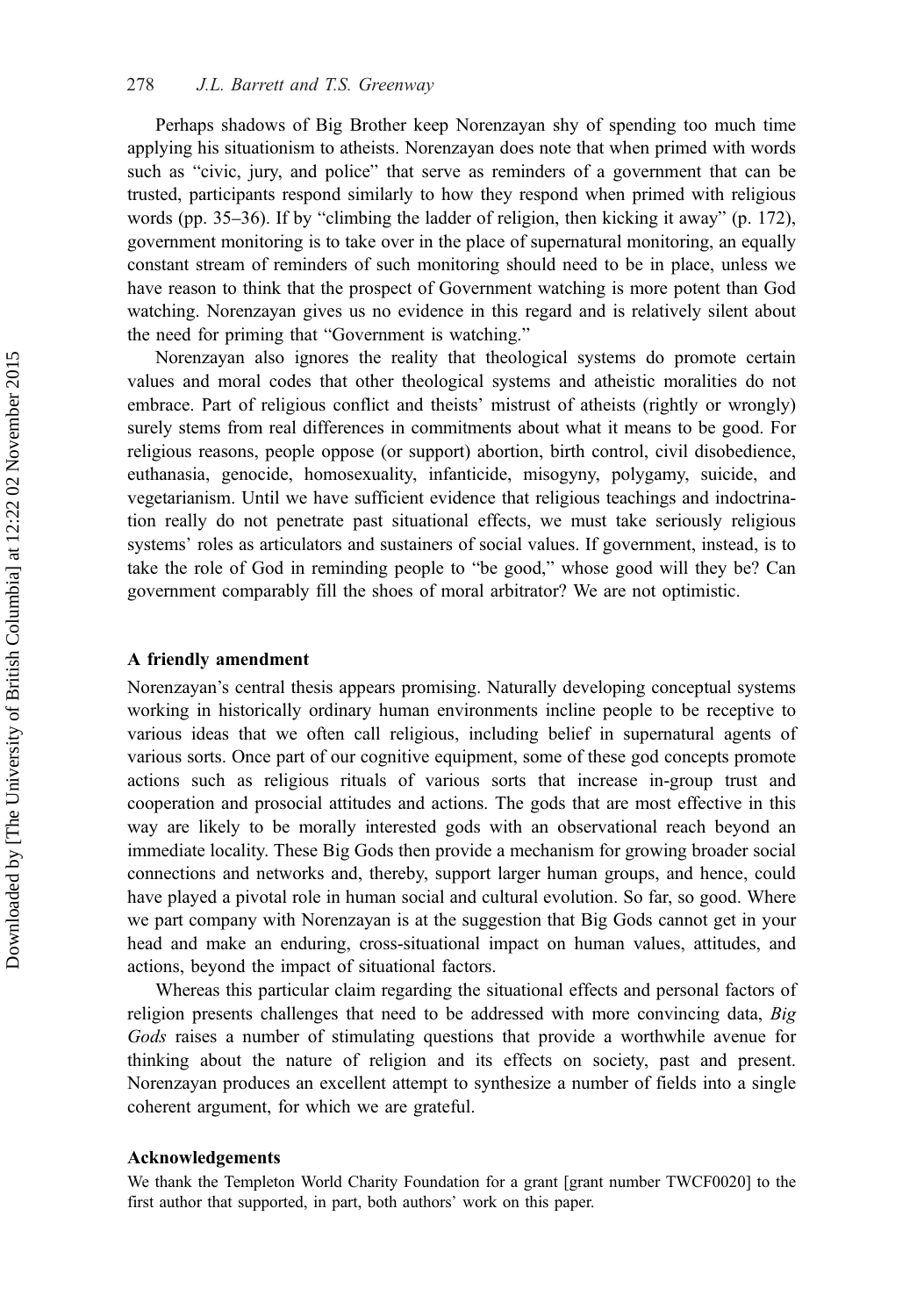#### <span id="page-14-0"></span>**Notes**

- 1. Failure to find a relationship is different than documenting that there is no relationship. An actual relationship may have not been found due to any number of challenges including measurement error (religiosity is not easy to measure reliably across faith traditions) and lack of variability in degree of religiosity (e.g., as when everyone is high on religiosity).
- 2. Indeed, Norenzayan frequently makes reference to "omniscience," but his view only requires the god in question to stand a good likelihood of knowing one's moral transgressions, not being all-knowing. The idea that at any given non-reflective moment a difficult theological abstraction such as omniscience is activated and used to drive actions as the result of priming runs counter to data investigating what gods implicitly know that suggest a less than omni-god (e.g., Barrett & Keil, 1996; Purzycki, et al., 2012).
- 3. Some religious values may be largely counterintuitive, in which case they may never become entirely natural and would require priming or cultural scaffolding to be activated. Barrett (2011) has suggested that the Christian doctrine of grace (by which all humans are equally loved and repentant humans are all forgiven by God regardless of the apparent gravity of their sins) may be one of these counterintuitive religious values because it violates natural reciprocity and fairness intuitions.

#### References

Barrett, J.L. (2004). Why would anyone believe in God? Walnut Creek, CA: AltaMira Press.

- Barrett, J.L. (2011). Cognitive science, religion, and theology: From human minds to divine minds. West Conshohocken, PA: Templeton Press.
- Barrett, J.L., & Keil, F.C. (1996). Anthropomorphism and God concepts: Conceptualizing a non-natural entity. Cognitive Psychology, 31, 219–247. doi[:10.1006/cogp.1996.0017](http://dx.doi.org/10.1006/cogp.1996.0017)
- Boyer, P. (2001). Religion explained: The evolutionary origins of religious thought. New York, NY: Basic Books.
- Darley, J.M., & Batson, C.D. (1973). "From Jerusalem to Jericho": A study of situational and dispositional variables in helping behavior. Journal of Personality and Social Psychology, 27(1), 100–108. doi[:10.1037/](http://dx.doi.org/10.1037/h0034449) [h0034449](http://dx.doi.org/10.1037/h0034449)
- Duhaime, E. (2011). Did religion facilitate the evolution of large-scale cooperative societies? Religious salience and the "Ritual Effect" on prosocial behavior (Unpublished MA thesis). Cambridge University, Cambridge.
- McCauley, R.N. (2011). Why religion is natural and science is not. New York, NY: Oxford University Press.
- Norenzayan, A. (2013). Big gods: How religion transformed cooperation and conflict. Princeton: Princeton University Press.
- Purzycki, B.G., Finkel, D.N., Shaver, J., Wales, N., Cohen, A.B., & Sosis, R. (2012). What does God know? Supernatural agents' access to socially strategic and non-strategic information. Cognitive Science, 36, 846–869. doi:[10.1111/j.1551-6709.2012.01242.x](http://dx.doi.org/10.1111/j.1551-6709.2012.01242.x)
- Saroglou, V. (2002). Religion and the five factors of personality: A meta-analytic review. Personality and Individual Differences, 32, 15–25. doi:[10.1016/S0191-8869\(00\)00233-6](http://dx.doi.org/10.1016/S0191-8869(00)00233-6)
- Shariff, A.F., & Norenzayan, A. (2007). God is watching you: Priming god concepts increases prosocial behavior in an anonymous economic game. Psychological Science, 18, 803-809. doi[:10.1111/j.1467-](http://dx.doi.org/10.1111/j.1467-9280.2007.01983.x) [9280.2007.01983.x](http://dx.doi.org/10.1111/j.1467-9280.2007.01983.x)
- Xygalatas, D. (2013). Effects of religious setting on cooperative behaviour: A case study from Mauritius. Religion, Brain, & Behavior, 3, 91–102. doi[:10.1080/2153599X.2012.724547](http://dx.doi.org/10.1080/2153599X.2012.724547)

# Empirical problems with the notion of "Big Gods" and of prosociality in large societies

Nicolas Baumard<sup>a</sup> and Pascal Boyer<sup>b</sup>[\\*](#page-1-0)

a<br>Philosophy, Politics, and Economics Program, University of Pennsylvania, Philadelphia, PA, USA; <sup>b</sup>Department of Anthropology, Washington University, St. Louis, MO, USA

<sup>\*</sup>Corresponding author. Email: [pboyer@artsci.wustl.edu](mailto:pboyer@artsci.wustl.edu)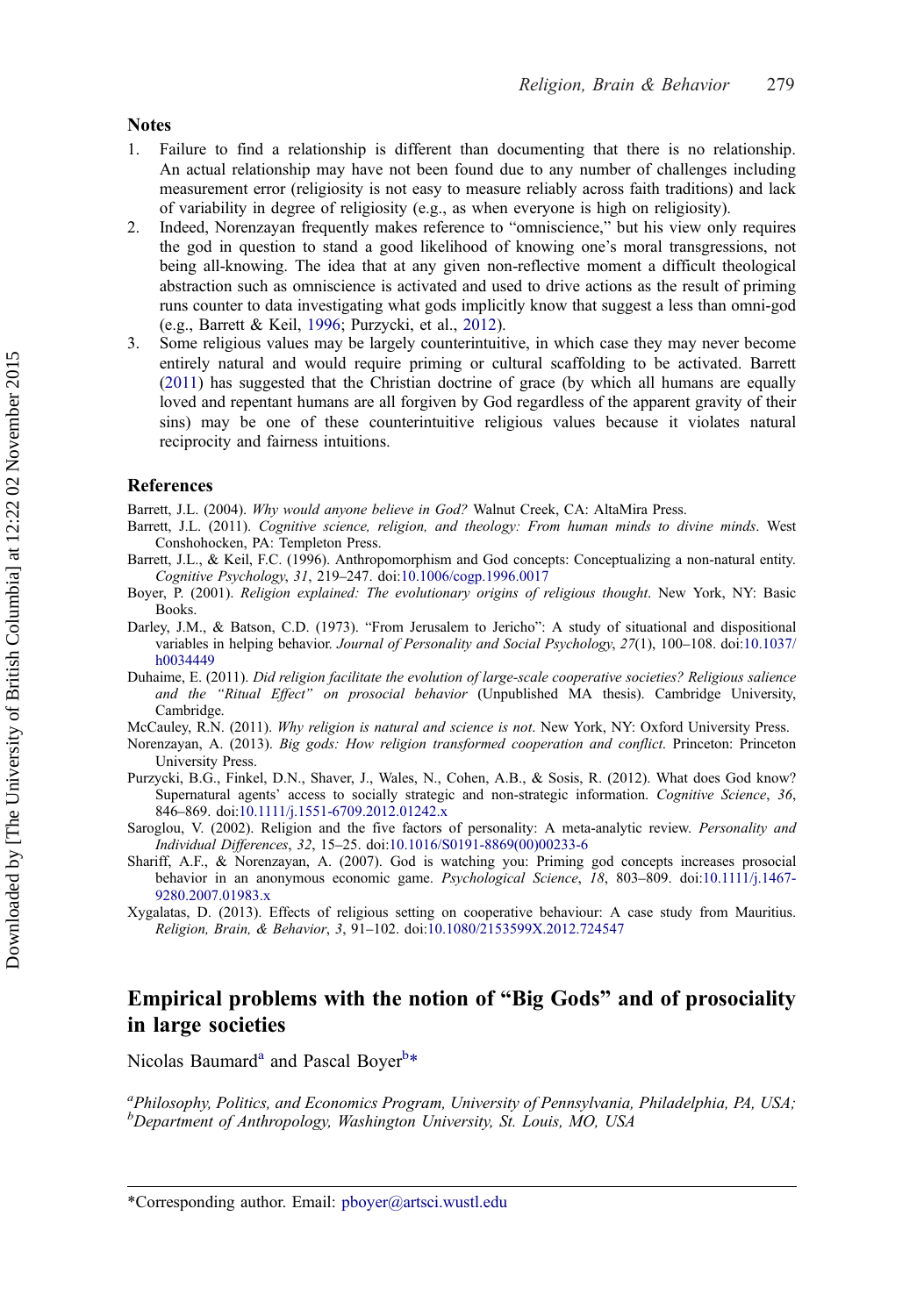Ara Norenzayan's book and this précis weave together various strands of evidence and modeling into an impressive narrative or causal explanation for the appearance of both "Big Gods" and large-scale societies (Norenzayan, [2013\)](#page-18-0). We sympathize with Norenzayan's evolutionary perspective and with his methods. The emergence of religions and their common features should be explained in terms that combine human evolved psychology and specific historical conditions. However, we also consider that the specific causal story proposed here, although coherent and intuitively compelling, requires a highly implausible reading of the evidence from several distinct fields.

Specifically, Norenzayan's argument puts forward the following propositions:

- (1) People behave in more prosocial ways when they think (or intuit) that their behavior is being scrutinized.
- (2) Powerful gods are construed by people as agents that scrutinize their cooperative behavior.
- (3) People in societies with Big Gods tend to be more prosocial (from (1) and (2)).
- (4) There is cultural group selection where groups with more efficient norms survive (culturally) and absorb, eliminate, etc. the others.
- (5) Large-scale societies require large-scale cooperation based on prosocial behavior.
- (6) Groups with increased prosocial behavior win over groups with less prosocial norms.

We would argue that (1) is a profound and interesting empirical result, supported by many studies, notably by Norenzayan and his colleagues and students (Gervais & Norenzayan, [2012;](#page-18-0) Shariff & Norenzayan, [2011\)](#page-18-0). A large body of evidence suggests that people do engage in more cooperative behaviors and are become less tolerant of misdemeanors when scrutinized, even with very subtle implicit cues (Bateson, Nettle, & Roberts, [2006](#page-17-0); Bourrat, Baumard, & McKay, [2011;](#page-17-0) Haley & Fessler, [2005\)](#page-18-0), a phenomenon that appears early in development (Leimgruber, Shaw, Santos, & Olson, [2012\)](#page-18-0). Conversely, people monitor other agents' behavior and intuitively estimate the potential costs and benefits of cooperating with them (Delton & Robertson, [2012](#page-18-0)). This is consistent with the notion that reputation is an essential aspect of human cooperation (Sperber  $\&$ Baumard, [2012](#page-18-0)).

The trouble starts with proposition (2). In our view, Norenzayan's assumption that large societies came with powerful, punishing gods conflates two very different historical developments.

First, with the emergence of large polities, there appeared groups of religious specialists promoting notions of powerful gods with quasi-universal jurisdiction, as opposed to tribal notions of spirits and ancestors concerned with local matters (Boyer, [2001\)](#page-17-0). These large-society superhuman agents were sometimes represented as intensely interested in human behavior, in the form of sacrifices and general obedience to the gods' will. The evidence for such religious representations comes from places as diverse as the Mayan empire, Rome, Greece, Sumer and Akkad, Egypt, China and India (Burkert & Trad, [1985](#page-18-0); Kramer, [1961;](#page-18-0) Poo & Pu, [1998;](#page-18-0) Tedlock, [1985](#page-18-0)). There is little or no evidence that people in these societies represented the gods as concerned with people's own cooperative or prosocial behavior toward fellow members of their groups.

Second, during the so-called Axial Age (Jaspers, [1953](#page-18-0)), there appeared in a limited number of places a new kind of religious and secular movement, promoting new values, among which were the notions of cosmic justice and of gods concerned with people's moral behavior (Bellah, [2011](#page-17-0)). Examples include Jainism, Orphism, second-Temple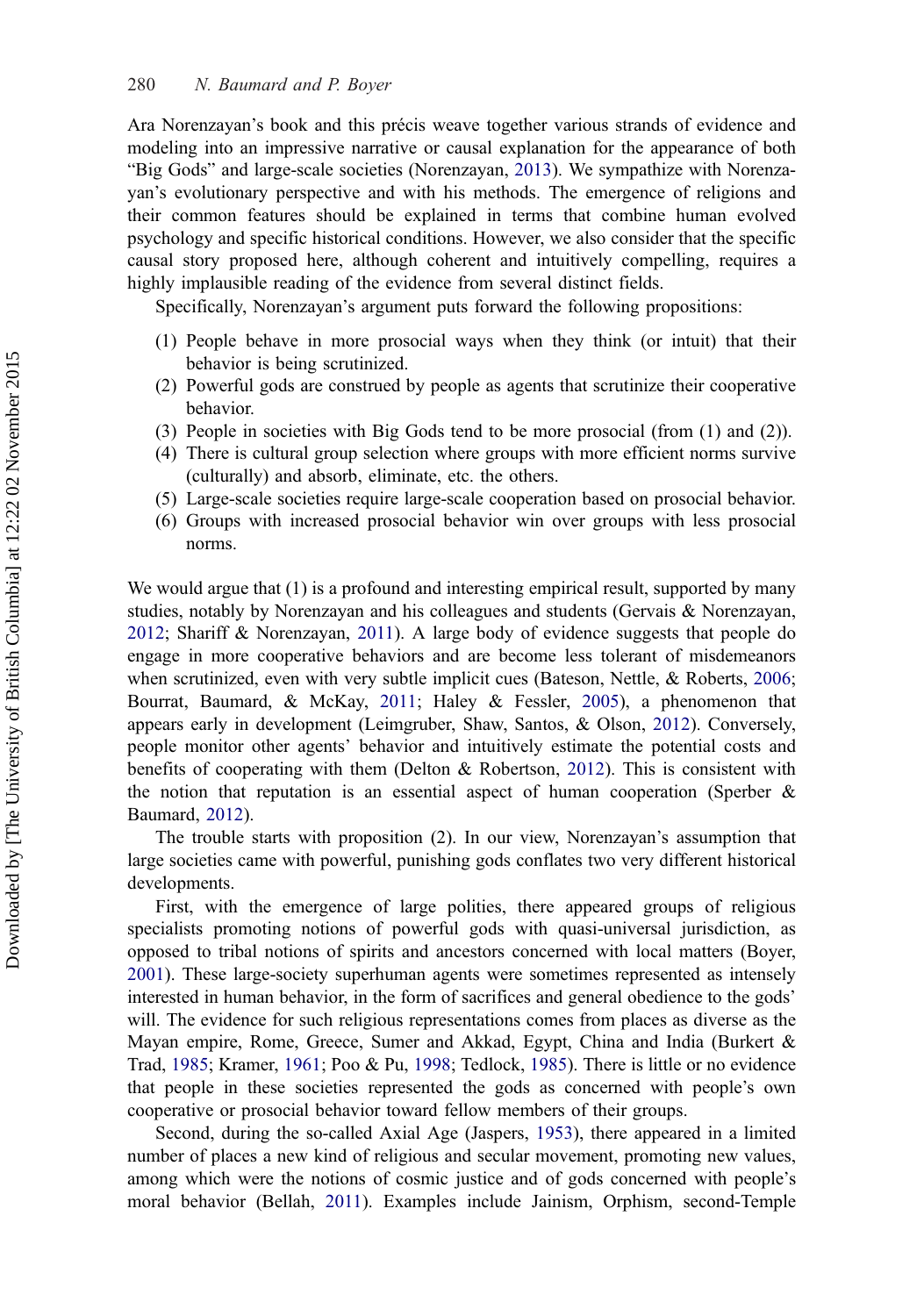Judaism and Christianity. These movements all emphasized the idea of proportionality or Golden Rule, a prescription to engage in mutually profitable interactions by treating others as one would wish to be treated (Neusner & Chilton, [2008](#page-18-0)). This reciprocity was accompanied by the notion that the gods themselves would scrutinize people's behavior and reward those with a record of cooperative or altruistic behavior. This notion of cosmic justice for cooperation could be expressed in terms of reincarnation (Obeyesekere, [2002\)](#page-18-0), or in the afterlife (Bernstein & Katz, [2010;](#page-17-0) Brandon, [1969\)](#page-18-0). But note that this was an entirely new development – and that large-scale societies had appeared thousands of years before and subsisted in many places without this emphasis on prosocial behavior (Baumard & Boyer, [2013\)](#page-17-0).

So, against proposition (2), most gods of early large-scale societies were not concerned with whether one behaved in prosocial ways.

This in turn challenges the validity of proposition (3), that people in groups with "Big Gods" cooperate more than those with local deities or spirits. True, some studies seem to show that people are more cooperative when primed with religious themes (Gervais & Norenzayan, [2012](#page-18-0)), but this evidence comes from places where gods are construed as, precisely, interested in people's prosocial behavior. Indeed, the effect is modulated by people's belief that the gods in question punish selfish behavior (Shariff & Norenzayan, [2011\)](#page-18-0). In terms of cultural comparisons, some limited comparative evidence suggests a small effect in the direction of more cooperation in societies with Big Gods (Henrich et al., [2010\)](#page-18-0). But again, this stems from places where the gods in question happen to be moralistic gods – and the religious difference in this case is also confounded with economic conditions anyway (Baumard, Boyer, & Sperber, [2010](#page-17-0)). The same remark applies to Richard Sosis's comparative study of religious communes, showing that groups with rigorous religious norms are more stable than those with lax standards (Sosis  $\&$ Bressler, [2003\)](#page-18-0). Given that in both kinds of communities gods are said to monitor prosocial behavior, the difference does not lie in concepts of superhuman agency. Indeed, a broader comparison of voluntary association groups, secular and religious, suggests that stability is generally associated with efficient monitoring and punishment, more than the kinds of ideologies that bring people together (Hechter, [1987\)](#page-18-0).

The narrative's dependence on cultural group selection, proposition (4), is problematic too. Cultural group selection was originally put forward, not on the basis of empirical evidence, archaeological or ethnographic, that such selection actually occurred, but as a proposed theoretical solution to the apparent "mystery" of human cooperation (Boyd & Richerson, [2006\)](#page-17-0). The latter is indeed mysterious, if we consider human social exchange as a set of iterated prisoner's dilemma encounters, where one cannot choose one's partners; will never interact with the same partner twice; and must therefore minimize the costs of a partner's defection (West, Griffin, & Gardner, [2007](#page-18-0)). But that was never a realistic model of human sociality, which is more accurately depicted as a biological market, where agents can choose between potential partners and easy communication allows for the monitoring of reputation (Baumard, André, & Sperber, [2013](#page-17-0); Noe & Hammerstein, [1994](#page-18-0)). In this more realistic model of human interaction, it is likely that people will meet again, so that generous strategies are advantageous and evolutionarily stable (Delton, Krasnow, Cosmides, & Tooby, [2011\)](#page-18-0). The competition between potential cooperators also ensures that mutually profitable arrangements win over exploitation (André & Baumard, [2011](#page-17-0)). In fact, there does not seem to be any specific behavior in human cooperation that could be explained *only* by the very un-parsimonious notion of group selection (West, El Mouden, & Gardner, [2011](#page-18-0)).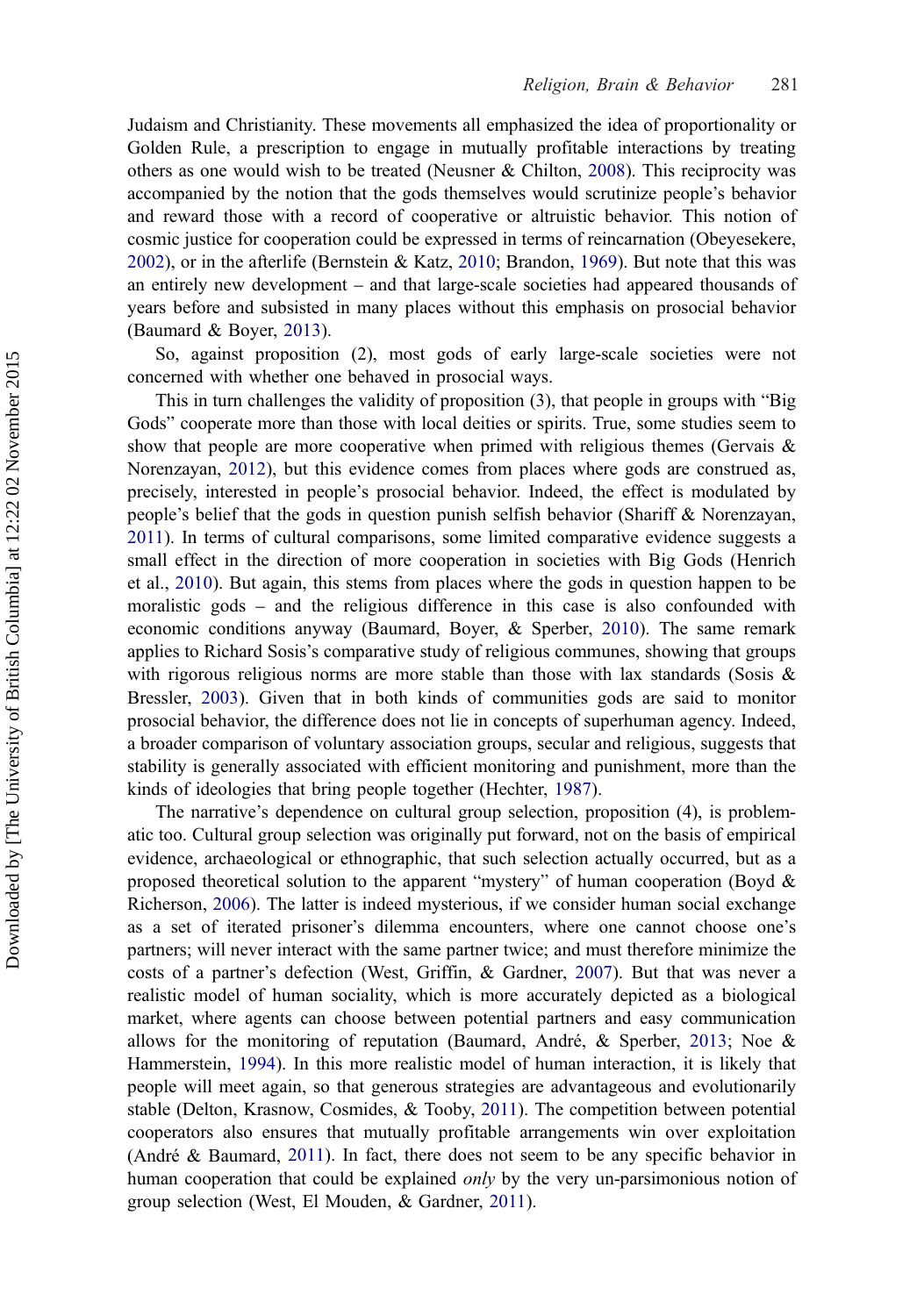<span id="page-17-0"></span>Proposition (5) assumes that large-scale societies can subsist only when people have more intense prosocial motivations than in small-scale groups. This is proposed as a conceptual argument (scaled-up groups are logically impossible without trust), rather than an empirical generalization about historical processes. But there is a straightforward alternative explanation, this one with considerable empirical support, namely that (some) large-scale polities subsist because of the efficiency of their institutions. The Roman Empire for instance remained a coherent entity, over centuries, because of relatively efficient military and fiscal institutions. When the latter became dysfunctional, the empire collapsed (Hopkins, [1980](#page-18-0)). Comparative research suggests that large-scale polities differ from small groups in their institutions, not in the overall level of prosocial motivation (Acemoglu, Johnson, & Robinson, 2002; Greif, [1998](#page-18-0); North, [1990](#page-18-0)). Ethnographic research, for example, by Ostrom and others, suggests that stable cooperation depends on efficient monitoring, reputation management and low-cost punishment (Ostrom, [1990,](#page-18-0) [2005\)](#page-18-0). Such institutions allow social groups to achieve "cooperation without trust" (Cook, Hardin, & Levi, [2005\)](#page-18-0).

Similarly, there does not seem to be much anthropological or historical evidence to support proposition (6), that groups with more prosocial norms would or did defeat less prosocial ones. What we know of the history of empires would suggest either that such values either are historically neutral (e.g., the Meso-American empires with little prosociality triumphed over surrounding tribal groups), or seem detrimental (e.g., the Roman Empire triumphed when it had largely amoral gods, and it collapsed after adopting a clearly moralistic and prosocial religion). In the destiny of nations, quantitative historical scholarship suggests that institutions, comparative advantage, technological edge and geography explain enough of the variance (Burbank & Cooper, [2011;](#page-18-0) Morris, [2013\)](#page-18-0) that the effect of different levels of prosociality, if any, would be marginal.

Against each of the arguments presented here, it is of course possible to defend the narrative – especially so, as we painted all the processes involved in a few broad strokes. But it seems to us that, at each point, the overall causal story put forward by Ara Norenzayan requires too much special pleading or speculative leaps away from the historical and anthropological evidence.

#### References

- Acemoglu, D., Johnson, S., & Robinson, J.A. (2002). The rise of Europe: Atlantic trade, institutional change and economic growth. Cambridge, MA: National Bureau of Economic Research.
- André, J.-B., & Baumard, N. (2011). The evolution of fairness in a biological market. Evolution, 65, 1447–1456. doi[:10.1111/j.1558-5646.2011.01232.x](http://dx.doi.org/10.1111/j.1558-5646.2011.01232.x)
- Bateson, M., Nettle, D., & Roberts, G. (2006). Cues of being watched enhance cooperation in a real-world setting. Biology Letters, 2, 412–414. doi[:10.1098/rsbl.2006.0509](http://dx.doi.org/10.1098/rsbl.2006.0509)
- Baumard, N., André, J.-B., & Sperber, D. (2013). A mutualistic approach to morality: The evolution of fairness by partner-choice. Behavioral and Brain Sciences, 36(1), 1–36.

Baumard, N., & Boyer, P. (2013). Explaining moral religions. Trends in Cognitive Sciences, 17, 272–280. doi[:10.1016/j.tics.2013.04.003](http://dx.doi.org/10.1016/j.tics.2013.04.003)

- Baumard, N., Boyer, P., & Sperber, D. (2010). Evolution of fairness: Cultural variability. Science, 329(5990), 389–390. doi:[10.1126/science.329.5990.388-b](http://dx.doi.org/10.1126/science.329.5990.388-b)
- Bellah, R.N. (2011). Religion in human evolution: From the Paleolithic to the axial age. Cambridge, MA: Harvard University Press.

Bernstein, A., & Katz, P. (2010). The rise of postmortem retribution in China and the West. The Medieval History Journal, 13, 199–215. doi:[10.1177/097194581001300202](http://dx.doi.org/10.1177/097194581001300202)

- Bourrat, P., Baumard, N., & McKay, R. (2011). Surveillance cues enhance moral condemnation. Evolutionary Psychology, 9, 193–199.
- Boyd, R., & Richerson, P.J. (2006). Solving the puzzle of human cooperation. In S.C. Levinson & P. Jaisson (Eds.), Evolution and culture (pp. 105–132). Cambridge, MA: The MIT Press.
- Boyer, P. (2001). Religion explained. Evolutionary origins of religious thought. New York, NY: Basic Books.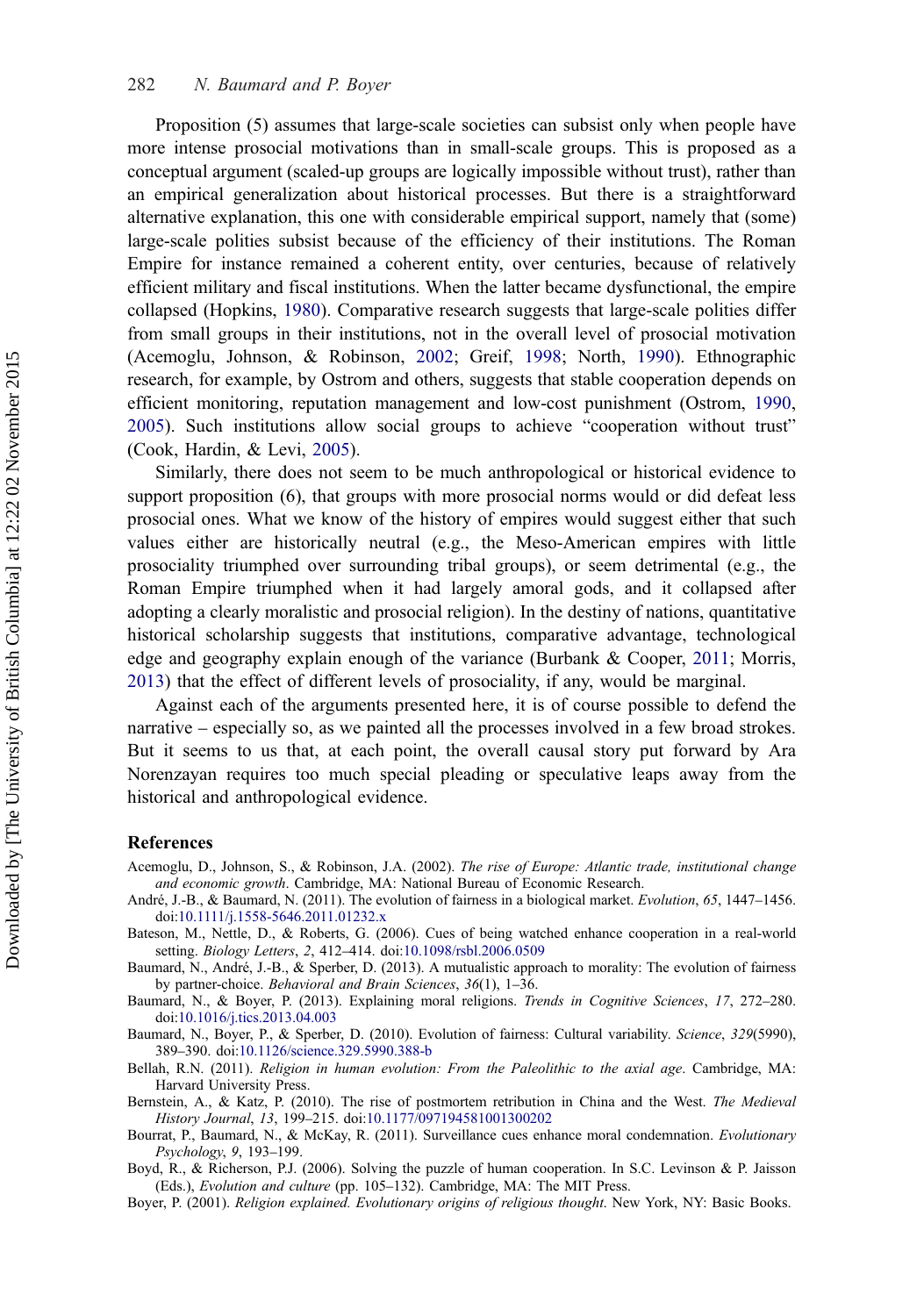- <span id="page-18-0"></span>Brandon, S.G.F. (1969). The judgment of the dead: The idea of life after death in the major religions. New York, NY: Scribner.
- Burbank, J., & Cooper, F. (2011). Empires in world history: Power and the politics of difference. Princeton, NJ: Princeton University Press.
- Burkert, W.R.J. (1985). Greek religion archaic and classical. Oxford: B. Blackwell.
- Cook, K.S., Hardin, R., & Levi, M. (2005). Cooperation without trust? New York, NY: Russell Sage Foundation.
- Delton, A.W., Krasnow, M.M., Cosmides, L., & Tooby, J. (2011). Evolution of direct reciprocity under uncertainty can explain human generosity in one-shot encounters. PNAS Proceedings of the National Academy of Sciences of the United States of America, 108, 13335–13340. doi:[10.1073/pnas.1102131108](http://dx.doi.org/10.1073/pnas.1102131108)
- Delton, A.W., & Robertson, T.E. (2012). The social cognition of social foraging: Partner selection by underlying valuation. Evolution and Human Behavior, 33(60), 715–725. doi[:10.1016/j.evolhumbehav.2012.05.007](http://dx.doi.org/10.1016/j.evolhumbehav.2012.05.007)
- Gervais, W.M., & Norenzayan, A. (2012). Like a camera in the sky? Thinking about God increases public selfawareness and socially desirable responding. Journal of Experimental Social Psychology, 48, 298–302. doi[:10.1016/j.jesp.2011.09.006](http://dx.doi.org/10.1016/j.jesp.2011.09.006)
- Greif, A. (1998). Historical and comparative institutional analysis. American Economic Review, 88(2, Papers and Proceedings of the Hundred and Tenth Annual Meeting of the American Economic Association), 80–84.
- Haley, K.J., & Fessler, D.M.T. (2005). Nobody's watching? Subtle cues affect generosity in an anonymous economic game. Evolution and Human Behavior, 26, 245–256. doi[:10.1016/j.evolhumbehav.2005.01.002](http://dx.doi.org/10.1016/j.evolhumbehav.2005.01.002)
- Hechter, M. (1987). Principles of group solidarity. Berkeley: University of California Press.
- Henrich, J., Ensminger, J., McElreath, R., Barr, A., Barrett, C., Bolyanatz, A., … Ziker, J. (2010). Markets, religion, community size, and the evolution of fairness and punishment. Science, 327, 1480–1484. doi[:10.1126/science.1182238](http://dx.doi.org/10.1126/science.1182238)
- Hopkins, K. (1980). Taxes and trade in the Roman Empire (200 B.C.–A.D. 400). The Journal of Roman Studies, 70, 101–125. doi[:10.2307/299558](http://dx.doi.org/10.2307/299558)
- Jaspers, K. (1953). The way to wisdom: An introduction to philosophy. New Have, CT: Yale University Press.
- Kramer, S.N. (1961). Mythologies of the ancient world (1st ed.). Garden City: N.Y., Doubleday.
- Leimgruber, K.L., Shaw, A., Santos, L.R., & Olson, K.R. (2012). Young children are more generous when others are aware of their actions. PLoS ONE, 7, e48292. doi:[10.1371/journal.pone.0048292](http://dx.doi.org/10.1371/journal.pone.0048292)
- Morris, I. (2013). The measure of civilization: How social development decides the fate of nations. Princeton, NJ: Princeton University Press.
- Neusner, J., & Chilton, B. (2008). The golden rule: The ethics of reciprocity in world religions. New York, NY: Continuum.
- Noe, R., & Hammerstein, P. (1994). Biological markets: Supply and demand determine the effect of partner choice in cooperation, mutualism and mating. Behavioral Ecology and Sociobiology, 35(1), 1-11. doi[:10.1007/BF00167053](http://dx.doi.org/10.1007/BF00167053)
- Norenzayan, A. (2013). Big gods: How religion transformed cooperation and conflict. Princeton, NJ: Princeton University Press.
- North, D.C. (1990). Institutions, institutional change, and economic performance. Cambridge and New York, NY: Cambridge University Press.
- Obeyesekere, G. (2002). Imagining karma ethical transformation in Amerindian Buddhist, and Greek rebirth. Los Angeles: University of California Press.
- Ostrom, E. (1990). Governing the commons: the evolution of institutions for collective action. Cambridge and New York, NY: Cambridge University Press.
- Ostrom, E. (2005). Understanding institutional diversity. Princeton, NJ: Princeton University Press.
- Poo, M., & Pu, M. (1998). In search of personal welfare: A view of ancient Chinese religion. Buffalo, NY: SUNY Press.
- Shariff, A.F., & Norenzayan, A. (2011). Mean gods make good people: Different views of God predict cheating behavior. International Journal for the Psychology of Religion, 21(2), 85–96. doi[:10.1080/](http://dx.doi.org/10.1080/10508619.2011.556990) [10508619.2011.556990](http://dx.doi.org/10.1080/10508619.2011.556990)
- Sosis, R., & Bressler, E.R. (2003). Cooperation and commune longevity: A test of the costly signaling theory of religion. Cross-cultural Research: The Journal of Comparative Social Science, 37, 211–239. doi[:10.1177/](http://dx.doi.org/10.1177/1069397103037002003) [1069397103037002003](http://dx.doi.org/10.1177/1069397103037002003)
- Sperber, D., & Baumard, N. (2012). Moral reputation: An evolutionary and cognitive perspective. *Mind &* Language, 27, 495–518. doi:[10.1111/mila.12000](http://dx.doi.org/10.1111/mila.12000)
- Tedlock, D. (1985). Popol vuh: The definitive edition of the Mayan book of the dawn of life and the glories of gods and kings. New York, NY: Simon and Schuster.
- West, S.A., El Mouden, C., & Gardner, A. (2011). Sixteen common misconceptions about the evolution of cooperation in humans. Evolution and Human Behavior, 32, 231–262. doi[:10.1016/j.](http://dx.doi.org/10.1016/j.evolhumbehav.2010.08.001) [evolhumbehav.2010.08.001](http://dx.doi.org/10.1016/j.evolhumbehav.2010.08.001)
- West, S.A., Griffin, A.S., & Gardner, A. (2007). Social semantics: Altruism, cooperation, mutualism, strong reciprocity and group selection. Journal of Evolutionary Biology, 20(2), 415–432. doi[:10.1111/j.1420-](http://dx.doi.org/10.1111/j.1420-9101.2006.01258.x) [9101.2006.01258.x](http://dx.doi.org/10.1111/j.1420-9101.2006.01258.x)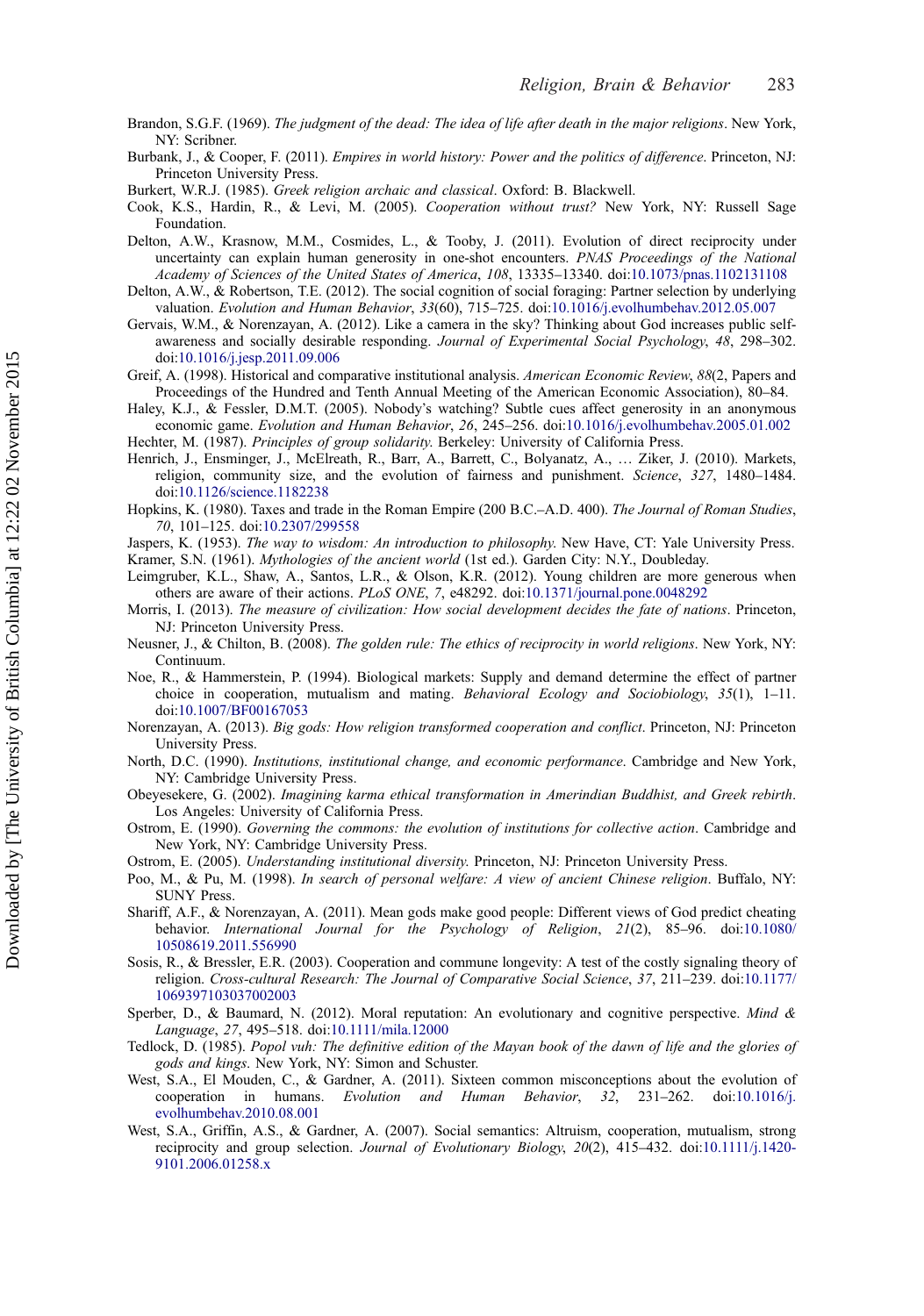# Hyper-cooperation is deep in our evolutionary history and individual perception of belief matters

Agustin Fuentes[\\*](#page-1-0)

Department of Anthropology, University of Notre Dame, Notre Dame, IN, USA

For all its virtues in binding strangers together, religious cooperation is born out of competition and conflict between groups… Big God religions are both the fire department and the arsonist. (Norenzayan, [2013](#page-24-0), p. 140)

The archaeological record clearly demonstrates a significant ratcheting up of societal complexity, group size, economic/political systems, and intergroup conflict in humans over the last 12,000 years. Why and how this happened is the focus of a long debate by archaeologists and other anthropologists, historians, some biologists, and even the occasional psychologist. The most popular causal assertion has to do with the interface between increased efficiency of domestication/agriculture and increased sedentism, birth rates, and population sizes leading to more complex political and economic systems that ratcheted up via feedback from increasingly stratified social and economic systems and diversified material cultures.

Most anthropologists and archaeologists see large-scale, hierarchical religions as part of the social complexity emerging from these increasingly stratified social systems and material cultures. Ara Norenzayan has a revised version of this scenario. He proposes the thesis that particular Big Gods (the moralizing and interventionist deities associated with large-scale religions) emerged alongside the initial increases in social complexity and coordination. As these populations became more complex their Gods became more moralizing, interventionist, and powerful and the belief-ritual complexes associated with these Gods are what facilitated the large-scale hyper-cooperation and coordination that enabled the emergence of large-scale, complex societies (states). As Norenzayan puts it, "Big God" religions are responsible for "Big Groups" – modern human hyper-complex social structures, including large-scale intragroup coordination (civil society) and largescale intergroup warfare.

This is not a wholly new proposal. Dominic Johnson and Jesse Bering [\(2006](#page-24-0)), and others, propose specific adaptive scenarios for the emergence of Big Gods and the role of supernatural punishment in facilitating hyper-cooperation in human groups (and conflict between them). However, unlike Johnson and Bering's proposals, Norenzayan does not argue that these major religions and their strong tendency for moral policing and punishing God(s) are the product of the natural selection of specific cognitive (neurological and perceptual) characteristics. Rather, he argues that strong cultural evolutionary processes have resulted in a system that links prosociality, morality, ritual, and "deep commitment" to what he terms "Big Gods" who are powerful, interventionist, punishing, and require hardto-fake commitment. He argues that because of these characteristics the "Big God" religions outcompeted their cultural rivals and have become the dominant religious force in humans today.

<sup>\*</sup>Email: [afuentes@nd.edu](mailto:afuentes@nd.edu)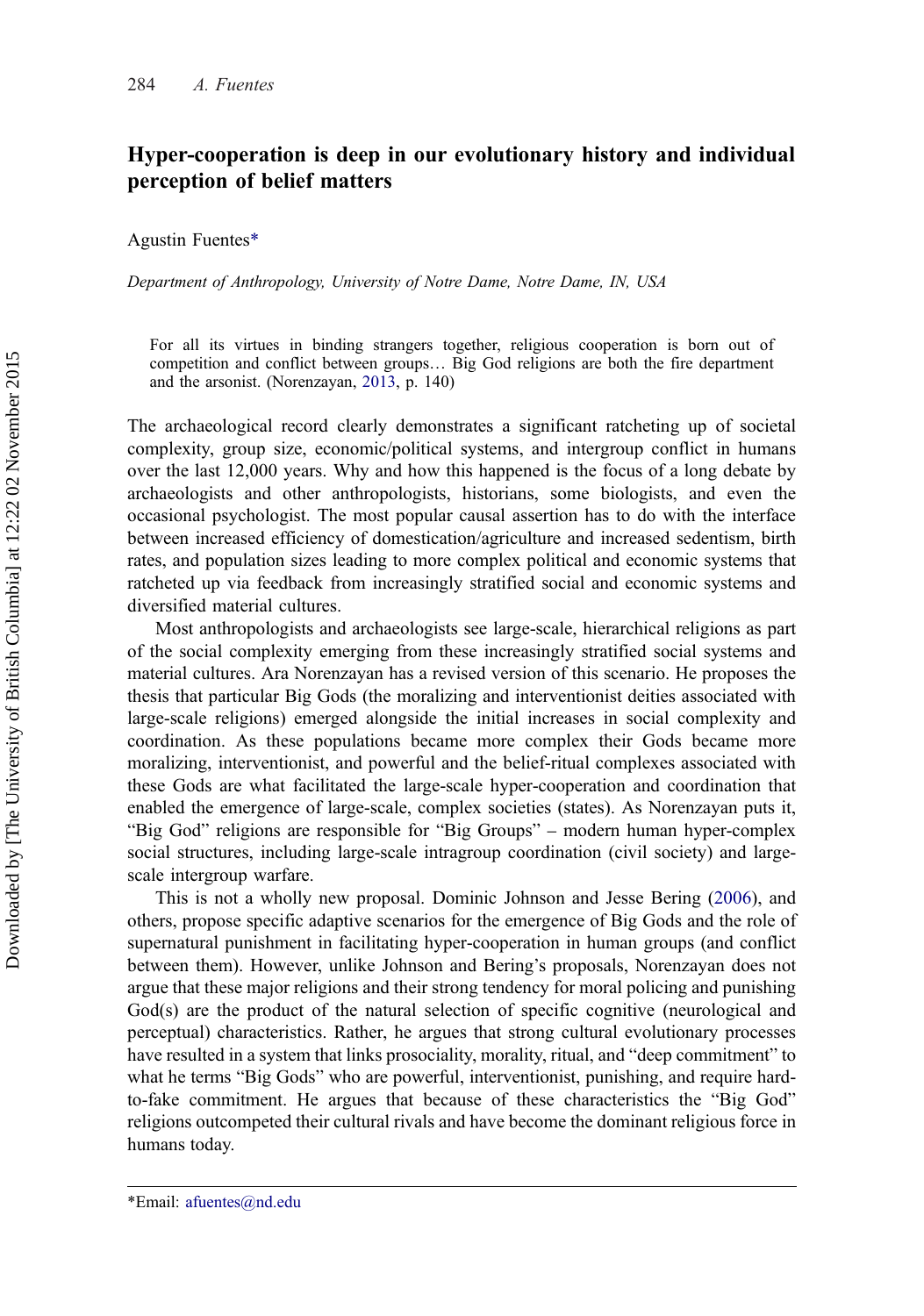Norenzayan's perspective and contribution are important and his book does an eloquent job in laying out the argument and implications of his position. Here I would like to add a few correctives, modifying and complementing Norenzayan's proposal, by noting that complex cooperation is deeper and more ingrained in human evolution than he, and many others, assume. Then I will briefly highlight a major problem in much (but not all) of the evolutionary approaches to religion: the lack of inclusion of the actual experience and perceptions of believers as a salient and relevant factor.

First, the correctives. I propose that Norenzayan's, and most other, treatments of human cooperation and religion make two critical errors. They assume that large and complex cooperative groups in humans are a conundrum due to the predictions of kin selection and reciprocal altruism, and they place the appearance/timing of significant hyper-cooperation too late in our evolutionary history. I suggest that kin selection and reciprocal altruism are not the primary explanations for developing complex cooperation and reciprocity in small-scale early human groups. I also suggest that consideration of the emergence of a particular human niche, specifically in the last quarter of the Pleistocene, can give us a deeper insight into infrastructure of human hyper-cooperation and the social and cognitive patterns implicated in the emergence of religious belief systems. This system/niche has to be considered more fully before one can accept a primacy of the causal argument for the role of Big Gods in human social complexity and hyper civil cooperation (big groups).

It is too often assumed that the basal concepts of kin selection and reciprocal altruism (see Hamilton, [1964;](#page-24-0) Trivers, [1971\)](#page-24-0) are the primary explanatory factors in all levels of cooperation and reciprocity: all things being equal, organisms should extract as much benefit as possible for themselves (and their genetic kin) (e.g., Dugatkin, [2006](#page-24-0); Wilson, [1975\)](#page-25-0). Thus, any high frequency of costly cooperation, or even more costly altruism, requires a specific evolutionary explanation for its occurrence. This perspective mandates that we establish how any such system avoids the successful invasion of free-riders, cheaters, and other selfish actors. However, if over its evolutionary history a system arrives at a node wherein cooperation becomes a basal aspect of its adaptive niche, explaining why cooperation occurs frequently in the subsequent evolution of its social system may be unnecessary (e.g., MacKinnon & Fuentes, [2011;](#page-24-0) Sussman & Cloninger, [2011\)](#page-24-0).

For example, we do not attempt to explain the morphology of the hand in humans via current selection pressures since it is a mammalian pattern modified during the primate, anthropoid, and hominoid lineages, and then again (slightly but importantly) during Pliocene hominin evolution. The same is true for basal sociality: anthropoids exhibit a complex sociality and cognition, which ratcheted up during the Miocene in multiple branches of the hominoids (apes) and even more so in the Plio-Pleistocene hominins (Herrmann, Call, Hernandez-Lloreda, Hare, & Tomasello, [2007](#page-24-0); Malone, Fuentes, & White, [2012\)](#page-24-0). Thus, we are not tasked with explaining why humans live in highly social groups with complex social relationships and networks that cut across biological kinship with relatively high levels of cooperation, as this is a pattern found in the hominoids and thus evolutionarily basal for hominins (Malone et al., [2012\)](#page-24-0). However, we are tasked with explaining the extreme level of large-group hyper-cooperation and social coordination in humans as it reflects a substantive departure from other hominins and hominoids. But that explanation is not at the basal level of why individuals would cooperate; rather, it requires us to explain why cooperative and social complex groups would become even more cooperative as they grow in size. This is what the Big Gods hypothesis does, but it starts too late in the game.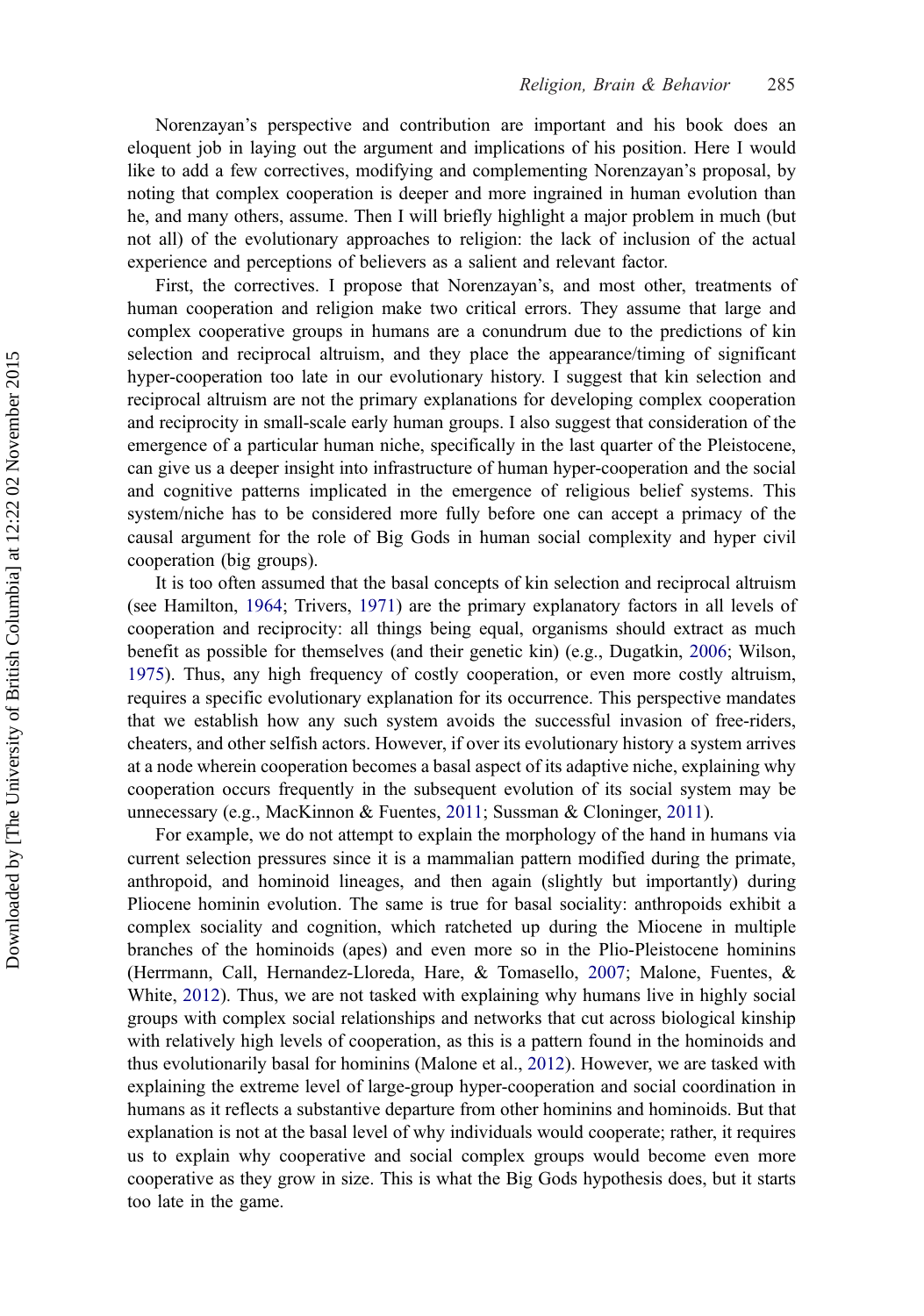Norenzayan makes some assumptions about the dating and extent of cooperation in the human lineage and the costs of cooperation. He, like many others, assumes that kin selection and reciprocity are the main endemic reasons for cooperation and therefore large-scale cooperation between unrelated individuals who might have limited opportunities for direct reciprocity is highly unlikely. Thus, moralizing and punishing gods are necessary to foster large-scale cooperation in big groups (Big Gods enable big groups). I think it is more complex than that. It is in the final transition from archaic forms of our genus (Homo spp.) into the current form (Homo sapiens sapiens) morphologically and behaviorally (approximately 400–100,000 years ago) that we can find core clues as to why we are able to cooperate in the context of such big groups: it is an expected outcome of increased population densities in the human niche.

A niche is the structural, social, and temporal context in which a species exists. It includes space, nutrients, and other physical factors and social actors as they are experienced, and restructured, by organisms and also shaped by the presence of competitors, collaborators, and other agents in a shared environment (Fuentes, [2010](#page-24-0); Wake, Hadley, & Ackerly, [2009\)](#page-24-0). The human socio-cognitive niche is a cognitive and behavioral configuration that is derived relative to the socio-behavioral contexts of previous hominins. This modern human niche includes hyper-cooperation, theory of mind, cultural transmission and innovation, teaching, and language (Sterelny, [2012;](#page-24-0) Whiten & Erdal, [2012\)](#page-25-0). This niche is characterized by a rapidly increasing rate and density of innovations and concomitant ratcheting shifts in the pace and content of cultural and behavioral change and complexity resulting in new and more effective ways of engaging and changing local ecologies (Kendal, Tehrani, & Olding-Smee, [2011](#page-24-0); Sterelny, [2012](#page-24-0); Tomasello, [2009](#page-24-0); Whiten  $&$  Erdal, [2012\)](#page-25-0). Following many others, I suggest that it is a system of intensive and complex cooperative patterns that both facilitated the appearance of, and continued to emerge from, this human niche as population sizes/densities began to grow (e.g., Powell, Shennan, & Thomas, [2009;](#page-24-0) Premo, [2012](#page-24-0)).

Looking at the paleoanthropological and archaeological evidence for the latter Pleistocene and the current capabilities of human beings, it is obvious that increasing capabilities for hyper-cooperative behavior are characteristic of the human lineage (Andersson, Törnberg, & Törnberg, [2014;](#page-24-0) Fuentes, [2013](#page-24-0); Gamble, Gowlett, & Dunbar, [2011;](#page-24-0) Hrdy, [2009;](#page-24-0) Nowak & Highfield. [2011;](#page-24-0) Sterelny, [2012](#page-24-0)). Between c. 500,000– 100,000 years ago, the genus Homo is characterized by minor changes in bones and bodies but probably by substantive neural reconfiguration (Aiello & Anton, [2012](#page-23-0); Gamble et al., [2011\)](#page-24-0). Brain size reaches modern levels and material toolkits begin to diversify at a much greater pace than earlier in the Pleistocene. Hunting patterns and targets expand, complex foraging patterns become common, and raw material transport includes long-distance transfer (>120 km) (Marwick, [2003\)](#page-24-0). During this time the use of fire becomes ubiquitous and likely begins to have substantive impacts on social and physiological evolution in humans (Wrangham & Carmody, [2010\)](#page-25-0).

Particularly evolutionarily relevant aspects of behavioral patterns that emerge before and expand during this period include intensive cooperative childrearing (likely involving intensive allocare and complex parenting) and the enhancement of 'kinship' relations that extend well beyond biological relationships but co-opt biological systems of bonding (Bell, Hinde, & Newson, [2013;](#page-24-0) Fuentes, [2013](#page-24-0); Hrdy, [2009\)](#page-24-0). The pattern of facing ecological challenges (predation, foraging, area defense, childrearing, use and control of fire, etc.) predominantly as a community, and not mainly as individuals, is characteristic of our direct ancestors by the later Pleistocene (tens of thousands of years before the advent of social hierarchies associated with sedentism and domestication – Fuentes, [2013](#page-24-0);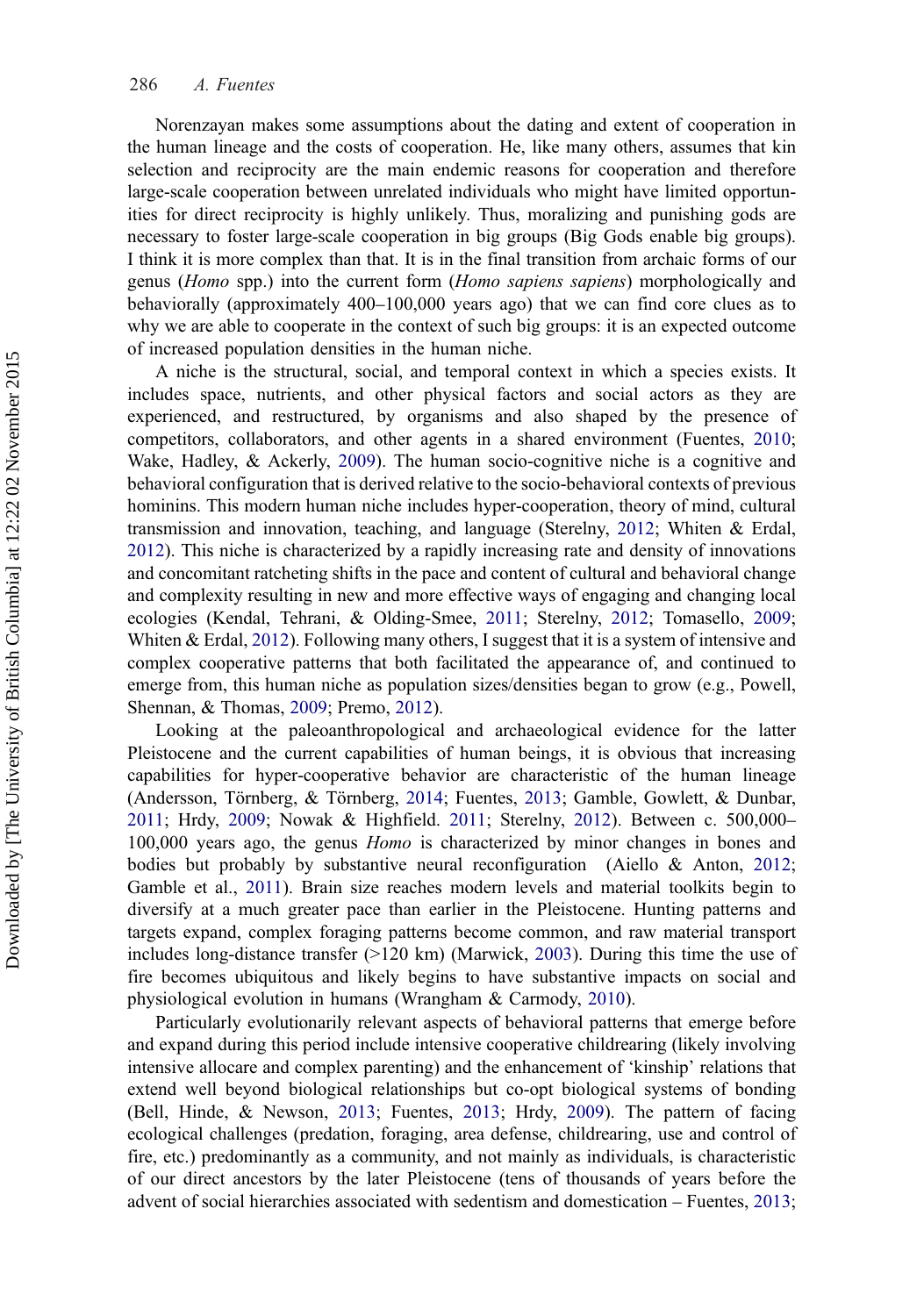Gamble et al., [2011](#page-24-0)). The manufacture and use of increasingly complex stone, wood, and bone tools, and the emergence of non-tool material cultures ("art" and other symbolic representations), require extensive cooperative interactions and coordination within, and likely between, communities. In this time period there is mounting evidence that ritualistic behavior is associated with the toolmaking and the social and ecological landscapes of early humans (Bedarnik, [2003](#page-24-0); McBrearty, [2012;](#page-24-0) Pope, Russel, & Watson, [2006;](#page-24-0) Rossano, [2009;](#page-24-0) Sterelny, [2012](#page-24-0)). This places hyper-cooperation and social coordination, even in smaller groups, as central to the genus Homo and as a core adaptation in the human niche by the later Pleistocene.

Although there is substantive debate over the timing of the emergence of language and a fully developed theory of mind, both are impossible without an extremely cooperative and mutually integrated social system (Coward & Gamble, [2008](#page-24-0); Dean, Kendal, Shapiro, Thierry, & Laland, [2012\)](#page-24-0). It is increasingly evident that this system was in place substantially before 12,000 years ago. Once even rudimentary aspects of complex semiotic communication and the use of symbol are present (likely earlier than 100,000 years ago – Wadley, [2013\)](#page-24-0), one can expect the development of socially contextualized, and coordinated, ritual behavior that may in turn have adaptive significance.

My point in providing this very brief overview of terminal Pleistocene human evolution and the human niche is that Norenzayan's contentions about where and when extremely complex cooperation emerges and how it is assisted by Big Gods overlooks the possibilities that much of the infrastructure for such systems was already in place as basal aspects of the human niche – likely by 100,000 years ago and certainly well before 20,000 years ago. Norenzayan and others are probably correct in their suppositions that patterns of cultural evolution associated with domestication, agriculture, and increasing inequality over the last 12,000–15,000 years facilitated the emergence of particular religious systems typified by Big Gods. But it is a more tenuous assertion that the Big Gods are the key structural factor that facilitated the social complexity of large-scale civil societies – although I do agree that they likely play major roles in structuring and expanding them.

The explanations that Norenzayan invokes for the emergence of Big Gods overemphasize the need for human communities to develop methods of coordinating cooperative interactions on larger scales. I suggest that the core aspects of these processes were already in place well before the advent of full-blown material hierarchies, agriculture, and sedentism in patterns such as increasingly diversified intragroup social structures, trade networks, complex symbolic systems, and so on. It could be that only a slight expansion of extant systems of cooperation would be enough to initiate the coordination cascade associated with population growth that resulted in civil society and state formation (e.g., Bell, Richerson, & McElreath, [2009](#page-24-0)).

Unfortunately we have a version of the "chicken and egg" scenario here. The presence and structure of Big God religions are effectively understood as the outcomes of social complexity and inequity as they are the force behind evolutionary shifts fostering civil control, punishment, and intergroup conflict. Norenzayan is aware of this dilemma and notes the problem of co-occurrence and causality throughout the book, providing a succinct nod to it via the historical record ([2013,](#page-24-0) pp. 132–133). So my critique here is not aimed at refuting his assertions, but is rather an attempt to re-situate where we should start looking for the precursors and infrastructures that enabled both Big Gods and big groups.

In sum, I suggest that we need to more fully assess whether or not religion per se, and Big Gods specifically, can be so clearly identified as a driving force (whether in cultural,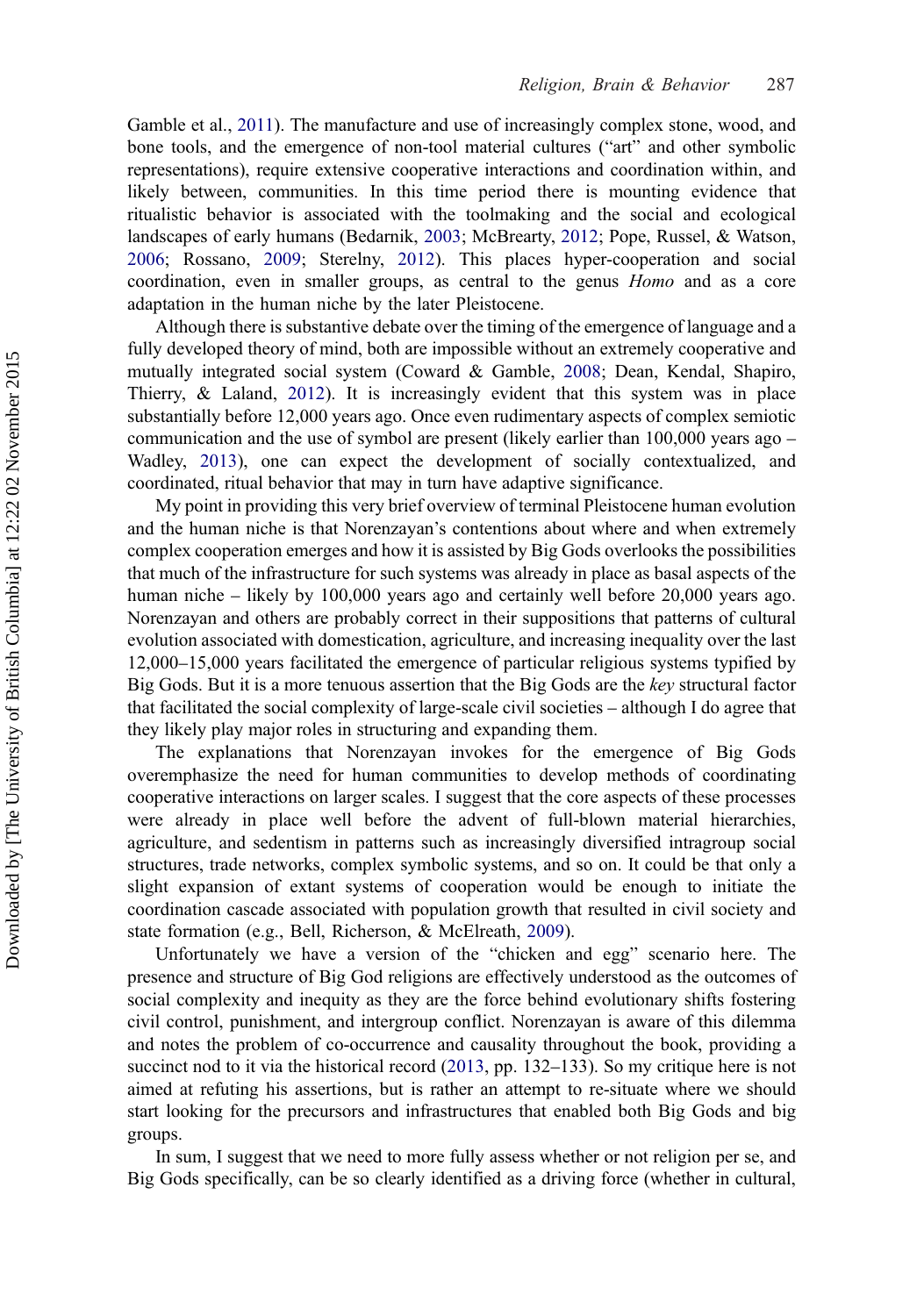<span id="page-23-0"></span>biological, or gene/culture co-evolutionary scenarios) and separated from the diverse forms of social complexity that ratchet up in unison as groups get bigger and socially and materially more complex. Economic, political, and ecological systems are becoming more and more complex before the emergence of towns, cities, and states. One might not need to invoke a supernatural threat of punishment via interventionist deities and a symbolic and structural hyper-xenophobia as the primary way that humans could have developed, and maintained, large-scale societies (which is not to say that these elements do not help facilitate or maintain such societies).

My final point is not about cooperation, at least not directly; it is about religious experience. I think that a core aspect missing from Norenzayan's book, and in much of the literature on this topic, is the absence of the individual believer's experience of religious faith and their interpretation of what that faith means. The cognitive, physiological, and perceptual realities of people who believe in Big God religions vary and in that variation there might be an evolutionarily relevant complexity that is missed in the larger-scale functional treatment of what religion does.

One could state that the economic games conducted and reviewed by Norenzayan and colleagues are indicators of personal beliefs and reflective of the influence that religious belief has on individuals. I think that this is only partially correct. These games focus on quantifiable measures of material exchange, largely based on monetary interactions or perceptions of value, and thus may reflect individuals' responses to the shared general structures of the religion (or those of the larger society) in question, but not necessarily the perceptions and actions in the religious experience of that person's actual daily life.

For example, the God of the Abrahamic faiths is used as the key example of a Big God who is punishing, interventionist, and so on. At a surface level, many basic structures and paradigms of these religions (Christianity, Islam, and Judaism) support that interpretation. However, for many believers practicing those faiths' specific core values, those of caring, love, compassion and especially altruism outweigh the punishment/ control elements (Hell, penance, sin, etc.) in everyday life and in their interpretation of the meaning of the religion. Here I am not being an apologist for religions, or naive about the history of how religious entities have manipulated/impacted societies; rather, I mean to assert that there are significant variations in how individuals experience and respond to the edicts, values, and structures of Big God religions. The focus solely on the overarching punishment/enforcement structure of religions as a functional entity might obscure the very important diversity and dynamism of experience and practice of belief at the individual level. The level of the individual can be extremely relevant when attempting to model patterns of behavior that have direct impacts in both cultural and biological evolutionary processes. My point is that we have to more seriously ask if we can disregard the lived experience of religion in favor of providing overarching structural and adaptationist explanations. I think that the two are more integrated than that, and that our models and approaches need to keep this in mind (e.g., Rappaport, [1999\)](#page-24-0).

#### Funding

This essay is based in part on work supported by the Center of Theological Inquiry at Princeton's Inquiry on Evolution and Human Nature 2012–2013.

#### References

Aiello, L.C., & Anton, S.C. (2012). Human biology and the origin of homo. Current Anthropology, 53(6), 269–277.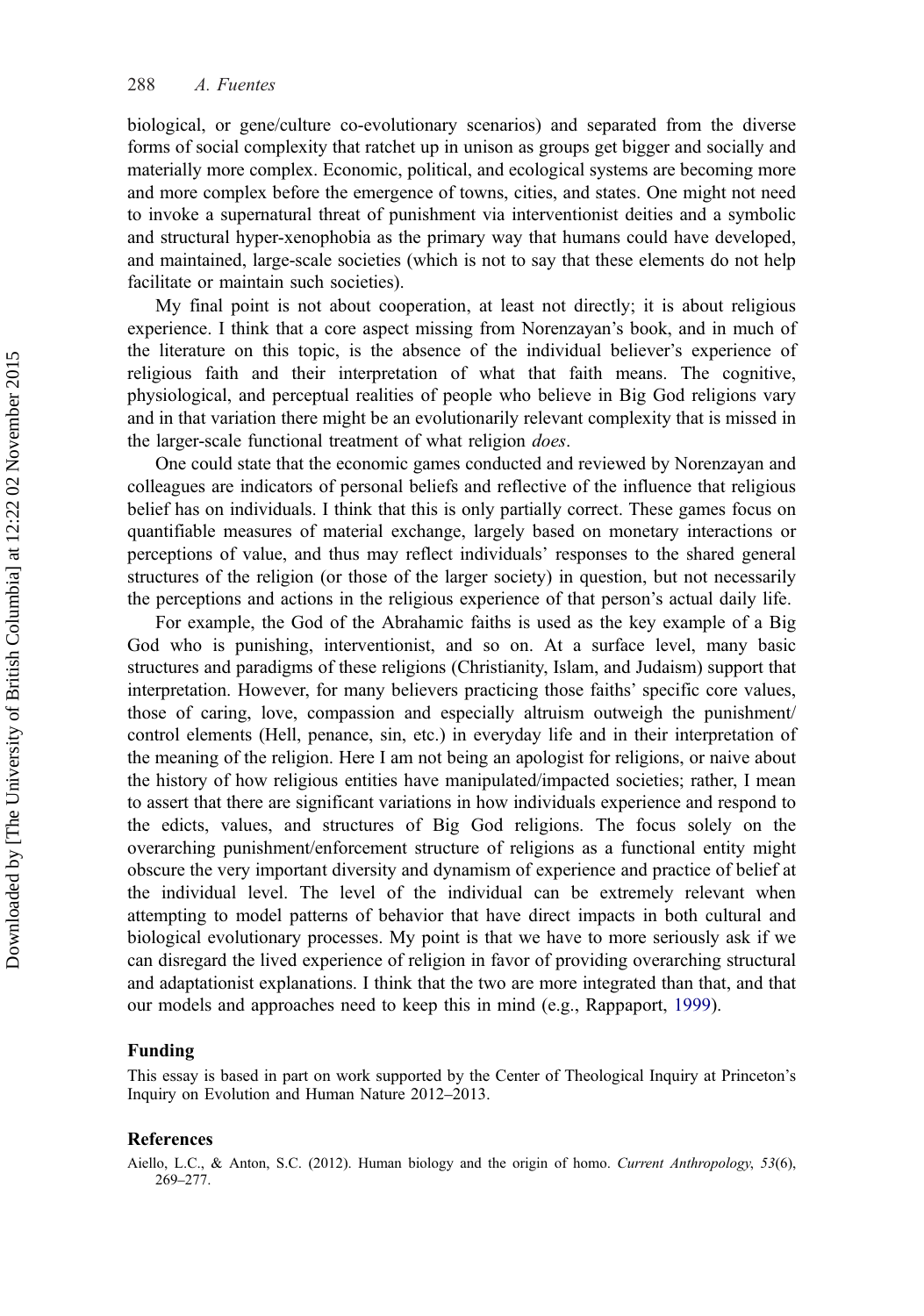- <span id="page-24-0"></span>Andersson, C., Törnberg, A., & Törnberg, P. (2014). An evolutionary developmental approach to cultural evolution. Current Anthropology, 55(2), 154–174.
- Bedarnik, R.G. (2003). Earliest evidence of paleoart. Rock Art Research, 20, 89–135.
- Bell, A.V., Hinde, K., & Newson, L. (2013). Who was helping? The scope for female cooperative breeding in early homo. PLoS One, 8, e83667. doi[:10.1371/journal.pone.0083667](http://dx.doi.org/10.1371/journal.pone.0083667)
- Bell, A.V., Richerson, P.J., & McElreath, R. (2009). Culture rather than genes provides greater scope for the evolution of large-scale human prosociality. Proceedings of the National Academy of Sciences of the United States of America, 106, 17671–17674.
- Coward, F., & Gamble, C. (2008). Big brains, small worlds: Material culture and the evolution of the mind. Philosophical Transactions of the Royal Society B, 363, 1969–1979.
- Dean, L.G., Kendal, R.L., Shapiro, S.J., Thierry, B., & Laland, K.N. (2012). Identification of the social and cognitive processes underlying human cumulative culture. Science, 335, 114–118. doi:[10.1126/science.1213969](http://dx.doi.org/10.1126/science.1213969)
- Dugatkin, L.A. (2006). The altruism equation: Seven scientists search for the origins of goodness. Princeton: Princeton University Press.
- Fuentes, A. (2010). Naturecultural encounters in Bali: Monkeys, temples, tourists, and ethnoprimatology. Cultural Anthropology, 25, 600–624. doi[:10.1111/j.1548-1360.2010.01071.x](http://dx.doi.org/10.1111/j.1548-1360.2010.01071.x)
- Fuentes, A. (2013). Cooperation, conflict, and niche construction in the genus homo. In D. Fry (Ed.), War, peace, and human nature (pp. 78–94). Oxford: Oxford University Press.
- Gamble, C., Gowlett, J., & Dunbar, R.I.M. (2011). The social brain and the shape of the paleolithic. Cambridge Archaeological Journal, 21(1), 115–136. doi[:10.1017/S0959774311000072](http://dx.doi.org/10.1017/S0959774311000072)
- Hamilton, W.D. (1964). The genetical evolution of social behavior. Parts I and II. Journal of Theoretical Biology, 7, 1–52. doi[:10.1016/0022-5193\(64\)90038-4](http://dx.doi.org/10.1016/0022-5193(64)90038-4)
- Herrmann, E., Call, J., Hernandez-Lloreda, M.V., Hare, B., & Tomasello, M. (2007). Humans have evolved specialized skills of social cognition: The cultural intelligence hypothesis. Science, 317, 1360–1366. doi:[10.1126/science.1146282](http://dx.doi.org/10.1126/science.1146282)
- Hrdy, S.B. (2009). Mothers and others: The evolutionary origins of mutual understanding. Cambridge, MA: Harvard University Press.
- Johnson, D., & Bering J.M. (2006). Hand of God, mind of man: Punishment and cognition in the evolution of cooperation. Evolutionary Psychology, 4, 219–233.
- Kendal, J., Tehrani, J.J., & Odling-Smee, J. (2011). Human niche construction in interdisciplinary focus. Philosophical Transactions of the Royal Society B, 366, 785–792. doi[:10.1098/rstb.2010.0306](http://dx.doi.org/10.1098/rstb.2010.0306)
- MacKinnon, K.C., & Fuentes, A. (2011). Primates, niche construction, and social complexity: The roles of social cooperation and altruism. In R.W. Sussman & R.C. Cloninger (Eds.), Origins of altruism and cooperation. Developments in primatology: Progress and prospects (volume 36, part 2, pp. 121–143). New York, NY: Springer.
- Malone, N., Fuentes, A., & White, F.J. (2012). Variation in the social systems of extant hominoids: Comparative insight into the social behaviour of early hominins. International Journal of Primatology, 33, 1251–1277. doi[:10.1007/s10764-012-9617-0](http://dx.doi.org/10.1007/s10764-012-9617-0)
- Marwick, B. (2003). Pleistocene exchange networks as evidence for the evolution of language. Cambridge Archaeology Journal, 13(1), 67–81. doi[:10.1017/S0959774303000040](http://dx.doi.org/10.1017/S0959774303000040)
- McBrearty, S. (2012). Sharpening the mind. Nature, 491, S31–S32. doi[:10.1038/nature11751](http://dx.doi.org/10.1038/nature11751)
- Norenzayan, A. (2013). Big gods: How religion transformed cooperation and conflict. Princeton: Princeton University Press.
- Nowak, M.A., & Highfield, R. (2011). Supercooperators: Altruism, evolution, and why we need each other to succeed. New York, NY: Free Press.
- Pope, M., Russel, K., & Watson, K. (2006). Biface form and structured behavior in the Acheulean. Lithics, 27, 44–57.
- Powell, A., Shennan, S., & Thomas, M.G. (2009). Late Pleistocene demography and the appearance of modern human behavior. Science, 324, 1298–1301. doi:[10.1126/science.1170165](http://dx.doi.org/10.1126/science.1170165)
- Premo, L. (2012). Local extinctions, connectedness, and cultural evolution in structured populations. Advances in Complex Systems, 15(1–2), 1–18. doi[:10.1142/S0219525911003268](http://dx.doi.org/10.1142/S0219525911003268)
- Rappaport, R.A. (1999). Ritual and religion in the making of humanity. Cambridge: Cambridge University Press. doi[:10.1017/CBO9780511814686](http://dx.doi.org/10.1017/CBO9780511814686)
- Rossano, M.J. (2009). Ritual behavior and the origin on modern cognition. Cambridge Archaeological Journal. 19, 243–256. doi[:10.1017/S0959774309000298](http://dx.doi.org/10.1017/S0959774309000298)
- Sterelny, K. (2012). The evolved apprentice: How evolution made humans unique. Cambridge, MA: MIT Press.
- Sussman, R.W., & Cloninger, R.C. (Eds.). (2011). Origins of altruism and cooperation. Developments in primatology: Progress and prospects. Volume 36, Part 2. New York, NY: Springer.
- Tomasello, M. (2009). Why we cooperate. Cambridge, MA: MIT Press.
- Trivers, R. (1971). The evolution of reciprocal altruism. Quarterly Review of Biology, 46(10), 35–57. doi[:10.1086/406755](http://dx.doi.org/10.1086/406755)
- Wadley, L. (2013). Recognizing complex cognition through innovative technology in stone age and palaeolithic sites. Cambridge Archaeological Journal, 23, 163–183. doi[:10.1017/S0959774313000309](http://dx.doi.org/10.1017/S0959774313000309)
- Wake, D.B., Hadley, E.A., & Ackerly, D. (2009). Biogeography, changing climates, and niche evolution. Proceedings of the National Academy of Science, 106, 19631–19636. doi[:10.1073/pnas.0911097106](http://dx.doi.org/10.1073/pnas.0911097106)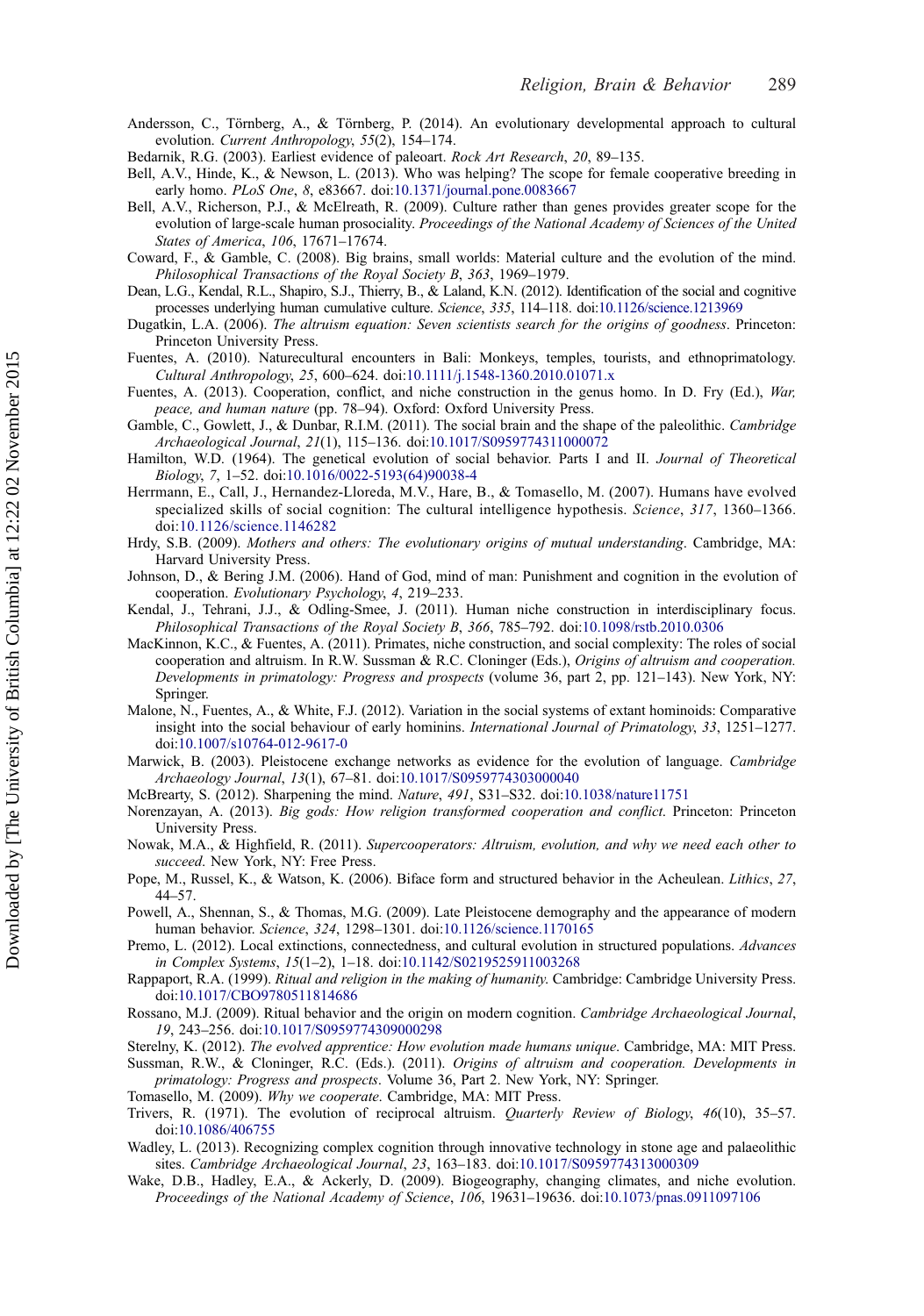<span id="page-25-0"></span>Whiten, A., & Erdal, D. (2012). The human socio-cognitive niche and its evolutionary origins. *Philosophical* Transactions of the Royal Society B, 367, 2119–2129. doi[:10.1098/rstb.2012.0114](http://dx.doi.org/10.1098/rstb.2012.0114)

Wilson, E.O. (1975). Sociobiology: The new synthesis. Harvard: Belknap Press.

Wrangham, R., & Carmody, R. (2010). Human adaptation to the control of fire. Evolutionary Anthropology, 19, 187–199. doi:[10.1002/evan.20275rrbb20](http://dx.doi.org/10.1002/evan.20275)

## Big Gods, small wonder: supernatural punishment strikes back

Dominic D.P. Johnson[\\*](#page-1-0)

Department of Politics and International Relations, University of Oxford, Oxford, UK

Ara Norenzayan's book Big Gods argues that the problem of maintaining cooperation in burgeoning human civilizations since the agricultural revolution was solved by the cultural evolution of omniscient, omnipotent, and moralizing "supernatural watchers" who could monitor good and bad behavior better than humans. Norenzayan's theoretical and experimental work in the new field of evolutionary religious studies has been inspirational and groundbreaking, and Big Gods represents a significant advance in the debate. To the audience of this journal, however, I do not need to further extol the many virtues of Big Gods and Norenzayan's remarkable contributions. Instead, I focus on critiquing  $Big Gods$  from the perspective of its main "rival" – the Supernatural Punishment Hypothesis (Johnson, [in press](#page-32-0); Johnson & Bering, [2006;](#page-32-0) Johnson & Krüger, [2004;](#page-32-0) Schloss & Murray, [2011](#page-32-0)). I argue that, in fact, they are not different theories at all. They differ in their emphasis on evolutionary mechanism (biological vs. cultural selection) and era of focus (Pleistocene vs. Holocene), but they both argue that belief in supernatural punishment fosters cooperation. The Supernatural Punishment Hypothesis is, however, more general on several dimensions and thus *Big Gods* can be seen as a subset of it. But this overlap is a good thing rather than bad. The key role of supernatural punishment is strongly corroborated by both approaches, they are complementary rather than conflicting, and a fuller understanding of the evolution of religion is likely to come from their integration.

#### 1. Toothless gods: the primacy of punishment

Big Gods centers on the idea of "supernatural watchers," "supernatural monitoring," and "supernatural surveillance." The key concept is *observation*, because "watched people are nice people." But this is an odd hook on which to hang the theory, because observation on its own is toothless. In this framing, gods are more perverts than police. Whatever perspective one takes – game theory, natural selection, rational choice – being observed is irrelevant. The only thing that matters is consequences – that is, anticipated rewards or punishments. Only consequences can change expected payoffs and thus alter people's behavior. In fact, Norenzayan goes on to agree that punishment is key, and that it is punishment, rather than rewards, that is the more powerful of the two possible forms of supernatural consequences. As he puts it, "the action is in the fear of supernatural punishment" (p. 45) and he presents copious evidence of exactly this. Even where

<sup>\*</sup>Email: [dominic.johnson@politics.ox.ac.uk](mailto:dominic.johnson@politics.ox.ac.uk)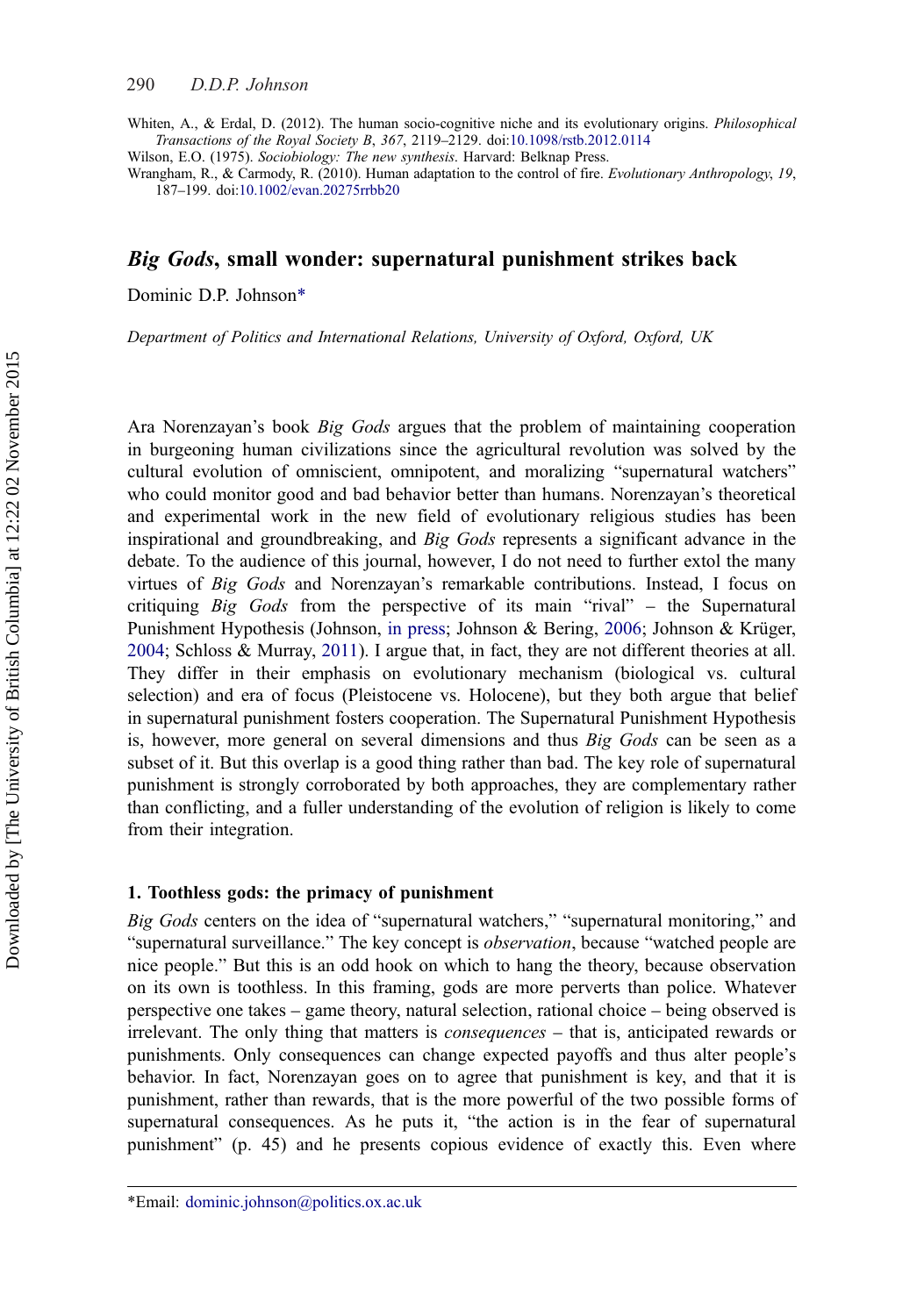cheating declines and punishment becomes rare, observation alone is not enough because the threat of punishment must remain as a credible deterrent. History has shown numerous times and in numerous ways that observation is not enough to maintain social cooperation – you also need some form of policing and sanctions (Sigmund, [2007](#page-32-0)). Britain has two million CCTV cameras on its streets, yet plenty of crimes are committed under their gaze. What the cameras do is help the police to find and punish perpetrators. Experimental studies support this basic point: agents with the capacity to punish can alter people's behavior, but agents that just watch have no effect (Purzycki et al., [2012\)](#page-32-0).

Perhaps the reason for this difference in focus is disciplinary. As a social psychologist, Norenzayan thinks in terms of people's social context, and how they are seen by others, whereas as (originally) a biologist, I think in terms of fitness consequences, and how people perform in competition with others. But it is not just a matter of perspective if we are exploring the *evolution* of religion. Social context is part of the problem, but fitness consequences provide the Darwinian bottom line. Punishment appears to be key, and what is striking is that, after much independent research and reflection, Norenzayan has come to exactly the same conclusion. Supernatural "watchers" offers new packaging, but Big Gods is the Supernatural Punishment Hypothesis with a nicer name.

#### 2. Beyond god: other sources of supernatural punishment

Big Gods stands on another shaky pillar: it argues that supernatural monitoring and punishment come from gods (or just God). However, although this is the most obvious and most discussed form of supernatural agency, it is merely one source of supernatural consequences of our actions. Numerous other sources are found in spirits, ancestors, ghosts, angels, demons, animals, witches, sorcerers, jinns, and a variety of other beings Sometimes they are not even personified agents at all. Many cultures believe that behavior is rewarded and punished by impersonal forces governing the universe, such as karma, not by any particular agent. Big Gods are the exception, not the norm. Once this is recognized, supernatural punishment – from all sources – suddenly becomes a good explanation for a wide range of formidable anomalies for Norenzayan's theory, including: (1) major world religions that do not have an omniscient, omnipotent God, such as Buddhism and Hinduism; (2) small-scale societies, many of whom do not believe in a God or gods, or even any personified rewarding or punishing agents, but rather supernatural forces that nevertheless have powerful effects on behavior, such as *mana* among the Hawaiians or *orenda* among the Iroquois; and (3) even atheists who, despite lacking religious beliefs, nevertheless have underlying cognitive tendencies to anticipate supernatural causes and consequences of behavior (hence phenomena such as just world theory and immanent justice). Our undue focus on gods as agents of doom only gives us half the picture. With a fuller range of supernatural agents and consequences, many of these anomalies fall into place. People expect payback, but only sometimes from gods. Big Gods does not represent the big picture.

#### 3. Small gods punish too

A core claim of Big Gods is that powerful, moralizing, punishing gods only emerged recently in human societies with the agricultural revolution some 10,000 years ago. Norenzayan therefore derives the reverse prediction that, among small-scale societies typical of the Pleistocene in which we evolved: (1) supernatural punishment is absent or rare; and (2) gods are amoral. I think that these claims are false. First for the claim that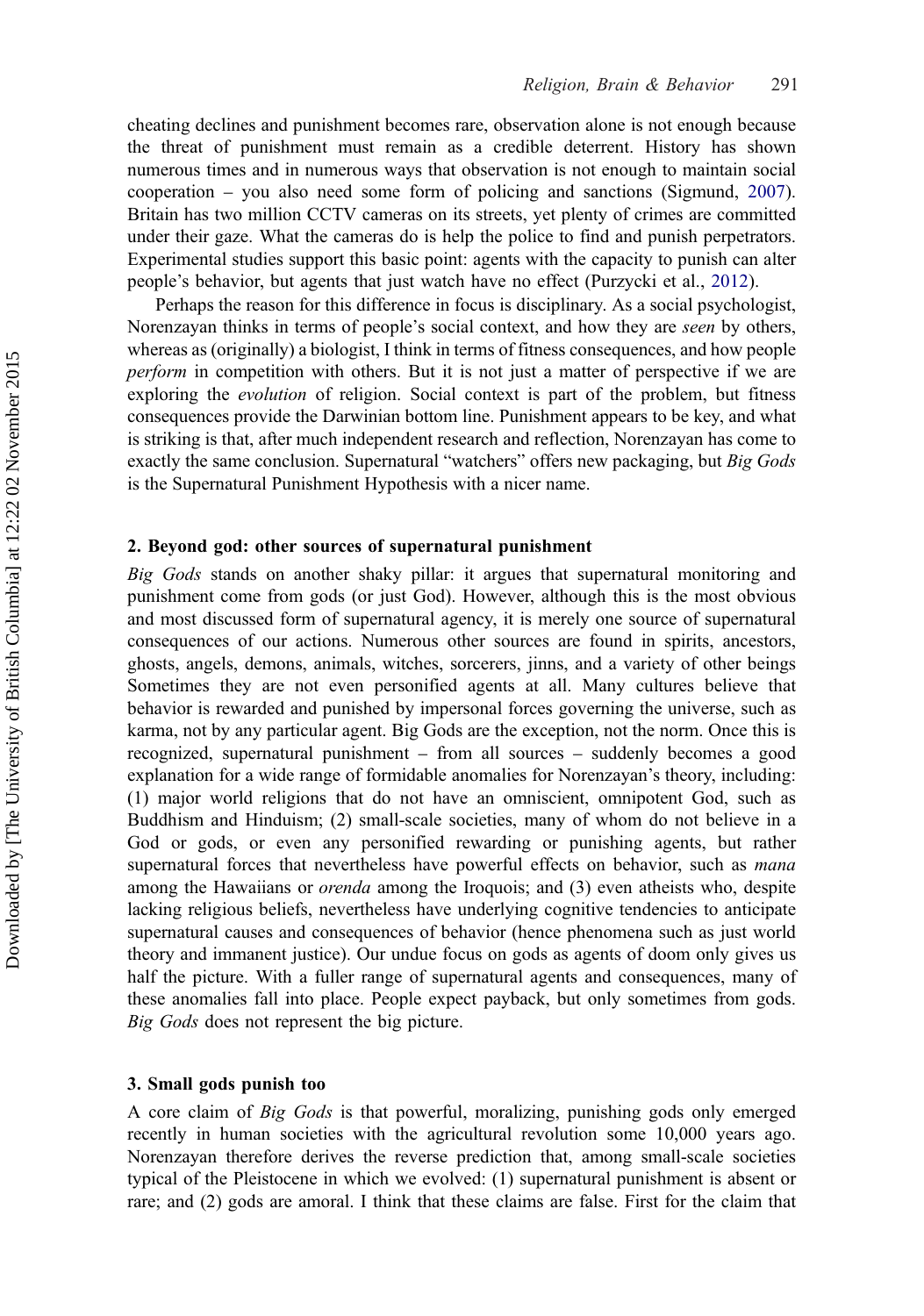supernatural punishment is absent or rare in small-scale societies. There are in fact numerous traditional societies that believe in direct supernatural consequences of behavior – and again punishment looms large. For example, a study of economic behavior in Burkina Faso found that traditional beliefs increased cooperative behavior, because "people believe spirits and ancestors enforce the moral code… Supernatural forces punish anyone who violates the moral code, whether [by] severe illnesses, accidents or death" (Hadnes & Schumacher, [2012,](#page-32-0) p. 692). And this is not unique to the region. Supernatural consequences for violating social norms is a widespread feature of sub-Saharan religions, and can be found among many or even most small-scale and traditional societies around the globe. Ironically, Norenzayan himself gives us plenty of examples of supernatural punishment in small-scale societies. For example, he describes the Kwaio of the Solomon Islands as having "interventionist spirits who are constantly monitoring and meddling" (p. 130) and "help those who follow social norms, and punish transgressors" (p. 26).

Even in parts of the book where Norenzayan becomes conscious of the contradiction, he acknowledges that supernatural punishment is, in fact, a common feature of small-scale societies. For example, he cites Boehm's ([2008\)](#page-32-0) study of 18 hunter-gatherer societies – a subsample of small-scale societies selected to better represent the types of societies in which we evolved during the Pleistocene – as evidence that many such societies do not believe in supernatural punishment for moral transgressions. He notes, for instance, that in 11 of them gods do not "prohibit murder" (p. 137). But that means that seven of them  $do$ . And there are similar beliefs in supernatural sanctions for a variety of other behaviors. Overall, all of these societies had supernatural sanctions of one sort or another "to enforce moral codes," 12 state the importance of supernatural punishment in general, and 16 state specific offenses that trigger it (all of which are antisocial). The only question is how such different conclusions can be drawn from the same evidence. Norenzayan wants to see no supernatural punishment in small-scale societies, since that is what the Big Gods idea predicts, so he emphasizes the proportion of societies that lack supernatural sanctions. But one can just as well point to the proportion that do have supernatural sanctions.

Supernatural punishment may not be universal (why should it be?), but quantitative and qualitative evidence from a variety of large-sample cross-cultural studies, in both early and recent literature, show that supernatural sanctions – of one form or another – are widespread among small-scale and traditional societies (Hartberg et al., [in press;](#page-32-0) Johnson, [2005;](#page-32-0) Malinowski, [1935](#page-32-0); Murdock, [1980;](#page-32-0) Swanson, [1960](#page-32-0); Whitehouse, [2008\)](#page-33-0). The often-cited idea that it is absent appears to be a myth. The myth, I believe, stems from our Western bias to look for gods as the source of supernatural punishment, and to look for violations of our own form of morals. This latter problem I address next.

#### 4. Small gods are not amoral

Big Gods argues that supernatural agents in small-scale societies are not concerned with moral behavior. However, the term and common conceptualization of "morality" is a recent and Western phenomenon. Indeed, it is a feature of the very WEIRDos (Western, educated, industrialized, rich, democratic people) that Norenzayan warns us about. He explicitly points out that WEIRDos have "a narrow conception of morality that revolves around caring/not harming, fairness, and justice" (p. 53). Yet this same pitfall is evident in Norenzayan's own interpretation of evidence. He says, for example, that among Boehm's 18 societies, gods and spirits "typically care little about human affairs that we would consider falling under the label *moral*" (p.126, original emphasis). But this is exactly the point. We should be asking whether supernatural punishment affects people's adherence to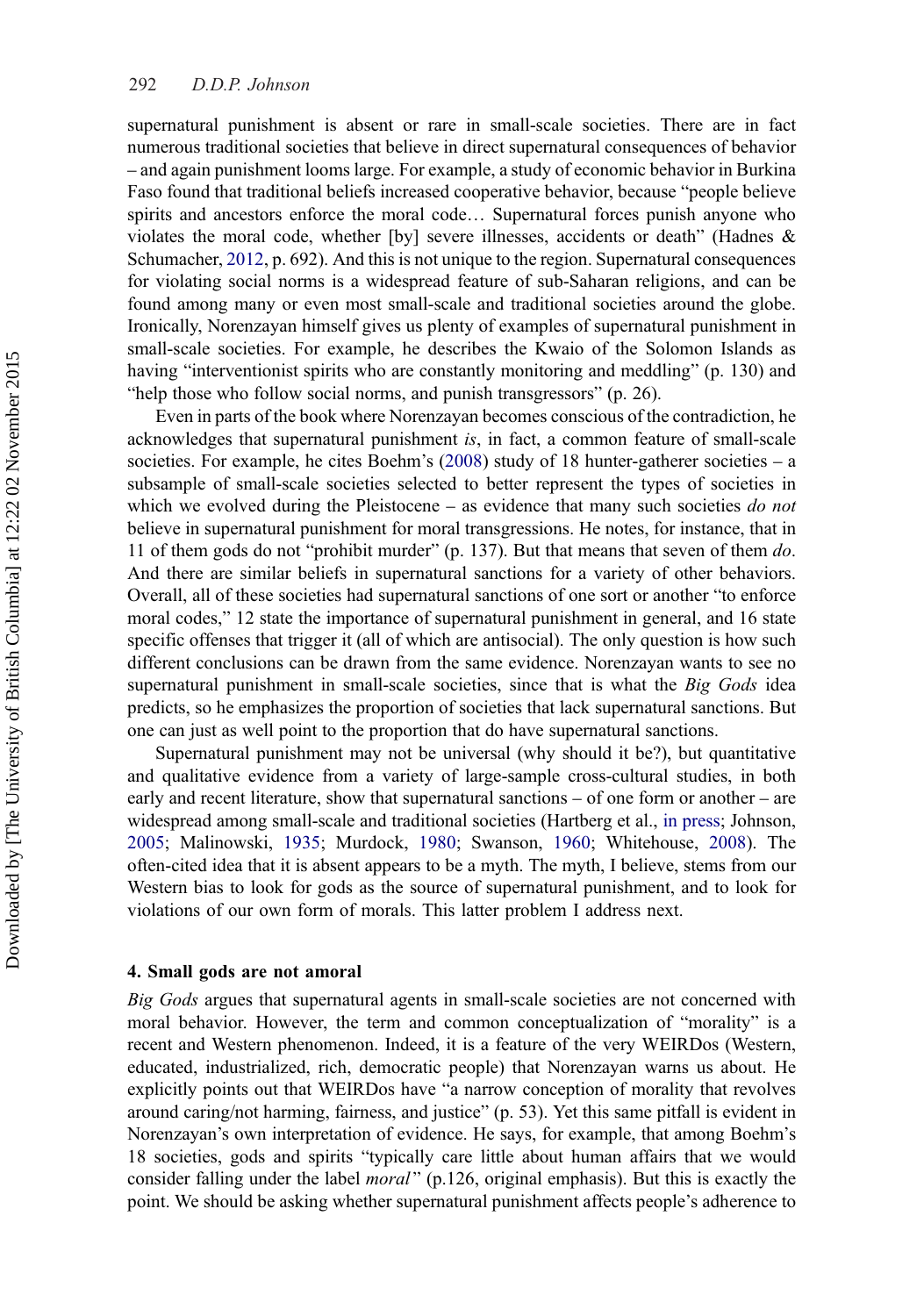the norms of their society – whatever those norms may be. Whether those norms conform to our own "morals" or not is irrelevant in the eyes of evolution. What matters is how belief in supernatural punishment affects Darwinian fitness. Sometimes this can be through "prosocial" behavior and cooperation, which is what Norenzayan is looking for. But sometimes it may be through dominance, stealing or killing. Why would (evolutionarily adaptive) gods necessarily condemn behavior if it is in one's own, or indeed the group's, genetic interest? Prosocial behavior is not synonymous with adaptive behavior.

Our own cultural perspective traps us into thinking that religion and gods are about morality. The error is striking, because Norenzayan cites Swanson on exactly this point (p. 131), but it pervades the pages of Big Gods despite an awareness of the danger. Certainly, moralizing gods may have spread and strengthened in recent millennia, but supernatural punishment for norm transgressions is clearly evident in many hunter-gatherer societies as well. Human cognitive dispositions underlying supernatural punishment beliefs have not changed, but norms have. If we want to understand the evolution of religion, it is not morality that we should be looking for but adaptive behavior, and adaptive behavior – just like predation, fighting, or coercion – may appear "immoral" rather than "moral" to us. WEIRDos might care about the difference, but natural selection does not.

# 5. Big Gods and the Supernatural Punishment Hypothesis: two theories or one? 5.1. Differences between Big Gods and the Supernatural Punishment Hypothesis

There are differences between *Big Gods* and the Supernatural Punishment Hypothesis, but these are primarily differences of emphasis and scope of application (see Table 1). It is a shame that Big Gods does not engage with the extensive debate on evolutionary theories of supernatural monitoring and punishment published in this journal in 2011 (Schloss & Murray, [2011](#page-32-0), and commentaries). Schloss and Murray's target article quite usefully explored distinctions between the Big Gods argument and the Supernatural Punishment Hypothesis. They distinguished them by their *function*: the Supernatural

|                                   | Big Gods                                       | Supernatural Punishment<br>Hypothesis                     |
|-----------------------------------|------------------------------------------------|-----------------------------------------------------------|
| Evolutionary problem              | cooperation in large<br>groups                 | selfishness in small groups                               |
| Era                               | Holocene                                       | Pleistocene and Holocene                                  |
| Mechanism                         | cultural selection                             | natural selection and cultural<br>selection               |
| Source of supernatural punishment | moralizing gods                                | gods, other supernatural<br>agents, and impersonal agency |
| Applies to major world religions  | yes (but not all, e.g.,<br>Buddhism, Hinduism) | yes                                                       |
| Applies to small-scale societies  | no                                             | yes                                                       |
| Applies to atheism                | no                                             | yes                                                       |

Table 1. Differences between Big Gods and the Supernatural Punishment Hypothesis. The latter is more general on several dimensions.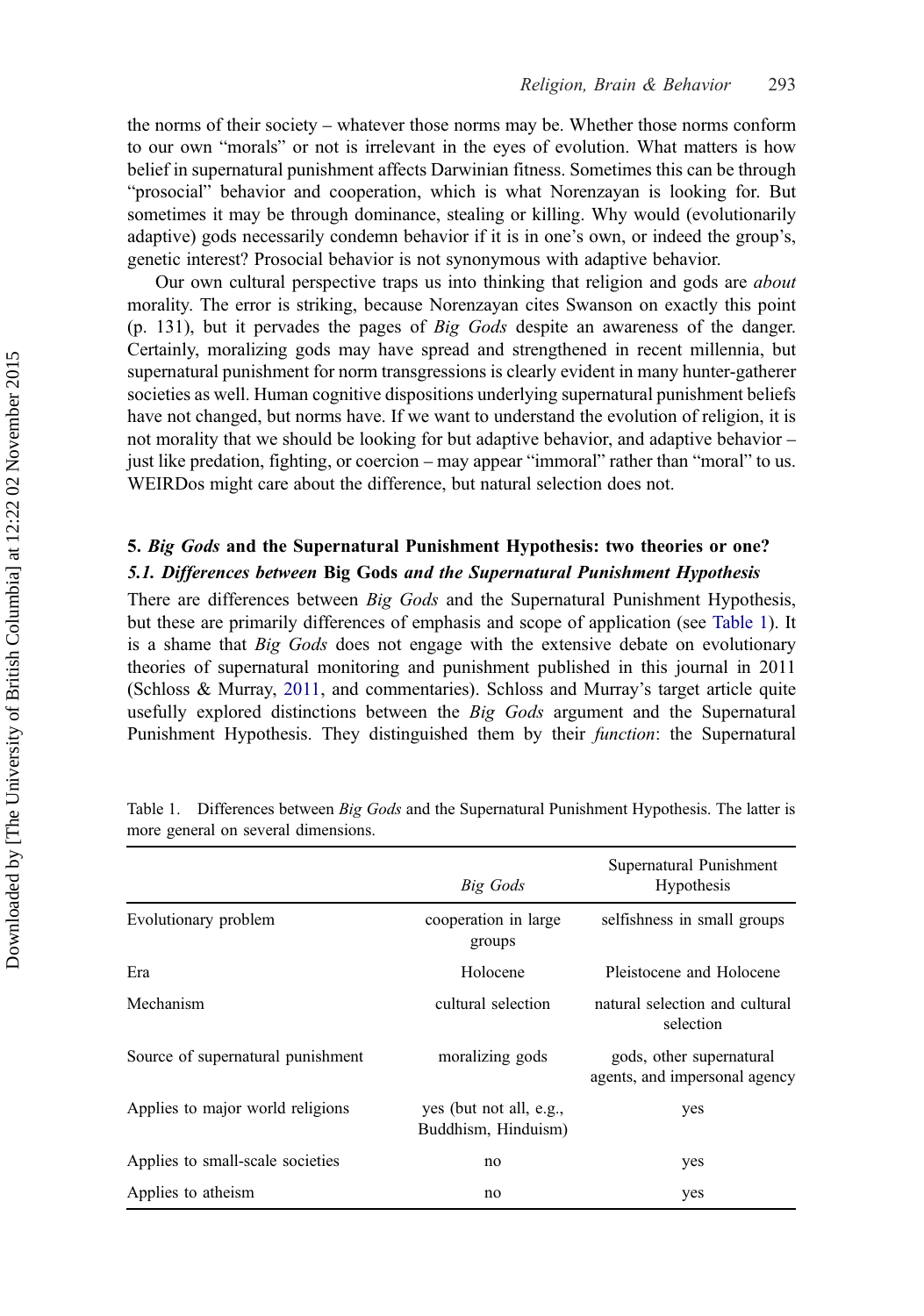Punishment Hypothesis was argued to be essentially about "punishment avoidance" in small-scale societies (a mind-guard to avoid real-world punishment for selfish behavior and norm transgressions), while the Big Gods idea was argued to be essentially about "cooperation enhancement" in large societies (boosting cooperation in the face of anonymity). This suggests that there are two different puzzles at issue, not two rival theories. Puzzle 1 is the evolutionary origins of religion in the Pleistocene (what problems, if any, did it emerge to solve?). Puzzle 2 is the spread of large-scale religions in the Holocene (why did some religious forms spread and others die out?). Norenzayan focuses on the second puzzle and explicitly excludes the former. By contrast, the Supernatural Punishment Hypothesis focuses on the first puzzle, but does not exclude the latter and in fact explicitly included it (Johnson, [2011](#page-32-0); Johnson & Krüger, [2004](#page-32-0)). Norenzayan's focus is solely on the problem of anonymity in big societies – how do you achieve trust and cooperation among strangers? From this perspective, hunter-gatherer societies seem qualitatively different – for one thing, no one is anonymous. But there is a bigger, broader, and older *biological* problem in the real-world consequences of selfish behavior. This problem emerged long ago with the advent of theory of mind and complex language, but it did not end with the Pleistocene. A parsimonious theory has to deal with both eras and both puzzles.

### 5.2. Similarities between Big Gods and the Supernatural Punishment Hypothesis

Despite variations in emphasis, the similarity between Big Gods and the Supernatural Punishment Hypothesis is much more striking than any differences – and certainly would be to people outside the field of evolutionary religious studies. Both say, basically, that cooperation is enhanced by a fear of supernatural punishment. Figure 1 sets out the elements of each theory, revealing that they are essentially saying the same thing. Although the motivating puzzle may be different, the explanandum and explanans are the same.



Figure 1. Similarities between Big Gods and the Supernatural Punishment Hypothesis. \*The focus and language in Big Gods is on supernatural "watchers," "surveillance," and "monitoring," but it is explicitly stated that negative consequences – punishment – is the key driver of behavioral change.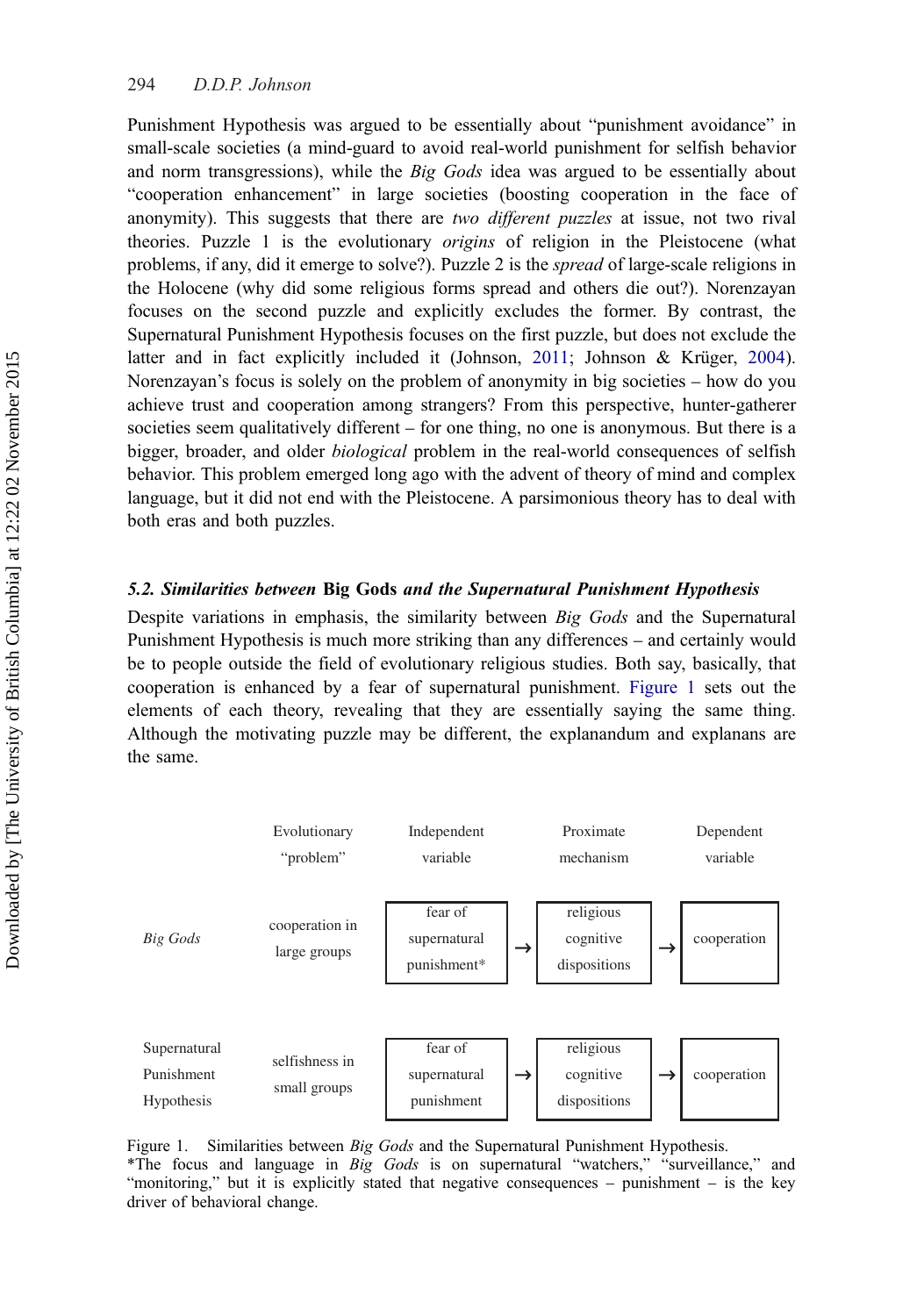The only big difference is the emphasis on cultural selection instead of natural selection. But that leaves little to argue about, because the origins and development of the cognitive dispositions underlying religious beliefs – during the Pleistocene – is bound to be a natural selection story, whereas the emergence and spread of *cultural manifestations* of religious beliefs – during the Holocene – is obviously going to be a cultural evolution story. What else could it be? This is precisely why I also advocated a role for cultural evolution throughout the development of the Supernatural Punishment Hypothesis. The reason we pushed the individual selection approach is because explaining costly behavior with group selection is easy, but explaining costly behavior in terms of individual selection is harder. Although both may ultimately be at work, identifying individual Darwinian fitness benefits should be the first goal, and is likely to have been the stronger form of selection in human evolution (West, El Mouden, & Gardner, [2011](#page-32-0); Williams, [1966\)](#page-33-0). Nevertheless, we also pointed out that cultural selection effects could be rapid and powerful when the necessary conditions are present.

Starting with the original "Good of Wrath" paper in 2004, Oliver Krueger and I explicitly pointed out that "[n]atural selection, then, may have favoured epigenetic predispositions receptive to religious norms of behavior that promoted cooperation" and "more specifically, a combined product of human adaptation and culture (i.e. genetic and/or cultural selection)" (Johnson & Krüger, [2004](#page-32-0), p. 169, 169 fn. 42). Again in 2005, I wrote:

Group selection [biological or cultural] may be at work as well (if supernatural punishment promotes cooperation, groups with it would do better than those without), but while certainly adding significantly to a selective process, group selection need not be relied upon for the mechanism to operate. (Johnson, [2005,](#page-32-0) p. 433)

In 2006, Jesse Bering and I again emphasized that although we focused on individual selection, "any group selection effects, though they are not necessary, would help drive the system" (Johnson & Bering, [2006](#page-32-0), p. 221). We also wrote:

[A]lthough we have highlighted a central role for individual selection in our theory, which we believe could drive the system on its own, any inter-group advantages leading to the group selection of such morally bound cooperative behavior would augment the process [refs]. Indeed, group selection would lead to a much more rapid dominance of god-fearing strategies, since groups with Machiavellians will suffer by comparison. (Johnson & Bering, [2006](#page-32-0), p. 228)

These recurrent nods to cultural group selection are precisely the Big Gods' point.

## 6. God genes? Mischaracterizing the Supernatural Punishment Hypothesis

Big Gods and the Supernatural Punishment Hypothesis are, in fact, so similar that in order to distinguish them Norenzayan was led to construct a straw man. Norenzayan depicts the Supernatural Punishment Hypothesis as claiming "an innate fear of divine retribution" which is a "genetic adaptation" (p. 136) and that "supernatural punishment is a human universal," which leads to "the wholesale suppression of selfish behavior." None of these is true. The notion of a genetic, innate fear of "divine retribution" is obviously ludicrous. There can be no gene for a complex cultural idea. There is also absolutely no biological reason whatsoever to imagine that belief in supernatural punishment – even if it were somehow "genetic" – would be a human universal. Epigenetics, individual variation, and ecological conditions, not to mention cultural factors, mean that even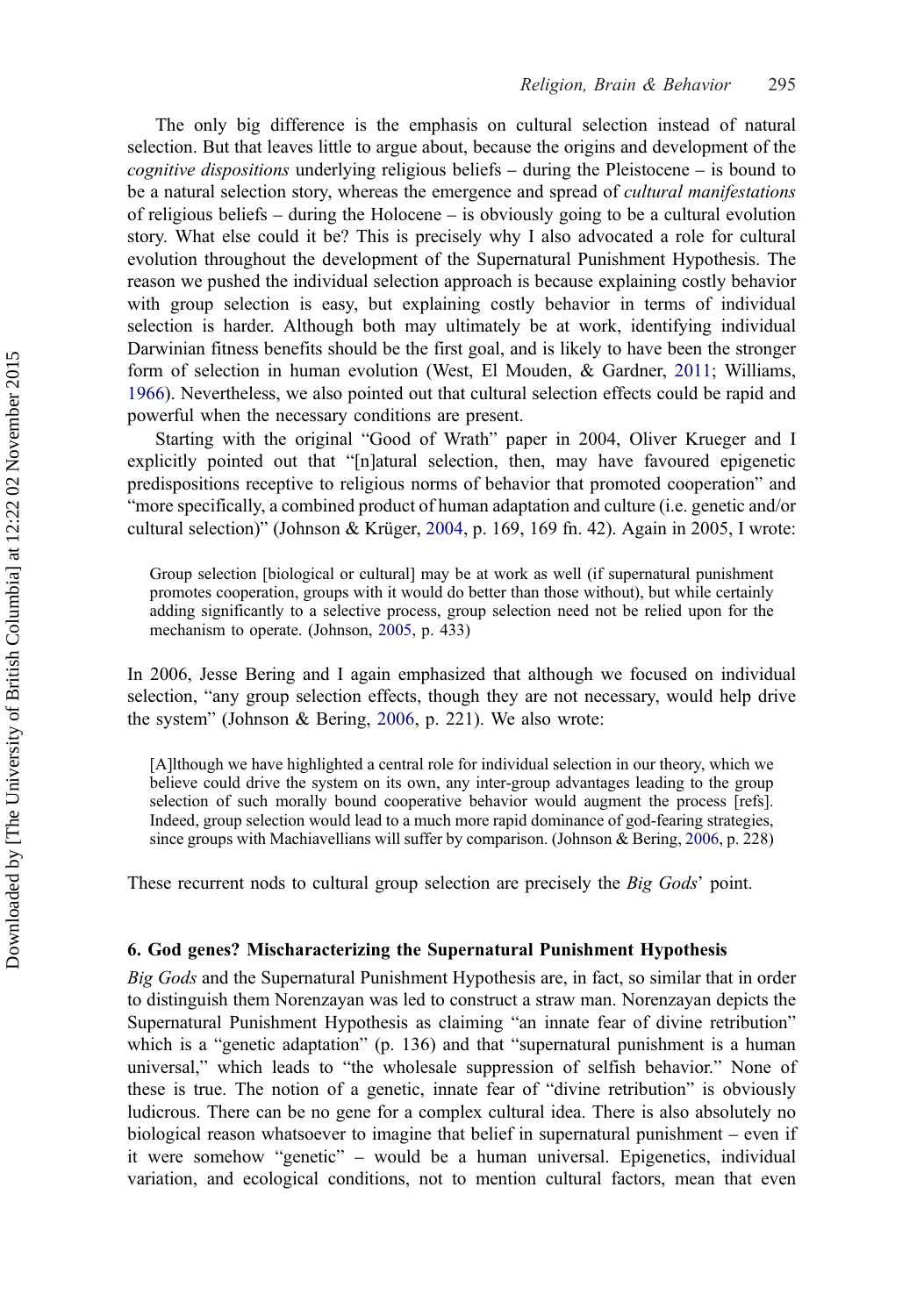hardwired traits can be expressed in markedly different ways, or not at all. Supernatural punishment may be common but it need not be universal. Finally, Bering and I carefully explained that it was not about the "wholesale suppression" of selfish behavior – such an inflexible strategy would be outcompeted by Machiavellians (Johnson & Bering, [2006](#page-32-0)). The trick is to increase prudence in the face of social transparency, to balance the costs of mistakes with the costs of missed opportunities (Johnson, [2009\)](#page-32-0).

What *can* be genetic, of course, are the underlying cognitive mechanisms that give rise to "religious"-like beliefs and expectations of supernatural consequences in the first place. But only cultural evolution can fill in the details of whence these consequences come and what they are – whether karma, ghosts, or God, and reincarnation, misfortune, or Hell. The Holocene did not herald the emergence of beliefs in supernatural consequences; it was merely a new landscape in a longer evolutionary story. Norenzayan is on precisely the same page with regard to the underlying – and genetically based – cognitive mechanisms, and yet unwilling to recognize supernatural punishment at work in human beings that live outside big societies. It is odd to claim that these remarkable cognitive dispositions had zero effect on fitness for tens of thousands of years *prior* to the Holocene, and then suddenly did.

As we have come to understand in recent years, any perceived dichotomy between genetic and cultural evolutionary theories is a false dichotomy. Most human traits are complex and influenced by both nature and nurture, and "multi-level selection" holds the key to understanding the relative contributions of different mechanisms of the evolutionary process. Norenzayan treads an unnecessarily adversarial path in pitching the argument as genes vs. culture. It is clearly both. Big Gods suggests that human cooperation is promoted by supernatural agents, and that punishment is the key driver of the relationship. This argument is big, bold, important, and, I think, correct. But it is not new. It is the Supernatural Punishment Hypothesis at work in big groups.

#### 7. The bigger the gods, the smaller the theory

Recent years have seen an explosion of theories on the evolution of religion. The problem is typically couched in terms of a puzzle: how can we explain religious beliefs and behaviors within the logic of Darwinian natural selection, given that they are costly in terms of time, effort, and missed opportunities? Today, however, the problem is less about unearthing a good explanation and more about sifting through the multitude of existing explanations – is a given feature of religion better explained by supernatural punishment, costly signaling, elite manipulation, ritual cohesion, group identity, competition, or numerous other proposals? The evolution of religion is, therefore, "over-determined." We have good explanations already that appear to account for much of the variance, and the acid test for any new theory is what, if anything, does it add? Does it explain variation that other theories cannot? From this perspective, Big Gods is rather limited.

To me, Big Gods actually limits and hobbles the explanatory power of supernatural punishment, rather than extending it, because: (1) it narrows the scope by explaining cooperation in the Holocene alone; (2) it weakens the logic by focusing on toothless "monitoring", rather than the game-changing power of punishment; (3) it *reduces* generality by limiting the sources of supernatural punishment to gods (excluding other supernatural agents and impersonal sources such as karma and superstition); and (4) it limits the evolutionary logic by resorting to group selection (albeit the "safe" kind, in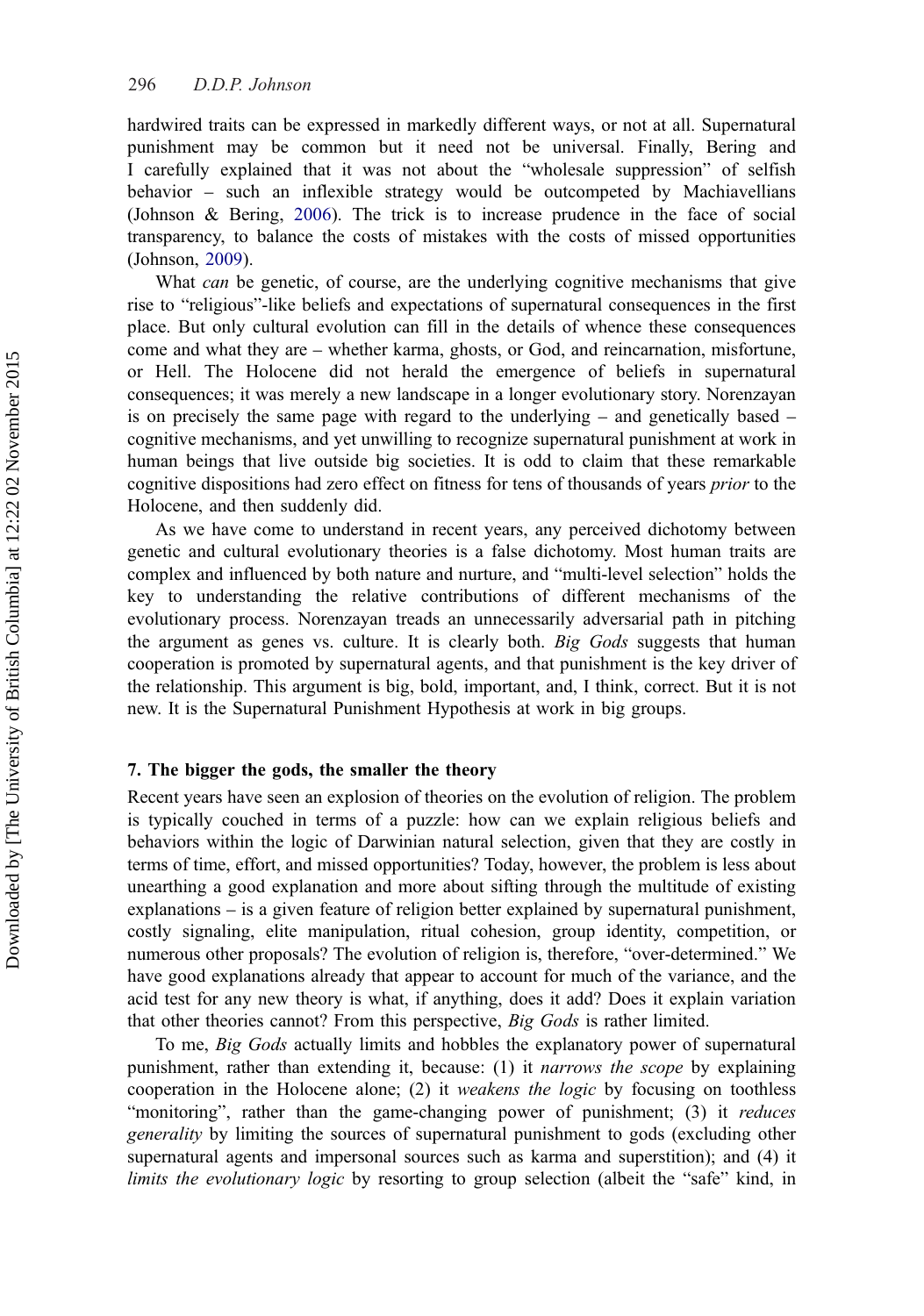<span id="page-32-0"></span>cultural group selection). The challenge of the Supernatural Punishment Hypothesis has been to transcend such limitations – to offer an account of the origin of religious beliefs (as well as their spread), to explain why punishment has such leverage (compared to monitoring or rewards alone), to account for widely different sources of supernatural consequences (gods are only one means to an end), and to identify individual fitness benefits of costly religious beliefs and behaviors – over and above any group selection story.

This does not mean that the issue is resolved, of course. Many outstanding questions demand attention, not least the role of elites and power in originating and maintaining supernatural punishment beliefs. After all, it is the perfect instrument of subordination (Cronk, 1994; Schloss & Murray, 2011). This is an especially important problem  $$ indeed, a rival theory – in the Holocene, and yet is hardly discussed in *Big Gods*. And this brings us to a final point: the rise of "Big Gods" is inextricably linked with Western dominance and expansion. As Abrahamic religions and their cultures spread around the world, so too did technology, governance, science, and numerous other cultural traits. Big Gods are evidently a *feature* of big societies, but there is little reason to assume that they are a cause of them, and many reasons to believe that they are in fact a consequence. If so, which way do the causal arrows of Big Gods point?

#### References

- Boehm, C. (2008). A biocultural evolutionary exploration of supernatural sanctioning. In J. Bulbulia, R. Sosis, C. Genet, R. Genet, E. Harris, & K. Wyman (Eds.), The evolution of religion: Studies, theories, and critiques (pp. 143–150). Santa Margarita, CA: Collins Foundation Press.
- Cronk, L. (1994). Evolutionary theories of morality and the manipulative use of signals. Zygon, 4, 117–135.
- Hadnes, M., & Schumacher, H. (2012). The gods are watching: An experimental study of religion and traditional belief in Burkina Faso. Journal for the Scientific Study of Religion, 51, 689-704. doi[:10.1111/j.1468-](http://dx.doi.org/10.1111/j.1468-5906.2012.01676.x) [5906.2012.01676.x](http://dx.doi.org/10.1111/j.1468-5906.2012.01676.x)
- Hartberg, Y., et al. (in press). Supernatural monitoring and sanction in community based resource management. Religion, Brain & Behavior.
- Johnson, D.D.P. (2005). God's punishment and public goods: A test of the Supernatural Punishment Hypothesis in 186 world cultures. Human Nature, 16, 410–446. doi[:10.1007/s12110-005-1017-0](http://dx.doi.org/10.1007/s12110-005-1017-0)
- Johnson, D.D.P. (2009). The error of God: Error management theory, religion, and the evolution of cooperation. In S.A. Levin (Ed.), Games, groups, and the global good (pp. 169–180). Berlin: Springer.
- Johnson, D.D.P. (2011). Why God is the best punisher. Religion, Brain & Behavior, 1(1), 77–84. doi[:10.1080/](http://dx.doi.org/10.1080/2153599X.2011.558714) [2153599X.2011.558714](http://dx.doi.org/10.1080/2153599X.2011.558714)
- Johnson, D.D.P. (in press). The good of wrath: Supernatural punishment and the evolution of cooperation. New York, NY: Oxford University Press.
- Johnson, D.D.P., & Bering, J.M. (2006). Hand of God, mind of man: Punishment and cognition in the evolution of cooperation. Evolutionary Psychology, 4, 219–233.
- Johnson, D.D.P., & Krüger, O. (2004). The good of wrath: Supernatural punishment and the evolution of cooperation. Political Theology, 5, 159–176. doi[:10.1558/poth.2004.5.2.159](http://dx.doi.org/10.1558/poth.2004.5.2.159)
- Malinowski, B. (1935). The foundations of faith and morals: An anthropological analysis of primitive beliefs and conduct with special reference to the fundamental problem of religion and ethics. London: Oxford University Press.
- Murdock, G.P. (1980). Theories of illness: A world survey. Pittsburg: HRAF, University of Pittsburgh Press.
- Purzycki, B.G., Finkel, D.N., Shaver, J., Wales, N., Cohen, A.B., & Sosis, R. (2012). What does God know? Supernatural agents' access to socially strategic and non-strategic information. Cognitive Science, 36, 846– 869. doi:[10.1111/j.1551-6709.2012.01242.x](http://dx.doi.org/10.1111/j.1551-6709.2012.01242.x)
- Schloss, J.P., & Murray, M.J. (2011). Evolutionary accounts of belief in supernatural punishment: A critical review. Religion, Brain & Behavior, 1(1), 46–99. doi:[10.1080/2153599X.2011.558707](http://dx.doi.org/10.1080/2153599X.2011.558707)
- Sigmund, K. (2007). Punish or perish? Retaliation and collaboration among humans. Trends in Ecology & Evolution, 22, 593–600. doi:[10.1016/j.tree.2007.06.012](http://dx.doi.org/10.1016/j.tree.2007.06.012)
- Swanson, G.E. (1960). The birth of the gods. Ann Arbor: University of Michigan.
- West, S.A., El Mouden, C., & Gardner, A. (2011). Sixteen common misconceptions about the evolution of cooperation in humans. Evolution and Human Behavior, 32, 231–262. doi[:10.1016/j.evolhumbehav.2010.](http://dx.doi.org/10.1016/j.evolhumbehav.2010.08.001) [08.001](http://dx.doi.org/10.1016/j.evolhumbehav.2010.08.001)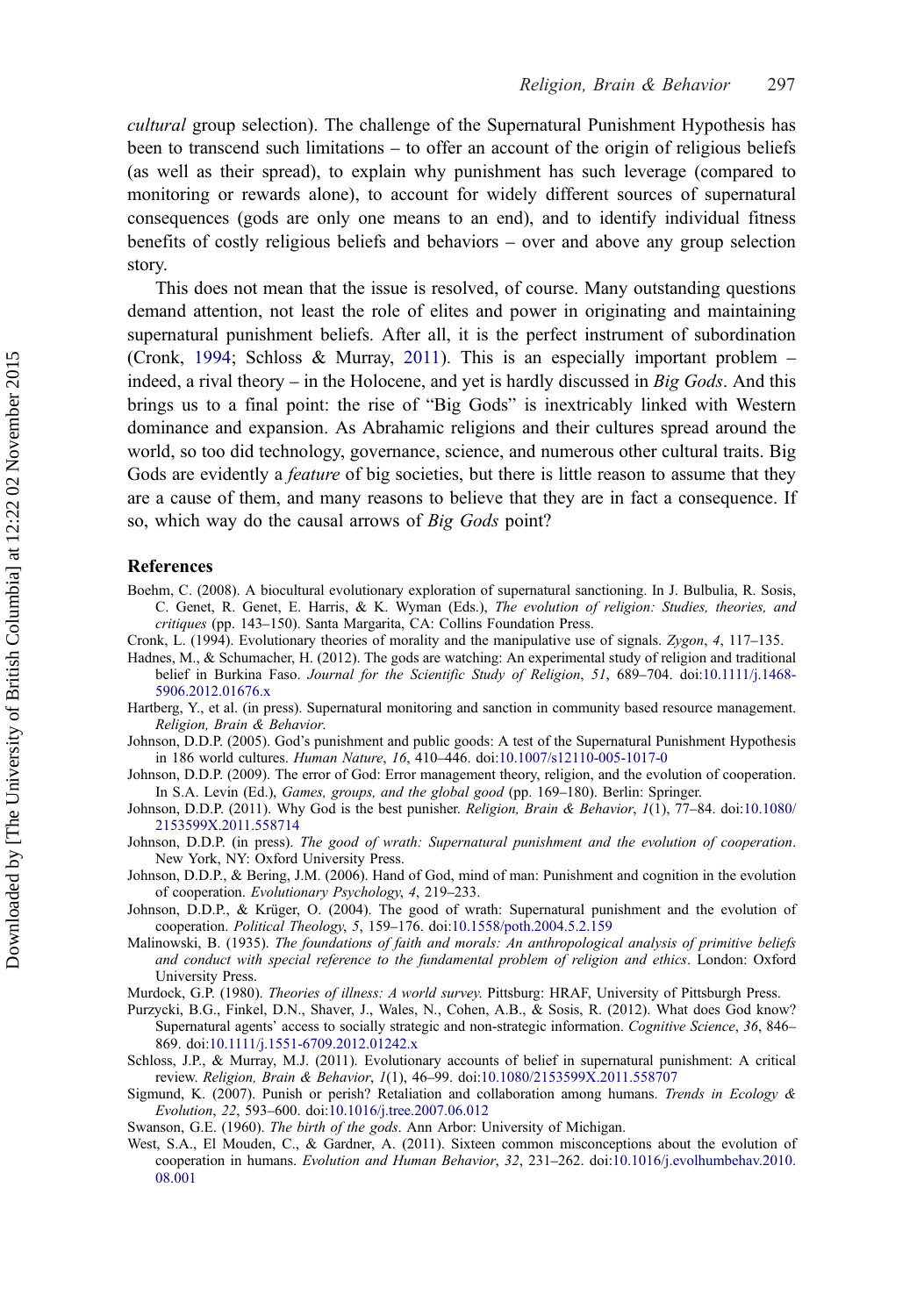<span id="page-33-0"></span>Whitehouse, H. (2008). Cognitive evolution and religion; cognition and religious evolution. In J. Bulbulia, R. Sosis, C. Genet, R. Genet, E. Harris, & K. Wyman (Eds.), The evolution of religion: Studies, theories, and critiques (pp. 19–29). Santa Margarita, CA: Collins Foundation Press.

Williams, G.C. (1966). Adaptation and natural selection. Princeton: Princeton University Press.

# The problems and origins of belief in Big Gods

Jordan Kipe[r\\*](#page-1-0) and Jacqueline Meier

Department of Anthropology, University of Connecticut, Storrs, CT, USA

Once in a great while, an intellectual comes along and provides a story that makes sense of the "big" questions within a discipline. We are fortunate enough that Norenzayan [\(2013](#page-39-0)) has done just that in Big Gods: How Religion Transformed Cooperation and Conflict. This book not only synthesizes the decade's most important studies in the cognitive science of religion (CSR) and the evolutionary study of religion (ESR), it also delivers a compelling account regarding two long-standing puzzles in the social sciences:

- (1) How did large-scale anonymous societies emerge?
- (2) Why did moralizing gods come to dominate so many religions?

These are indeed puzzles. In order for large-scale societies to emerge, there must have been a mechanism for widespread cooperation, but that would have required "scaled-up" costs (p. 6). Put simply, cooperation demands punishing free-riders, overcoming collective-action problems, and instilling widespread trust. But what mechanism could accomplish these on a large scale? Turning to religion, it is mysterious that moralizing gods came to "colonize the minds of so many people" during the Holocene and thereafter (p. 8), given that spirits and deities of hunter-gatherer societies do not have widespread moral concerns. How and why did this shift in belief happen?

According to Norenzayan, the answer to both puzzles is the emergence of "Big Gods" – that is, "gods who watch, intervene, and demand hard-to-fake loyalty displays" (p. 8). To defend this thesis, Norenzayan draws from the most important studies in CSR and ESR, including the byproduct thesis (e.g., Boyer, [2001\)](#page-39-0), minimally counter intuitive concepts (MCIs) (e.g., Barrett & Nyhof, [2001\)](#page-38-0), the supernatural punishment hypothesis (e.g., Norenzayan & Shariff, [2008](#page-39-0)), costly signaling theory (e.g., Bulbulia & Sosis, [2011](#page-39-0)), credibility signals (CREDs) (e.g., Henrich, [2009](#page-39-0)), and the co-emergence of prosocial religion and agriculture (e.g., Cauvin, [1994](#page-39-0)). Besides synthesizing these into a compelling narrative, Norenzayan brings them together to make the following argument, comprised of seven premises:

- (1) Human beings inherit cognitive functions whose byproducts are religious intuitions (pp. 15–19).
- (2) Sometime around the Holocene, these intuitions engendered the belief in interventionist Big Gods (pp. 7, 19–32, 118–124).
- (3) Because these beliefs discouraged free-riding, those who held them could be trusted more than those who did not (pp. 33–93).

<sup>\*</sup>Corresponding author. Email: [jordan.kiper@uconn.edu](mailto:jordan.kiper@uconn.edu)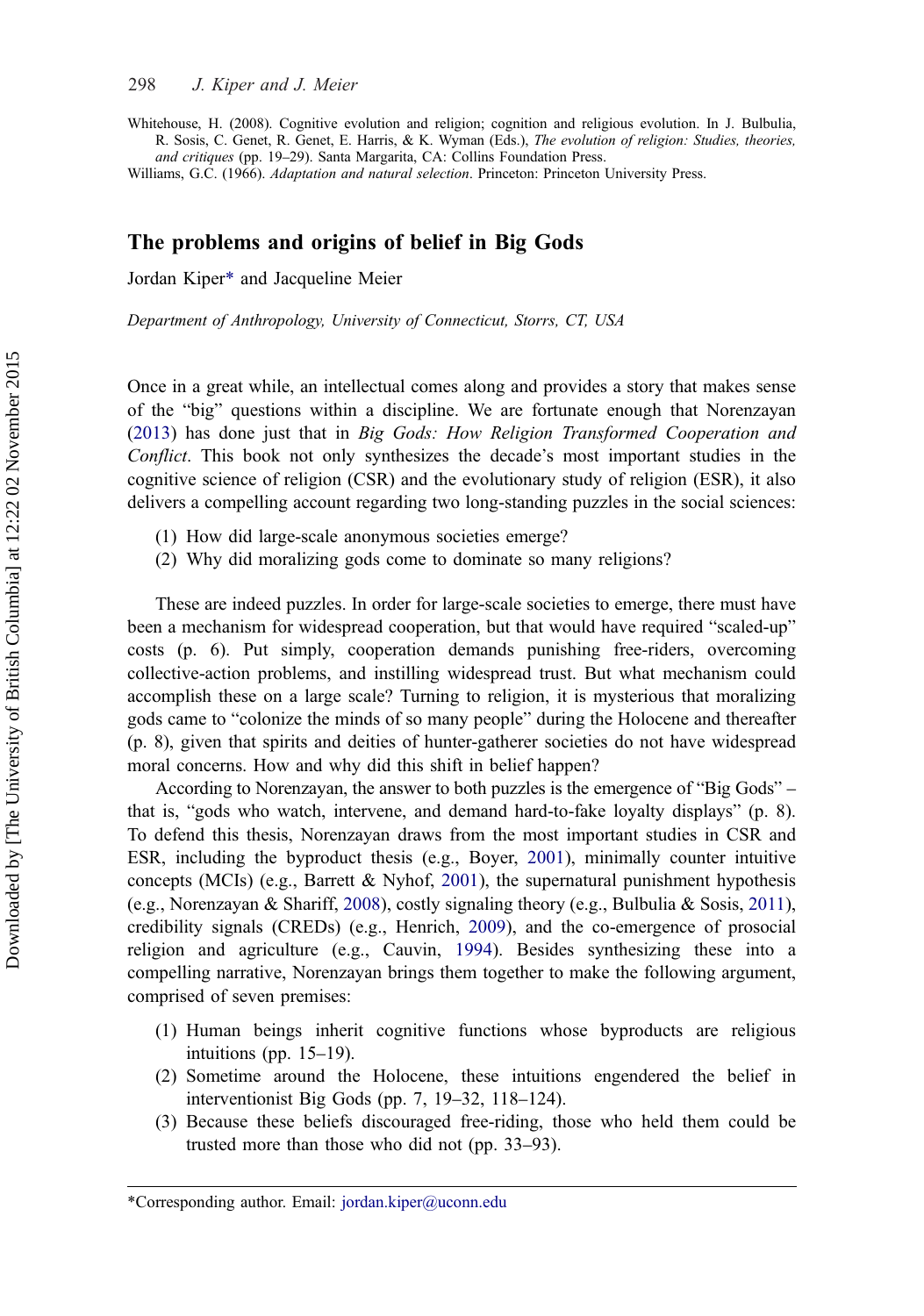- (4) Trustworthy persons then grouped together and, to prevent free-riding, adopted hard-to-fake commitments, such as costly signals and CREDs (pp. 94–117)
- (5) Through the solidarity-promoting mechanisms of costly signals and CREDs, prosocial religions emerged, giving rise to large-scale societies (pp. 124–139).
- (6) Over the centuries, however, prosocial religions and large-scale societies brought about secular governments, which are replacing the need for Big Gods (pp. 170–192).
- (7) Thus, although Big Gods were necessary for the emergence of prosocial religions and large-scale societies, they may no longer be needed in the contemporary secular world (pp. 12, 172–175, 192).

This is a valid argument that Norenzayan convincingly defends, and in so doing captures the current paradigm in the science of religion. However, like any good argument, it makes clear which premises are potentially unsound or in need of further justification. In what follows we engage with those points (viz., premises 2 and 3 from above), identifying several ideas that require clarification or highlight avenues for future research.

## The problem of belief

Norenzayan argues that the necessary precondition for large-scale cooperation and prosocial religions is the belief in interventionist Big Gods who punish wrongdoers: "Belief in certain kinds of supernatural watchers – Big Gods – is an essential ingredient that, along with rituals and other interlocking sets of social commitment devices, glued together total strangers into ever-larger moral communities" (p. 10). This is certainly a justified claim. Many of the most advanced theories in the evolution of religion, including Wilson's [\(2002\)](#page-40-0) group-selectionist model and Whitehouse's ([2004](#page-39-0)) modes theory, are based on it. Furthermore, as cogently argued by Norenzayan, an overwhelming amount of evidence supports the claim that people who are socially monitored (e.g., Bateson, Nettle, & Roberts, [2006\)](#page-39-0) or undertake hard-to-fake commitments (e.g., Sosis, [2005](#page-39-0)) are more prosocial than those who do otherwise. Hence, once the human mind produced the idea of interventionist Big Gods, belief in that idea catalyzed rituals and social commitments that brought about large-scale cooperation and prosocial religions (p. 106).

To be sure, Norenzayan argues that belief preceded hard-to-fake commitments (see premises 2 and 3). After all, the conception of interventionist Big Gods must have come prior to the rituals made on their behalf (p. 6). It is important to stress here that Norenzayan uses the term "belief" in the same sense as other cognitive scientists of religion – that is, as a mental image or idea rather than a knowledge claim (e.g., "a talking tree" vs. " $2 + 2 = 4$ ," respectively). These early beliefs were therefore not propositional assertions but rather intuitions that were themselves byproducts of evolved cognition (p. 16). Yet, because these intuitions were so catchy and encouraged prosocial behavior, they quickly propagated from one mind to the next, eventually spreading to larger populations (pp. 106–110). Nevertheless, to solidify these beliefs, communities began to engage in worship, ritual, and other religious actions, which also served as hard-to-fake commitments and the foundations for large-scale societies (p. 99).

Hence, it was religious belief that drastically changed human environments: belief catalyzed ritual, ritual united communities, and united communities engendered largescale societies – to the extent that belief in Big Gods produced the agricultural revolution,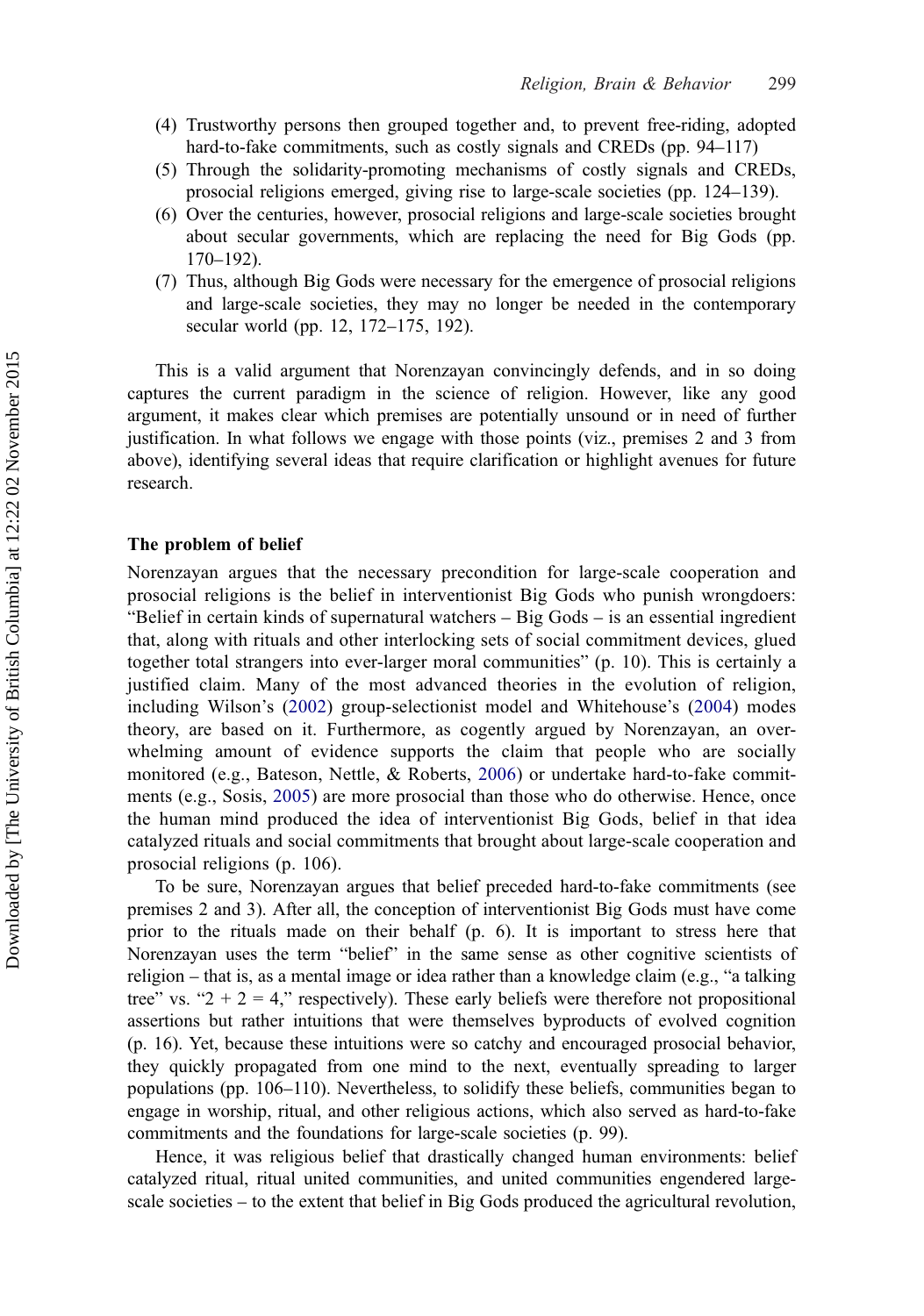and not vice versa (p. 120), a point we return to in the next section. With so much of his argument resting on "belief," Norenzayan thus offers several important caveats about belief, which deflate traditional epistemic problems (e.g., foundationalism, coherentism, reliabilism, etc.). For instance, Norenzayan shows that beliefs depend upon context (p. 39), require enculturation to be held across the life span (p. 113), and need ritual to produce shared intentionality (p. 114). Yet, despite these caveats, Norenzayan leaves several other points about belief unexplored, which render premises 2 and 3 needing further qualification.

Above all, there is a gap in Norenzayan's account about the onset of believing in interventionist gods as "contagious ideas" (p. 106) and "passionate commitments" (p. 110). While the former is holding an MCI (i.e., remembering something counterintuitive), the latter is being in a dispositional state to behave as if the MCI were true. One of the problems is determining the link between the two with respect to the emergence of interventionist Big Gods. According to Norenzayan (p. 8), the belief in such gods arose as a "mutant" byproduct of cognition, meaning that it was an MCI. He goes on to say, however, that people who believed this would have been trusted more than nonbelievers, implying that some were in a dispositional state such that they were passionately committed to the idea (pp. 60–61). This begs the question: which of the two mental states was it? Was it catching the "contagious idea" of interventionist Big Gods? Or was it seeing oneself as being in the purview of such gods? Although Norenzayan often equivocates between the two, his overall account puts a great deal of stress on the latter (p. 10), leading to the following questions that beg clarification regarding premises 2 and 3: how did the earliest believers transition from simply holding a "contagious idea" about interventionist Big Gods to having a "passionate commitment" toward them? Moreover, how would others have known who simply held the contagion and who had passionate commitments?

These queries underscore the following problem of belief: because belief is an internal mental-state subjectively known only (if at all) to the self, it is a private affair that is objectively difficult for others to discern. Yet religion evolved to find a way around this problem. As anthropologist Roy Rappaport ([1999,](#page-39-0) pp. 119–120) has observed, the solution is ritual, which serves the dual function of (1) signaling commitments to others and (2) accepting for oneself the beliefs associated with the rituals in question (Sosis, [2003\)](#page-39-0). Although Norenzayan (p. 103) recognizes the first function, he neglects to consider the second. Importantly, it is the second that is necessary for turning MCIs into passionate commitments, for it is through participation in ritual that participants accept whatever is encoded in the ritual itself, thus amplifying beliefs, constructing ideologies, and reifying social orders (Rappaport, [1999](#page-39-0), pp. 129–130). If the idea of interventionist Big Gods arose among people already engaged in religious rituals, which is likely (e.g., Alcorta & Sosis, [2005\)](#page-38-0), those rituals would have been the necessary and sufficient conditions for converting a "contagious idea" into a "passionate commitment." This conditional not only qualifies premises 2 and 3, but also changes Norenzayan's overall account in an important way. It was ritual – not belief – that drastically changed human environments, transforming MCIs into passionate commitments and thus engendering hard-to-fake commitments. Thus, the cornerstone of prosocial religion – and all religion for that matter – would be ritual, not belief (Rappaport, [1999,](#page-39-0) p. 26).

By focusing so much on belief, Norenzayan faces yet another problem. This is to characterize religion and the lack thereof as ways of believing or not believing, respectively (p. 47). However, as anthropologists repeatedly find through fieldwork, religion is less about believing a set of propositions and more about forging social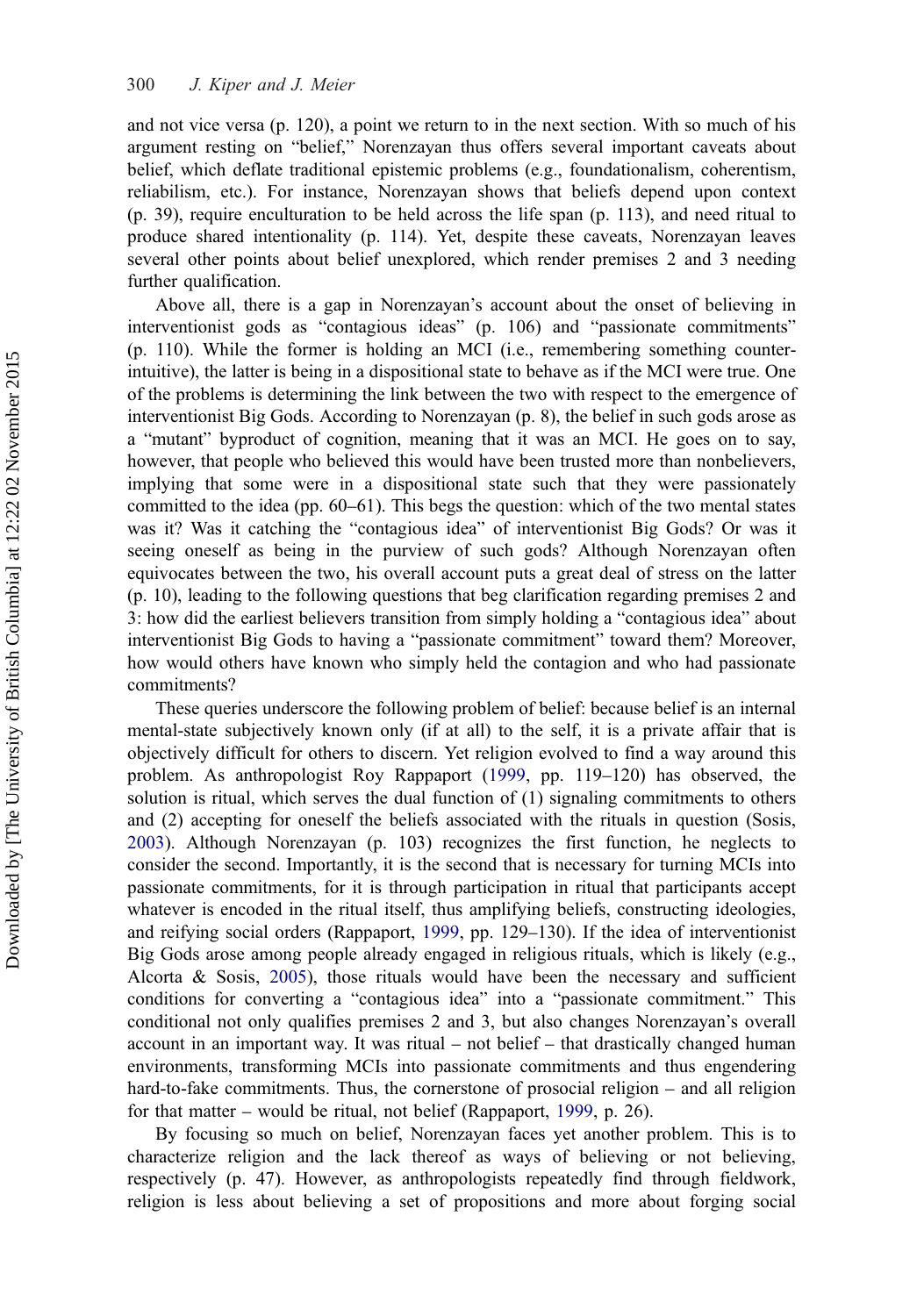commitments and maintaining social identities (e.g., see Rappaport, [1999](#page-39-0)). Nowhere is this point more clearly needed than with Norenzayan's discussion of atheism. Although Norenzayan provides a brilliant analysis of the varieties of atheism (mind-blind atheism, analytic atheism, incredulous atheism, and apatheism; see pp. 178–190), he nonetheless treats atheism, like belief, as a steady way of thinking about the world (p. 47). However, this overlooks the fact that belief and disbelief are not steady cognitive styles but rather social commitments and identities that develop and fluctuate across the life span. Like the above comments on ritual, this point does not challenge Norenzayan's argument but rather his overall story. If atheism is a social commitment and identity – instead of being a simple lack of belief – it may be on the rise today not because people are believing less in Big Gods, but rather they are finding new forms of social commitment and identities outside of traditional prosocial religions.

#### The origins of belief

Turning more closely to premise 2, Norenzayan argues that belief in Big Gods and the expansion of large-scale cooperation originated in the Near East around the Holocene (pp. 7, 19–32, 118–124). Above all, Norenzayan should be commended for delving into the archaeological record. However, despite finding compelling evidence for communal ritual practices at the Pre-Pottery Neolithic A–B (PPNA–B) site of Göbekli Tepe, the debate over whether early religion drove the transition to farming or the opposite is far from settled. Archaeologists have long debated the drivers of this major turning point in human history. These range from climatic change (Childe, [1971;](#page-39-0) Richerson et al., [2001](#page-39-0)) to demographic pressure (Binford, [1968;](#page-39-0) Bocquet-Appel, [2011;](#page-39-0) Flannery et al., [1969\)](#page-39-0) and increased social demands (Cauvin, [2002](#page-39-0)).

Ritual practices documented at PPN archaeological sites at the time of the agricultural transition, such as Göbekli Tepe, are thought to reflect a new ideological system often cited as the harbinger of established formal religious systems to come (Cauvin, [1994](#page-39-0)). Norenzayan references Cauvin ([1994\)](#page-39-0), who proposed that the birth of the gods likely predated plant and animal domestication, because he believed that agriculture would not have been possible without a prior mental transformation allowing people to conceive of controlling their environment. However, other archaeologists argue that humans were active in the construction of their environments long before domestication occurred (Miller, [2011;](#page-39-0) Stiner et al., [2000](#page-39-0)). Likewise, several lines of evidence suggest that domestication may have already begun in the surrounding region by the time that Göbekli Tepe was occupied. Because human control over local species, especially plants, had likely already started by the time that rituals were practiced at Göbekli Tepe, Cauvin's argument that religion came first may not fit Norenzayan's application.

Norenzayan finds that the "early stirrings to worship Big Gods" (p. 120) came before agriculture at the unprecedented ritual center of Göbekli Tepe based on the lack of domesticated species at the site, but this does not necessarily mean that early religion predates the early stirrings of agriculture in the region. It is difficult to detect the earliest phases of the domestication process that lasted about 4000 years (Zeder, [2011](#page-40-0)). Göbekli Tepe was first used at the early date of 11,500 years ago (BP) and the earliest evidence for fully (morphologically) domesticated wheat from the nearby site of Nevali Çori (c. 50 km from Göbekli Tepe) dates to 10,500 BP (Nesbitt, [2002\)](#page-39-0). This may seem to support the interpretation that plants were domesticated in the region after the Göbekli Tepe rituals took place. However, the early stages of domestication are not marked by morphological change and are often difficult to detect in the archaeological record. Humans began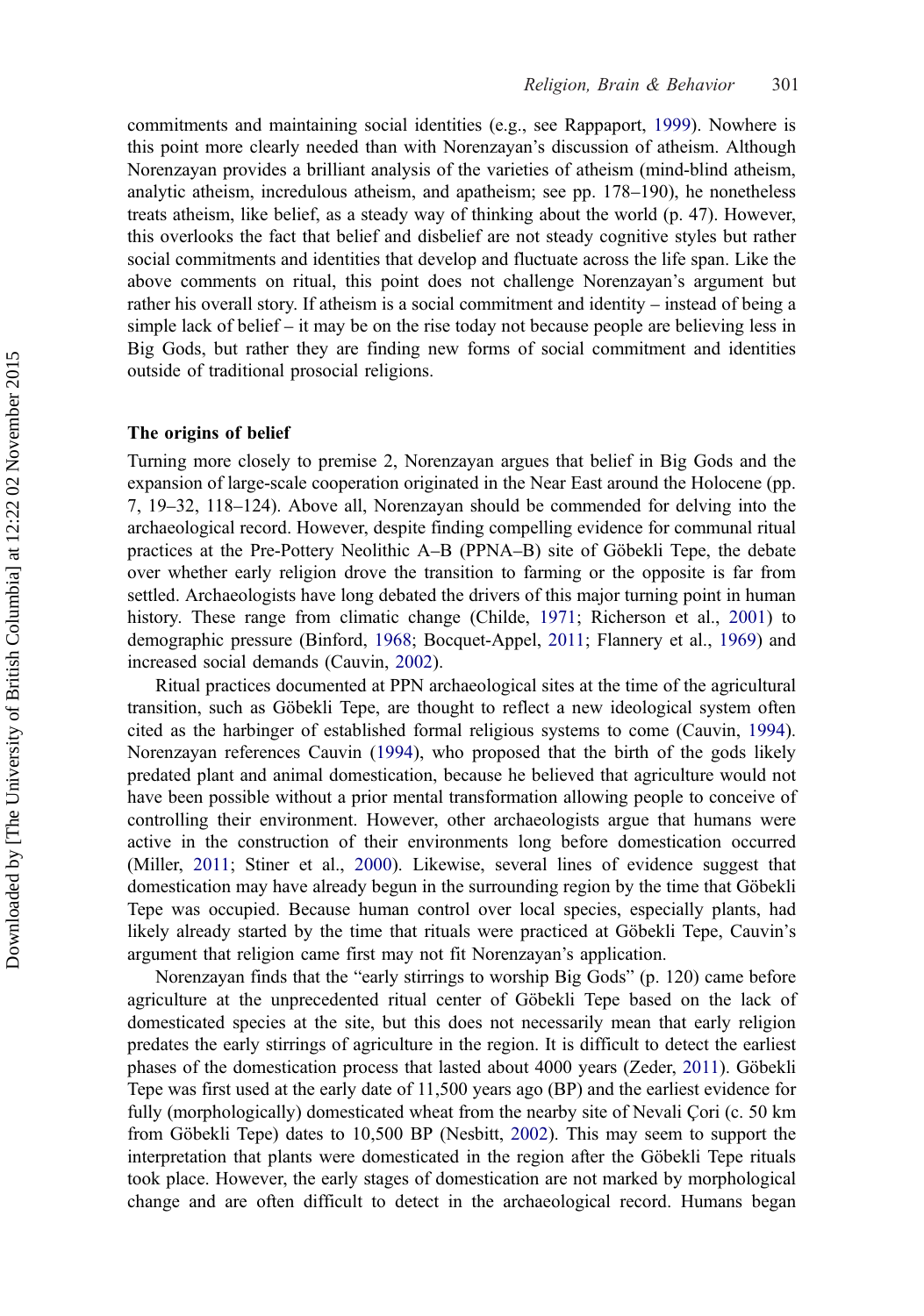managing the movements of wild animals and cultivating strands of wild plants to control the availability of dietary resources thousands of years before morphological changes occurred. Thus, non-morphological markers must be used to assess whether the communities practicing communal rituals at Göbekli Tepe engaged in animal management (i.e., human control over the movement and culling of animal herds; see Zeder & Hesse, [2000\)](#page-40-0) and the selective cultivation of plants. The earliest evidence of animal management found near to Göbekli Tepe is also from Nevali Çori (10,500 cal. BP; see Arbuckle & Özkaya, [2006](#page-38-0)), but more distantly, interesting finds on Cyprus indicate that animals were sufficiently controlled by humans to have been transported to the island by boat as early as about 11,400 cal. BP (Vigne et al., [2011\)](#page-39-0). This establishes that the management of animals on the mainland began earlier than the current evidence suggests, closer to the time when rituals were practiced at Göbekli Tepe.

The early stages of the animal domestication process (management) occur before morphological changes appear and are best detected using demographic (age/sex) methods. However, demographic methods may not be appropriate to investigate management at Göbekli Tepe due to the ritual nature of the site. The population structure of sheep from Göbekli Tepe favors prime-aged animals, the expected pattern for a hunted wild population (Peters et al., [2013](#page-39-0)) where humans are expected to preferentially target the largest and fattest animals. However, according to the ethnographic record, specific animals of certain ages and sexes are often selected for ritual activities, in particular adult animals that can feed more people and often have increased symbolic importance (Twiss, [2008\)](#page-39-0). Therefore, the faunal evidence may correctly indicate that fully domesticated animals were not used at the site, but the use of animals in the early stages of animal management or the intentional selection of wild animals over managed animals for ritual activities cannot be ruled out based on the current evidence.

Regardless of the problems associated with assessing the stage of plant and animal domestication at Göbekli Tepe, the site clearly "attracted pilgrims from a wide range of locations" (p. 120), as indicated by the stone tools that came from as far west as Cappadocia and as far east as Lake Van (c. 600 km range; see Carter et al., [2013\)](#page-39-0), so settlement sites where the pilgrims lived should be examined to assess whether they had started the shift from foraging to farming. Evidence of early plant cultivation within a 200 km radius indicates that the transition to agriculture had already begun in communities that likely used the site for ritual activities beginning by 11,500 BP, including Hallan Cemi (11,500 BP), Demirkoy (11,400 BP), and Queramel (11,500 BP) (Tanno & Willcox, [2012\)](#page-39-0). These sites were within the range of eastern stone sources that were exploited to make the tools found at Göbekli Tepe (Carter et al., [2013\)](#page-39-0). Cultivated plants or knowledge of the domestication process would likely have been brought to Göbekli Tepe along with the materials for stone tools that originated near these sites. Even earlier evidence for weedy species shows that fields were under cultivation by 13,000–12,000 cal. BP at the more distant sites of Abu Hureyra and Mureybet in modern-day Syria (Zeder, [2011\)](#page-40-0). Thus, several indicators establish that the management and cultivation of wild plant species had long been underway in the greater region by the time that rituals occurred at Göbekli Tepe. Even though only wild species have been found at the site thus far, knowledge of the early agricultural processes of plant and animal management was available to communities that used Göbekli Tepe and wild species may have been preferred for their symbolic value in ritual activities, which likely differed from that of domesticated varieties (Arbuckle, [2009;](#page-38-0) Shanklin, [1985\)](#page-39-0).

One additional problem with Norenzayan's discussion of early belief is that although ideological change could potentially predate agriculture, belief in Big Gods is nearly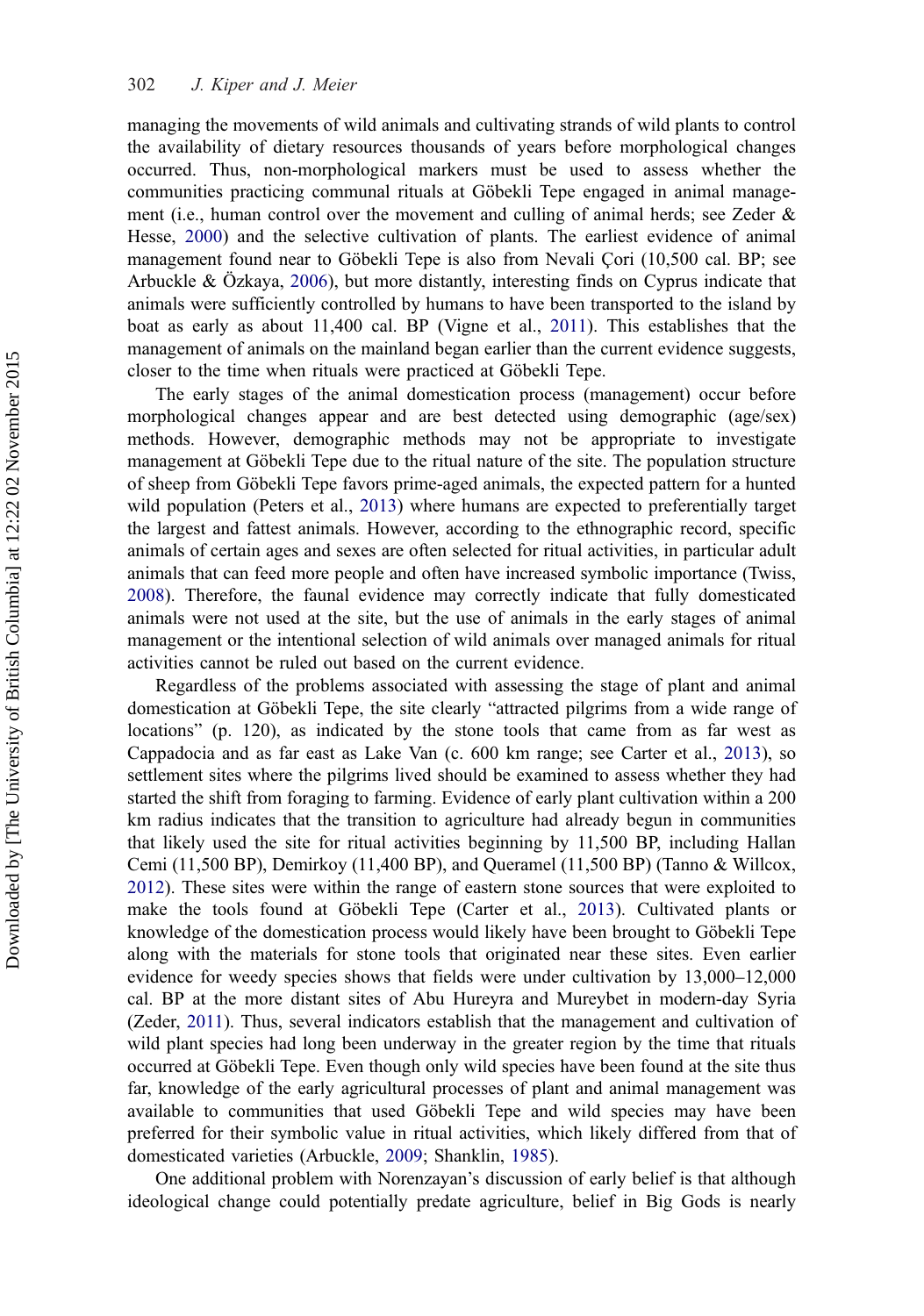<span id="page-38-0"></span>impossible to detect in the archaeological record. The shift to Big God beliefs may be better documented by focusing on the later shift to the doctrinal mode of religiosity that Whitehouse and Hodder ([2010\)](#page-40-0) documented after the forager-to-farmer transition, but before the advent of writing at the site of Çatalhöyük. Göbekli Tepe may be situated too early to examine the Big God beliefs that concern Norenzayan, because rituals there likely reflect the imagistic mode. Although a significant increase in the visibility of ritual activity reflecting larger-scale and increasingly public ritual practice appears in the archaeological record during the PPN period when Göbekli Tepe was used (Goring-Morris & Belfer-Cohen, [2011\)](#page-39-0) and this generally indicates that changes in ritual practices occurred during the shift to agriculture, Big God beliefs are more likely associated with doctrinal mode rituals (Atkinson & Whitehouse, 2011), which appear later with fullfledged farming and thus, were not likely a part of the mode of religiosity present at Göbekli Tepe.

In sum, Norenzayan's discussion of the rise of large-scale, cooperative groups that practice prosocial religion and agriculture is appealing, but the origin of this shift is difficult to pinpoint using only one narrow time frame from one ritual-use site. Other permanent habitation sites in the surrounding region provide better contexts to track the state of domestication during the PPNA when rituals were practiced at Göbekli Tepe. Moreover, the success of religion in facilitating the high level of cooperation needed to practice agriculture may be better studied not by examining the early origins of this transition, but rather the end of the PPN culture. A hiatus in the archaeological record beginning c. 8500 BP indicates that the PPN culture eventually collapsed and was replaced by full-fledged agriculturalists practicing rituals characteristic of the doctrinal mode of religiosity c. 1000 years later. Perhaps the type of religion documented at Göbekli Tepe did not produce a level of cooperation that could fully overcome the many challenges documented during this period, such as climate change, deforestation, and disease (Goring-Morris & Belfer-Cohen, [2010](#page-39-0)). Even if religion could have driven the shift to agriculture, in its early form it was not enough to sustain early farming groups in the long run.

## Conclusion

As mentioned, Norenzayan's text presents a timely and synthetic account of CSR and ESR that, with further considerations to the soundness of his argument, could become the paradigmatic outlook in the contemporary science of religion. For this reason we look forward to his reply, and the many discussions that will result from his important book.

#### References

Alcorta, C., & Sosis, R. (2005). Ritual, emotion, and sacred symbols: The evolution of religion as an adaptive complex. Human Nature, 16, 323–359. doi[:10.1007/s12110-005-1014-3](http://dx.doi.org/10.1007/s12110-005-1014-3)

Arbuckle, B.S. (2009). The early management of cattle (*Bos taurus*) in Neolithic central Anatolia. Antiquity, 83, 669

Arbuckle, B.S., & Özkaya, V. (2006). Animal exploitation at Körtik Tepe: An early Aceramic Neolithic site in southeastern Turkey. Paléorient, 32(2), 113–136. doi:[10.3406/paleo.2006.5193](http://dx.doi.org/10.3406/paleo.2006.5193)

Atkinson, Q.D., & Whitehouse, H. (2011). The cultural morphospace of ritual form: Examining modes of religiosity cross-culturally. Evolution and Human Behavior, 32(1), 50–62. doi[:10.1016/j.evolhumbehav.](http://dx.doi.org/10.1016/j.evolhumbehav.2010.09.002) [2010.09.002](http://dx.doi.org/10.1016/j.evolhumbehav.2010.09.002)

Barrett, J.L., & Nyhof, M.A. (2001). Spreading non-natural concepts: The role of intuitive conceptual structures in memory and transmission of cultural materials. Journal of Cognition and Culture, 1(1), 69–100. doi[:10.1163/156853701300063589](http://dx.doi.org/10.1163/156853701300063589)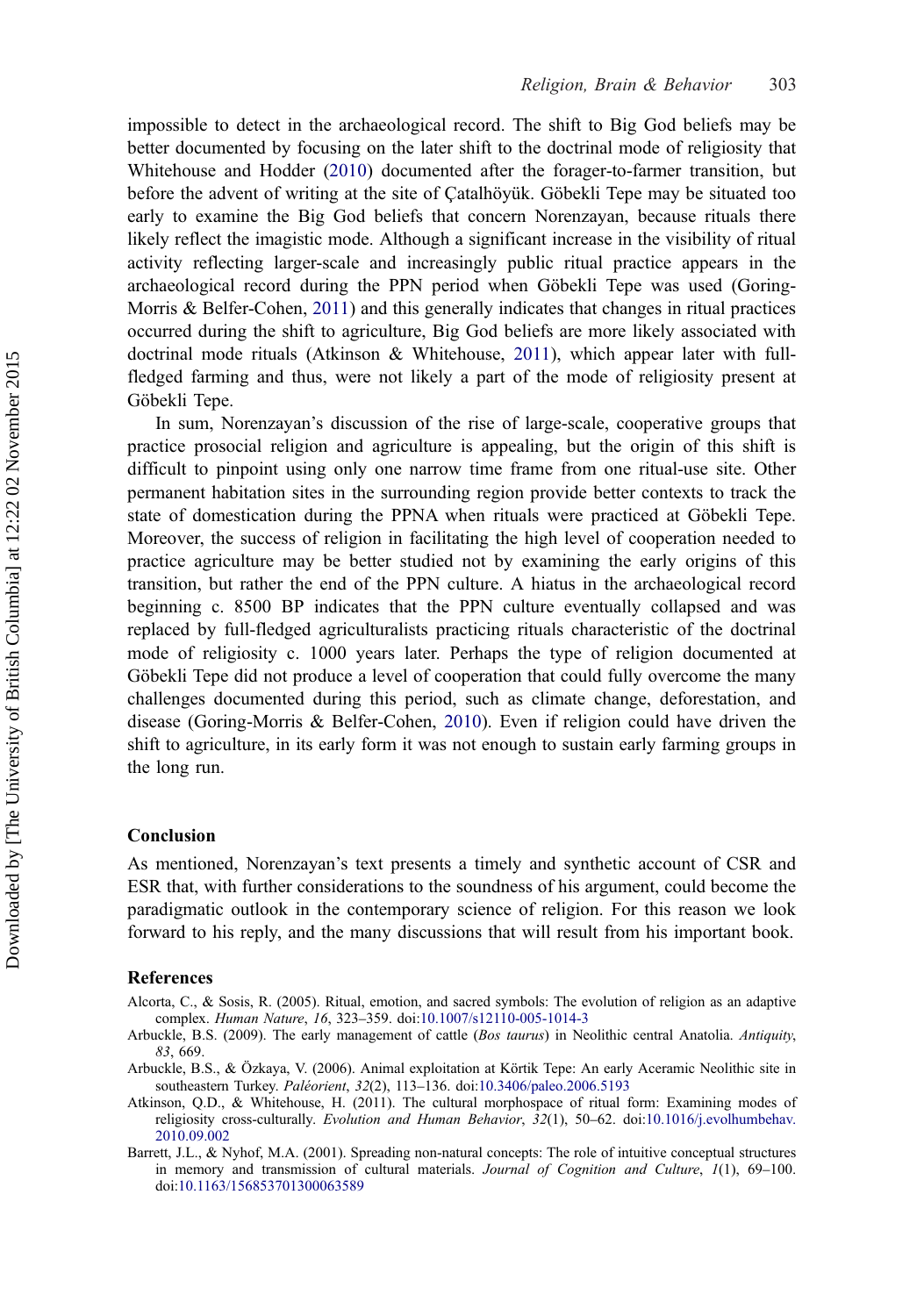- <span id="page-39-0"></span>Bateson, M., Nettle, D., & Roberts, G. (2006). Cues of being watched enhance cooperation in a real-world setting. Biology Letters, 2, 412–414. doi:10.1016/S0960–[9822\(02\)00890-4](http://dx.doi.org/10.1016/S09609822(02)00890-4)
- Binford, L.R. (1968). Post-pleistocene adaptations. In L.R. Binford & S.R. Binford (Eds.), New perspectives in archaeology (pp. 313–341). Chicago: Aldine.
- Bocquet-Appel, J. (2011). The agricultural demographic transition during and after the agriculture inventions. Current anthropology, 52, S497–S510. doi[:10.1086/659243](http://dx.doi.org/10.1086/659243)
- Boyer, P. (2001). Religion explained: The evolutionary origins of religious thought. New York, NY: Basic Books.
- Bulbulia, J., & Sosis, R. (2011). Signaling theory and the evolution of religions. Religion, 41, 363–388. doi[:10.1080/0048721X.2011.604508](http://dx.doi.org/10.1080/0048721X.2011.604508)
- Carter, T., Grant, S., Kartal, M., Coşkun, A., & Özkaya, V. (2013). Networks and Neolithisation: Sourcing obsidian from Körtik Tepe (SE Anatolia). Journal of Archaeological Science, 40, 556–569. doi[:10.1016/j.](http://dx.doi.org/10.1016/j.jas.2012.08.003) [jas.2012.08.003](http://dx.doi.org/10.1016/j.jas.2012.08.003)
- Cauvin, J. (1994). The birth of the gods and the origins of agriculture. Cambridge: Cambridge University Press.
- Cauvin, J. (2002). The symbolic foundations of the Neolithic Revolution in the Near East. In J. Cauvin (Ed.), Life in Neolithic farming communities (pp. 235–252). New York, NY: Kluwer Academic.
- Childe, V.G. (1971). Origin of agriculture. New York, NY: Natural History Press.
- Flannery, K.V., Ucko, P.J., & Dimbleby, G.W. (1969). Origins and ecological effects of early domestication in Iran and the Near East. In P.J. Ucko & G.W. Dimbleby (Eds.), The domestication and exploitation of plants and animals (pp. 73–100). New York, NY: Aldine.
- Goring-Morris, A.N., & Belfer-Cohen, A. (2010). 'Great expectations', or, the inevitable collapse of the early Neolithic in the Near East. In M.S. Bandy & J.R. Fox (Eds.), Becoming villagers. Comparing early village societies (pp. 62–77). Tuscon, AZ: Amerind Studies in Archaeology, University of Arizona Press.
- Goring-Morris, A.N., & Belfer-Cohen, A. (2011). Neolithization processes in the Levant: The outer envelope. Current Anthropology, 52, S195–S208. doi:[10.1086/658860](http://dx.doi.org/10.1086/658860)
- Henrich, J. (2009). The evolution of costly displays, cooperation and religion: Credibility enhancing displays and their implications for cultural evolution. Evolution and Human Behavior, 30, 244–260. doi[:10.1016/j.](http://dx.doi.org/10.1016/j.evolhumbehav.2009.03.005) [evolhumbehav.2009.03.005](http://dx.doi.org/10.1016/j.evolhumbehav.2009.03.005)
- Miller, N. (2011). Reconciling nature and culture after "Naissance des divinites, naissance de l'agriculture". Paléorient, 37(1), 61–74.
- Nesbitt, M. (2002). When and where did domesticated cereals first occur in southwest Asia? In R. Cappers & S. Bottema (Eds.), The dawn of farming in the Near East (pp. 113–132). Berlin: Ex Oriente.
- Norenzayan, A. (2013). Big Gods: How religion transformed cooperation and conflict. Princeton, NJ: Princeton University Press.
- Norenzayan, A., & Shariff, A.F. (2008). The origin and evolution of religious prosociality. Science, 322, 58–62. doi[:10.1126/science.1158757](http://dx.doi.org/10.1126/science.1158757)
- Peters, J., Buitenhuis, H., Grupe, G., Schmidt, K., & Pöllath, N. (2013). The long and winding road: Ungulate exploitation and domestication in early Neolithic Anatolia (10000–7000 cal BC). In S. Colledge, J. Conolly, K. Dobney, K. Manning, & S. Shennan (Eds.), The origins and spread of domestic animals in southwest Asia and Europe (pp. 83–114). Walnut Creek, CA: Left Coast Press.
- Rappaport, R. (1999). Ritual and religion in the making of humanity. New York, NY: Cambridge University Press.
- Richerson, P.J., Boyd, R., & Bettinger. R.L. (2001). Was agriculture impossible during the Pleistocene but mandatory during the Holocene? A climate change hypothesis. American Antiquity, 66, 387–411. doi[:10.2307/2694241](http://dx.doi.org/10.2307/2694241)
- Shanklin, E. (1985). Sustenance and symbol: Anthropological studies of domesticated animals. Annual Review of Anthropology, 14, 375–403. doi[:10.1146/annurev.an.14.100185.002111](http://dx.doi.org/10.1146/annurev.an.14.100185.002111)
- Sosis, R. (2003). Why aren't we all Hutterites? Costly signaling theory and religious behavior. Human Nature, 14(2), 91–127. doi[:10.1007/s12110-003-1000-6](http://dx.doi.org/10.1007/s12110-003-1000-6)
- Sosis, R. (2005). Does religion promote trust? The role of signaling, reputation, and punishment. Interdisciplinary Journal of Research on Religion, 1, 1–30.
- Stiner, M.C., Munro, N.D., & Surovell, T.A. (2000). The tortoise and the hare. Current anthropology, 41(1), 39– 79. doi:[10.1086/300102](http://dx.doi.org/10.1086/300102)
- Tanno, K., & Willcox, G. (2012). Distinguishing wild and domestic wheat and barley spikelets from early Holocene sites in the Near East. Vegetation history and archaeobotany, 21(2), 107-115. doi[:10.1007/](http://dx.doi.org/10.1007/s00334-011-0316-0) [s00334-011-0316-0](http://dx.doi.org/10.1007/s00334-011-0316-0)
- Twiss, K.C. (2008). Transformations in an early agricultural society: Feasting in the southern Levantine Pre-Pottery Neolithic. Journal of Anthropological Archaeology, 27, 418–442. doi:[10.1016/j.jaa.2008.06.002](http://dx.doi.org/10.1016/j.jaa.2008.06.002)
- Vigne, J., Carrère, I., Briois, F., & Guilaine, J. (2011). The early process of mammal domestication in the Near East: New evidence from the Pre-Neolithic and Pre-Pottery Neolithic in Cyprus. Current Anthropology, 52, S255–S271. doi[:10.1086/659306](http://dx.doi.org/10.1086/659306)
- Whitehouse, H. (2004). Modes of religiosity: Towards a cognitive explanation of the sociopolitical dynamics of religion. Walnut Creek, CA: Altamira Press.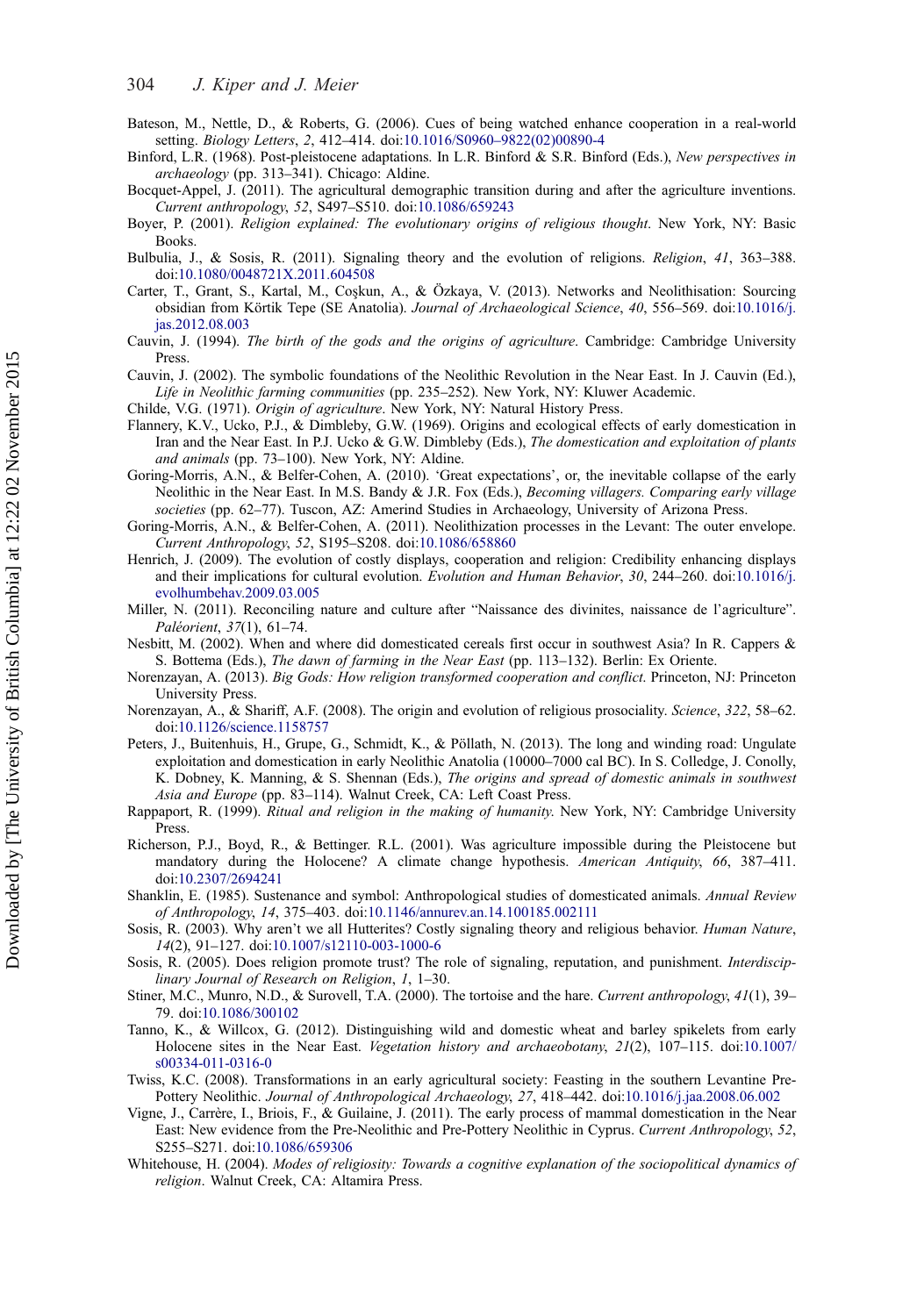<span id="page-40-0"></span>Whitehouse, H., & Hodder, I. (2010). Modes of religiosity at Çatalhöyük. In I. Hodder (Ed.), Religion in the emergence of civilization Catalhövük as a case study (pp. 122–139). Cambridge: Cambridge University Press.

Wilson, D.S. (2002). Darwin's cathedral. Chicago: Chicago University Press.

Zeder, M.A. (2011). The origins of agriculture in the Near East. Current Anthropology, 52, S221–S235. doi[:10.1086/659307](http://dx.doi.org/10.1086/659307)

Zeder, M.A., & Hesse, B. (2000). The initial domestication of goats (Capra hircus) in the Zagros mountains 10,000 years ago. Science, 287, 2254–2257. doi:[10.1126/science.287.5461.2254](http://dx.doi.org/10.1126/science.287.5461.2254)

# Big Gods and the greater good

Hillary L. Lenfesty and Jeffrey P. Schloss[\\*](#page-1-0)

Department of Biology, Westmont College, Santa Barbara, CA, USA

Ara Norenzayan's proposal that "prosocial religions, with their Big Gods who watch, intervene, and demand hard-to-fake loyalty displays, facilitated the rise of cooperation in large groups of anonymous strangers" (p. 8) is one of the most plausible and promising general accounts on offer. But the "devil is in the details." And so are the gods. Here we argue that some details of Norenzayan's proposal appear to be internally inconsistent or are (as yet) not to be preferred over alternative accounts in light of available data. We should start by saying – lest we be smitten from above – that our goal is not to win an intellectual contest but to clarify contours of the playing field. Indeed, we ourselves are agnostic on many of the following questions that we raise.

#### Adaptation and the arrow of religious history

Norenzayan's claim is that moralizing gods are a cultural adaptation that arose in the Holocene and facilitated levels of group cooperation that competitively displaced other religions. We think that this is probably right, but the following questions remain unresolved.

To begin with, it is not completely clear that the historical arrow actually flies in this direction. As Norenzayan acknowledges, current foragers do not necessarily represent religions of the late Pleistocene. Moreover, neither extant forager nor cosmopolitan religions are as divergent as he describes. It is not uniformly the case that forager religions have "no religious morality, no belief in an afterlife – theirs is nothing like the major religions" (p. 8). (Indeed, if dualism is a native cognitive disposition as Bloom ([2005,](#page-47-0) [2007\)](#page-47-0) proposes and Norenzayan endorses, it would be surprising if afterlife beliefs are cultural innovations of the last few millennia. This alone seems to pose a problem for Norenzayan's position.) Nor is it agreed that the gods of large-scale societies were moral deities. Baumard and Boyer [\(2013](#page-47-0)) characterize the gods of cosmopolitan Greek, Roman, Mayan, Aztec, Chinese, and Hindu religions as generally uninterested in human morality. And leaving aside the issue of Eastern or classical religious traditions, Semitic textual scholarship would not affirm that "everywhere in the Hebrew Bible… it is asserted that God sees everything" (p. 24). There are many Gods in the Hebrew Bible, commanding allegiance of the henotheistic Hebrew people at different times, not all of whom

<sup>\*</sup>Email: [schloss@westmont.edu](mailto:schloss@westmont.edu)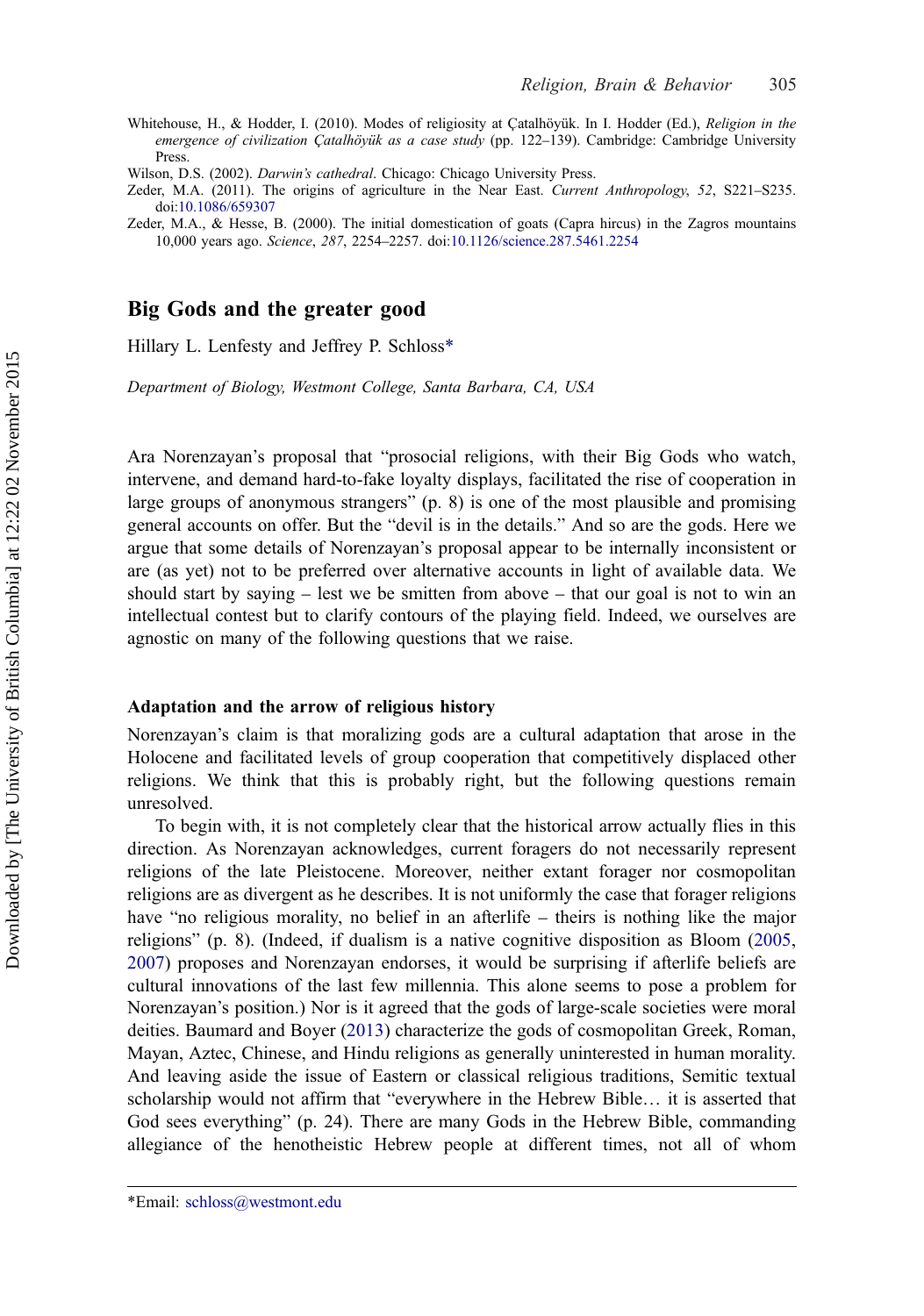(and early on, arguably none of whom) were omniscient (Noll, [2001](#page-47-0); Smith, [2002](#page-48-0)). Importantly, this is not just an issue of limitations, outliers or variance in empirical data, but it entails an underlying conceptual problem in describing the trajectory of evolutionary change in a complex, socially mediated behavioral trait: avoiding "arbitrary agglomeration" and discerning "the correct topology of description, the natural suture lines along which the phenotype of the individual is to be divided" (Lewontin, Rose, & Kamin, [1984,](#page-47-0) p. 247). Religion, even if we avoid its taxonomic reification, is not melanism in pepper moths.

But if one grants, as we are wont to do, that there is a phylogenic trend in religious evolution, questions remain about the cause of that trend. First is the issue of selection versus drift: adaptively salient differential reproduction versus chance fixation or contingent elimination of (usually small) populations. This is actually a very difficult methodological problem in evolutionary biology, even when it comes to simple and experimentally manipulable anatomical phenotypes (Abrams, [2007](#page-47-0); Brandon, [2005,](#page-47-0) [2006](#page-47-0); Millstein, [2002,](#page-47-0) [2008\)](#page-47-0); all the more so when it comes to manifold cultural variants for which we do not have complete histories and which cannot be experimentally controlled at present. There have been thousands of religions, most of which have died out; Mormonism survives from among numerous other religions generated in a period of exuberant innovation; multiple religions are born and die daily; the life expectancy of religious communes is a generation or less (Sosis, [2000\)](#page-48-0); Abrahamic monotheism started out in a small population of nomadic herders and has become the world's dominant religious tradition (but only two of the three variants ascended to this status). All these facts are cited by Norenzayan, and all are amenable to a drift interpretation. Count your lucky stars?

Second, if there is indeed selectively mediated differential reproduction of religious variants, it does not follow that Big Gods are the adaptative driving force. Big Gods may hitchhike on or themselves be an outcome of another adaptive cultural innovation. Of course one prominent option is agriculture, which Norenzayan recognizes as the "conventional wisdom." He cites the example of Big Gods religion in Göbekli as lacking evidence of agriculture, which if confirmed, would "turn on its head" the view that Big Gods arose out of the agricultural transition. But unlike finding a mammal in the Cambrian, a precocious cultural anomaly is not in principle impossible and need not overturn the prevailing paradigm. Another, related option is that the sequence from small foraging bands, to chiefdoms, to large kingdoms was not driven by but rather informed the notion of Big Gods: humans anthropomorphically endowed their gods with the properties that they saw in their own societies, from numerous co-equals, to eminent chiefs, to all-powerful kings. Yet a third option is one of concomitant variability: social organization and religious concepts were jointly facilitated by the emergence of "proportionality based morality" as embodied in some version of the golden rule, and in the conviction that the universe is a cosmos rather than a chaos – that is, that life itself is morally structured so that goodness leads to flourishing and wrongdoing leads to perishing (Baumard & Boyer, [2013\)](#page-47-0).

To his credit, Norenzayan is clear to "emphasize that we should be careful about interpretations of [these] historical data, which cannot conclusively determine causal direction" (p. 133). Indeed, the transition into large-scale social organization may involve moral monitoring by Big Gods, interacting with other causal factors. But the specific cooperative content of the morality ascribed to such gods – such as the "Great Commandment" – is important, and this morality may exist independently of god beliefs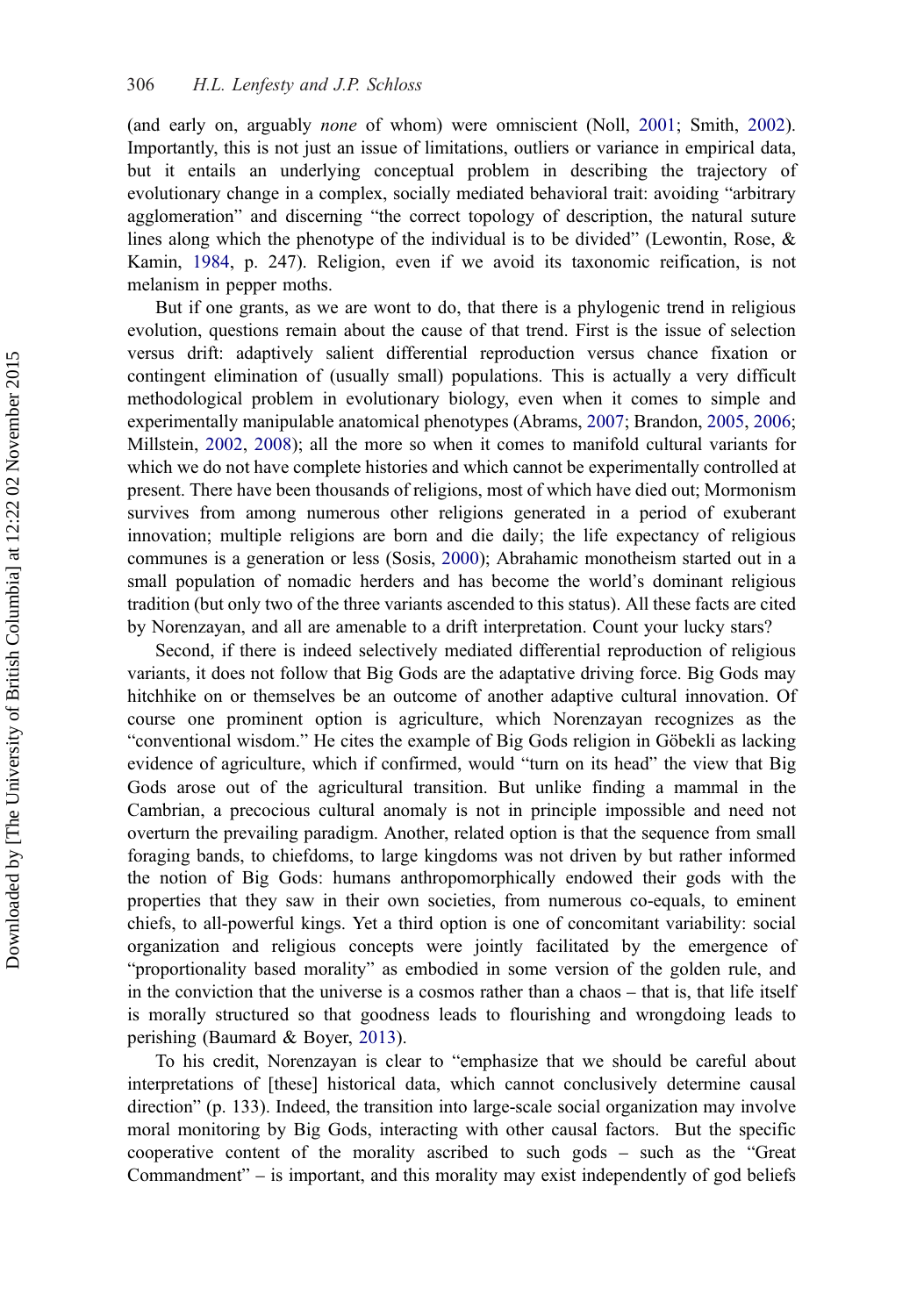in the axial worldviews of cosmopolitan populations." This does not mean that Big Gods merely hitchhiked on other factors. The above options are not mutually exclusive: Big Gods could contribute to adaptive synergism or constitute adaptations in their own right.

This opens up the third question: what is the specific fitness-related challenge to which Big Gods constitute an adaptation? One option is that belief in life-ordering, moral gods is not fundamentally a social but an individual homeostatic adaptation (Paloutzian & Kirkpatrick, [1995\)](#page-47-0): that is, God may be a surrogate attachment figure (Kirkpatrick, [2005](#page-47-0)), or a motivation for greater impulse control and reduced future discounting, and so on.

Another option – the one that we favor and that Norenzayan advocates – is that "prosocial religions" are indeed just that: adaptations related to social cooperation. But even here, there are at least two differing accounts of the adaptive salience of moralizing religions (Schloss & Murray, [2011](#page-48-0)). Norenzayan acknowledges differences between his own Big Gods proposal and the Supernatural Punishment Hypothesis (Johnson, [2009,](#page-47-0) [2011;](#page-47-0) Johnson & Bering, [2009](#page-47-0)). But we think that he both under- and overstates the differences. He understates them in claiming that they "both see supernatural punishment as a key driver of human prosociality" (p. 41). Actually, this is not the case. The Big Gods proposal posits religion as a driver of prosociality; the Supernatural Punishment Hypothesis sees religion as being driven by it. In the former case, moralizing gods facilitate cooperation where existing means of social enforcement are inadequate; in the Supernatural Punishment Hypothesis, moralizing gods prevent individuals from suffering the consequences of being punished by peers for defection, where social enforcement is already highly adequate. These are important differences that involve not only alternative assessments of when supernatural punishment arose and how efficacious nonreligious mechanisms of social coordination are, but also the level of selection at work and the contribution of genetic and cultural replicators selected. On the other hand, Norenzayan also somewhat overstates differences between the proposals in claiming that the Supernatural Punishment Hypothesis entails "an innate fear of divine retribution that is a genetic adaptation" (p. 136, original emphasis). Being framed as a "gene only hypothesis" (p. 136) is not a necessary entailment of the Supernatural Punishment Hypothesis. Supernatural punishment could be a cultural innovation, or a culturally influenced modification of native dispositions, that constituted a Pleistocene adaptation to punishment avoidance rather than a Holocene promoter of large-scale cooperation. And even if one construes it as "genetic," since all phenotypes are gene-by-environment interactions, the proposal does not require supernatural punishment beliefs to be universal or invariant. If faced with a choice, we would go with Big Gods. But given recent demonstrations of what appear to be innate cognitive biases toward moralizing gods independent of culturally variable theological attributions (Purzycki, [2013](#page-47-0)), considerations of theoretical parsimony, and the lability of religious culture over time that may modify the expression of native dispositions, it is not clear that we are faced with a choice.

Finally, if we go all the way with Norenzayan and accept that Big Gods "facilitated the rise of cooperation in large groups of anonymous strangers," there remains the question: what kind and scale of cooperative dilemma did Big Gods (and their costly displays) help solve? One-shot dyadic exchanges between strangers personally encountering one another in the cosmopolitan marketplace? Long-distance exchange across networks of commerce? Very large-scale collective action problems? Norenzayan rightly mentions all of these. But each may favor different interactive strategies, and each entails distinctive nonreligious solutions to the risks of defection: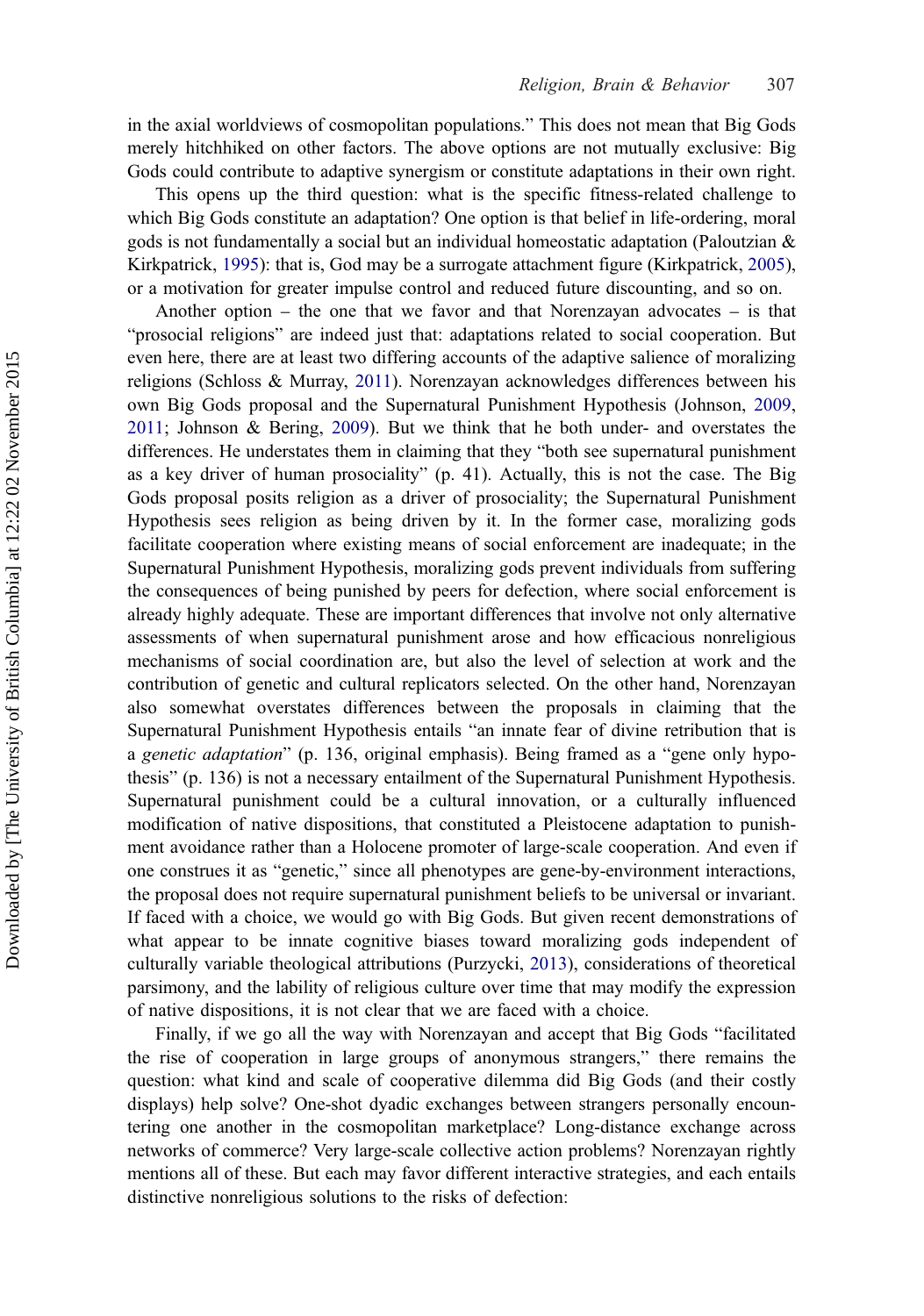- . Theoretical proposals for dyadic exchanges suggest (Frank, [1988](#page-47-0); Schloss, [2008\)](#page-47-0) and empirical studies demonstrate (Brown, Palameta, & Moore, [2003](#page-47-0); Sylwester, Lyons, Buchanan, Nettle, & Roberts, [2012\)](#page-48-0) that nonreligious, hard-to-fake nonverbal cues can reliably signal commitment to strangers.
- Trading networks may be facilitated by  $2^{\degree}$  or higher-order indirect reciprocity along with the social norms and cognitive/affective systems for managing moral reputation (Alexander, [1987](#page-47-0)). Interestingly, the motivational salience of feeling "guilt" is mentioned just once in Big Gods; "shame" and "conscience" not at all.
- . Many large-scale collective endeavors Norenzayan cites Hume's ([1888](#page-47-0)) account of a 1000-person project – require a sophisticated social infrastructure for coordination. Once that exists, it may also serve a policing function. It is not clear that Big Gods can facilitate such collective action in the absence of social hierarchy; and in the presence of organizing social structures, it is not entirely clear that Big Gods are necessary.

None of this means that the Big Gods model does not supplement the above nonreligious mechanisms. Indeed, we think that it does. And the Big Gods hypothesis is not only made plausible by, but also provides a unifying account of data from an impressive range of anthropological field studies and human subjects experiments cited by Norenzayan. The remaining fine-grained questions involve the extent to which Big Gods are necessities for or merely enhancements to the expansion of social cooperativity, and whether their function is primarily one of social control through ritualized reminders of and belief in supernatural punishment. To this we now turn our attention.

## Divine surveillance and punishment

Two of Norenzayan's key principles are "watched people are nice people" and "hell is stronger than heaven" (p. xiii). Given the overwhelming abundance of supporting empirical data, it is virtually mandatory to endorse some version of these principles. But we think that they are too simple and too general. It might be more accurate to say "watched people are more likely to be as nice as they have to be," and "hell is stronger than heaven… in constraining some kinds of social decisions." Importantly, we question Norenzayan's conclusion that when it comes to evolutionary accounts of Big Gods religion or large-scale cooperation, "the action is in the fear of supernatural punishment" (p. 45).

#### Surveillance

That monitored individuals are less likely to defect is beyond question. But there are two problems with distilling this well-documented observation to "watched people are nice." First is the issue of colinearity. Most studies reporting this phenomenon – including subliminal or consciously visible eyes, tales of ghosts or invisible princesses, religious word-primes, and comparing behaviors on church versus non-church days – do not actually assess the sense of being monitored, and the few that do, do not assess the (likely-to-be-related) sense of being connected to the other. Both of these stand to influence prosociality.

Norenzayan argues against an ideomotor effect of priming, or being motivated to act more lovingly because one is presented with the idea of a loving god. He supports this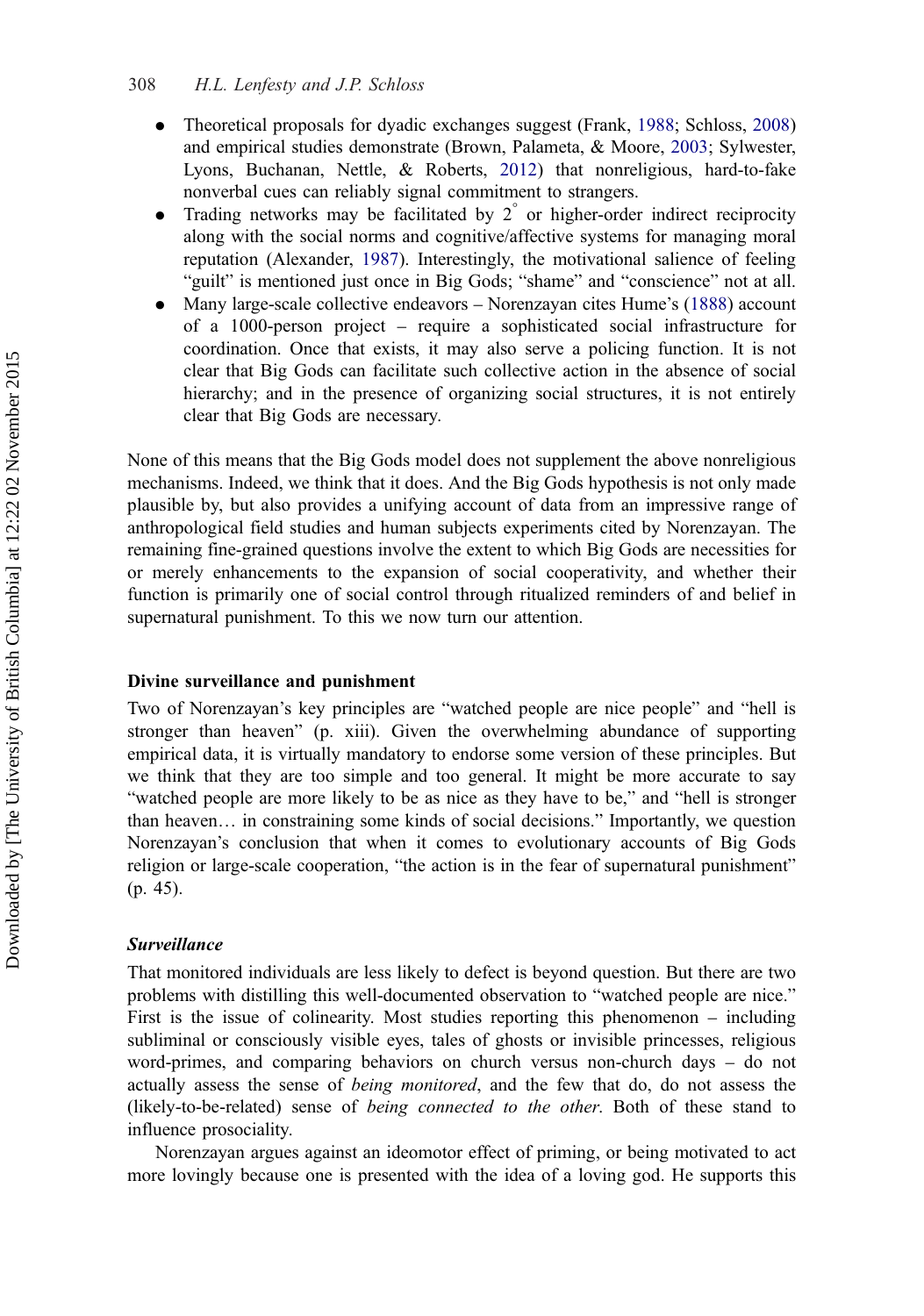with the observation that "many nonbelievers are immune to religious priming" (p. 45). However, in other places he maintains that the effects of religious priming are almost invariably insensitive to religious commitment. What is the appropriate characterization of the literature, and how many atheists who are unresponsive to priming would it take to unscrew the ideomotor light bulb? Whatever the answer, we would maintain that provoking a sense of "connection" is not an ideomotor effect due to being primed with the idea of a personal attribute anyway. Rather, it may be due to an experience of connectedness (as some religious and other group rituals may provide; Konvalinka et al., [2011\)](#page-47-0), or to the ability of some religious or nonreligious social cues to provoke empathy or theory of mind (Pichon, Boccato, & Saroglou, [2007\)](#page-47-0).

The second question regarding the impact of surveillance involves the distinction between making people "nice" and merely making them less likely to violate prevailing behavioral norms. As Norenzayan notes, some norms have little to do with cooperation, such as proscriptions against pornography, which are less frequently violated on church days (Edelman, [2009](#page-47-0)). Other norms may actually subvert cooperation and in this sense are dubbed "antisocial" [1](#page-46-0) (Herrmann, Thoni, & Gachter, [2008\)](#page-47-0).

Thus, being "nice" (a saccharine term in the most significant moral contexts) may involve violating social norms in a variety of cultural settings, as in the case of the Underground Railroad or Holocaust rescuers. The relationship between the varied elaborations of Big Gods religions and the deepest manifestations of "prosociality," compassionate sacrifice, or cooperative exchange with strangers is complicated. On the one hand, Big Gods religions (although not religions exclusively) share an affirmation of golden-rule morality (Baumard & Boyer, [2013\)](#page-47-0). They also provide a fulcrum to resist socially authorized deviations from that morality: "as Thomas More famously affirmed, 'I am the King's good servant, but God's first.'" Moreover, there are manifold but interpretively disputed correlations of religious commitment with planned versus spontaneous, sustained rather than one time, and private rather than public giving (Myers, [2012\)](#page-47-0). On the other hand, there is little evidence that the most radical or even consistent implementations of cooperative morality are related to religious cues of being watched, but rather to an enduring sense of being connected.<sup>[2](#page-46-0)</sup> The most extensive studies of Holocaust rescuers, for example, indicate that sustained risk on behalf of others (in contrast to one-shot instances of guards allowing prisoners to escape) was weakly correlated to religious commitment or setting, but strongly related to an abiding "perception of shared humanity" (Monroe, [1996;](#page-47-0) Oliner, [1992](#page-47-0)).

Norenzayan cites a fascinating study by Zhong, Bohns, and Gino [\(2010](#page-48-0)) that demonstrates that people cheat more when provided with a sense of being anonymously cloaked. The paper begins with a quote from Emerson ([1860](#page-47-0)): "As gaslight is the best nocturnal police, so the universe protects itself by pitiless publicity." But Emerson does not stop there. He goes on to explore the interplay between and transition from being monitored to being connected:

There was never a man born so wise or good, but one or more companions came into the world with him, who delight in his faculty, and report it. I cannot see without awe, that no man thinks alone, and no man acts alone, but the divine assessors who came up with him into life, – now under one disguise, now under another, – like a police in citizens' clothes, walk with him, step for step, through all the kingdom of time… We have another sight, and a new standard; an insight which disregards what is done for the eye, and pierces to the doer 1860, pp. 140–141.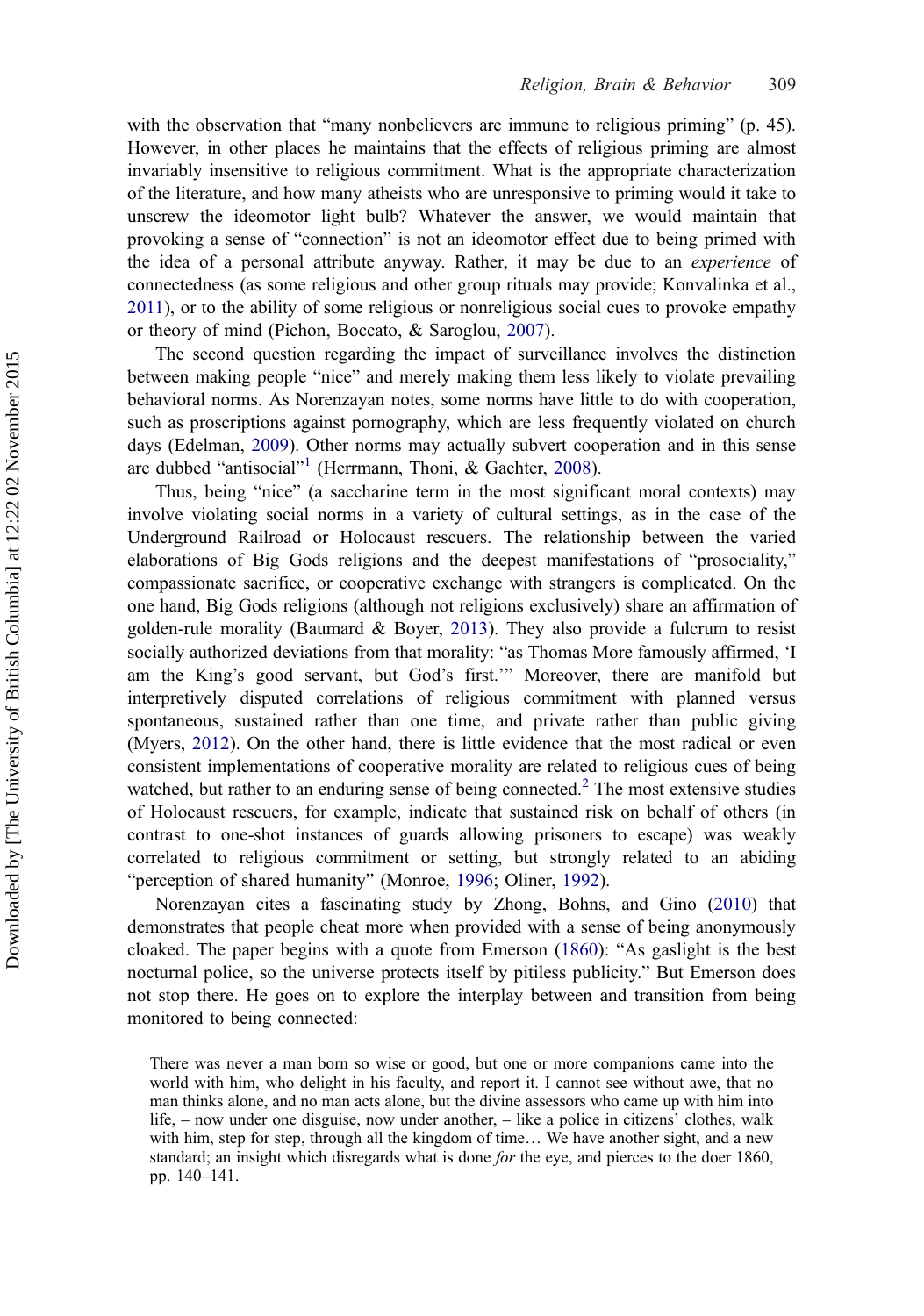### Reward versus punishment

Here we will just briefly mention both an affirmation and a reservation comparable to what we have said above. Empirical findings and theoretical considerations leave little question that the specter of supernatural punishment is efficacious in constraining certain kinds of norm violations. An omniscient, incorruptible, morally concerned deity who does not have to be paid (at least for monitoring activities) is an economical solution to the 20 defection and detection challenges endemic to all policing systems (Schloss & Murray, [2011\)](#page-48-0).

But it is not clearly the case that hell is "stronger" than heaven. Punishment may deter people from being mean to each other; but whether it can motivate them towards genuine care for each other is not the same issue. It may be that hell restrains and heaven sustains.<sup>[3](#page-46-0)</sup> Indeed, the most notable manifestations of religious prosociality – vows of poverty for the sake of charity, celibate orders of service, widespread commitment to nonviolence, egalitarian movements, and ministries of reconciliation – do not show evidence of being motivated by the fear of punishment for failing to seek a supererogatory level of moral attainment. It is, rather, a sense of invitation to the good: Martin Luther King's "Dream," Mother Theresa's "call within a call," Dag Hammarskjöld's "enduring yes," and the widely shared sense of an "absorbing errand." Our goal here is not to settle science by schmaltz, but rather to avoid prematurely capping inquiry into the wellspring of human virtue.

#### Atheist mistrust

Norenzayan proposes that belief in a watchful, morally interested deity who punishes wrongdoers promotes prosocial behavior because, at the very least, it inhibits antisocial behavior. However, atheists are perceived to pose a special threat to cooperative groups, Norenzayan claims, because they are assumed to lack an inhibition toward moral transgression since they do not believe that reality is so constituted as to punish wrongdoing. Emerson again: "Skepticism is unbelief in cause and effect… the police and sincerity of the Universe are secured by God's delegating his divinity to every particle." (1860, pp. 140–141).

Explaining widespread distrust of atheists must begin with the question: where do expectations about others' behaviors come from? Behavioral inferences about other people could certainly arise from the second-order theory of mind reasoning process that Norenzayan proposes. That is, distrust may result from one's belief about another's belief (or rather, disbelief) in the intentions of a supernatural agent. However, there are equally plausible and less cognitively demanding ways of accounting for atheist distrust. These include: (1) psychological essentialism as a cognitive process for attributing particular internal motivations and dispositions to members of a social category, which explain (past-looking) and create expectations (forward-looking) about their behavior; and (2) the process of dehumanization.

Psychological essentialism is a developmentally early-emerging and culturally ubiquitous psychological process that seems to motivate and underlie stereotyping (Gelman, [2003\)](#page-47-0). One of the first psychological studies to investigate the question of atheism as a social stereotype was recently conducted by Wright and Nichols [\(2014](#page-48-0)) who found that both Christian and atheist participants' moral appraisals of atheists were more negative than those of Christians who performed the same moral and immoral actions. In addition, participants also reported moral behavior as more consistent for Christians and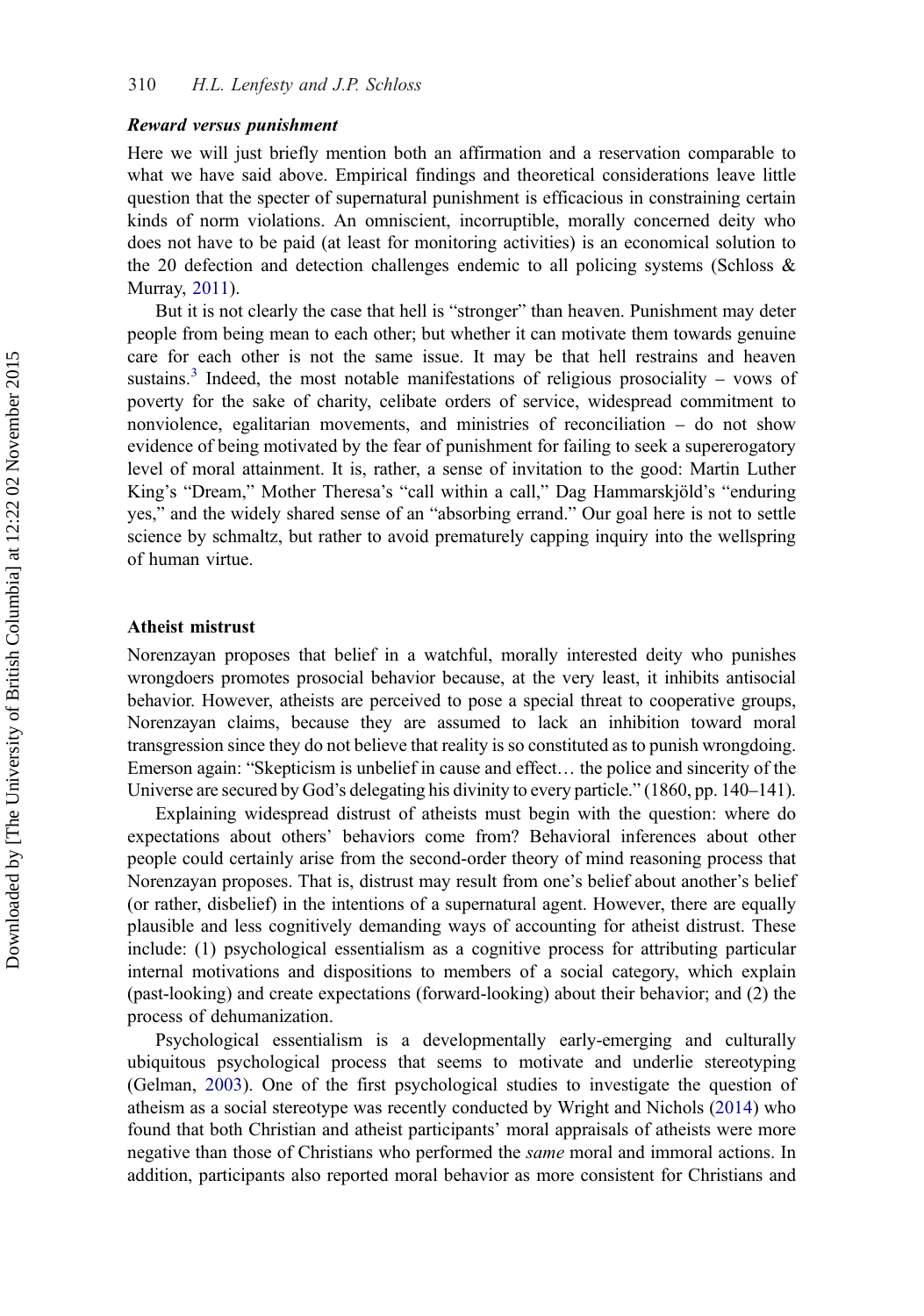<span id="page-46-0"></span>immoral behavior as more consistent for atheists. One could expect that the same stereotype underlying moral appraisals of *past* actions of atheists (and Christians) would generate expectations about future behavior of atheists. But the question remains: from where does this atheist stereotype originate? Does it arise from the belief that atheists do not believe in a deity who will punish them, or does it arise from attributing essence of general moral depravity to this social group? If and where we find cultures that essentialize the moral capabilities of groups of persons, then distrust of those persons would not depend on a belief about that person's disbelief in a punishing god.

Theory-of-mind reasoning processes may actually explain distrust of atheists, but not exactly as Norenzayan describes. Deep skepticism of atheists could arise simply from the fact that they do not believe in a supernatural mind, which serves as an indication of their (presumed deficient) abilities to reason about the minds of conspecifics. Individuals or groups who lack fundamental social-cognitive capacities such as mentalizing abilities would carry low social utility or impose a threat. Furthermore, atheist minds – not unlike psychopaths – could be perceived to lack certain mentalizing capacities but not others; for example, they may be able to deceive but unable to empathize or have remorse. These kinds of minds are anti-, not prosocial.

A complementary explanation here is that atheists are distrusted because they are dehumanized. According to Haslam's ([2006\)](#page-47-0) psychological model, dehumanization involves either: (1) the denial of characteristics to persons that are uniquely human, such as a moral sensibility; and (2) the denial of characteristics to persons that constitute human nature, including emotional responsiveness and interpersonal warmth. The former "animalistic" form of dehumanization results in representations of persons as animal-like, while the latter "mechanistic" form results in representations of persons as objects or automata. The dehumanization of atheists in either form could result in notions of atheists as being unresponsive to the "other." Distrust of atheists therefore arises from lack of confidence in their basic human social capacities alongside a perceived disconnect to fundamental human intuitions. The fact that this commentary was written collaboratively by an atheist and theist indicates that such distrust is not unbreachable.

### Funding

This work was funded by John Templeton Foundation [grant number 15371].

## **Notes**

- 1. But to the extent that those who evidence cooperative behavior violate prevailing norms, their prosocial behavior is considered antisocial. In describing behavioral phenotypes, the terms "antisocial" and "prosocial" are even more ambiguous than the varied employments of "cooperation" and "altruism," to the point of being nearly forlorn.
- 2. Indeed, the effects of being monitored under some circumstances may be short-lived, (Sparks & Barclay, [2013](#page-48-0)).
- 3. Norenzayan himself judiciously makes this point elsewhere: "Punitive deities may be more effective at keeping anonymous strangers from cheating each other, whereas rewarding deities may be more effective at encouraging more trust and cooperation within groups of people who interact recurrently" (Shariff & Norenzayan, [2011,](#page-48-0) p. 94). However, the trust-building effect of Big Gods would not have to be restricted to iterative interactions if cooperation in one-shot anonymous exchanges cultivated internalized signals of commitment with downstream benefits when engaging others (Frank, [1988\)](#page-47-0).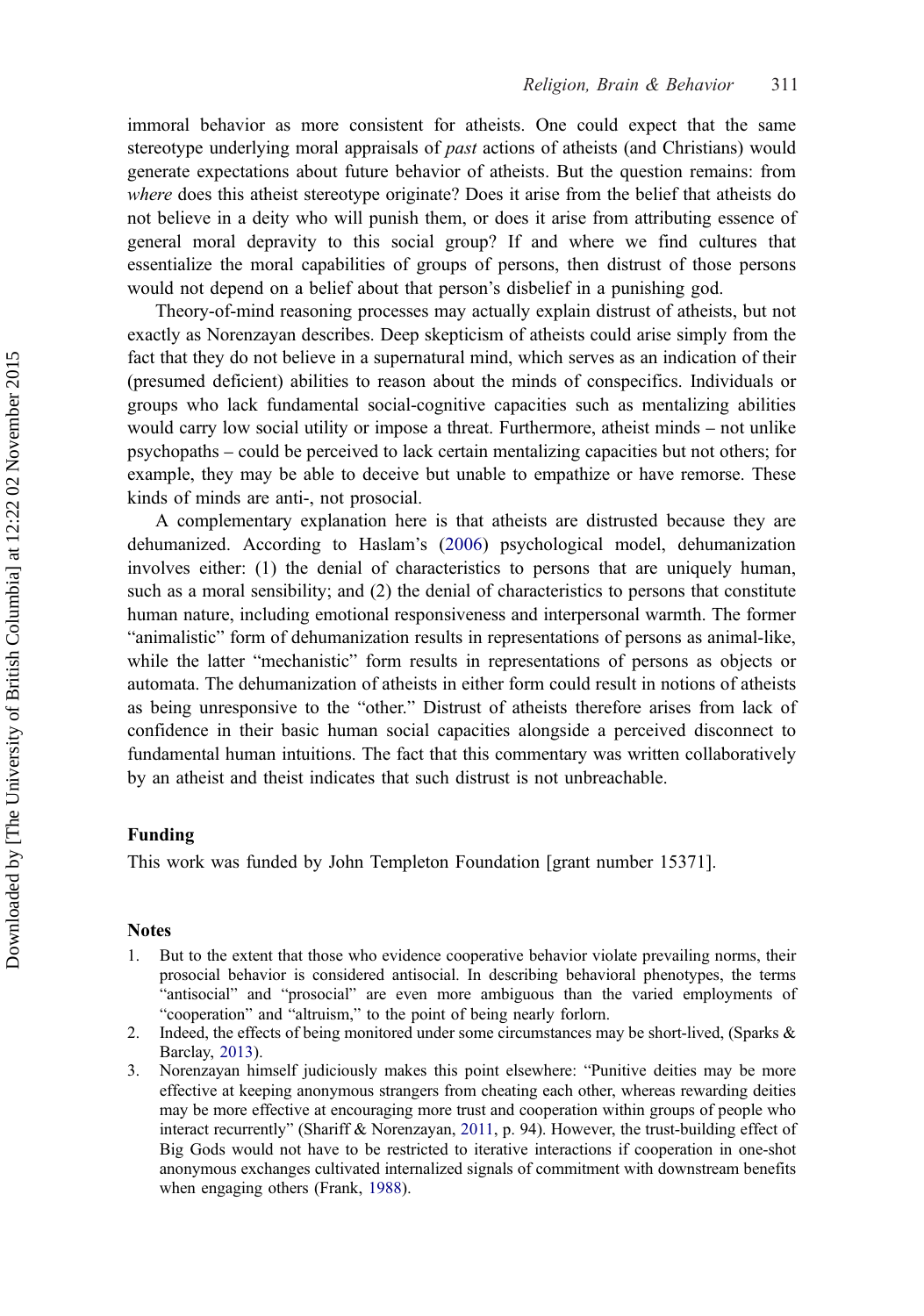#### <span id="page-47-0"></span>References

- Abrams, M. (2007). How do natural selection and random drift interact? Philosophy of Science, 74, 666–679. doi[:10.1086/525612](http://dx.doi.org/10.1086/525612)
- Alexander, R.D. (1987). The biology of moral systems. New Brunswick: Transaction Books.
- Baumard, N., & Boyer, P. (2013). Explaining moral religions. Trends in Cognitive Sciences, 17, 272–280. doi[:10.1016/j.tics.2013.04.003](http://dx.doi.org/10.1016/j.tics.2013.04.003)
- Bloom, P. (2005). Descartes' baby: How the science of child development explains what makes us human. New York, NY: Random House.
- Bloom, P. (2007). Religion is natural. Developmental Science, 10(1), 147–151. doi:[10.1111/j.1467-7687.2007.](http://dx.doi.org/10.1111/j.1467-7687.2007.00577.x) [00577.x](http://dx.doi.org/10.1111/j.1467-7687.2007.00577.x)
- Brandon, R.N. (2005). The difference between selection and drift: A reply to Millstein. Biology and Philosophy, 20, 153–170. doi[:10.1007/s10539-004-1070-9](http://dx.doi.org/10.1007/s10539-004-1070-9)
- Brandon, R.N. (2006). The principle of drift: Biology's first law. The Journal of Philosophy, 103, 319–335.
- Brown, W.M., Palameta, B., & Moore, C. (2003). Are there nonverbal cues to commitment? An exploratory study using the zero-acquaintance video presentation paradigm. Evolutionary Psychology: An International Journal of Evolutionary Approaches to Psychology and Behavior, 1, 42–69.
- Carter, E.C., McCullough, M.E., Kim-Spoon, J., Corrales, C., & Blake, A. (2012). Religious people discount the future less. Evolution and Human Behavior, 33, 224–231. doi[:10.1016/j.evolhumbehav.2011.09.006](http://dx.doi.org/10.1016/j.evolhumbehav.2011.09.006)
- Edelman, B. (2009). Markets: Red light states: Who buys online adult entertainment? Journal of Economic Perspectives, 23, 209–220. doi:[10.1257/jep.23.1.209](http://dx.doi.org/10.1257/jep.23.1.209)
- Emerson, R.W. (1860). Worship. In R.W. Emerson (Ed.), The conduct of life (pp. 191–230). Cambridge, MA: Riverside Press.
- Frank, R.H. (1988). Passions within reason: The strategic role of the emotions. New York, NY: WW Norton.
- Gelman, S. (2003). The essential child: Origins of essentialism in everyday thought. New York, NY: Oxford University Press.
- Haslam, N. (2006). Dehumanization: An integrative review. Personality and Social Psychology Review, 10, 252–264. doi[:10.1207/s15327957pspr1003\\_4](http://dx.doi.org/10.1207/s15327957pspr1003_4)
- Herrmann, B., Thoni, C., & Gachter, S. (2008). Antisocial punishment across societies. Science, 319, 1362–1367. doi:[10.1126/science.1153808](http://dx.doi.org/10.1126/science.1153808)
- Hume, D. (1888). A treatise of human nature. Oxford, UK: Clarendon Press.
- Johnson, D.D.P. (2009). The error of God: Error management theory, religion, and the evolution of cooperation. In Games, groups, and the global good (pp. 169–180). Berlin and Heidelberg: Springer.
- Johnson, D.D.P. (2011). Why God is the best punisher. Religion, Brain & Behavior, 1(1), 77–84. doi[:10.1080/](http://dx.doi.org/10.1080/2153599X.2011.558714) [2153599X.2011.558714](http://dx.doi.org/10.1080/2153599X.2011.558714)
- Johnson, D.D.P., & Bering, J. (2009). Hand of God, mind of man. In J.P. Schloss & M.J. Murray (Eds.), The believing primate: Scientific, philosophical, and theological perspectives on the origin of religion (pp. 26–44). Oxford: Oxford University Press.
- Kirkpatrick, L.A. (2005). Attachment, evolution, and the psychology of religion. New York, NY: Guilford Press.
- Konvalinka, I., Xygalatas, D., Bulbulia, J., Schjodt, U., Jegindo, E.-M., Wallot, S., … & Roepstorff, A. (2011). Synchronized arousal between performers and related spectators in a fire-walking ritual. Proceedings of the National Academy of Sciences, 108, 8514–8519. doi:[10.1073/pnas.1016955108](http://dx.doi.org/10.1073/pnas.1016955108)
- Lewontin, R.C., Rose, S.P.R., & Kamin, L.J. (1984). Not in our genes: Biology, ideology, and human nature (p. 24). New York, NY: Pantheon books.
- Millstein, R.L. (2002). Are random drift and natural selection conceptually distinct? Biology and Philosophy, 17(1), 33–53. doi[:10.1023/A:1012990800358](http://dx.doi.org/10.1023/A:1012990800358)
- Millstein, R.L. (2008). Distinguishing drift and selection empirically: "The great snail debate" of the 1950s. Journal of the History of Biology, 41, 339–367. doi[:10.1007/s10739-007-9145-5](http://dx.doi.org/10.1007/s10739-007-9145-5)
- Monroe, K.R. (1996). The heart of altruism: Perceptions of a common humanity. Princeton, NJ: Princeton University Press.
- Myers, D.G. (2012). Reflections on religious belief and prosociality: Comment on Galen. Psychological Bulletin, 138, 93. doi:[10.1037/a0029009](http://dx.doi.org/10.1037/a0029009)
- Noll, K.L. (2001). Canaan and Israel in antiquity: An introduction (Vol. 83). London: Continuum International Publishing Group.
- Oliner, S.P. (1992). Altruistic personality: Rescuers of Jews in Nazi Europe. New York, NY: Simon and Schuster.
- Paloutzian, R.F., & Kirkpatrick, L.A. (1995). Introduction: The scope of religious influences on personal and societal well-being. Journal of Social Issues, 51(2), 1-11. doi[:10.1111/j.1540-4560.1995.tb01320.x](http://dx.doi.org/10.1111/j.1540-4560.1995.tb01320.x)
- Pichon, I., Boccato, G., & Saroglou, V. (2007). Nonconscious influences of religion on prosociality: A priming study. European Journal of Social Psychology, 37, 1032–1045. doi[:10.1002/ejsp.416](http://dx.doi.org/10.1002/ejsp.416)
- Purzycki, B.G. (2013). The minds of gods: A comparative study of supernatural agency. Cognition, 129, 163–179. doi:[10.1016/j.cognition.2013.06.010](http://dx.doi.org/10.1016/j.cognition.2013.06.010)
- Schloss, J. (2008). He who laughs best: Involuntary religious affect as a solution to recursive cooperative defection. In J. Bulbulia, R. Sosis, C. Genet, R. Genet, E. Harris, & K. Wyman (Eds.), The evolution of religion: Studies, theories, and critiques (pp. 197–207). Santa Margarita, CA: Collins Foundation Press.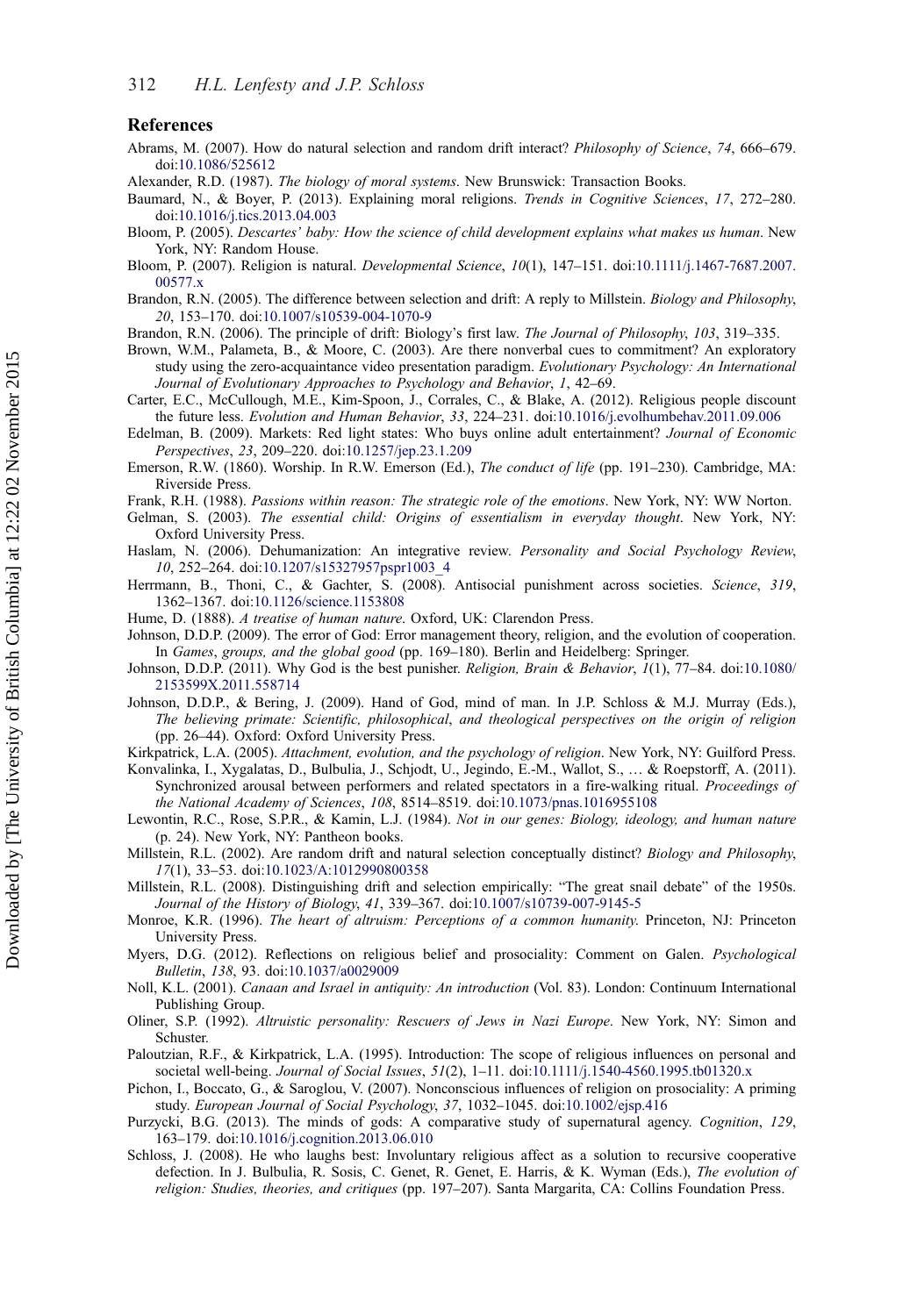<span id="page-48-0"></span>Schloss, J.P., & Murray, M.J. (2011). Evolutionary accounts of belief in supernatural punishment: A critical review. Religion, Brain & Behavior, 1(1), 46–99. doi:[10.1080/2153599X.2011.558707](http://dx.doi.org/10.1080/2153599X.2011.558707)

- Shariff, A.F., & Norenzayan, A. (2011). Mean gods make good people: Different views of God predict cheating behavior. The International Journal for the Psychology of Religion, 21(2), 85–96. doi[:10.1080/](http://dx.doi.org/10.1080/10508619.2011.556990) [10508619.2011.556990](http://dx.doi.org/10.1080/10508619.2011.556990)
- Smith, M.S. (2002). The early history of God: Yahweh and the other deities in ancient Israel. Grand Rapids: Wm. B. Eerdmans Publishing.
- Sosis, R. (2000). Religion and intragroup cooperation: Preliminary results of a comparative analysis of utopian communities. Cross-Cultural Research, 34(1), 70–87. doi:[10.1177/106939710003400105](http://dx.doi.org/10.1177/106939710003400105)
- Sparks, A., & Barclay, P. 2013. Eye images increase generosity, but not for long: The limited effect of a false cue. Evolution and Human Behavior, 34, 317–322. doi[:10.1016/j.evolhumbehav.2013.05.001](http://dx.doi.org/10.1016/j.evolhumbehav.2013.05.001)
- Sylwester, K., Lyons, M., Buchanan, C., Nettle, D., & Roberts, G. (2012). The role of theory of mind in assessing cooperative intentions. Personality and Individual Differences, 52(2), 113–117. doi[:10.1016/j.](http://dx.doi.org/10.1016/j.paid.2011.09.005) [paid.2011.09.005](http://dx.doi.org/10.1016/j.paid.2011.09.005)
- Wright, J.C., & Nichols, R. (2014). How perceived religiosity influences moral appraisal: The social cost of atheism. Journal of Cognition and Culture, 14, 115–137.
- Zhong, C.-B., Bohns, V.K., & Gino, F. (2010). Good lamps are the best police: Darkness increases dishonesty and self-interested behavior. Psychological Science, 21, 311–314. doi:[10.1177/0956797609360754](http://dx.doi.org/10.1177/0956797609360754)

# Products of cultural evolution are baroque and hard to analyze

Lesley Newso[n\\*](#page-1-0)

School of Psychology, University of Exeter, Exeter, UK

Humans often behave irrationally and destructively and a fair proportion of such behavior is motivated or justified by religious belief. Ara Norenzayan grew up in Lebanon in the 1980s and so has had considerable personal experience of negative consequences of religious behavior. After immigrating to the West, he began to study psychology and was disappointed that psychologists had not devoted more effort to understanding religious behavior. He sees "religion" to be a family resemblance construct rather than a natural kind. We may know religious behavior when we see it but it is nevertheless a very large and diverse family of behaviors. This diversity may be one explanation for psychologists' reluctance to try to come to grips with it. Every sub-discipline of psychology could potentially contribute to the study of religion but the insight gained by approaching the topic with one group of theories and methods might be considered so incomplete that it would not be worth the effort. Norenzayan believes the topic to be too important not to tackle. He developed an idea about the possibility of a relationship between belief in "Big Gods" and the ability to maintain big societies and set out to test it.

When a graduate student in the 1990s, Norenzayan was "captivated" by Boyer's [\(1994](#page-52-0)) book The Naturalness of Religious Ideas and he followed the subsequent work of other behavioral scientists taking an evolutionary approach to religion. The evolutionary process that equipped our species with a mind that supports complex societies also supports religion. The idea that religious behavior is a "cognitive byproduct" of our social abilities is compelling. It is incomplete, however, for two reasons. First, it does not begin to explain the vast diversity of religious behavior. Our evolved genes may help explain why humans sometimes find it easier to believe information that is improbable rather than information that is supported by evidence. But humans believe a vast range of

<sup>\*</sup>Email: [lgnewson@ucdavis.edu](mailto:lgnewson@ucdavis.edu)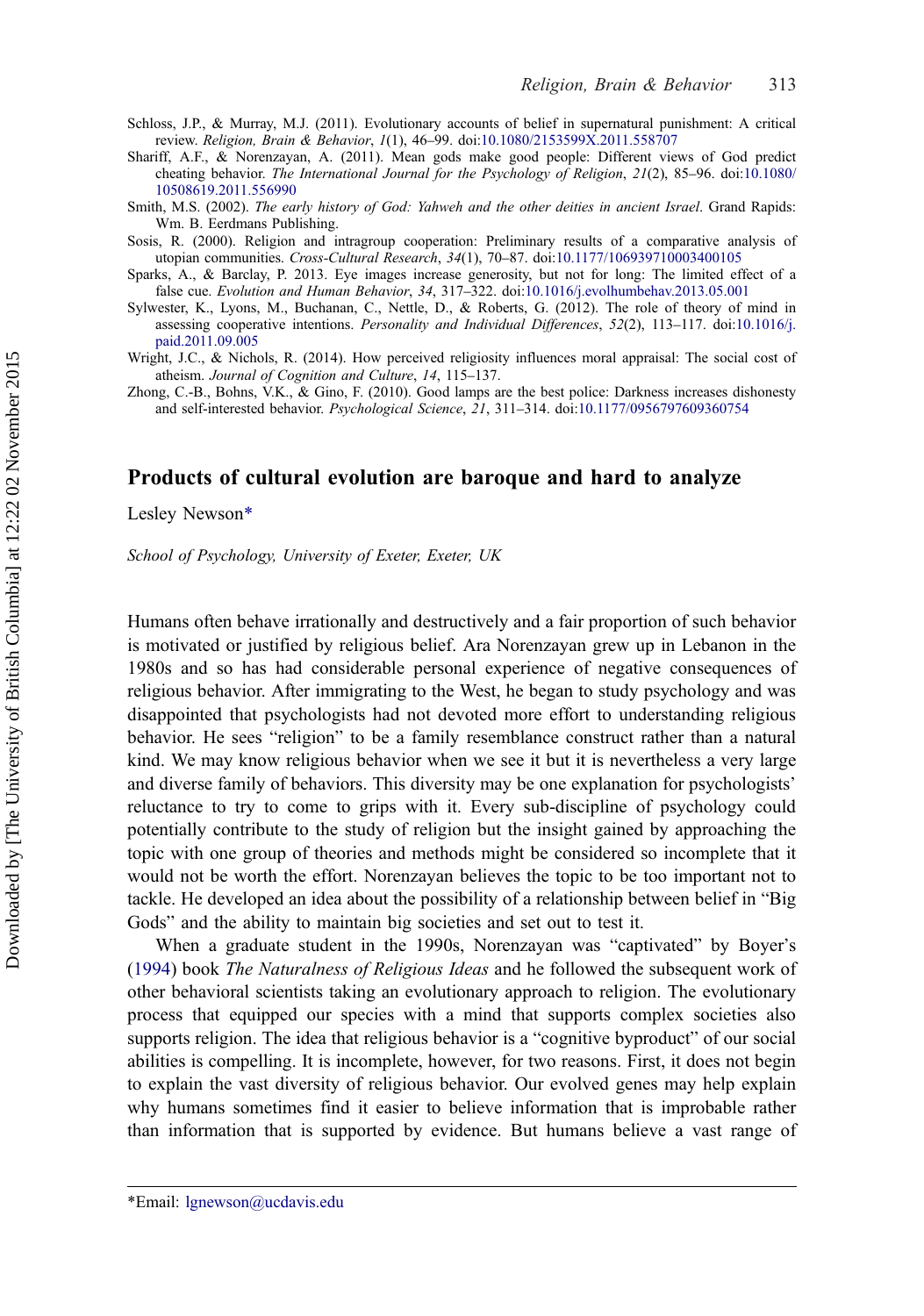different bits of improbable information. Why does any given individual believe some bits and not others? And why are there patterns to this diversity? The answers cannot lie in our genes because there is not enough genetic diversity in the human population to account for the vast diversity seen in religious behavior. Humans are actually very similar genetically. Second, the cognitive byproduct explanation cannot account for the extent to which individuals suffer handicap or setback as a consequence of their religious behavior. It is not uncommon for humans to suffer the ultimate biological setback when participating in religious conflict. If religious behavior were not bringing some benefits to balance these costs, natural selection would surely have favored the genes of individuals who were less religiously inclined. Skeptics would have enjoyed greater "fitness."

Norenzayan assumes that readers will consult the literature that he cites if they want to examine arguments about basic evolutionary theory, read about how selection on genes compares with selection on cultural traits, and learn the conditions under which selection between groups can play an important role in evolution. He concentrates instead on explaining how and why a "cultural evolutionary" approach provides a useful way of investigating the complex question posed by religion and on providing examples to support his arguments. He argues that behaviors that we categorize as "religious" are common because, although they are often costly to the individual, they benefit the group to which the individual belongs by encouraging cooperation among group members. Individual group members may not behave competitively but their group competes successfully against groups with less cooperative members. As a result, the cooperative group members enjoy a net benefit. They and/or their relatives produce more offspring and perhaps recruit members from other groups who adopt their kindly ways.

This is not a new idea and its essence was stated by Charles Darwin [\(1874](#page-52-0)) in his book The Descent of Man, but Norenzayan's work to develop and test evolutionary models of religion is a valuable contribution. For this book he has gathered together the results of his own work and findings of scholars from many disciplines outside psychology (such as history, anthropology, and economics) to argue a central idea. He sees the package of religious traits shared by any population as continuously evolving, but if certain of the traits increase the effectiveness of cooperation, then these traits will coalesce in populations as the moral circle expands and a larger group of people feel that they can trust one another. To develop into a big complex society, he argues, it helps if your culture includes belief in a Big God. This cultural evolutionary argument is not to be confused with "evolutionary" theories of human behavior, which consider the role of the evolved genes. There is no suggestion of a "Big God" gene. The religious traits being considered here are *cultural* traits, not *genetic* traits. Our genetic traits are with us for our whole lives. Our religious traits are much more labile.

The book discusses a wide range of cultural traits and behaviors. For example, it recounts the research that has shown that in some populations individuals who receive a slight hint that they are being watched are more inclined to behave in a prosocial way. Some populations of religious people are more inclined to behave prosocially after being reminded that an omniscient God is watching over them. Another way of promoting prosocial behavior is more physical. It has been found in a number of populations that people are more likely to cooperate on economic games after performing a set of behaviors in unison. When some populations of religious people gather, they spend a great deal of time performing a number of rituals in unison. Such cooperation-promoting behaviors are more likely to be seen in populations that enjoy the benefits of cooperation and coordination on a wide scale. Thus, we observe patterns consistent with the suggestion that the populations who best managed to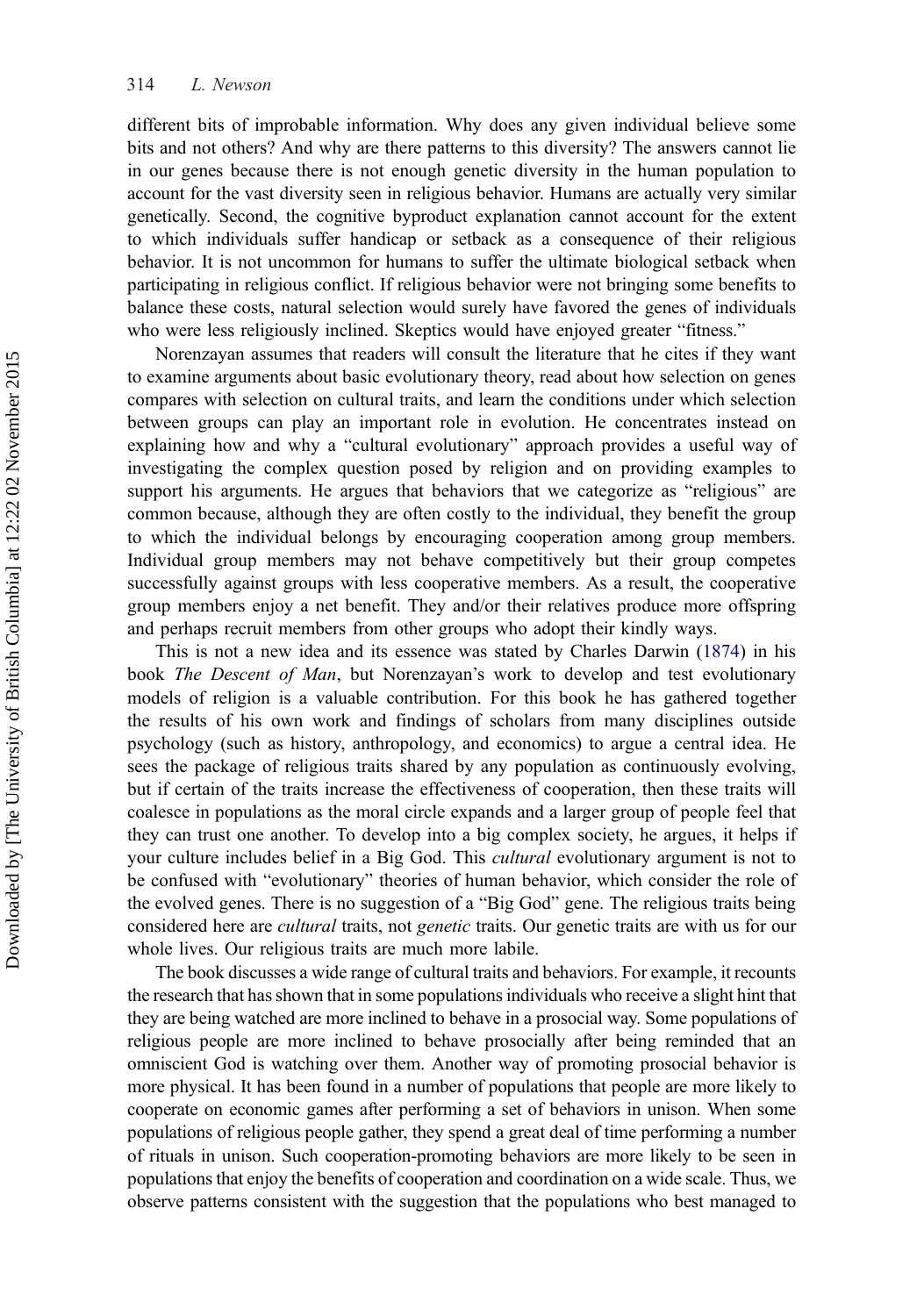sustain cooperation on a large scale are the ones whose religious customs obliged them to include more behaviors that encourage prosociality, such as a belief in a "Big God."

This finding does not require us to believe that useful religious customs were cynically invented by meddling clerics any more than it requires us to believe that they were inspired by an omniscient Big God. Cultural evolution can explain the effectiveness of these traits. Customs and beliefs were handed down the generations with many handovers per generation. With each handover, changes were introduced. Sometimes the change was the result of careful thought, sometimes it happened by accident or through laziness. A new variant may have been found that most people just felt better about. The collection of behaviors being handed down at any one moment in a population is limited to the ones that at least one member of the population thinks is worthwhile. Culture is an inheritance system analogous to the genetic inheritance system. Just as genetic traits compete through the birth and death of the living things that carry them, cultural traits compete in the "marketplace of ideas" as some individuals get listened to more than others, some cultural variants get remembered better than others, and some culturally defined and culturally different groups do better than others.

I found this book interesting and useful and a good read, but I am such a strong believer in the usefulness of cultural evolutionary approaches that I worry about my fitness to judge the book. It may be that some people who are just being introduced to cultural evolutionary approaches will find it less convincing. Religions, like everything cultural, have the characteristics of an evolved system, which means that they do not lend themselves easily to analyses that everyone will find convincing. Norenzayan is proposing a simple explanatory model of a complex thing. If this thing had been designed by a human or human-like engineer, there would be a "right" model that we could search for – the model or idea that the designer had started with. But when the thing being studied is the product of evolution, there is no idea behind it and so there is no right model. There are likely to be many models that could help us understand it, some more useful than others.

Products of evolution can look as though they were designed, at least to modern people. We might see them as analogous to one of the many complex and ingenious devices that we use. Closer study of an evolved system, however, reveals many whimsical flourishes, unexpected elegance, and clumsy mistakes. There may be ingenuity to an evolved system but it is not the work of a human genius. Consider the eye, for example. We might "explain" the eye simply as the device for collecting, focusing, and detecting light that allows the brain to perceive images of its surroundings. This is a useful verbal model of the eye but it is far from perfect. It does not explain the large variation in eye performance among individuals and species. Why are there fish with nonfunctioning eyes living in complete darkness? Our model also neglects to mention the other roles that the eye plays. I can immediately think of two others: (1) the eyes are the source of information about light levels used to set an animal's biological clock each day; and (2) eyes are used by many animals, including humans, to signal emotion. And our simple model also fails to explain exceptions to the use of the eye. Why do some animals detect sonar instead of light in order to visualize their environment?

If religion is an evolved system, we should expect the same sorts of difficulties in definition and explanation as we do with an evolved biological system like the eye. To design the experiments reported in this book, Norenzayan and his colleagues obviously struggled with such difficulties. The nature of many experimental methods demands the creation of false dichotomies and distorted categories. "Cooperation" is compared to "defection"; "atheist" experimental subjects are compared to "religious" ones; "smallscale" societies are compared with "modern" ones. Subjects are given small experiences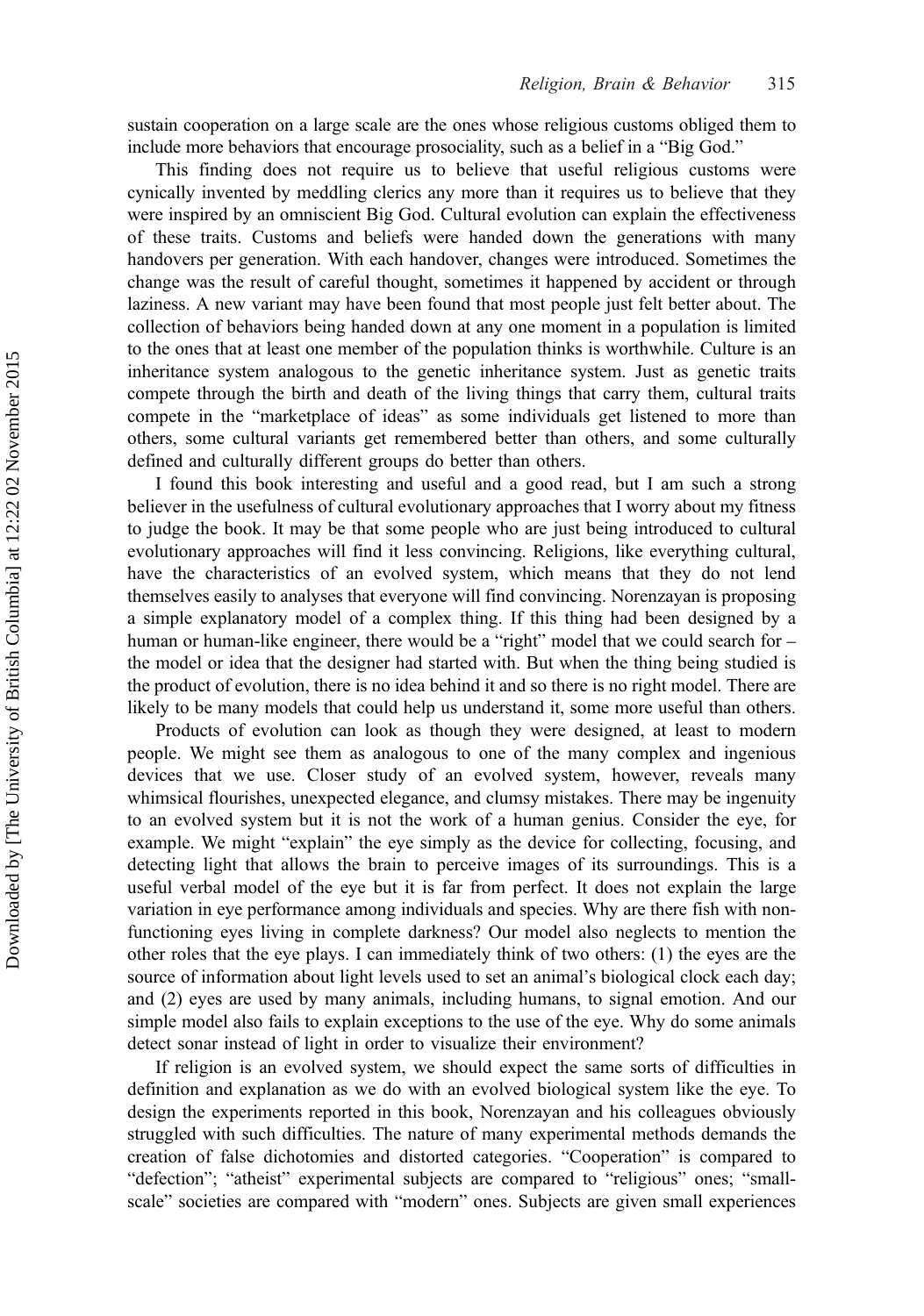designed to "prime" them to see how their behavior is affected. Inevitably, each prime will affect each subject slightly differently but the experiments are only designed to detect certain responses. I can imagine some readers of this book howling at the simplicity of the interpretations made and models proposed. Anyone with a broad knowledge of religion can likely suggest several glaringly obvious counter-examples that show the model to be wrong. Such criticism is valid, of course, but as statisticians George Box and Norman Draper [\(1987](#page-52-0), p. 74) said: "Remember that all models are wrong; the practical question is how wrong do they have to be to not be useful."

The "Big Gods" model is useful and the publication of this book will make it more useful still if it stimulates scholars to contribute research and insight to developing the model or creating new competing models. This is not criticism but encouragement. I am sure that Norenzayan will agree with me that more research needs to be performed that has non-Westerners as subjects. The reliance on data from experiments performed on people from one country, the USA, is too great. As he himself points out, the religiosity of the USA makes it an outlier among Western countries. I also would recommend more attention to research on how children pick up information. A great deal of religious information is transmitted from older people to children. How does that influence the nature of the message?

Finally, I would advise taking a closer look at the change from small- to large-scale societies. The net effect of the last 5000 years has been an increase in the size of societies and an increase in the size of their gods. But the evolution has not been smooth. The moral circle has expanded in fits and starts, with nearly as many contractions as expansions (Shennan et al., [2013](#page-52-0)). At the same time, religious behavior has been far from static or easily defined. In populations defined as "Christian," magic was practiced, witches were tortured, and heretics burned (Thomas, [1971\)](#page-52-0). The timing and links between these variations can provide information that will further test the model.

It seems likely that the social lives of most Europeans in the seventeenth century would not have been much different from those of early Holocene horticulturalists. Although medieval and early modern Europeans benefited from technology shared with a much larger population, most of them spent their lives in small isolated communities seeing the same people day after day (Anderson, 1991; Watkins, [1991\)](#page-52-0). People would seldom have been called upon to cooperate with strangers. It was only with the beginning of the Industrial Revolution that large masses of people began to leave their natal villages and hamlets and migrate to join larger populations seeking employment. This transition to modernity must have been a time when the need for cultural tools to encourage cooperation was acute. The Big Gods model predicts that this time will coincide with a rise in participation in organized "Big Gods" religion. Historical accounts provide evidence that this was the case. It was, for example, a time when church attendance in the USA and Britain rapidly increased (Chadwick, [1966](#page-52-0); Finke & Stark, [2005\)](#page-52-0). Do similar changes in religious behaviors occur in other populations when they are rapidly urbanizing, such as in the Middle East today? Today's American population may be more religious than the population of other Western countries because it includes more recent immigrants and more of its immigrants are from small villages that have not evolved the cultural tools for cooperation among strangers (Newson & Richerson, [2014](#page-52-0)).

#### References

Anderson, B. (1991). Imagined communities: Reflections on the origin and spread of nationalism (Rev. and extended ed.). London: Verso.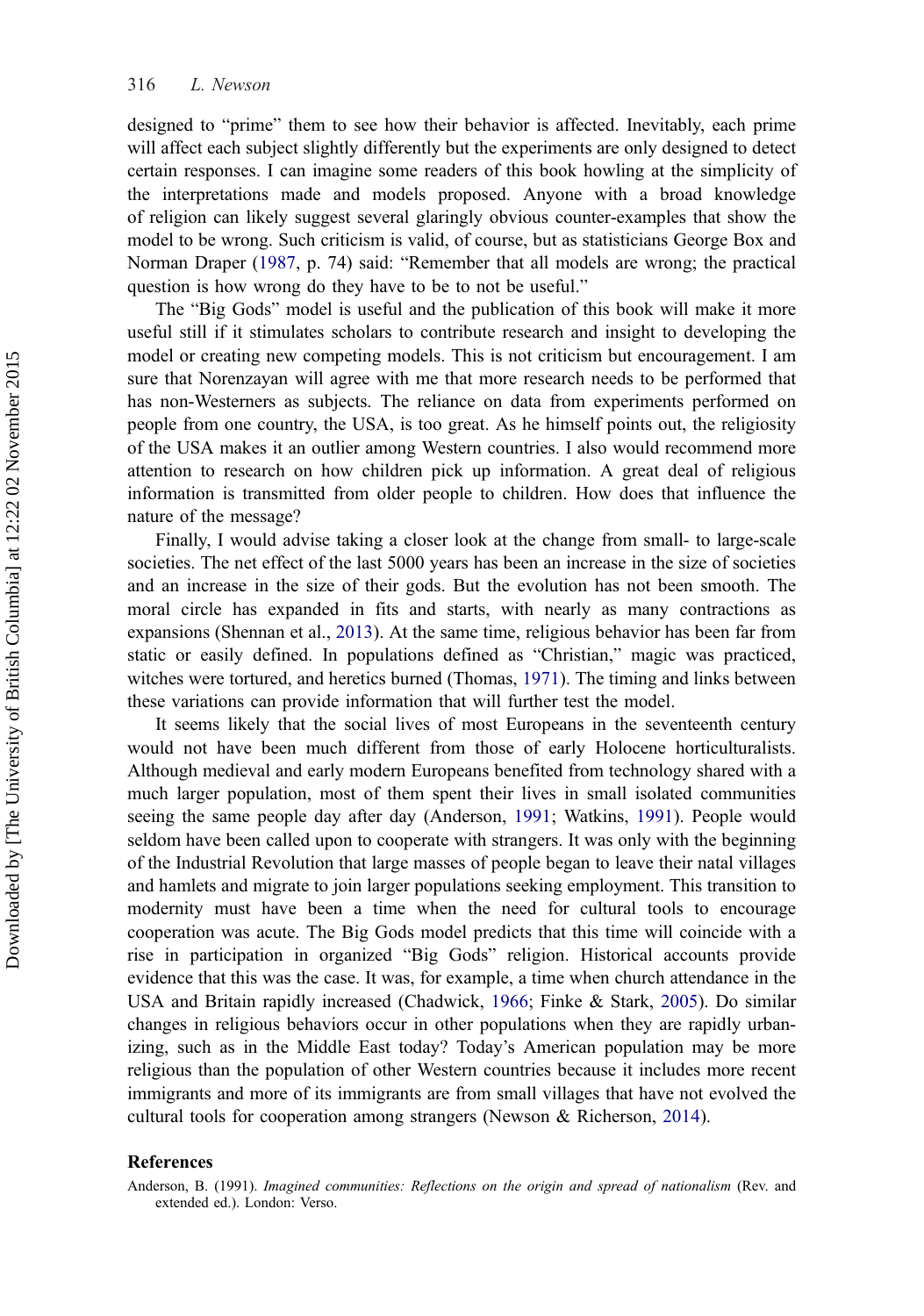- <span id="page-52-0"></span>Box, G.E., & Draper, N.R. (1987). Empirical model-building and response surfaces. Hoboken, NJ: John Wiley & Sons.
- Boyer, P. (1994). The naturalness of religious ideas: A cognitive theory of religion. Berkeley: University of California Press.

Chadwick, O. (1966). The Victorian Church. London: A & C Black.

- Darwin, C. (1874). The descent of man and selection in relation to sex (2nd ed.). New York, NY: American Home Library.
- Finke, R., & Stark, R. (2005). The churching of America, 1776–2005: Winners and losers in our religious economy. New Brunswick, NJ: Rutgers University Press.
- Newson, L., & Richerson, P.J. (2014). Religion: The dynamics of cultural adaptations. In F. Watts & L. Turner (Eds.), Evolution, religion, and cognitive science (pp. 192–218). Oxford: Oxford University Press.
- Shennan, S., Downey, S.S., Timpson, A., Edinborough, K., Colledge, S., Kerig, T., … Thomas, M.G. (2013). Regional population collapse followed initial agriculture booms in mid-Holocene Europe. Nature communications, 4. doi[:10.1038/ncomms3486](http://dx.doi.org/10.1038/ncomms3486)

Thomas, K. (1971). Religion and the decline of magic. Oxford: Weidenfeld & Nicholson.

Watkins, S.C. (1991). From provinces into nations: Demographic integration in Western Europe, 1870–1960. Princeton, NJ: Princeton University Press.

## Big Gods: religion in the beginning

Hervey C. Peoples[\\*](#page-1-0) and Frank W. Marlowe

Department of Archaeology and Anthropology, University of Cambridge, Cambridge, UK

Ara Norenzayan's Big Gods [\(2013\)](#page-57-0) is an engaging synthesis of history, experimental research, and theory that seeks to explain the emergence and role of morally punishing gods in the growth of human society. Much of that answer is based on the author's research into the psychology of social dynamics, and a general premise that "Religious beliefs and rituals arose as an evolutionary by-product of ordinary cognitive functions that preceded religion" (p. 8).

Norenzayan's approach to the "puzzle" (p. 3) of prosocial religions is no less bold as he links their success in promoting cooperation and stabilized growth of society to the belief in morally supportive deities who are active in human affairs. Big Gods describes the psychological and social effects that historically have buttressed institutionalized belief in gods whose omniscient policing of human behavior carries with it the threat of supernatural punishment. Norenzayan's Big Gods vary in power and level of interest in human affairs, and appear to be similar in concept to the creator deities termed "High Gods" by Guy Swanson ([1960\)](#page-58-0) in his classic work *Birth of the Gods*.

Until the advent of agriculture, all humans foraged for wild food by hunting, gathering, and fishing. Norenzayan points out that the religions of today's forager societies, like that of the Hadza of Tanzania, are often hard to define, consisting only of a simple cosmology and possibly the concept of a creator being (Marlowe, [2010\)](#page-57-0). In other forager groups there may be many gods and spirits, but generally a striking absence of Big Gods who take an active interest in human affairs (pp. 121–123).

As I emphasized in chapter 1, we now live in a world where the vast majority of human beings are the cultural descendents of Big Gods. If modern hunter-gatherer groups clue us to the ancestral conditions, even in a limited and oblique fashion, then we can conclude that these beliefs started as rare forms of cultural beliefs. If so, then how did we get here from

<sup>\*</sup>Corresponding author. Email: [hervey@humanquestion.com](mailto:hervey@humanquestion.com)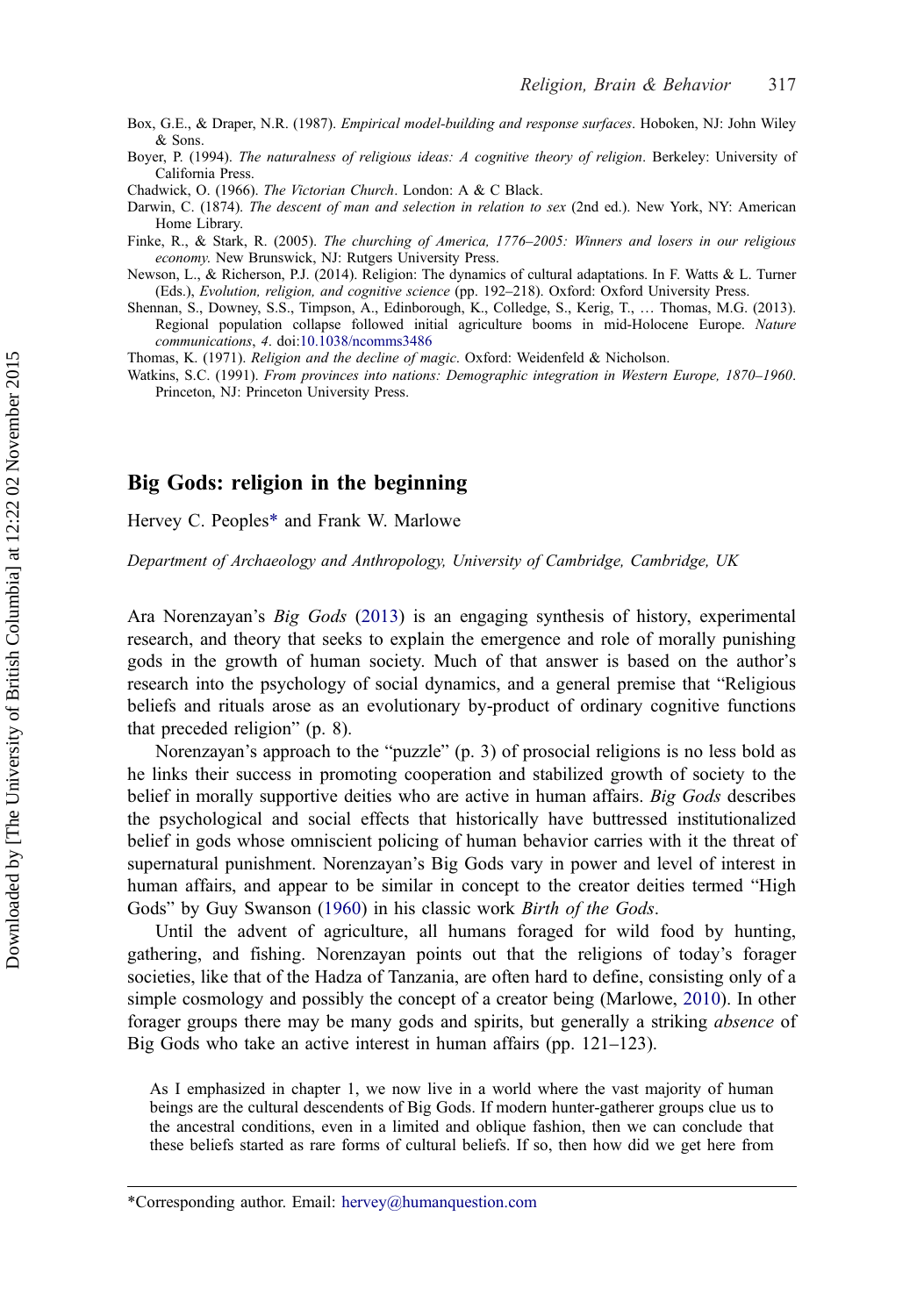there? What role did this cultural change play in the growth and stabilization of large-scale cooperation? (p. 123)

Norenzayan suggests that the answer to these questions can be found in his "seventh principal of supernatural monitoring" (p. 124): Big Gods for Big Groups. This list describes specific changes in the character of religion as small societies scaled up to become very large and complex. As religion evolved it incorporated more Big Gods, more direct connections between religion and morality, more highly structured worship and demanding ritual, and an increase in the power and reach of supernatural monitoring of human activities. These are certainly the results of religious evolution, but what were the socio-ecological dynamics driving them? What were the characteristics of Big Gods that ensured that they would be culturally accepted and maintained? In answer to these basic questions of emergent dynamics of Big Gods, we would like to fill in the "puzzle" by adding the point of view of individual selection to Norenzayan's otherwise comprehensive and powerful discussion. We ask: "What could have prompted individuals of our highly successful species to obey unseen beings who told them what they should and should not do?"

Norenzayan suggests several conditions that prompted humans to accept the watchful presence and moral meddling of unseen beings. These include an increase in anonymous crime and violence in larger groups, enhanced threat of free-riding, intensified competition for resources, and the related issues of a host of collective-action problems. The presence of Big Gods has also been shown to be positively correlated with the number of levels of jurisdictional hierarchy, population size, keeping of herd animals, and scarcity of water resources. We would add to that list the archaeological evidence for a cause/effect relationship between economic determinants and emergence of religion uncovered at dozens of Neolithic sites in the Near East. There the timing of the appearance of utilitarian grave goods related to economic surplus consistently precedes evidence for animal sacrifice or goods related to wealth and social complexity (Fuller & Grandjean, [2001;](#page-57-0) Rodrigue, [1992](#page-57-0)). This suggests that changes in subsistence economy may have preceded and shaped many Neolithic social institutions, including religion.

Despite recurring themes in the literature associating the presence of Big Gods with broad measures of economic and social complexity, few attempts have been made to clarify competing explanations, or to suggest a causal direction through which Big Gods evolved. How did a rare concept among ancestral human foragers evolve culturally "from there to here" (p. 124) and become nearly universal among today's large, complex societies?

In order to paint a clearer picture of the selective forces at work in the evolution of religion and morally supportive gods, we focused on social evolution that begins with mode of subsistence (Peoples & Marlowe, [2012\)](#page-57-0). We take a dynamic view of subsistence by comparing and contrasting specific ecological criteria, population stresses, and social structures that distinguish among the four modes of subsistence: foragers, pastoralists, horticulturalists, and intensive agriculturalists. These modes have been linked to other findings regarding the evolution of social norms and institutions (Borgerhoff Mulder et al., [2009](#page-57-0); Henrich et al., [2010\)](#page-57-0). What circumstances could have triggered a belief in gods that affect the lives of humans, or one all-powerful god of morality? What characteristics of High Gods ensured that they would be culturally sustained?

We propose that religious behavior is linked to individual selection operationalized by specific ecological factors and population stresses. The result would be enhanced individual reproductive success, increased group strength through population growth,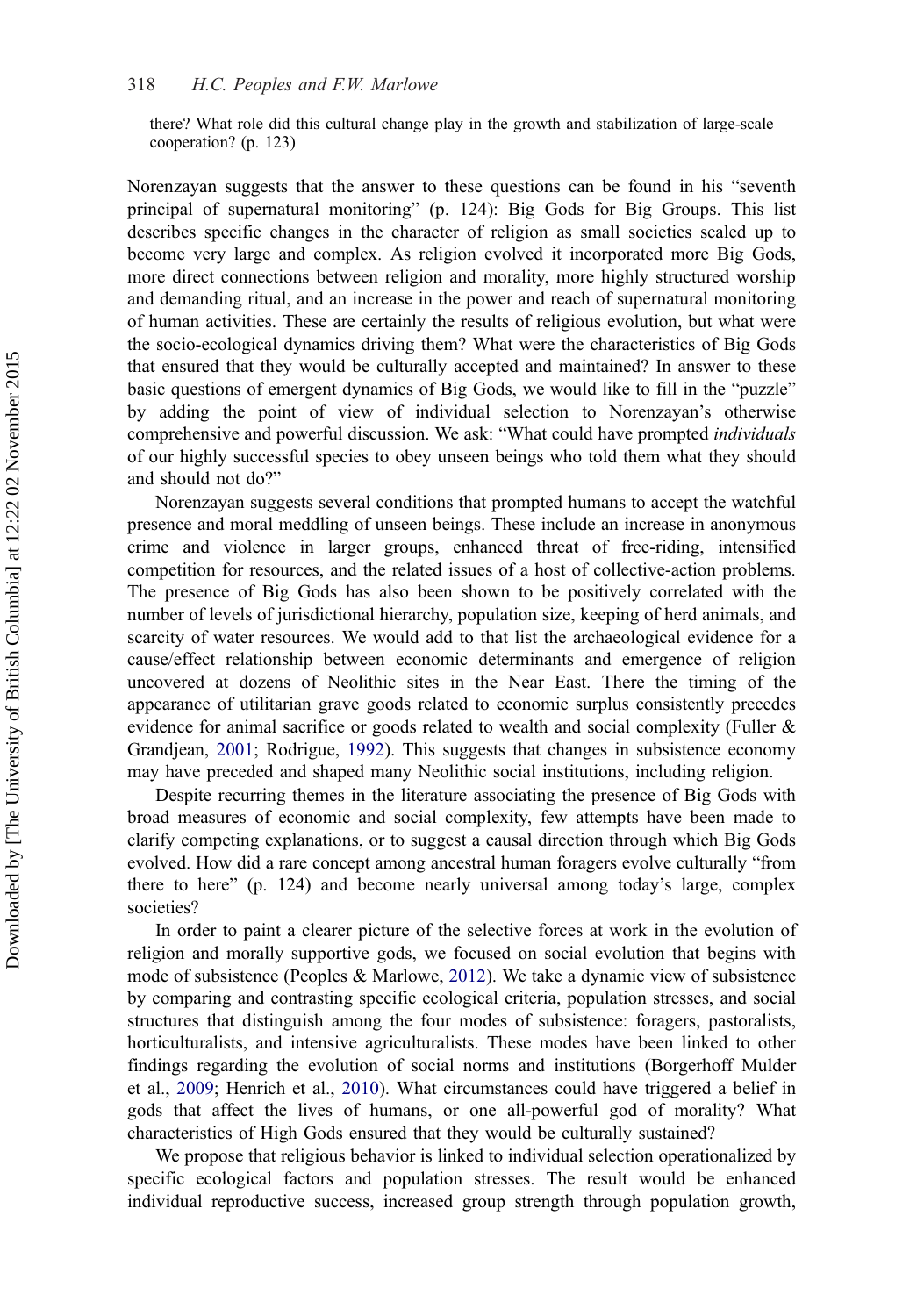and success in competition with others for resources. The relationship between Big Gods and the subsistence technology of a society is mediated by the dynamics of natural selection and cultural evolution.

In a recent cross-cultural study we measured the differential effect of subsistence mode, total population, and social stratification on the presence and nature of Swanson's "High Gods" among the 186 societies in the Standard Cross-Cultural Sample (Murdock & White, [1980](#page-57-0)). We investigated which of those factors best explain where societies sit along a continuum from no High God (*absent*) to a High God *present but inactive* in human affairs, to a High God that is active in human affairs and may or may not be morally punishing. We made and confirmed three predictions.

First, the presence and activity of High Gods will generally increase on a continuum of increasing productivity from foragers to horticulturalists to intensive agriculturalists, with pastoralists occupying a unique position among the four subsistence modes owing to their moveable but defendable resource base and heightened mobility.

Subsistence activities occurring in different environments, using different technologies, would benefit differentially from the presence of a High God who encouraged cooperation and moral constraint. For example, simple foragers are mostly egalitarian and live in small, mobile groups of individuals who are usually capable of acquiring food for themselves using simple technologies. When disputes arise, they are solved by individuals moving from one camp to another, making social-action problems less of an issue among foragers. Simple foragers would be the least likely to accept or benefit from the personal constraints of High Gods. It is mainly among foragers that High Gods are *absent*, or are *inactive* if present at all. In our sample, a High God was *absent* among 58% of forager societies, and 88% had either no High God or one that was inactive.

In contrast, horticulturalists, agriculturalists, and complex foragers vary in degree of stratification. Some groups would have no leaders and no moral gods, while others might have both moral High Gods and leaders who could use the threat of supernatural punishment to solve collective-action problems (Atkinson & Bourrat, [2011;](#page-57-0) Johnson, [2005;](#page-57-0) Sosis, [2000](#page-58-0)). As plant domestication brings with it increased food production, higher fertility, and larger populations, horticulturalists and intensive agriculturalists encounter new problems of collective action not faced by foragers. Horticulturalists often combine cultivation with some foraging, and are close to foragers on the productivity continuum, but less mobile. Increased food production among horticulturalists leads to larger villages as well as the related social problems (crime, disease) that reduced mobility exacerbates. Beginnings of stratification appear among horticulturalists (and some complex foragers) in the form of entrepreneurial community leaders ("big men") who begin to establish conventions that institutionalize social controls (Johnson  $\&$  Earle, [2000\)](#page-57-0). The result would have been increased group cohesion leading to larger populations, greater stratification, and greater cooperative success when competing against other groups for resources. These leaders would gain personal power and enhanced reproductive success from their association with High Gods. In our sample, a High God was absent among 48% of horticulturalist societies, and 83% had either no High God or one that was inactive.

Agriculturalists reside at the far end of the productivity continuum, excelling in production of resources while being sedentary. Emergence of early agricultural societies benefited from the success of cooperative labor in building the communal storage facilities, defensive perimeters, and irrigation networks that overcame limits to growth. This made possible the population booms that also led to big city problems (Boone,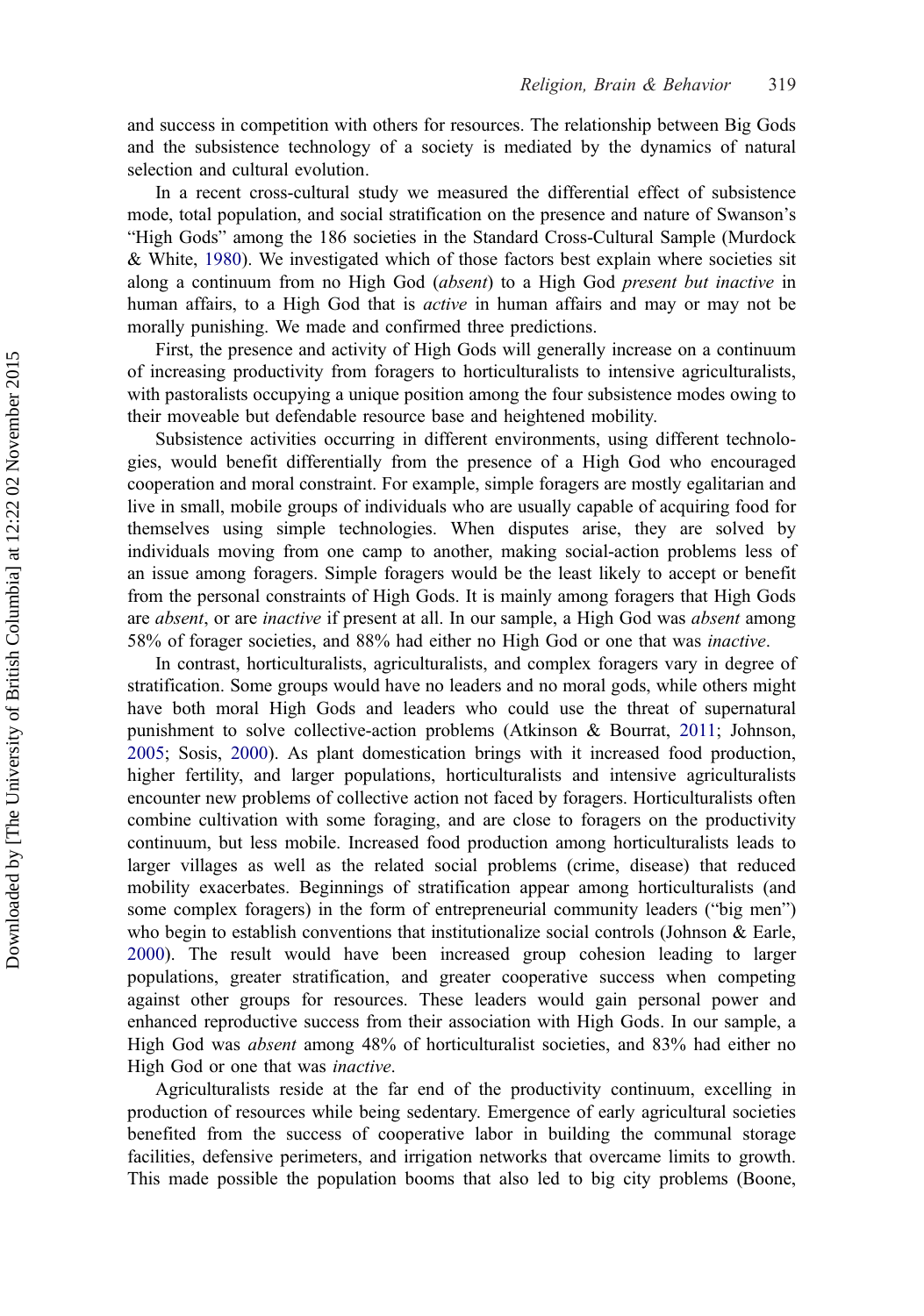[1992\)](#page-57-0). These societies were highly stratified and their leaders would gain the most from moral conventions, backed by High Gods, that reduce chances of fissioning and ensure high levels of cooperation. The population as a whole would eventually benefit as the society expands at the expense of other competing groups. High Gods were present in 73% of agricultural societies in our sample, and 62% of those were active or moral.

Pastoralists do not fit easily on the productivity continuum from foragers to horticulturalists to agriculturalists. They are more stratified and mobile than foragers, moving in small groups sparsely scattered throughout vast areas of land. Their most important and often main source of subsistence exists in the form of large, divisible amounts of energy and wealth that can be stolen: their herd animals. Among pastoralists, the ecological (drought and disease) and sociological (tend and defend) stresses are highest. In our sample, pastoralists have the largest percentage of *active or moral* High Gods (94%).

We confirmed the differential effect of mode of subsistence on the presence of High Gods through Mann-Whitney pairwise comparisons of the four modes against High Gods. The greatest numerical difference in the presence of High Gods is between foragers and pastoralists ( $U = 133$ ,  $p < .0005$ ), followed by horticulturalists and pastoralists ( $U = 298.5$ ,  $p < .0005$ ), then foragers and agriculturalists ( $U = 501$ ,  $p < .0005$ ), and then horticulturalists and agriculturalists ( $U = 1113.5$ ,  $p = .002$ ). Animal husbandry is by far the strongest subsistence-related predictor of High Gods ( $\rho = 0.429$ ,  $p < .0005$ ).

Second, Norenzayan and others have noted that the likelihood of the presence of High Gods will increase with society size. The presence in a society of a moral High God, with new codes of conduct that reduce intragroup conflict and fissioning, and stabilize stratification, would allow further population growth and domination over smaller societies. In our sample, the prevalence of *active or moral* High Gods increases in direct proportion to population size ( $\rho = 0.387$ ,  $p < .0005$ ). High Gods are *absent* or *inactive* in more than 95% of the smallest populations (between 10 and 999), which consist of the forager societies.

Finally, as pressures of increasing population result in stratification, there is a greater likelihood that *active or moral* High Gods will be found in those societies with more social stratification.

In our sample, 80% of egalitarian societies have either inactive High Gods or none at all. Active or moral High Gods are present in nearly 40% of societies with either wealth distinctions or classes. The effect of increased population size on stratification ( $B = 0.502$ ,  $p < .0005$ , df = 4) is greater than that of stratification on population size ( $B = 0.402$ ,  $p < .0005$ , df = 4) when controlling for subsistence mode. This suggests that increased population leads to stratification, which makes it easier to handle the greater number of collective-action problems and reduces the likelihood of fissioning. Once stratification stabilizes it would allow further growth in population, with stratification and increased population acting in a feedback loop, and population being the more fundamental (Boone, [1992\)](#page-57-0). As populations grow and wealth accumulates, skillful political entrepreneurs emerge as de facto leaders who aggrandize their power, prestige, and authority by manipulating social inequality to attain personal goals. Promotion of commitment to belief in a High God who enforces inequality by threat of supernatural punishment would be an appealing tool for such an individual (Irons, [2001\)](#page-57-0).

We applied ordinal logistic regression to tease apart the effects of closely related predictor variables mode of *subsistence*, *stratification*, and *total population* on High Gods, and to specifically address the ranked nature of our dependent variable that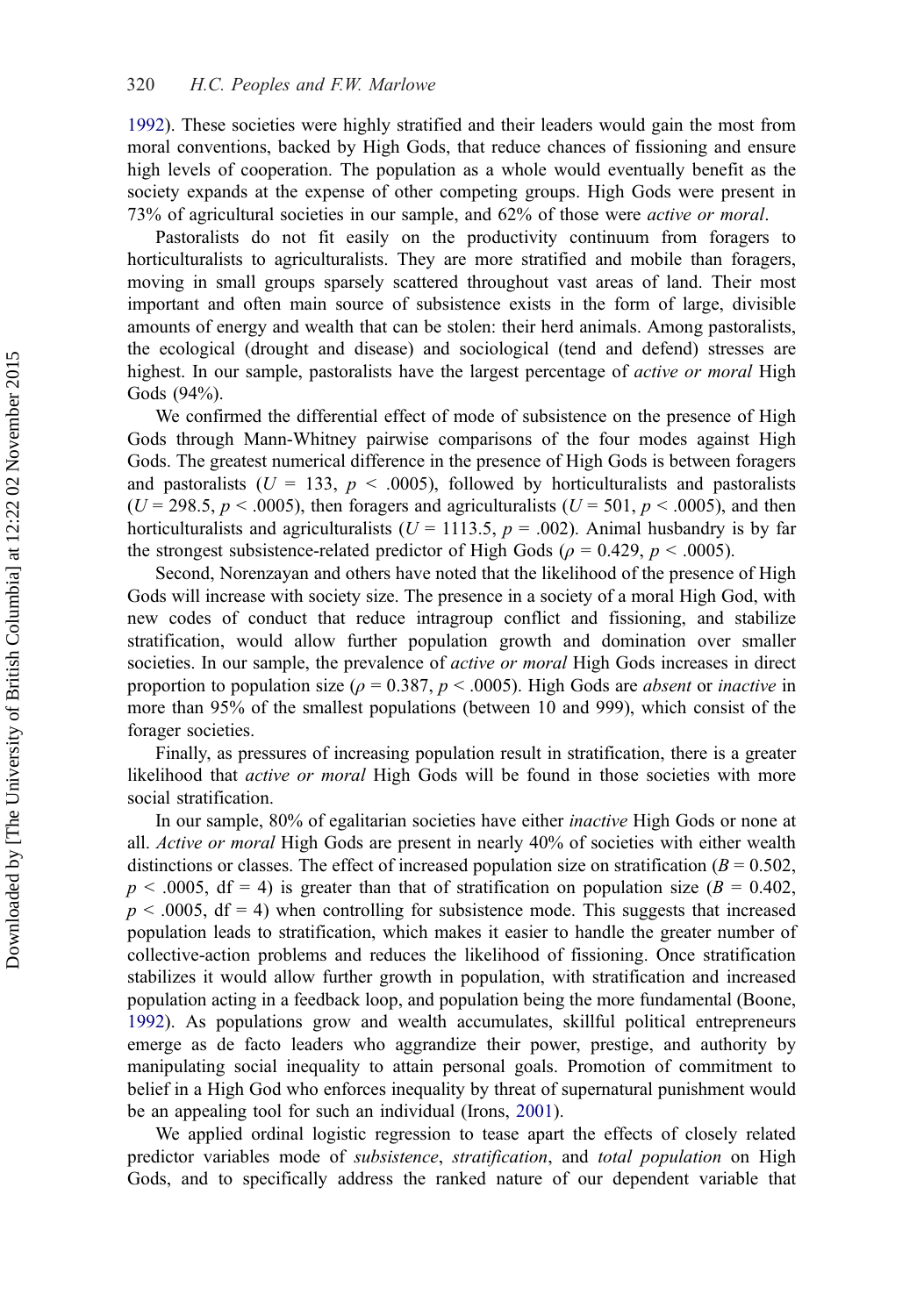measures increasing power of supernatural meddling and coercion in a society. In this regression, both subsistence and population are significant predictors of the presence and type of High Gods. Any effect of stratification on High Gods drops out in the presence of mode of subsistence and total population. The usual interpretation is that the effect of population size on High Gods overwhelms that of stratification, or that stratification has little or no independent predictive power on the presence of High Gods. But the dynamic and close relationship between population increase and stratification suggests that any independently large predictive effect of stratification on High Gods might only be found in those hard-to-find cases where large populations are not involved.

One scenario for achieving the levels of cooperation and prosociality needed to stabilize larger populations (or growing ones) suggests the emergence of an authority figure. Heightened environmental threat, such as that encountered among pastoralists, has been shown empirically to be a primary contributor to the manifestation of the authoritarian personality and the social psychology that engenders coalitions, cooperation, and religiosity (Hastings & Shaffer, [2008\)](#page-57-0). Even among fiercely independent horticulturalists or complex foragers, one individual often stands out as more influential than the others and will assume leadership. Under extraordinary pressure to survive, this type of individual would likely recognize the value of coercing others into mounting a cohesive defense against external threat or banding together to build and maintain new subsistence technology. The concept of a morally supportive High God would have been an appealing tool to use as leverage (Irons, [2001\)](#page-57-0).

Our results suggest that a significant selective force promoting the concept of a morally supportive High God was the herding and keeping of animals. What specific attributes of pastoralism and the economies of animal husbandry could have stimulated the birth of moral High Gods? Pastoralists are in constant and direct contact with their main source of subsistence and livelihood in a landscape filled with moment-to-moment contingencies. Situations can quickly become unstable (herds scattering) or dangerous (attacks by marauders or wild animals). Pastoralists have the highest frequency of warfare across the four modes of subsistence (Marlowe, [2011\)](#page-57-0), which increases the need for collective action. Recurring environmental and ecological threats take on enhanced importance because of the self-generating wealth embodied in herded animals. When drought, disease, or constant violence becomes unrelenting, cooperation within one group, enforced by the moral codes of an active High God, would provide a survival advantage when challenged by other feuding groups.

Similar environmental threats are faced by settled agriculturalists due to reliance on controlled production of resources within a circumscribed area. Group size will grow with increased food production, which may depend on cooperative efforts. If the costs of cooperation outweigh the benefits, groups will fission as individuals leave for lesscompetitive resource environments. When leaving is not a good alternative, a population may remain intact even though some individuals are at a disadvantage. The result is inequality and exploitation of others by certain individuals or kin groups (Boone, [1992](#page-57-0)). Achieving stable inequality is more difficult as large populations continue to grow larger, and requires incentives beyond those of reciprocity or mutualism, and costly sanctions that punish free-riders. Activities related to "public goods" present cooperative challenges (Boone, [1992](#page-57-0)). Everyone benefits, but the costs of maintaining them are very high.

The conceptual seed of a paternalistic High God that meddles in human affairs and promises social order probably originated several times in many societies. This type of god found fertile ground in the threatening landscape of pastoralism and the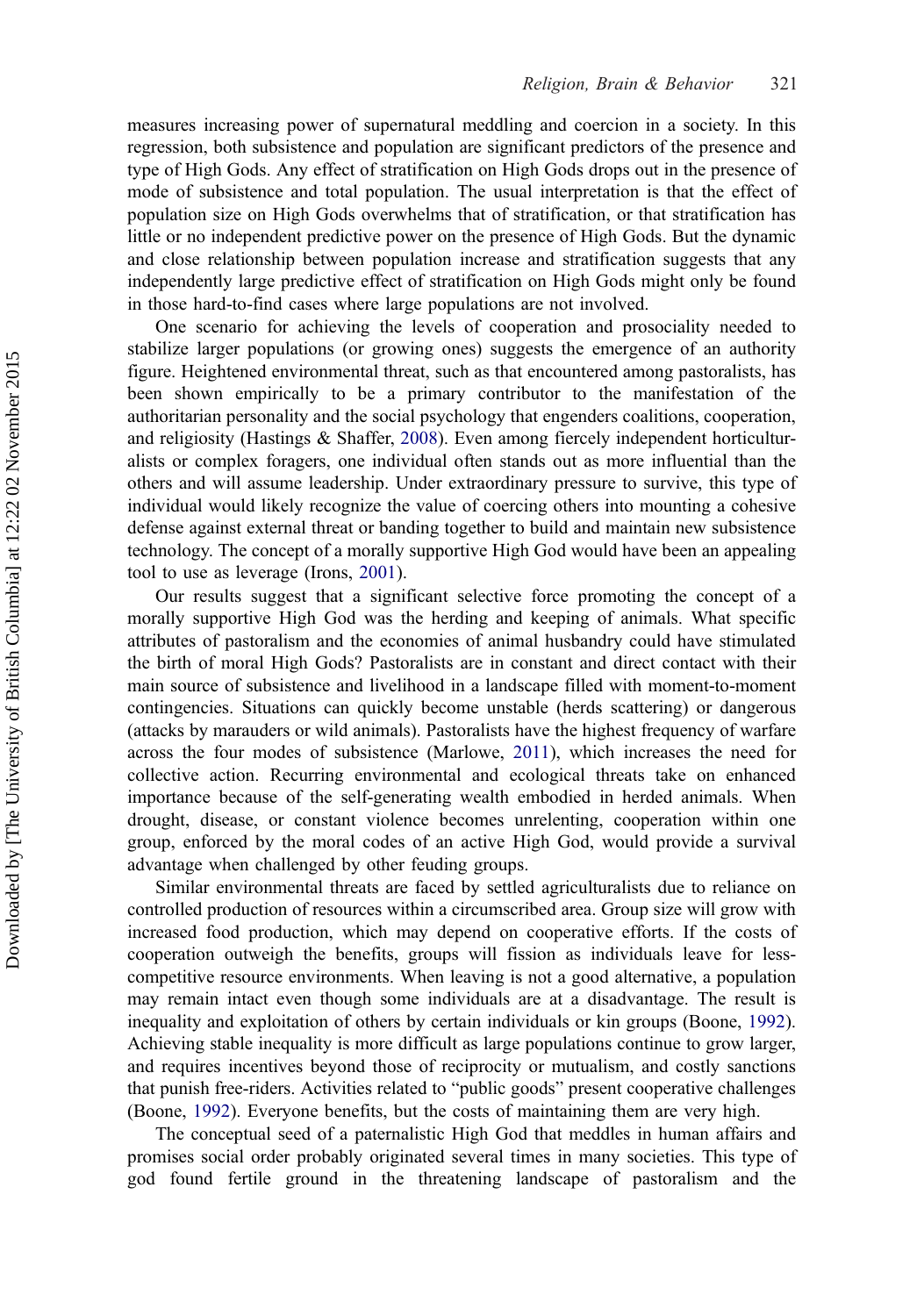<span id="page-57-0"></span>environmental vagaries of settled agriculture. Success of the new cultural variant of "god" would compete with other religions, spreading through imitation and diffusion (Richerson & Boyd, 2005).

We suggest that conditions promoting belief in High Gods included challenges encountered by individuals employing modes of subsistence that demanded the effective manipulation and cooperation of others in order to produce, manage, and defend vital resources. The coercive power of religion was used to facilitate cooperation for the benefit of higher-status individuals, which in turn benefited the whole group. The success of this strategy was copied, and it led to the transformation of human societies into higher levels of collective, economic organization that sustained larger populations.

#### Conclusion

We have described a pattern of evolution of Big Gods based on individual selection and adaptation in which Norenzayan's patterns of supernatural monitoring fit easily. This congruence suggests that cognitive bias may allow humans to be receptive to supernatural monitoring, but the concept and nature of a Big God is culturally determined. Its emergence and maintenance is strongly influenced by the subsistence economy of a society within the dynamics of individual selection.

### References

- Atkinson, Q.D., & Bourrat, P. (2011). Beliefs about god, the afterlife and morality support the role of supernatural policing in human cooperation. Evolution and Human Behavior, 32(1), 41-49. doi[:10.1016/j.](http://dx.doi.org/10.1016/j.evolhumbehav.2010.07.008) [evolhumbehav.2010.07.008](http://dx.doi.org/10.1016/j.evolhumbehav.2010.07.008)
- Boone, J.L. (1992). Competition, conflict, and the development of social hierarchies. In E.A. Smith & B. Winterhalder (Eds.), Evolutionary ecology and human behavior (pp. 301–337). New York, NY: Aldine de Gruyter.
- Borgerhoff Mulder, M., Bowles, S., Hertz, T., Bell, A., Beise, J., Clark, G., … Wiessner, P. (2009). Intergenerational wealth transmission and the dynamics of inequality in small-scale societies. Science, 326, 682–688. doi:[10.1126/science.1178336](http://dx.doi.org/10.1126/science.1178336)
- Fuller, J.E., & Grandjean, B.D. (2001). Economy and religion in the Neolithic Revolution: Material surplus and the proto-religious ethic. Cross-Cultural Research, 35, 370–399. doi:[10.1177/106939710103500402](http://dx.doi.org/10.1177/106939710103500402)
- Hastings, B.M., & Shaffer, B. (2008). Authoritarianism: The role of threat, evolutionary psychology, and the will to power. Theory & Psychology, 18, 423–440. doi[:10.1177/0959354308089793](http://dx.doi.org/10.1177/0959354308089793)
- Henrich, J., Ensminger, J., McElreath, R., Barr, A., Barrett, C., Bolyanatz, A., … Ziker, J. (2010). Markets, religion, community size, and the evolution of fairness and punishment. Science, 327, 1480–1484. doi[:10.1126/science.1182238](http://dx.doi.org/10.1126/science.1182238)
- Irons, W. (2001). Religion as a hard-to-fake sign of commitment. In R. Nesse (Ed.), Evolution and the capacity for commitment (pp. 292-309). New York, NY: Russell Sage Foundation.
- Johnson, A.W., & Earle, T. (2000). The evolution of human societies: From foraging group to agrarian state (2nd ed.). Stanford: Stanford University Press.
- Johnson, D.D.P. (2005). God's punishment and public goods. Human Nature-an Interdisciplinary Biosocial Perspective, 16, 410–446. doi:[10.1007/s12110-005-1017-0](http://dx.doi.org/10.1007/s12110-005-1017-0)
- Marlowe, F.W. (2010). The Hadza: Hunter-gatherers of Tanzania. Berkeley: University of California Press.
- Marlowe, F.W. (2011). The behavioral ecology of warfare. Keynote presented at the fortieth annual meeting of the Society for Cross-Cultural Research, February, Charleston, S.C.
- Murdock, G.P., & White, D.R. (1980). Standard cross-cultural sample. In H. Barry & A. Schlegel (Eds.), Crosscultural samples and codes (pp. 3–43). Pittsburgh: University of Pittsburgh Press.
- Norenzayan, A. (2013). Big gods: How religion transformed cooperation and conflict. Princeton, NJ: Princeton University Press.
- Peoples, H.C., & Marlowe, F.W. (2012). Subsistence and the evolution of religion. Human Nature, 23, 253–269. doi[:10.1007/s12110-012-9148-6](http://dx.doi.org/10.1007/s12110-012-9148-6)
- Richerson, P.J., & Boyd, R. (2005). Not by genes alone: How culture transformed human evolution. Chicago: University of Chicago Press.
- Rodrigue, C.M. (1992). Can religion account for early animal domestications? A critical assessment of the cultural geographic argument, based on Near Eastern archaeological data. The Professional Geographer, 44, 417–430. doi:[10.1111/j.0033-0124.1992.00417.x](http://dx.doi.org/10.1111/j.0033-0124.1992.00417.x)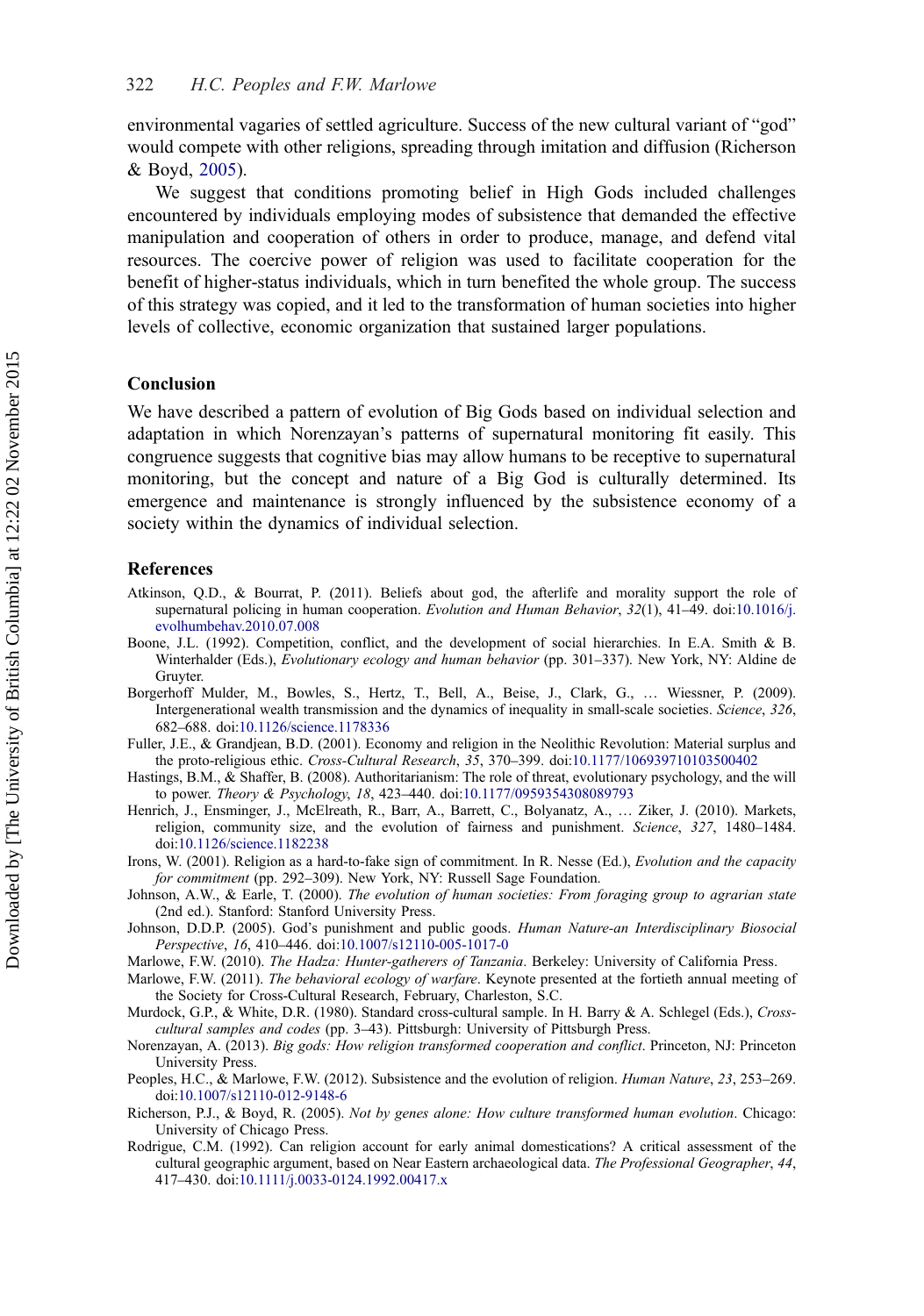<span id="page-58-0"></span>Sosis, R. (2000). Religion and intragroup cooperation: Preliminary results of a comparative analysis of utopian communities. Cross-Cultural Research, 34(1), 70–87. doi:[10.1177/106939710003400105](http://dx.doi.org/10.1177/106939710003400105)

Swanson, G.E. (1960). The birth of the gods: The origin of primitive belief. Ann Arbor: University of Michigan Press.

# Supernatural, social, and self-monitoring in the scaling-up of Chinese civilization

Hagop Sarkissia[n\\*](#page-1-0)

Department of Philosophy, Baruch College, The City University of New York, New York, NY, USA

In Book II of Plato's *Republic*, there is an extended dialogue between Socrates and Glaucon on the nature of justice. In the course of this dialogue, Glaucon recounts to Socrates the legend of the ring of Gyges. As the legend has it, generations prior, in the land of Lydia, a shepherd was tending his herd when a sudden violent earthquake split the earth around him. Climbing down into the newly formed chasm, the shepherd discovers a bronze horse containing within its hollow core the corpse of a large, human-like figure wearing nothing save a ring on one hand. The shepherd pockets the ring. Later, he puts it on and sets on his way to meet with his friends, only to discover that, once in their midst, they do not seem to notice his presence. He is invisible to them. He realizes that the ring has granted him the power of invisibility – of anonymity. Soon, this otherwise unassuming and unremarkable shepherd, with no prior history of wickedness, sets off for the royal palace of Lydia, seduces the queen, contrives to murder the king, and assumes royal power for himself.

As a philosopher, I was reminded of this ancient tale while reading Ara Norenzayan's Big Gods: How Religion Transformed Cooperation and Conflict, for it contains the seed of the idea that anchors the book: monitoring spurs prosocial behavior, and in the absence of monitoring, prosociality is compromised. In the legend, the ring cloaks the shepherd of Lydia in anonymity, and once free from the fear of reprisal his behavior devolves into depraved pursuit of self-interest.

What has kept any of us, after all, behaving in prosocial ways? Norenzyan's account posits different answers depending on the size of one's social group. In small-scale societies, where individuals can keep track of one another, where reputations count and anonymity is scarce, social pressures are sufficient to ensure that individuals cooperate with one another and act in prosocial ways. Transparency abounds. The gaze (and thus the potential repercussions) of others is hard to evade. Social monitoring, kin bonds, reciprocal altruism, and related cultural norms and practices are enough to ensure that individuals are able to build trust in one another, which in turn allows for cooperative projects to get off the ground (pp. 124–126). Without such trust, the costs involved in undertaking cooperative endeavors, coupled with the risks of being exploited by anonymous, unrelated others, would be prohibitive. Groups risk losing stability in proportion to their size. What, then, allows for large-scale cooperation? How did our ancestors scale up from smaller groups to large societies? Norenzayan focuses on one

<sup>\*</sup>Email: [hagop.sarkissian@baruch.cuny.edu](mailto:hagop.sarkissian@baruch.cuny.edu)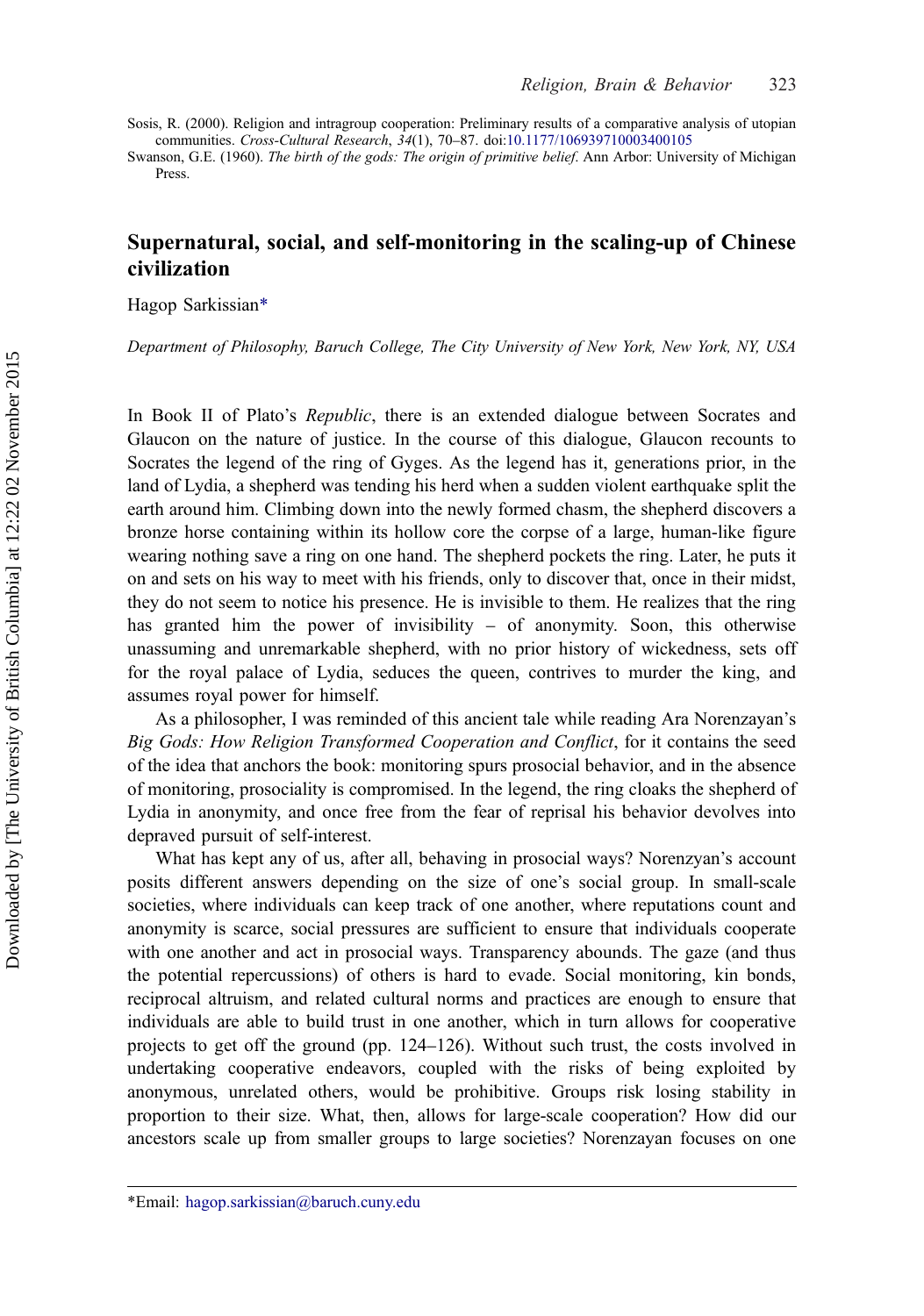prominent solution that serves to both remove anonymity and raise the stakes for defection – namely, supernatural monitoring.

Supernatural monitoring has its roots in the older, earthly notion of social monitoring. Yet, supernatural watchers fill in gaps where social monitoring falls short; Big Gods are always watching, and they have vast powers to enforce prosociality. Social monitoring is limited, after all, because:

[I]t depends on the actual or implied presence of others; it also depends on keeping track of others' reputations, which is severely limited by group size. As the number of interactions increase, anonymity creeps back into the situation and reputational mechanisms break down. (p. 23)

Social surveillance is a powerful and reliable mechanism to promote prosocial behavior for small groups; however, when societies scale up and interactions among strangers become commonplace, supernatural observation can arise to induce cooperation and render individuals trustful of one another.

Norenzayan's account is compelling. But there is an elephant in this room, and it is from China – one of the largest and most enduring civilizations on the planet, yet one also lacking a rich tradition of belief in Big Gods or supernatural monitoring. Does the scaling-up of Chinese civilization mark a counter-example to the book's main thesis? Norenzayan is careful in presenting his theory, noting in several places that belief in supernatural monitoring is not a necessary (nor perhaps sufficient) feature for societies to successfully scale up (e.g., pp. 9, 134–135). He also notes that supernatural monitoring can work in concert with other factors to promote cooperation among strangers. Nonetheless, I would like to make some brief comments about Norenzayan's own brief comments concerning the question of China. For while I agree with him that supernatural monitoring exists at the outset of ancient Chinese civilization, I believe it plays a very small role in explaining how it scales up. Monitoring itself is central, but it is of the more mundane kind.

What should we expect to find when assessing whether a group or society has struck upon supernatural monitors as a solution to large-scale cooperation? Norenzayan claims that in scaling up from small groups to large and complex societies, certain general patterns emerge, which can be summarized in four points (p. 124):

- (1) Big Gods go from rare to common.
- (2) Morality and religion become more intertwined.
- (3) Rituals and faith displays become more organized, uniform, and regular.
- (4) Supernatural punishment (a) centers on violations of group norms and (b) increases in potency (e.g., salvation, eternal damnation, eons of karma, hell).

Do we find these patterns in early China? In making his case that China falls under the rubric of his theory, Norenzayan focuses largely on the first point – that is, he focuses on the question of whether we find evidence of Big Gods in early China. Here, he is correct in claiming that Shang Di (Lord on High) plays the role of a supernatural monitor during the Shang Dynasty (1600–1046 BCE), the earliest dynasty for which we have significant historical records. Shang Di is depicted as approving or disapproving, supporting or abandoning, and otherwise rewarding or punishing sovereigns for excelling in royal virtue on the one hand, or failing on the other. (This theme is found, for example, in the Book of Odes – the earliest extant collection of folk songs and poems c. 1000–600 BCE.) So early China does have Big Gods in its earliest records. The evidence concerning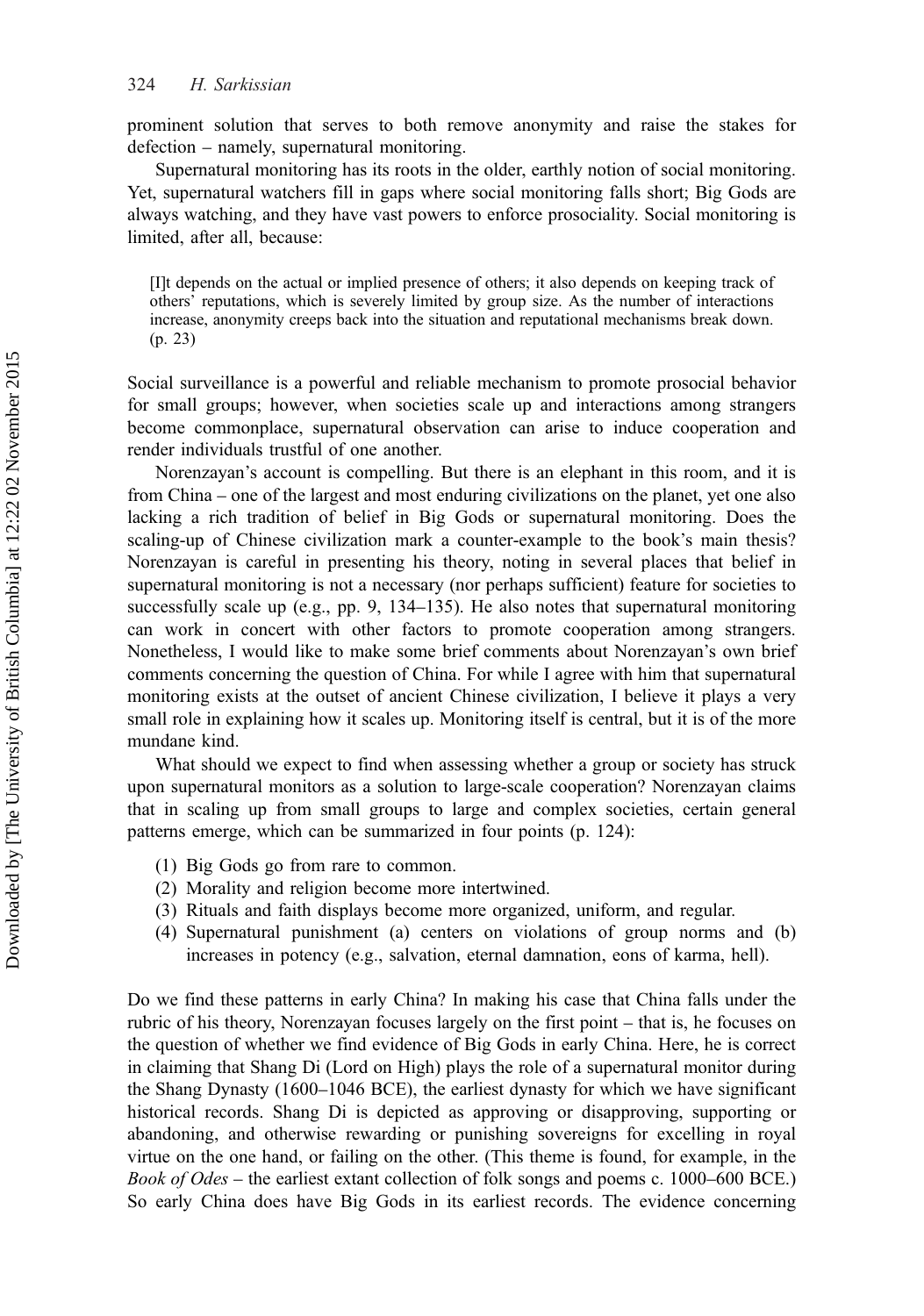Shang Di also suggests a positive answer to Norenzayan's second point: moral considerations are indeed intertwined with Shang Di's approval and disapproval (e.g., Thote, [2009\)](#page-62-0). The head of the Shang royal clan, for example, receives Shang Di's approval or disapproval to the extent that he carries out his duties of protecting the people and allowing them to flourish.

However, after the conquest of the Shang by the Zhou (1045 BCE), Shang Di is replaced by the notion of Tian (or heaven). Tian appears, at the outset, as the progenitor or chief ancestral deity of the Zhou royal line, and is identified as the same entity as the former Shang Di. Yet with Tian we have a mitigation in monitoring and punishment. Tian loses its anthropomorphic characteristics and becomes less interested in human affairs. Eventually, Tian is significantly naturalized, taken to refer as much to the patterns and propensities inherent in the natural world as to any deity. A similar general pattern emerges with regards to Norenzayan's third point. Rituals do become more organized, uniform, and regular. However, they are also increasingly neglected. Moreover, there is a growing theory of ritual itself in the classical period recognizing its instrumental value: participation in ritual is important because it tames selfish tendencies and strengthens interpersonal ties, thus promoting beneficial consequences (e.g., Puett, [2013](#page-62-0)). With Norenzayan's second and third points, then, there are questions as to how large a role they play in scaling up Chinese society.

What about the fourth point? Norenzayan discusses the Mohists (p. 206), who constitute a prominent example of a manifestly religious movement railing against the cultural elites of their time (c. fifth to third centuries BCE) for rejecting supernatural monitoring and punishment, for neglecting the will of heaven (Tian), and for denying the efficacy of ghosts. The Mohists emerged during a time when old, kinship-based political structures were becoming more open and meritocratic, and when the various kingdoms and fiefdoms comprising the classical Chinese world were scaling up through alliances and warfare. The Mohists attributed much of the chaos and immorality of their time to the waning of religious beliefs. (They found disbelief among the political and cultural elite to be especially pernicious, as their attitudes would infect the masses.) The way to restore order is to demonstrate the existence of ghosts with the power to punish and reward. There can be no misreading the following Mohist passage:

If the ability of ghosts and spirits to reward the worthy and punish the wicked could be firmly established as fact throughout the empire and among the common people, it would surely bring order to the state and great benefit to the people. (Ivanhoe & Van Norden, [2005](#page-62-0), p. 104)

Here we do have explicit discussion of supernatural monitoring as a phenomenon. Yet the Mohists' protestations signal its demise rather than its vigor. The Mohists, after all, found it difficult to convince others of the efficacy of ghosts and spirits, and Tian. Furthermore, the type of punishing invoked throughout the Mohist corpus is not quite everlasting or hellish. (A prominent example of the kind of supernatural punishment that the Mohists had in mind is the ghost of a slain person coming back to exact justice by slaying the person who had brought about his or her demise.) The Mohists have no concept of salvation in the hereafter, nor do they believe that there is some other realm to which we go after earthly demise (Fraser, [2007](#page-62-0)). The rewards and punishments, such as they are, are meant to accrue to one during one's lifetime. In this light, it is not difficult to see why this belief would strike others as entirely lacking credibility; after all, there is abundant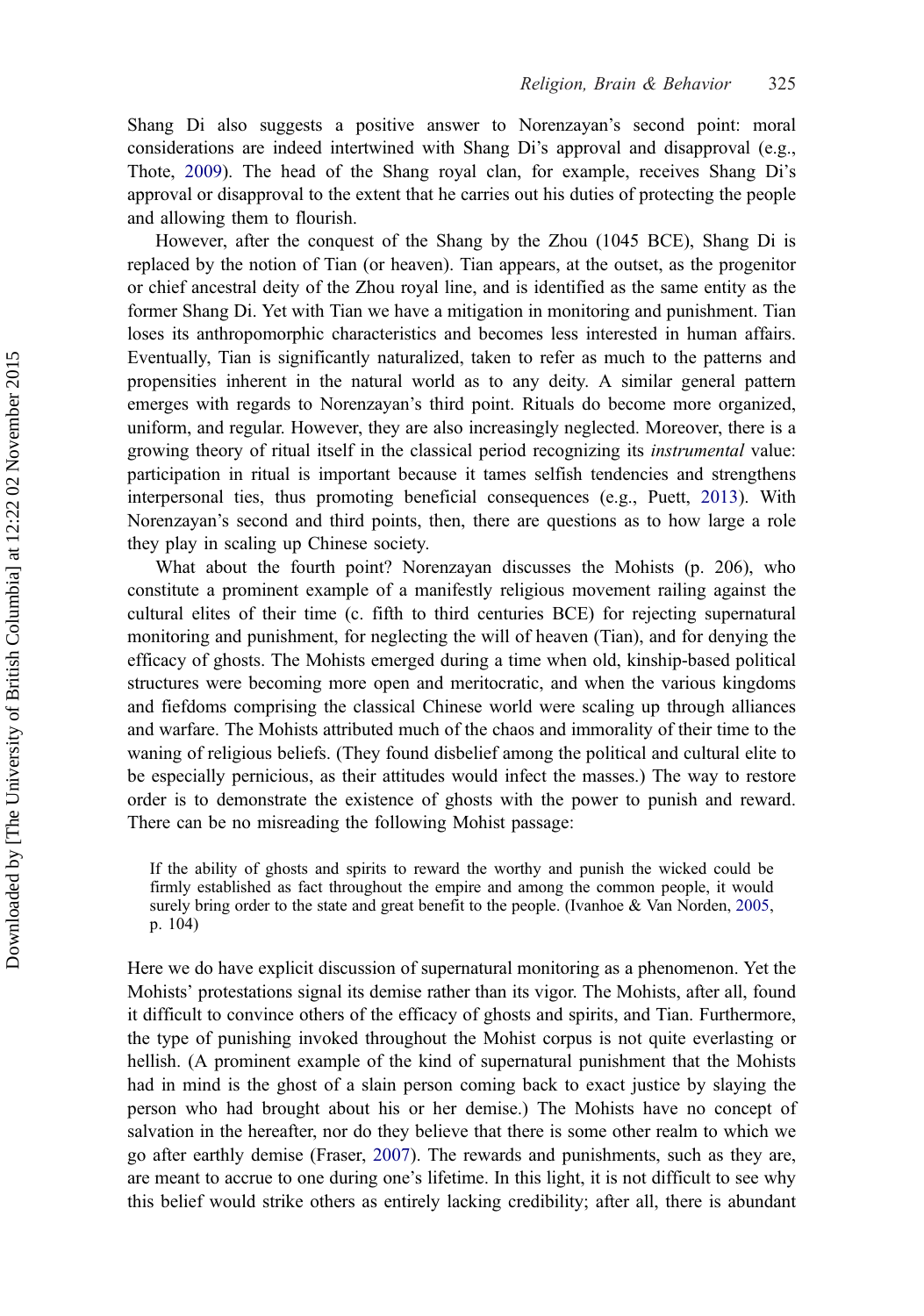virtue that goes unrewarded, and vice unpunished, to have serious doubts as to whether supernatural punishment were credible.

We can speculate that the lack of eternal damnation on the one hand, and salvation on the other, might help to explain why belief in Big Gods stalled. Supernatural punishment and reward of the type discussed by the Mohists seem insufficient to induce cooperation beyond what is available through more mundane measures. Heaven is described as observing, rewarding, and punishing, but the rewards and punishments are left unspecified. Ghosts and spirits are invoked with greater detail and with stories of revenge after death, but these anecdotes fail to convince. So we do not find anything like Norenzayan's fourth point among the Mohists. Nor do we find it in the earlier Shang period.

When supernatural monitoring falls short, social monitoring steps in. And we do indeed find it to be a prevalent aspect of the Mohists' program of promoting prosocial behavior. The Mohists maintained that heaven (Tian) provided the ultimate ethical standard (a cluster of notions including order, abundance, and care), and that everyone ought to conform to this standard. Doing so, however, required constant social monitoring. Heaven itself cannot induce cooperation to its own ethical standard. Instead, individuals must "conform upwards" by evaluating one another and report any defections away or deviations from the ultimate ethical standard. Good old social monitoring, then, was a key cog to prosocial behavior – even for the Mohists.

The sense of being monitored and of conforming one's behavior to others' expectations is itself an old idea in China – older and more widespread than the Mohists. As Norenzayan himself has pointed out, the rice agriculture found in ancient China (particularly in the south) required much extensive coordination and cooperation in order to succeed (Nisbett, [2003;](#page-62-0) Nisbett, Peng, Choi, & Norenzayan, [2001](#page-62-0)). Hierarchical, centralized organization arrives early in China for this reason, and along with it comes a commitment to acting in ways conducive to communal flourishing. This leads to harmony being a central moral value in the classical period (e.g., Li, [2006\)](#page-62-0). Maintaining harmony requires being attuned not only to one's responsibilities and relationships to others, but also to how one's actions might be impacting the group. This requires a sense of selfawareness, including sensitivity to oneself as a social actor, to what others' expectations are, and to how one's behavior may be interpreted by others (Sarkissian, [2010](#page-62-0)).

This brings us to a final form of monitoring in early China – self-monitoring. Supernatural monitors fill an important gap by making sure that one does not defect or violate group norms when no one else is around. Big Gods are there "to watch even when no one is watching, to care when no one cares, to threaten when no one can threaten" (p. 27). But, of course, even when there is no one *else* present (supernatural or otherwise), one can monitor oneself. This notion is central to early Confucian ethical practice. For example, a famous passage from the first chapter of the "Doctrine of the Mean," a section of the Record of Ritual, claims: "There is nothing more visible than what is secret, and nothing more manifest than what is minute. Therefore the superior man is watchful over himself, (even) when he is alone (Legge, [1930](#page-62-0), p. 350)." The idea is simple enough: one can be habituated into taking an external viewpoint on one's own behavior – that is, to become a self-monitor. One could then serve as a role model to others, especially those lower in the social hierarchy (Munro, [1969\)](#page-62-0). This tendency to monitor oneself, to be aware of others' expectations, and to mind one's impact on others is not only found in a number of classical texts, but also persists today in societies that inherit Confucian cultural values (Heine, Takemoto, Moskalenko, Lasaleta, & Henrich, [2008;](#page-62-0) Sarkissian, [2014\)](#page-62-0).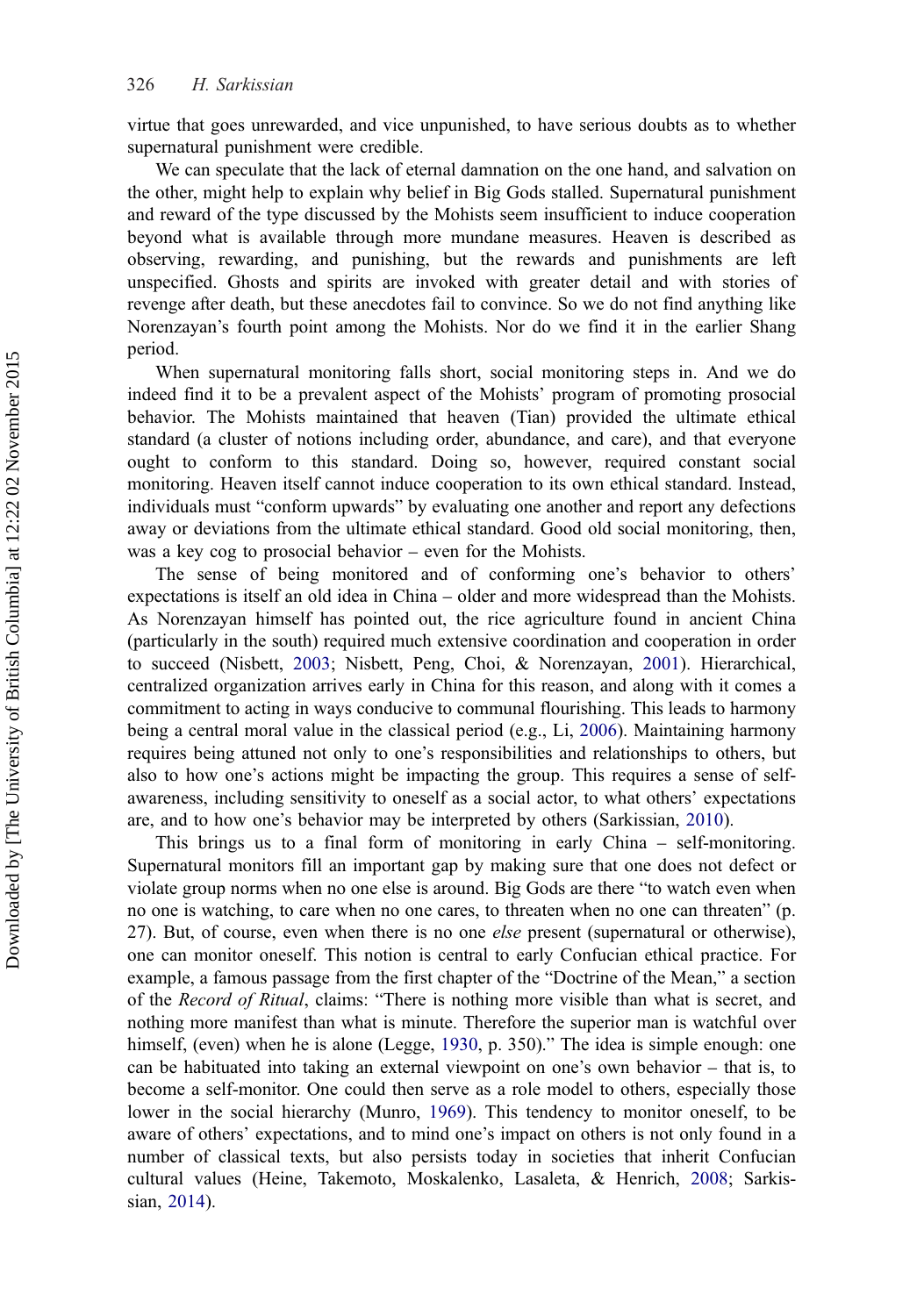<span id="page-62-0"></span>So I believe that Norenzayan is correct in claiming that there are supernatural monitors in ancient China. However, they likely play a minor role in explaining the scaling-up of classical Chinese civilization. Supernatural monitoring is parasitic upon social monitoring, and the latter seems a more prominent theme in the classical texts themselves. "Perhaps," Norenzayan writes, "the Chinese managed to create secular alternatives to religion earlier and more successfully than Western civilization" (p. 135). This seems closer to the truth. As the classical period approaches the founding of the Qin Dynasty and the unification of the Chinese world (221 BCE), there is widespread emphasis on building efficient and reliable institutions, of promulgating clear laws backed with punishment, and of centralizing governing structures based on meritocratic criteria, all as ways to incentivize cooperative and prosocial behavior within rapidly expanding societies. As China scales up, Big Gods get left behind.

### References

- Fraser, C. (2007). Mohism. In E.N. Zalta (Ed.), Stanford encyclopedia of philosophy (Winter 2007 ed.). Retrieved from <http://plato.stanford.edu/archives/win2007/entries/mohism/>
- Heine, S.J., Takemoto, T., Moskalenko, S., Lasaleta, J., & Henrich, J. (2008). Mirrors in the head: Cultural variation in objective self-awareness. Personality and Social Psychology Bulletin, 34, 879–887. doi[:10.1177/](http://dx.doi.org/10.1177/0146167208316921) [0146167208316921](http://dx.doi.org/10.1177/0146167208316921)

Ivanhoe, P.J., & Van Norden, B.W. (2005). Readings in classical Chinese philosophy. Indianapolis, IN: Hackett. Legge, J. (1930). The four books. Shanghai: Chinese Book Company.

- Li, C. (2006). The Confucian ideal of harmony. Philosophy East and West, 56, 583–603. doi[:10.1353/](http://dx.doi.org/10.1353/pew.2006.0055) [pew.2006.0055](http://dx.doi.org/10.1353/pew.2006.0055)
- Munro, D.J. (1969). The concept of man in early China. Stanford: Stanford University Press.
- Nisbett, R.E. (2003). The geography of thought. New York, NY: The Free Press.
- Nisbett, R.E., Peng, K., Choi, I., & Norenzayan, A. (2001). Culture and systems of thought: Holistic versus analytic cognition. Psychological Review, 108, 291–310. doi[:10.1037/0033-295X.108.2.291](http://dx.doi.org/10.1037/0033-295X.108.2.291)
- Puett, M. (2013). Critical approaches to religion in China. Critical Research on Religion, 1(1), 95-101. doi[:10.1177/2050303213476115](http://dx.doi.org/10.1177/2050303213476115)
- Sarkissian, H. (2010). Minor tweaks, major payoffs: The problems and promise of situationism in moral philosophy. Philosopher's Imprint, 10(9), 1–15.
- Sarkissian, H. (2014). Is self-regulation a burden or a virtue? A comparative perspective. In N. Snow & F. Trivigno (Eds.), The philosophy and psychology of virtue: An empirical approach to character and happiness (pp. 181-196). New York, NY: Routledge.
- Thote, A. (2009). Shang and Zhou funeral practices: Interpretation of material vestiges. In J. Lagerwey & M. Kalinowski (Eds.), Early Chinese religion: Part one: Shang through Han (1250 BC–22 AD) (pp. 103–142). Boston, MA: Brill.

## RESPONSE

## Big questions about Big Gods: response and discussion

Ara Norenzayan[\\*](#page-1-0)

Department of Psychology, University of British Columbia, Vancouver, BC, Canada

### Introductory remarks

I am grateful to my colleagues for their generosity of engagement in this book symposium on *Big Gods (BG)* (Norenzayan, [2013\)](#page-76-0).

Let me start by laying out my perspective and priorities in writing  $BG$ , which will give context to my response. Most of us who study religion were trained in a specific

<sup>\*</sup>Email: [ara@psych.ubc.ca](mailto:ara@psych.ubc.ca)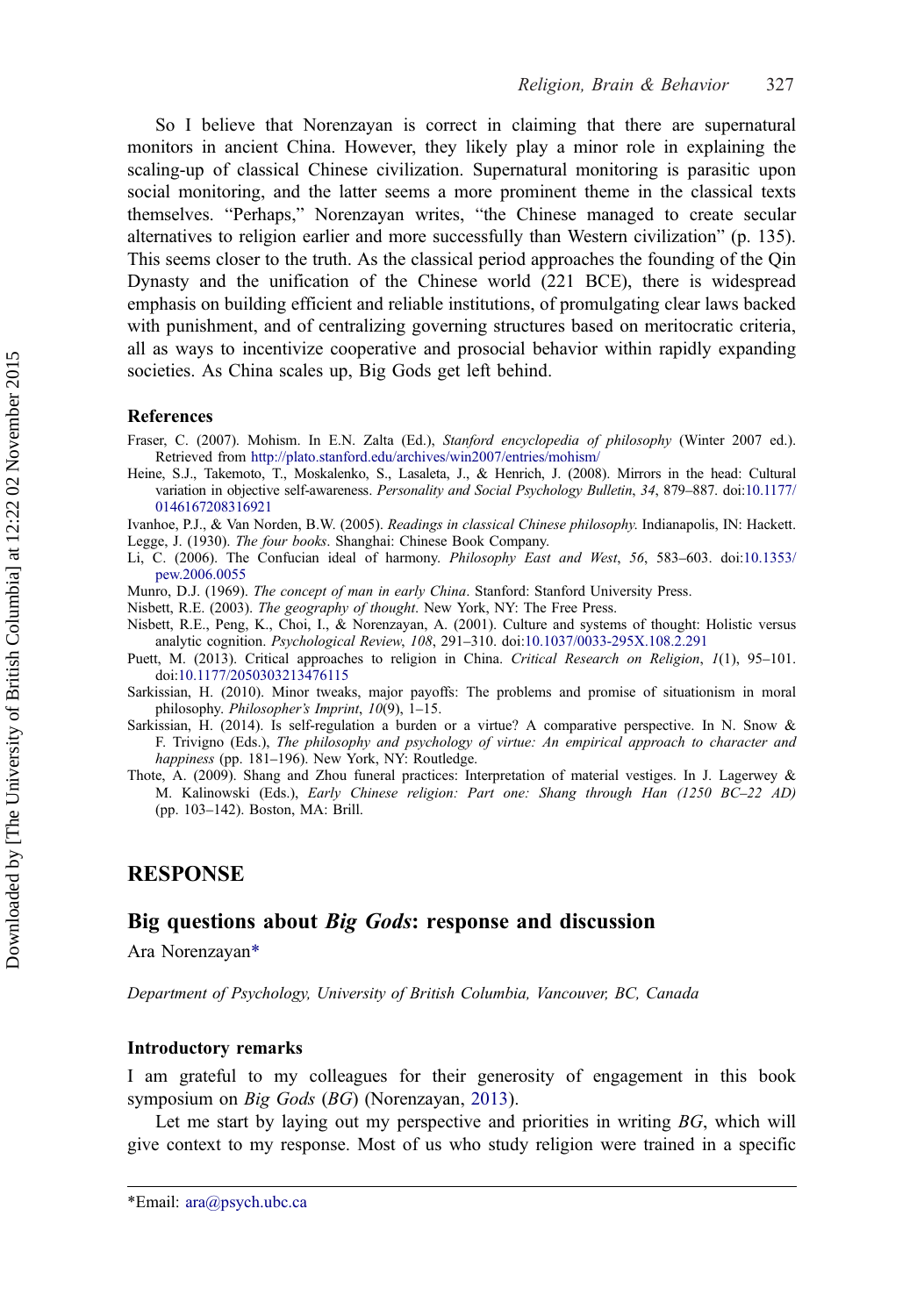home discipline, with a unique set of perspectives, research tools, and interests. We are like the six blind men and the elephant in that old Indian parable. "Religion" is the elephant, and we the blind men get a glimpse of one part of the big beast – the thick skin, the tusk, the trunk, and so on – and are tempted to conclude that what we touch is the whole elephant. "It's like a wall!" "A spear!" "No, it's like a rope!" And just like in the parable, each of us is partly in the right, and all of us are in the wrong. As I see it, the great promise of the evolutionary perspective is that, through triangulation, it provides a vehicle that consolidates different perspectives and facts, so that the contours of the whole elephant begin to emerge, bringing about some measure of consilience that E. O. Wilson [\(1998](#page-77-0)) has called for (see also Campbell, [1990](#page-75-0); Slingerland & Collard, [2012\)](#page-77-0). In this regard, I am appreciative of Rich Sosis's wider role in promoting discussion, dialogue, and integration in the evolutionary studies of religion. He is that wise man in the parable who, as he wanders by the six blind men, and noticing the comedy, gets the conversation flowing among them.

And now, I have a confession to make: I am guilty of changing my mind. BG brings home the fact that, over the years, I have updated my thinking on key issues in the evolutionary study of religion. I got started on this journey steeped in the cognitive byproduct perspective working with Scott Atran, and in cultural psychology with Richard Nisbett. As can be seen throughout this book, I still think the insights of the cognitive byproduct account are foundational to any grand evolutionary explanation of religion, but I have come to the conclusion that it cannot do the job alone. When it is fused with a cultural evolutionary framework, we get a powerful, and more comprehensive evolutionary synthesis that explains both recurrent features and cultural and historical variability found in religion. We can then say goodbye to the misguided idea, popular in some influential corners of the evolutionary sciences, that culture is a shallow appendage, a mere side effect of evolved psychology. We can also say goodbye to the equally mistaken idea in some parts of the humanities and social sciences that culture is somehow opposed to or outside of human evolution. Culture is a core part of the human evolutionary lineage. Both genetic and cultural changes obey their own distinctive evolutionary principles, run parallel and mutually shape each other in profound ways. In Big Gods, I explore the implications of this emerging evolutionary picture to make sense of religion's footprints in human nature.

Elaborating on these points, religious beliefs and practices are a natural byproduct of how minds work. That is a deep insight but the story does not end there; it only gets more interesting. Some cultural variants have powerful downstream effects for individuals and human societies. Another shift in my thinking was the result of appreciating a major puzzle: the spectacularly different survival rates of religious movements or groups as a whole (not the individuals), with just a handful of them accounting for most of the world's believers. I know this is a controversial idea and breaks with dogma among some mainstream evolutionists, but I would argue that it is hard to explain this fundamental feature of the spread of religions unless we incorporate intergroup competition in our existing models in a cultural multilevel selection (or cultural group selection) framework. These updated views are reflected in BG and throughout my response.

#### Key themes and questions

The 10 commentaries contain a rich set of questions and issues coming from fields as diverse as evolutionary biology, psychology, anthropology, archaeology, philosophy, and history. They raise specific and important challenges, make key elaborations, or ask new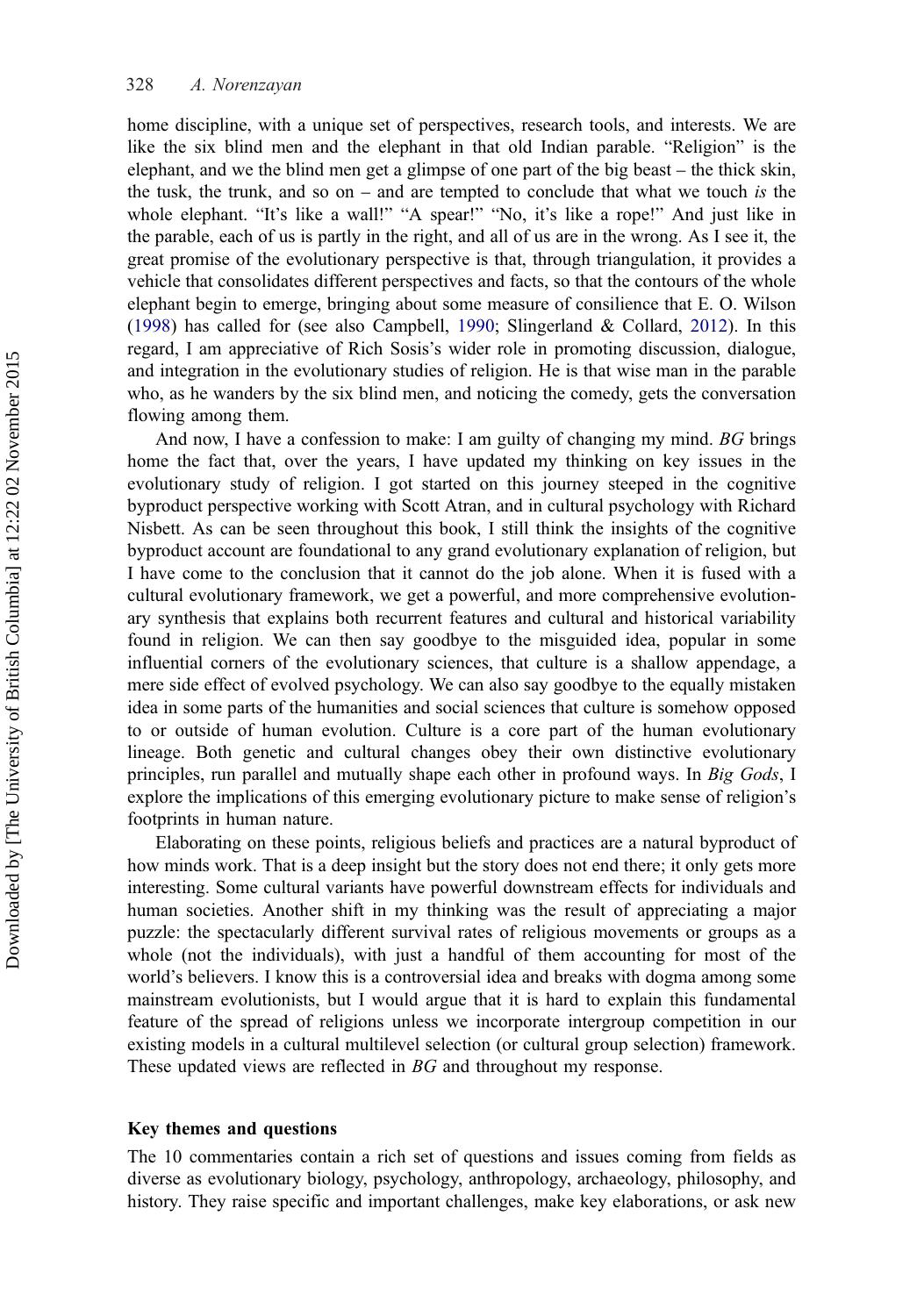questions. Given the large number of commentaries and the limited space, I organize my response thematically. In the next three sections, I sharpen and clarify the core argument in BG. This lays the foundation to address a broad range of interrelated issues that have been raised by the commentators.

# 1. There is a suite of features assembled by cultural evolutionary pressures that promote large-scale cooperation

First, despite the title, the logic of the idea that I develop in the book is that cultural evolutionary pressures selected for a suite of myriad solutions that facilitated large-scale cooperation. These include complexes of culturally transmitted traits – beliefs, values, practices, and rituals that (1) sustain within-group solidarity and (2) promote success in competition with other social groups, by increasing group size, cooperative intensity, fertility, economic output, and superiority in warfare, among other features that allow groups to survive and outcompete other groups. Thus, any cultural traits (whether connected to the supernatural or not) that directly or indirectly promote in-group solidarity or *parochial prosociality* (Bowles, [2006](#page-75-0)) in expanded groups could be selected. Therefore, the idea is that prosocial religions were an important part of these suite of complexes, not that they constitute the entirety of them (Atran & Henrich, [2010](#page-75-0); Norenzayan et al., [2014\)](#page-76-0), and that Big Gods are a potent element of prosocial religions, not that they are the only religious solution to the problem of large-scale cooperation.

I start with this key clarification because it addresses a common thread of critiques that runs throughout the commentaries. Lenfesty and Schloss, Kiper and Meier, Johnson, and Atkinson, Latham, and Watts all emphasize that there likely are features of religions other than Big Gods that promote large-scale cooperation. I agree completely. I do not claim that Big Gods are the single magic bullet. Like streams of water that converge into a river, what I have in mind is a complex process that draws on a suite of solutions that are bundled together over historical time. Typically, we researchers play favorites and focus our attention on one element or another (which is why we have a poor understanding of how these various elements that get labeled "religion" converge and energize each other; see Sosis, [2009](#page-77-0)). I discussed this in some detail in chapters 6 and 8, and again in chapter 10, where I explored secular solutions to large-scale cooperation. If only I could have a nineteenth-century-esque title for this book, I would call it Big Gods, Loyalty Displays and Extreme Rituals in the Form of CREDs and Commitment Signals, Practices that Encourage Self-Restraint, Suppress Selfishness, and Promote High Fertility, Fictive Kinship, Synchronous Rituals, Karma, Meddling Ancestor Spirits, and other Powerful Mechanisms such as Third-Party Punishment and Norm-Enforcing Institutions that Gave Rise to Large-Scale Cooperation. Alas, my editor would have balked at this more accurate and comprehensive, but 50-word title.

Building on this above point, the idea in BG is that prosocial religions facilitated large-scale cooperation – nowhere in the book do I endorse the idea that Big Gods or prosocial religions are a necessary condition for cooperation of any scale, as some commentators seem to think or imply (Baumard & Boyer; Fuentes; Kiper & Meier). I make this point explicit in pages 134–135, although I could have given it greater attention throughout the book. To reiterate, the thesis is that of a statistical causal relationship, where prosocial religions facilitate the rise and sustenance of large-scale cooperation (for a more detailed discussion of this point, see Norenzayan, [2014\)](#page-76-0). This thesis allows for: (1) the obvious likelihood that there are myriad other factors that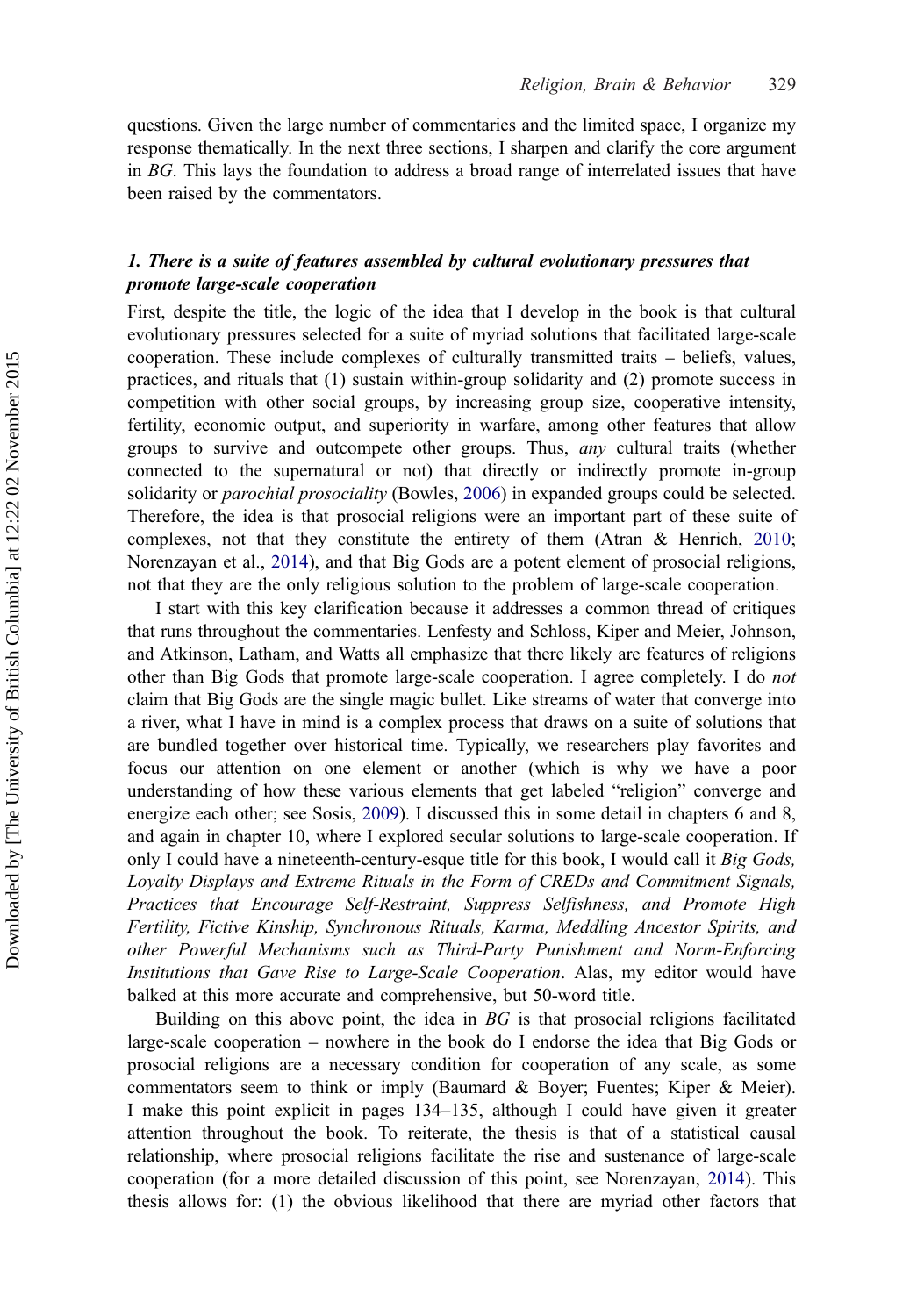promote large-scale cooperation (e.g., Seabright, [2004](#page-77-0)); and (2) that the arrow can also go in the other direction (see next point).

#### 2. Prosocial religions and large-scale cooperation are autocatalytic

Are Big Gods a consequence, rather than a cause, of large-scale cooperation? Atkinson, Latham, and Watts, Baumard and Boyer, and Johnson raise this important question. But this idea is most clearly expressed by Lenfesty and Schloss, who say:

Another, related option is that the sequence from small foraging bands, to chiefdoms, to large kingdoms was not driven by but rather informed the notion of Big Gods: humans anthropomorphically endowed their gods with the properties that they saw in their own societies…

Here it is important to distinguish between two versions of this argument. The weak version is that Big Gods are not only a cause, but also a consequence of large-scale cooperation – the effects are bidirectional, an autocatalytic process of mutual galvanization. The strong version is that Big Gods are a byproduct of societal complexity but they have no causal power in the scaling-up of human cooperation.

Let us start with the easy part: I fully endorse the first (weak version); in fact, I consider it co-extensive with the main thesis of  $BG$ . For example, on page 8, where the core argument is introduced, I talk about "mutual rise to *prosocial religions* and *large*scale cooperation." At several points in the book, and particularly in chapters 7 and 8, I discuss the question of causal arrows going in both directions, creating autocatalytic processes, as would be expected from a cultural evolutionary process.

But which came first, prosocial religions or large-scale cooperation? This is an interesting question for future research (see next section), but it could very well be that there is no simple answer to such a chicken-and-egg question. The answer could be different in different places and historical periods. As Newson points out, the trajectories of cultural evolution are complex, crisscrossing, and often circular.

Consistent with this, it is also important to clarify another cultural evolutionary point related to the historical trajectories of Big Gods. They are not "all or none." We would expect that they emerged gradually – there could be plenty of "intermediate" cases of gods who are somewhat omniscient about some things but not others, and morally concerned in some respects but not others. Over time, both the gods and the cooperative scale get larger in a bootstrapping process. Chiefdoms, both in the ethnographic and historical records, appear to fit this intermediate pattern. Their gods are more powerful and moralizing than those of foragers, but not as powerful as full-fledged Big Gods of states and empires (Bellah, [2011\)](#page-75-0).

What about the second version, that Big Gods are merely a reflection of the social milieu, a causally inert cultural ornament? Some version of this appears to be the prevailing view in anthropology ever since Swanson's ([1960\)](#page-77-0) groundbreaking crosscultural work. Since then, the body of research has grown considerably. This hypothesis is increasingly strained by the evidence, and here is why. First, this view contradicts the experimental evidence on religious priming. We know that the arrow of causality clearly goes from certain aspects of religion to cooperation. Second, this view splinters into several sub-explanations for the cross-cultural patterns, as I explain below.

Let us discuss the religious priming evidence that allows us to make causal inferences. Since the book was written, my colleagues and I have completed a comprehensive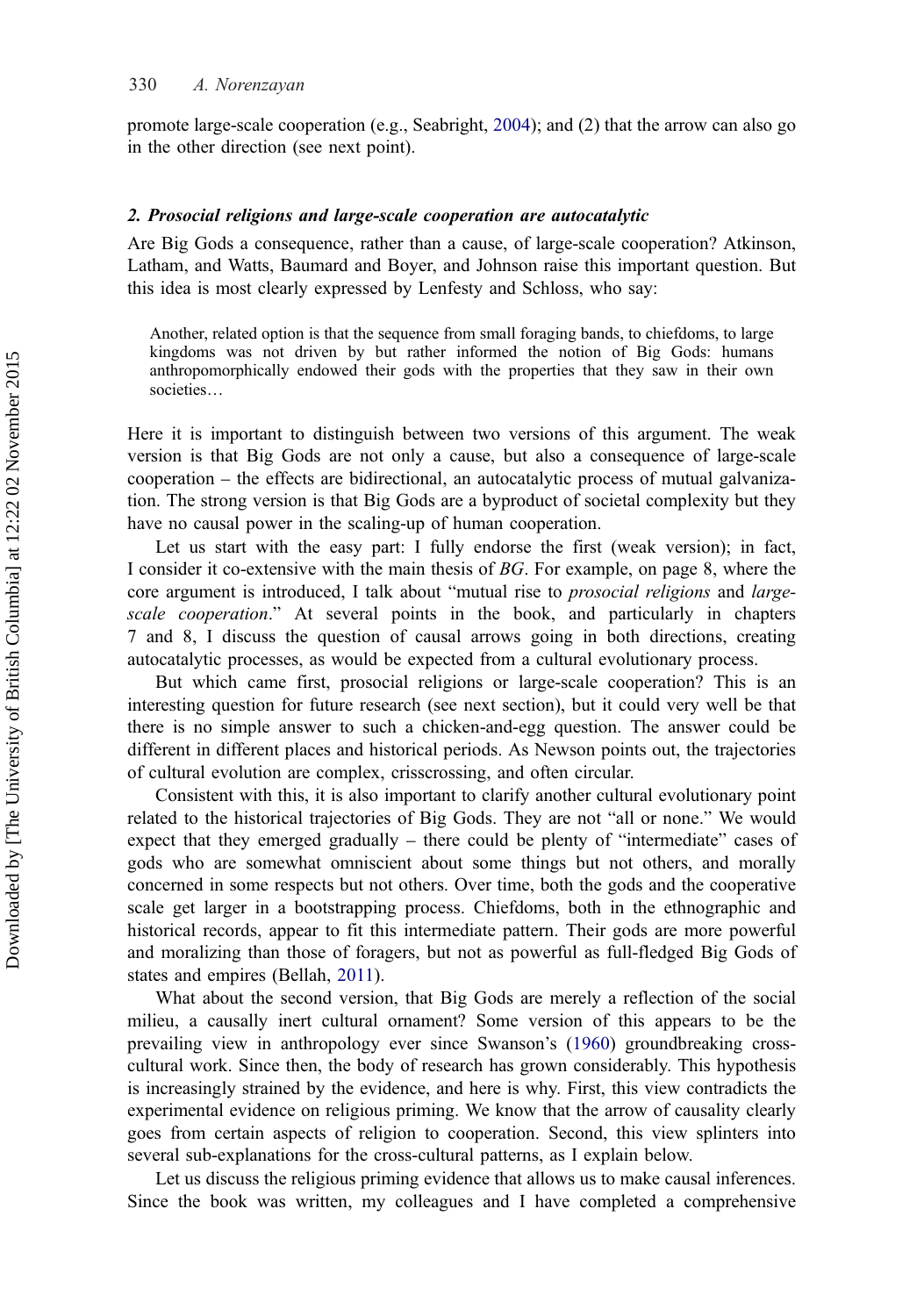meta-analysis of all known religious priming experiments with a wide range of outcome measures (Shariff, Willard, Andersen, & Norenzayan, [2014](#page-77-0)). We found an overall religious priming effect across a broad range of relevant dependent measures, summarizing 66 studies (Hedges'  $g = 0.36$ ). The religious priming effect emerged also for prosocial behaviors only, summarizing 25 studies (Hedges'  $g = 0.27$ ). The effect in both analyses gets stronger for self-reported believers and is on average not statistically different from zero for nonbelievers. The effect is reduced but stays robust and statistically significant when we correct for the estimated publication bias in psychology (that non-significant results are less likely to be published). Finally, these priming effects are comparable to the average effect size in social psychology over a 100-year period, summarizing 25,000 studies (Richard, Bond, & Stokes-Zoota, [2003](#page-76-0)).

The experimental priming literature also gives us some important clues about the underlying mechanisms, which also addresses concerns and questions by the commentators. First, we know that the same religious primes that increase prosocial tendencies also increase believers' perceptions of being under social surveillance (Gervais & Norenzayan, [2012\)](#page-75-0). This is consistent with a wide range of experimental evidence, in both laboratory and field studies, that cues of social surveillance increase prosociality and decrease cheating, and conversely, the illusion of anonymity has the opposite effect (this evidence is reviewed in BG in chapter 2; see also Norenzayan, Henrich, & Slingerland, [2013\)](#page-76-0).

Furthermore, belief in a punishing God causes less punishing behavior toward freeriders, since participants believe that they can offload punishing duties to God (Laurin, Shariff, Henrich,  $\&$  Kay, [2012](#page-76-0)). Here, people who are reminded of God are not acting like God – they are doing the opposite of what they think God is doing. Third, Purzycki et al. [\(2012](#page-76-0)) examined reaction times and found that believers are faster when they think about God knowing about norm-violating behaviors compared to when they think about God knowing norm-consistent behaviors. Faster reaction times are a good measure of intuitive pull, and these results show that intuitively, believers associate God's moral involvement with deeds worthy of punishment rather than deeds worthy of praise. Together these findings do not seem to suggest that religious virtue or the desire for benevolence are a key explanation for why some religious beliefs and practices encourage prosocial tendencies, as Lenfesty and Schloss, Barrett and Greenway, and Fuentes think. I do not dismiss this idea altogether; it could be part of the overall picture (see below for more discussion on this). However, the pattern of evidence from the experimental literature at least, does not support this view. Moreover, these findings contradict the alternative hypothesis that already prosocial individuals spontaneously imagine conceptions of prosocial deities.

In their rich commentary, Lenfesty and Schloss ask: "What is the appropriate characterization of the literature, and how many atheists who are unresponsive to priming would it take to unscrew the ideomotor light bulb?" At the time that I wrote BG, I did not have a clear answer, but with the meta-analysis, an answer does emerge: religious priming produces no consistent effect on the nonreligious. This null finding suggests that responsiveness to religious cues depends to a significant extent on cultural transmitted beliefs, and is not merely the result of low-level associations (Norenzayan et al., [2013](#page-76-0)). Put another way, the religious primes appear to capitalize on the situational activation of existing beliefs, rather than on society-wide stereotypes about religious benevolence (which are presumably known to believers and nonbelievers alike).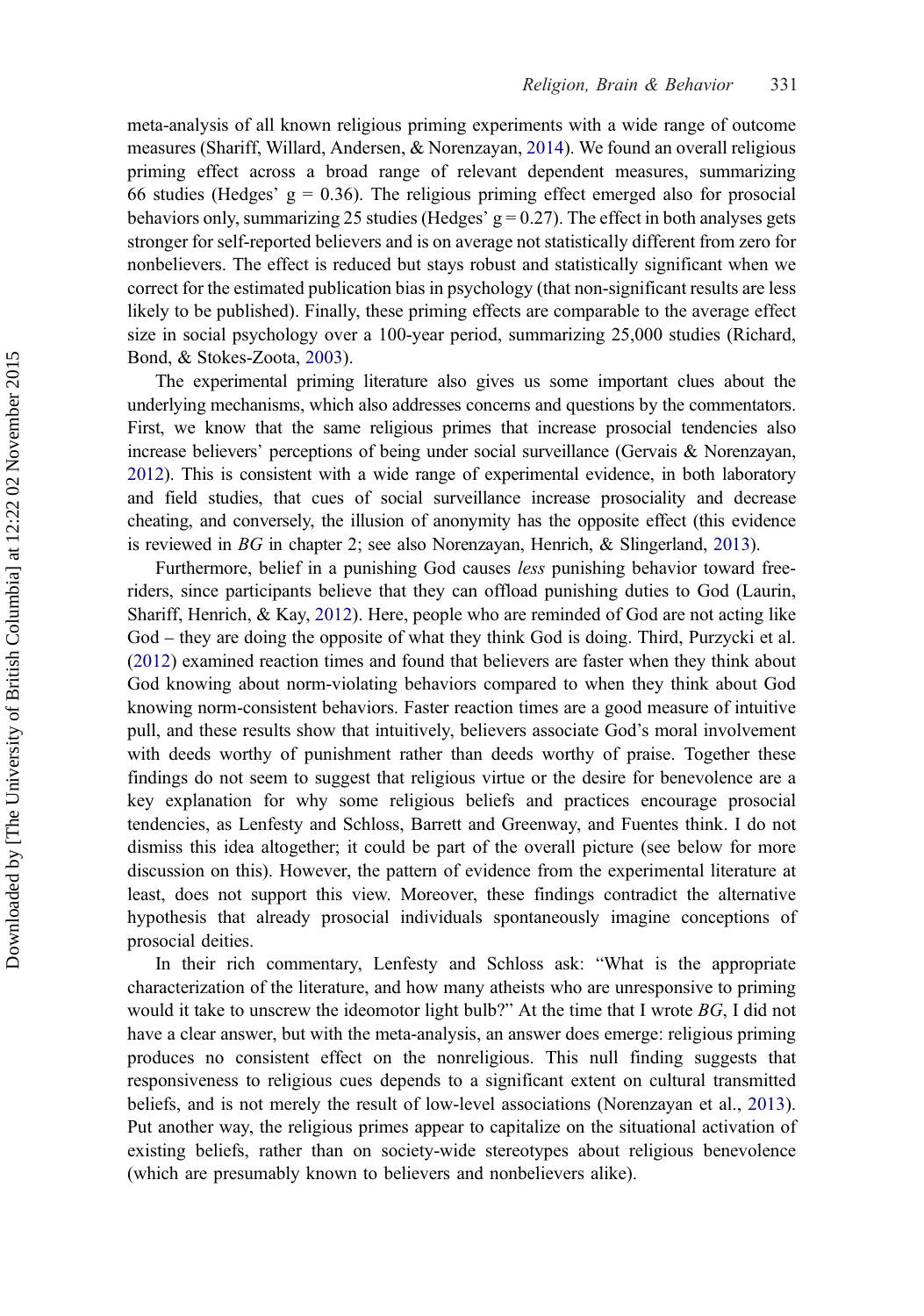## 3. Revisiting the cross-cultural patterning of Big Gods

Atkinson, Latham, and Watts provide a thoughtful critique of one of the main pillars of the argument in  $BG$ : that across cultures, there is a robust association between the prevalence of Big Gods and indicators of social scale. First, let me outline the points of agreement. I agree completely that this association should be interpreted with care. To be precise, the theory in BG predicts these cross-cultural correlations, but does not infer causality from them. I draw on the experimental psychology evidence (which uses random assignment) to infer the causal direction. They are also right that more in-depth exploration of the cross-cultural patterns, historical data, as well as carefully implemented cultural phylogenetic analyses that Atkinson and his colleagues have been pioneering, can help us adjudicate between various interpretations of the data. These research directions are exciting and important for the future agenda of the field. I also agree that the measure of "High Gods" commonly used in the cross-cultural databases is coarse. We need additional and more precise measures. To add to Atkinson and colleagues' list of concerns, this variable does not account for karmic religions (with overall one billion faithful practitioners), where supernatural monitoring and punishment are clearly at play (norm violations in one's lifetime now have consequences in the afterlife).

The third point of agreement: Big Gods are bundled together with other religious beliefs and practices (remember the nineteenth-century title of BG). Correlational findings alone do not conclusively tell us that Big Gods are the potent cause of large-scale cooperation. Agreed, but: (1) the argument is that cultural evolution selected for the co-evolution of large-scale cooperation and a suite of features that include Big Gods; and (2) we have other causal evidence that Big Gods indeed are part of this package of causes. The message that I take from this commentary is that we should do more to tease apart the various elements of the religious bundle as we try to understand these converging processes.

With these areas of agreement in mind, let me address Atkinson, Latham, and Watts's concern that this association does not adequately solve Galton's problem or independence of cross-cultural observations. I fail to see why we should eliminate the role of spatial diffusion in our statistical models, when in fact the theory that we are working with says that prosocial religions spread by a variety of processes, many of which entail spatial diffusion: population expansions and absorption of neighboring groups (whether through war, coercion, or cultural influence). Brown and Eff's [\(2010](#page-76-0)) finding, which Atkinson and colleagues cite, is an important one, but to me it does not depart from the story that I was telling in BG; rather, it reinforces an important point by quantifying it. On the other hand, I am puzzled as to why Atkinson and colleagues want to control for world religion (Christianity, Islam, Hinduism, Buddhism), when at stake is to explain how these world religions spread so successfully to the point that most of the world adheres to one of these traditions. Controlling for the world's most successful religions leaves little variance left to explain. As to the Abrahamic religions, there are two issues here. One is that, with over two billion members, they are indeed a very big chunk of the puzzle; therefore, again, diffusion predicts precisely what Atkinson and colleagues find: the Abrahamic religions account for a major proportion of the variance. However, another methodological issue to consider is that this result might be partly due to problems with the High Gods variable, which favors the Abrahamic religions. Additional and more nuanced measures of supernatural monitoring and punishment might yield results that are not as skewed toward the Abrahamic traditions.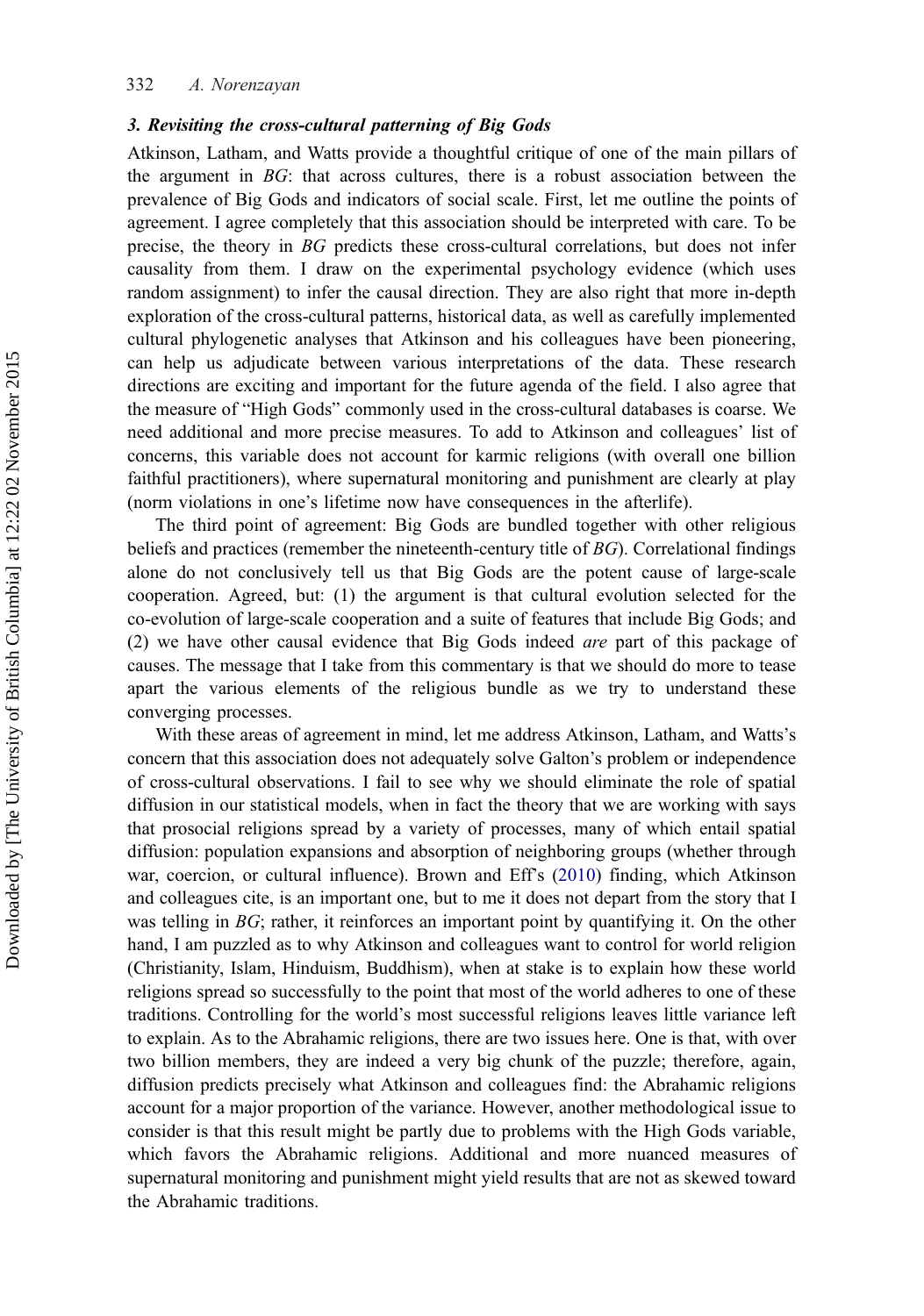I regret that I saw Peoples and Marlowe's [\(2012](#page-76-0)) paper only after BG was completed. Had I seen it earlier, it would have been an important point of discussion and a more nuanced interpretation of the cross-cultural data. In BG, I focused on group size and to some extent water scarcity, but now I am beginning to see that there are a broader set of conditions that co-evolve with prosocial religions and Big Gods. Peoples and Marlowe find several independent predictors of High Gods: society size, agricultural mode of subsistence, animal husbandry, and stratification.

These broader patterns also pose an interesting challenge to explanations that argue that Big Gods are byproducts of social scale but not a cause. Different accounts have to be generated as to why large anonymous groups, herders, agricultural societies, and societies with water scarcity independently imagine or create Big Gods in their own image. In contrast, in the Big Gods  $\rightarrow$  large-scale cooperation account, there is one parsimonious explanation as to why Big Gods are widespread in all these conditions: every one of these circumstances pose collective actions problems, and the Big Gods complex contributes to solutions to them. I elaborate on this point in the next section.

Several other analyses also match the finding that High Gods are positively correlated with political and economic inequality. This latter point made only a minor appearance in BG, but Peoples and Marlowe are right that it is an important piece of the puzzle. Small foraging groups thrive and maintain harmony in an egalitarian structure (e.g., Boehm, [1999\)](#page-75-0), but as groups expand and extract more and more resources from their environment, they have to figure out ways to "scale up" without splintering. One common solution to this problem that cultural evolution has stumbled on is hierarchical organization, which enhances cooperation but has the important side effect of inequality (Turchin, [2011](#page-77-0)). However, this opens the door for exploitation, creating opportunities for the elite to manipulate the masses. A question ripe for study is how religion is implicated in these processes. In this regard, Johnson's point is well taken: religious leadership plays an important role in these processes. As Peoples and Marlowe explain, religious systems reify these hierarchies as a way of maintaining group solidarity. However, when too much inequality undermines group harmony, cultural selection may favor shifts in religious traditions toward suppressing unequal distribution of power and resources. For example, Henrich, Boyd, and Richerson ([2012\)](#page-76-0) cite the spread of monogamy as an example of this. Despite the fact that polygynous marriage is the common pattern in the anthropological record, monogamy first made inroads in Europe along with the spread of Christianity, and then across the rest of the globe. The idea is that monogamy reduces intrasexual competition and so shrinks the pool of unmarried young men, who are the typical demographic group behind high rates of within-group violence. Monogamy clashes with the powerful interests of the men on top, but Christianity overcame this obstacle by making it a divinely ordained sacred value. Similarly, Islam, while not prescribing strict monogamy, enforced practices that reduced rampant polygyny that again favor powerful, wealthy men (Henrich et al., [2012](#page-76-0)).

In concluding this section, I should say that I am struck by how robust these associations are despite the great deal of noise in measurement. They remain after controlling for a variety of potential confounds and even after some adjustments are made for non-independence of the observations. They are weakened only when sample sizes are drastically reduced or variables that are part of the explanatory package are statistically accounted for. Nevertheless, I echo Atkinson and colleagues' call for crosscultural and historical work that goes beyond correlations, by for example, drawing on techniques from cultural phylogeny. However, these techniques, derived from modeling genetic evolution, must be recalibrated to cultural evolutionary theory that in important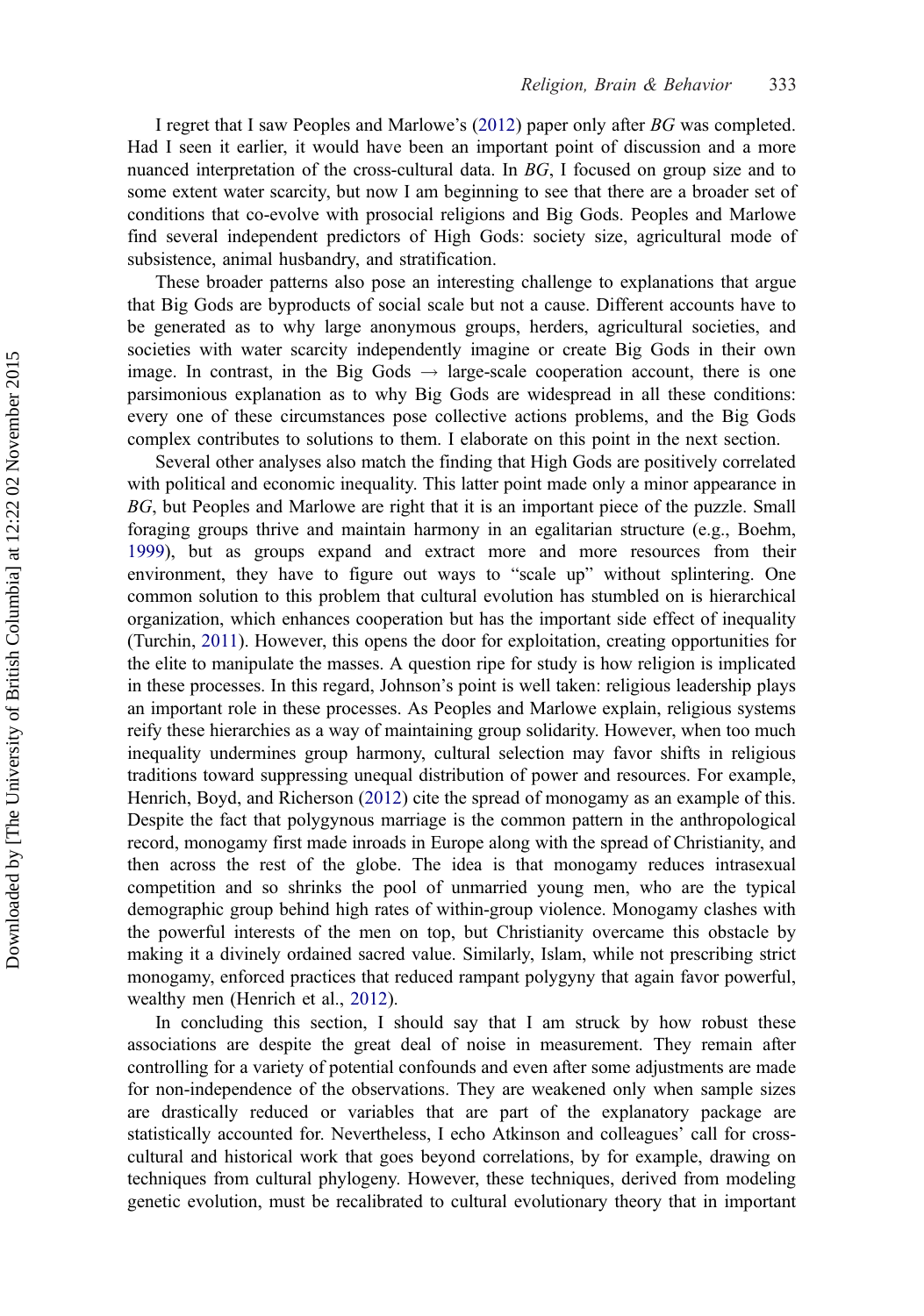respects is quite unlike genetic evolution. In addition, the models must incorporate the rich theoretical knowledge that we already have about the spread of world religions. The list is long, but includes, among other considerations, biased transmission (the theoretical process that we want to model erases the independence of data points) and asymmetric cultural diffusion that is the result of intergroup competition (missionaries from world religions are far more likely to transmit supernatural beliefs to local groups than acquire new ones from them).

#### 4. Greece, Rome, Egypt, Babylon, China, and India

Referring to the "pre-axial" ancient gods of the Maya, Greece, Rome, Egypt, China, and India, Baumard and Boyer assert: "There is little or no evidence that people in these societies represented the gods as concerned with people's own cooperative or prosocial behavior toward fellow members of their groups."

I find this reading of the historical record problematic. First, as I argued earlier, it is a mistake to treat this question as "all or none." In previous work, Baumard and Boyer [\(2013](#page-75-0)) seem to claim a vast chasm between pre-axial amoral gods and axial-age moral religions. I struggle to see how this accords with the historical record as I read about the gods and religions of the ancient world (I am partly relying here on Bellah's [\(2011\)](#page-75-0) ambitious and detailed account and his sources regarding the continuities between preaxial and axial religions). Historically, chiefdoms, predating the axial age by thousands of years (the earliest ones in the Middle East first emerged at the dawn of the Holocene), had anthropomorphized deities who intervened in social relations and punished norm violations, although their moral scope was more groupish than the "universalist" axial gods. This is also true in contemporary chiefdom societies, such as Fiji (McNamara, Norenzayan, & Henrich, [in press](#page-76-0)). Axial religions did not emerge out of a vast black hole of completely amoral gods. More plausibly, there has been a co-evolution of two gradual processes: an escalation of gods' powers and the scope of their moral concern, and an expansion of the cooperative sphere. The axial age represents the historical tip of this iceberg. This is more precisely the testable claim that I would like evaluated and debated.

If pre-axial gods cared only about themselves, and showed no concern with how people treated each other, what, then, is Hammurabi's code, which at approximately 1772 BCE, emerged at least a 1000 years before the start of the so-called axial age? The fact that the written record emerged relatively recently is not evidence of the absence of interventionist gods dating back to before the invention of writing. Hammurabi's code is the best-preserved written document we have of a divinely inspired moral system that is precisely about how people should treat each other, but it is hardly the oldest one. And there is little doubt that the code was seen as having supernatural origins. Hammurabi capitalized on the peoples' fear of Marduk, patron god of Babylon, and invoked Shamash, god of justice. He wrote: "When (my god) Marduk had given me the mission to keep my people in order and make my country take the right road, I installed in this country justice and fairness in order to bring well-being to my people" (Bottéro, [2001,](#page-75-0) p. 168; for more on moralizing Mesopotamian gods, see Bellah, [2011](#page-75-0), pp. 221–224)

In their commentary and elsewhere (Baumard & Boyer, [2013\)](#page-75-0), the axial religions are contrasted with the gods of the highly organized Greek city states and later Imperial Rome, which, it is argued, were fickle, amoral deities. But are Greek and Roman religions not a paradigm case of the axial age, and therefore religions that concerned themselves with public morality? True, the gods of the Greek city states were portrayed to be more human-like than the Abrahamic God, but that does not imply that they lacked powers and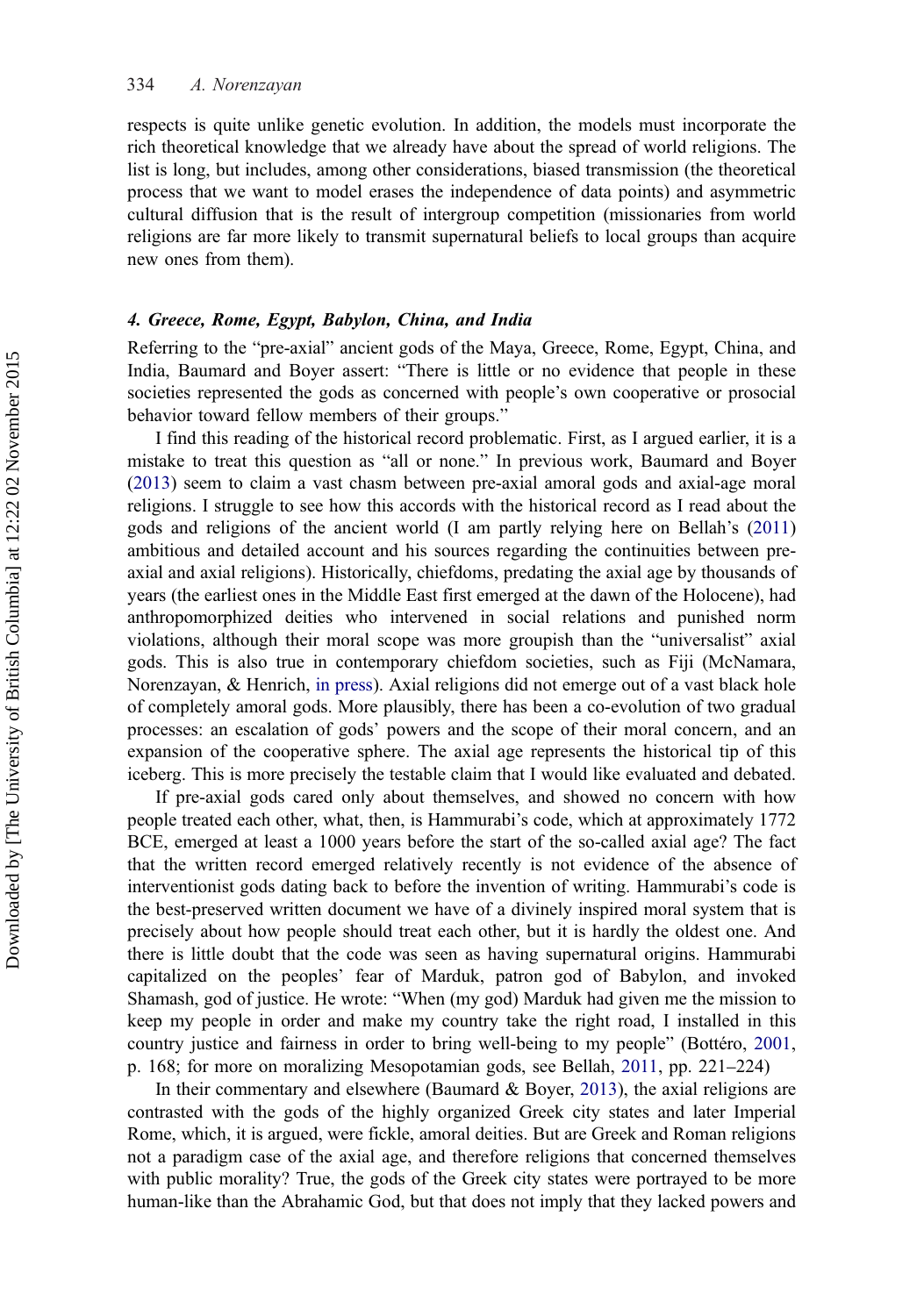moral concern. In fact, personified gods are seen to be more strongly involved in the moral domain than impersonal, abstract gods (Atkinson & Bourrat, [2010](#page-75-0); Morewedge & Clear, [2008](#page-76-0)), and more willing to punish norm violations (McNamara, Willard, Norenzayan, & Henrich, [2014](#page-76-0)), rendering even believers in the Abrahamic faiths to anthropomorphize a highly moralizing God despite theological discouragement (Barrett, [2004\)](#page-75-0). The Greek and Roman gods were worshipped by the populace, demanded extravagant sacrifices, and elicited elaborate rituals. In doing so they played an active role in enforcing oaths and supporting public morality (Mikalson, [2010](#page-76-0), pp. 150–168). This pattern is seen in Greek city states and even more starkly in the case of the deities of Imperial Rome (Rives, [2007,](#page-76-0) pp. 105–131). Even the spatial layouts of Roman cities were designed around its temples dedicated to the major gods (Rives, [2007](#page-76-0), pp. 110–111). In BG, I discuss how cults dedicated to Mercury and Hercules in the second- and firstcentury BCE Delos leaned heavily on supernatural surveillance in order to overcome cooperation dilemmas in long-distance trade relations (Rauh, [1993](#page-76-0)). Delos was an important maritime trade center during the axial age, and is well-documented. In earlier periods, Greek, Roman, Sumerian, and Egyptian gods were also deeply involved in regulating the economic sphere, and these patterns are found throughout the Mediterranean (see Silver, [1995,](#page-77-0) chapter 1). In fact, Silver starts his book, Economic Structures of Antiquity, with the role of the gods in economic exchange. He writes: "The economic role of the gods found important expression in their function as protectors of honest business practices. Some deities openly combated opportunism (self-interest pursued with guile) and lowered transaction costs by actively inculcating and enforcing professional standards" (Silver, [1995](#page-77-0), p. 5).

Now, let us revisit China. Sarkissian accepts the evidence that I discuss in BG that supernatural monitoring and punishment existed and played a role in early China, but sees a less important role than secular alternatives to religious morality relative to Middle Eastern and European civilizations. Others have disputed this claim (e.g., Clark & Winslett, [2011](#page-75-0); Slingerland, [2013](#page-77-0)). I welcome debate on this point. If it turns out that the evidence is closer to Sarkissian's position, it would add an important nuance to the overall argument in BG. Sarkissian's point about China, and East Asia more broadly, also highlights a crucial gap in current experimental research on religious beliefs and practices there. Addressing this gap might give us some answers to complement the historical analyses.

What about India, and more broadly, the so-called karmic religions (Hinduism, Buddhism, Jainism, Taoism)? These traditions, important in over a billion people in the world, are another casualty of the WEIRD (Western, educated, industrialized, rich, and democratic) problem in psychology and the behavioral sciences. In a comparative analysis of religious traditions in the world, Obeyesekere ([2002](#page-76-0)) finds that the notion of rebirth is present in many small-scale societies but disconnected from morality. Birth is a re-entry into a new life, but what one did in a previous lifetime has no effect on prospects in the next life. Then, something interesting happens: "rebirth eschathologies" are transformed into "karmic eschathologies" as societies scale up. Rebirth links up with the idea of ethical causation across lifetimes, and begins to play a central role in the cooperative sphere. Karmic religions are world prosocial religions. As such, they are compatible with the broad explanatory framework developed in  $BG$ . As far as I know, there are no experimental studies that have tested the effects of karmic beliefs or reminders on prosocial behavior. Nevertheless, Xygalatas and his colleagues have shown that participation and observation of extreme Hindu rituals such as the Cavadee, practiced among devotees of the Tamil war god Murugan, increase prosocial behavior (Xygalatas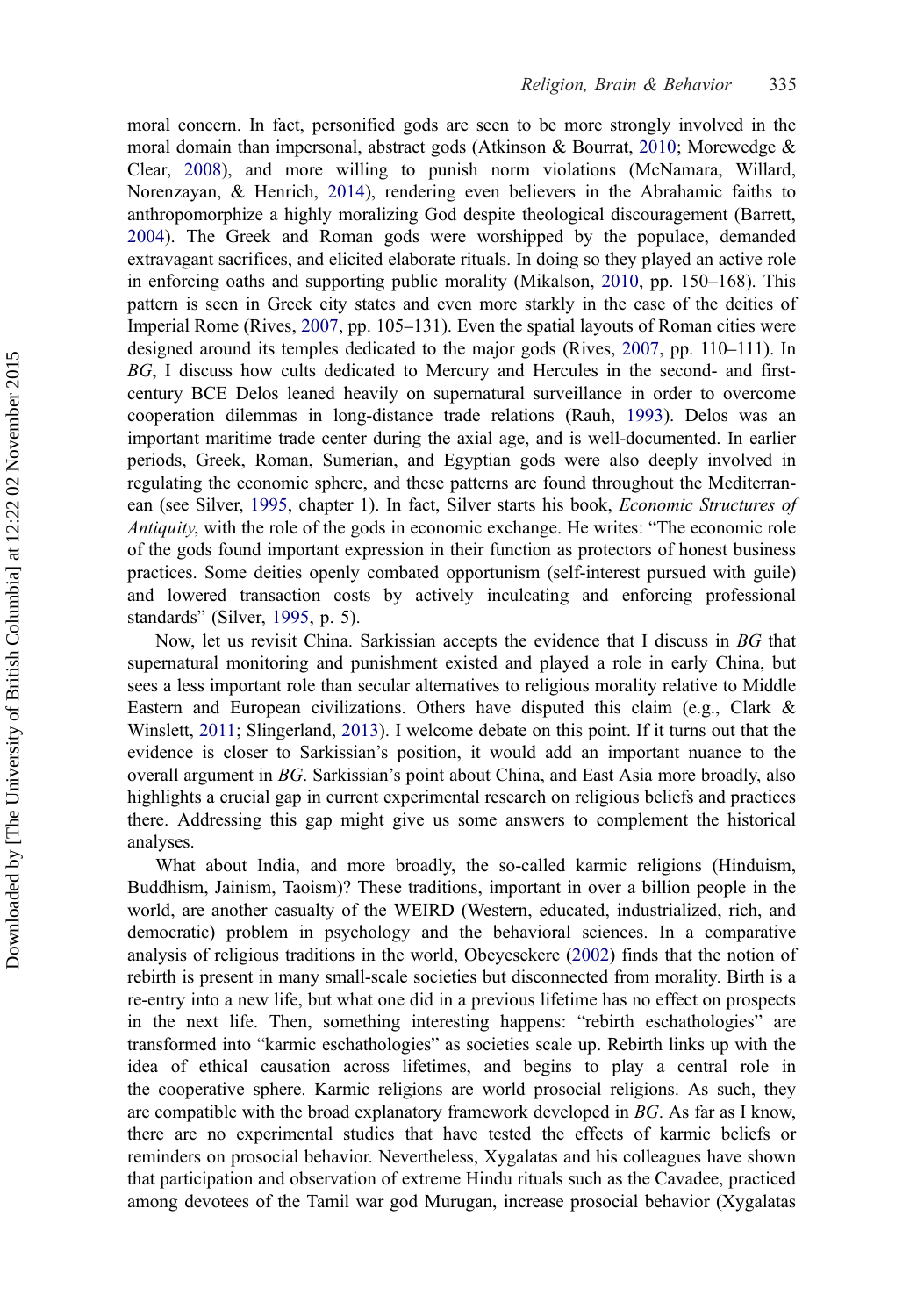et al., [2013\)](#page-77-0), and religious location priming has prosocial effects among Hindus (Xygalatas, [2013\)](#page-77-0). We do not know yet if the mechanisms are similar to those found in Abrahamic religions, but the karmic religions remind us again that there is no need to tie religion to a procrustean bed. There is no single mechanism underlying religion's prosocial effects, therefore the processes could easily be different in different places. To me, the cultural differences can be as illuminating and important as the shared features of religions. So, karmic religions are not counter-examples to the thesis in BG. Rather, they illustrate another set of cultural evolutionary trajectories that connect some cultural variants of religion with large-scale cooperation.

## 5. The religious person versus the religious situation

Barrett and Greenway, Lenfesty and Schloss, and Fuentes raised objections to the second principle of Big Gods, which says that Religion is more in the situation than in the person. Why would religious norms about being nice to other co-religionists not be internalized and become part of virtuous behavior toward others? And relatedly, what about religion acting through love, compassion, guilt, and what is often called the "conscience?" Sarkissian also raises this issue when he cites the following passage from the "Doctrine of the Mean" found in Confucian virtue ethics, which seems to imply that the best form of social monitoring is self-monitoring: "There is nothing more visible than what is secret, and nothing more manifest than what is minute. Therefore the superior man is watchful over himself, (even) when he is alone."

While I am sympathetic to their argument, I have two broad answers. One is that the current empirical evidence is more in line with this situationist interpretation (for a recent review of the evidence, see Norenzayan et al., [2013\)](#page-76-0). Religious reminders, but not selfreported religiosity, predict more prosocial tendencies. Put another way, without being cued with religious reminders, believers and nonbelievers show similar levels of prosocial behavior, as seen, for example, in the Sunday Effect (Malhotra, [2008\)](#page-76-0). Moreover, the extant evidence shows that supernatural punishment is implicated in prosociality. Supernatural benevolence, if anything, backfires (for discussion of the evidence, see BG, pp. 43–47). Third, one of the few well-designed series of studies, looking directly at empathy-driven prosociality, found that if anything, empathy predicted higher levels of prosociality among nonbelievers than among believers (Saslow et al., [2013](#page-76-0); for a discussion of these studies, see  $BG$  pp. 72–73). But this is one paper in one cultural context (the USA). More studies along these lines are needed to reach firmer conclusions about whether and how the "conscience" plays a role in religiously motivated prosociality.

Second, I hypothesize that this pattern may be accentuated in cultural contexts with strong secular institutions. The theory in  $BG$  is consistent with the observation that strong secular institutions crowd out religion's role in cooperation. When people live in societies with a strong rule of law, institutions raise the bar of trust and cooperation for everyone – believers and nonbelievers alike (Herrmann, Thoni, & Gaechter, [2008](#page-76-0)). In these WEIRD societies (Henrich, Heine, & Norenzayan, [2010\)](#page-76-0), the signal from religion is weak and priming techniques are needed to discover religion's influence on prosocial tendencies. Conversely, the idea is that in places with weak institutions (most of the non-WEIRD world), levels of prosociality and trust are generally lower and the signal from religion is stronger. This prediction does not contradict the second principle of Big Gods but adds an important nuance to it. This is yet another reason why we need experimental studies of religion in non-WEIRD contexts, as Newson also calls for.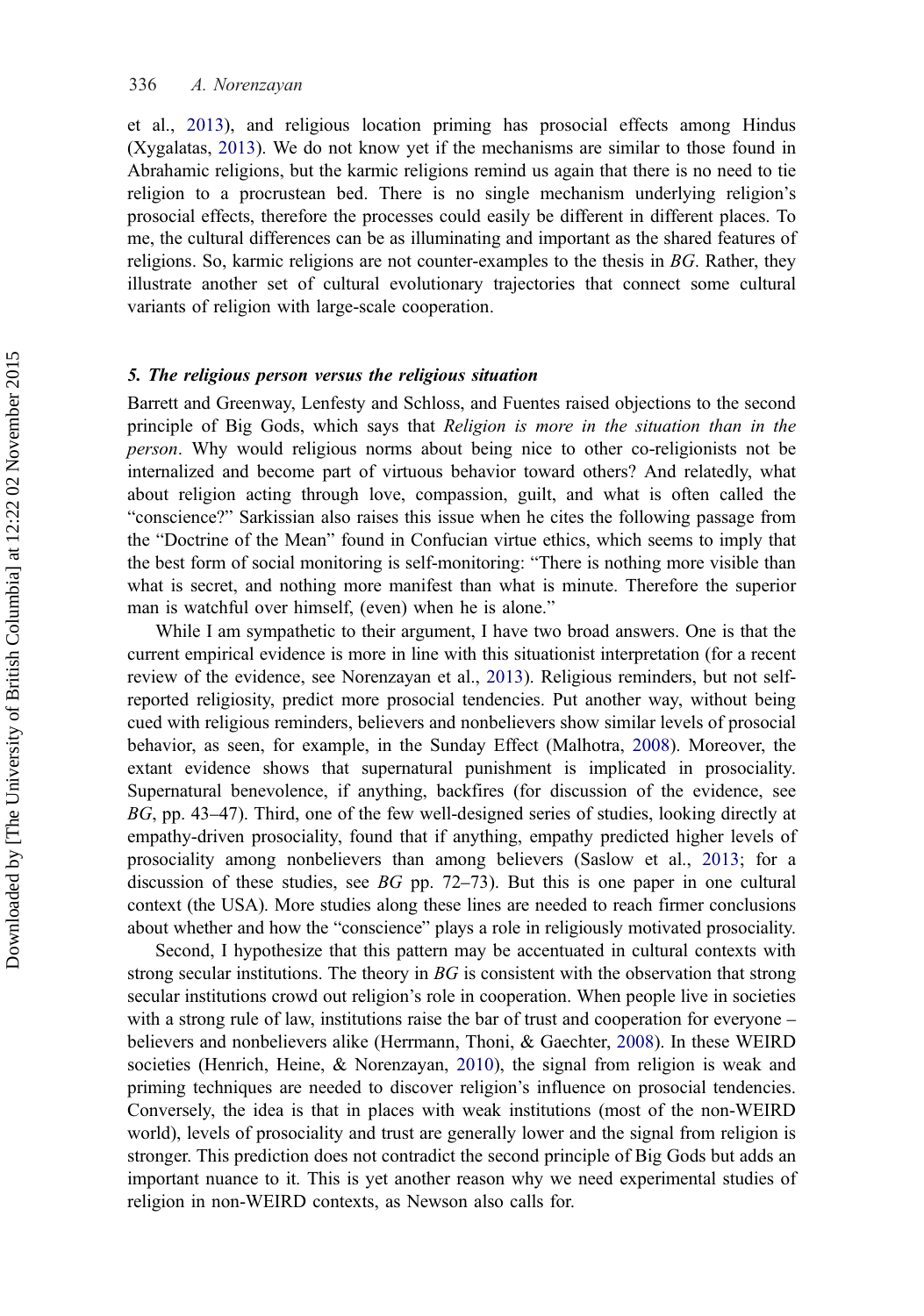## 6. The cultural evolution-cognitive byproduct framework: between adaptationism and byproduct-only accounts

I have already addressed many of the key issues raised by Johnson as well as Baumard and Boyer, but in this last section I revisit these two commentaries and tackle them more directly. Johnson objects that BG does not offer anything new beyond the adaptationist stance of the Supernatural Punishment Hypothesis (SPH). On the other end of the spectrum, Baumard and Boyer appear to stick to a "byproduct-only" account and dispute the line of reasoning in  $BG$ , including the key argument that prosocial religions facilitated large-scale cooperation. Perhaps this was to be expected, given that the theory in  $BG$ straddles these two divergent positions, and in doing so integrates key elements of both perspectives. It would be interesting to see a debate between these two opposing views.

Johnson's critique starts by arguing that the idea in BG is identical to the SPH; in other places, it shifts to saying that the two are compatible (including a useful table that illustrates how), and yet in other places it seems to argue against the main idea in  $BG$ . I admire Johnson and Bering's work on the evolution of religion (e.g., Johnson & Bering, [2006;](#page-76-0) Bering, [2011\)](#page-75-0), which is why  $BG$  draws from it quite extensively. And I do not see BG as an attack on SPH. Rather, I wrote BG partly to shift the conversation beyond the "adaptationism versus byproduct" debate (for a discussion, see Sosis, [2009](#page-77-0)), and to explore additional theoretical possibilities. I cannot do full justice to the important divergences between these two approaches here. Readers can consult Shariff, Norenzayan, and Henrich ([2010\)](#page-77-0) for a critical discussion of the similarities and differences between the SPH and the main idea in BG.

Is the argument in BG just another version of the SPH? No. The two theories are overlapping, but distinct. This is not uncommon, where two theories that are about the same class of phenomena make many similar predictions, yet the explanatory precision of theories can be tested when they diverge in a few, but critical respects. If fear of supernatural punishment is a mind-guard suppressing cheating, it is therefore part of an evolved psychology, as the SPH proposes. Therefore, it should be clearly visible among foraging groups, and moreover, would not lead to the prediction that belief in supernatural punishment is more likely, or more uniformly present, in large anonymous communities. My reading of the ethnographic evidence does not encourage the first claim, and there is wide agreement among the commentators with ethnographic expertise on this point. Moreover, the evidence strongly supports the claim that the prevalence of supernatural punishment increases with social scale where anonymity is more common, and therefore the threat of getting caught is weaker (not stronger). But this remains an open empirical question. Better and more systematic cross-cultural studies could be conducted to further refine and test these hypotheses, and to tell us whether predictions from both theories are supported, which would suggest compatibility (here Schloss and Murray's ([2011](#page-76-0)) analysis would serve as a useful guide).

In BG, I drew extensively from Boyer's insights on the cognitive biases that push human minds toward religious intuitions. Baumard and Boyer seem to accept the priming evidence that supernatural monitoring has prosocial effects, but draw a sharp line and stop there. Whereas Johnson is convinced that various forms of supernatural punishment beliefs are found everywhere, including among foragers, Baumard and Boyer raise the opposite concern: that the linking of morality with the supernatural is a recent invention of the axial religions. I have already discussed in some detail (see sections 2 and 4) why I think the historical evidence shows otherwise.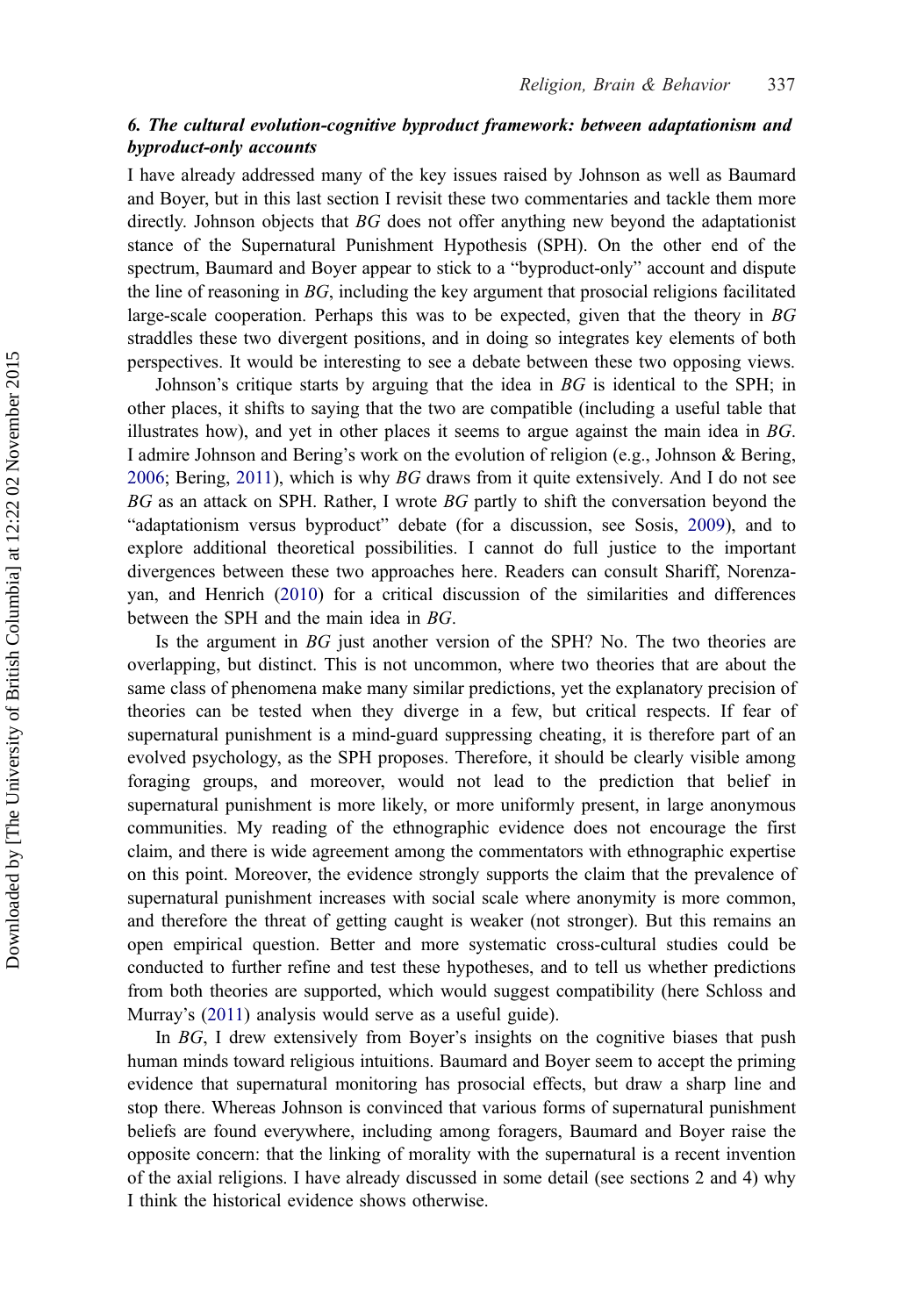Baumard and Boyer then argue against the idea that societies with Big Gods cooperate more than societies without, by downplaying the religious priming evidence because "this evidence comes from places where gods are construed as, precisely, interested in people's prosocial behavior." But that is precisely the cultural evolutionary argument in  $BG$ . The theory says that there should be religious priming effects in groups with Big Gods, but minimal or no effects of religious primes where gods have minimal or no moral concern (the latter part of the hypothesis remains to be tested). The direct implication therefore is that, all else being equal, individuals in groups with Big Gods cooperate more than those in groups with small gods, and the available evidence supports this (e.g., Henrich et al., [2010;](#page-76-0) contrary to Baumard and Boyer's claim, these are sizable effects considering the narrow ranges in offers in the economic games and the fact that confounding variables were controlled for). And I am puzzled as to why they think that the greater potency of supernatural punishment relative to supernatural benevolence is a problem for my account. This asymmetry is entirely compatible with the cultural evolutionary account as well as the SPH, and shows that religions obey a well-known principle in human psychology (that the stick is often stronger than the carrot).

Next point: Baumard and Boyer claim that cultural group selection lacks empirical evidence. There are several lines of converging evidence: laboratory studies (Gurerk, Irlenbusch, & Rockenbach, [2006\)](#page-75-0), global surveys (Bell, Richerson, & McElreath, [2009](#page-75-0)), archaeology (Flannery & Marcus, [2000](#page-75-0); Spencer & Redmond, [2001\)](#page-77-0), history (Turchin, [2003;](#page-77-0) Turchin, Currie, Turner, & Gavrilets, [2013\)](#page-77-0), and ethnography (Atran, [2002](#page-75-0); Currie & Mace, [2009](#page-75-0); Kelly, [1985](#page-76-0); Soltis, Boyd, & Richerson, [1995;](#page-77-0) Wrangham & Glowacki, [2012\)](#page-77-0). Space limitation precludes a detailed discussion here, but interested readers can decide the validity of the evidence for themselves by consulting the published literature. These empirical findings are consistent with evolutionary modeling (a bedrock of any evolutionary argument), showing broad conditions under which cultural group selection can influence the trajectory of cultural evolution (e.g., Boyd, Gintis, & Richerson, [2003](#page-75-0); Guzman, Rodriguez-Sickert, & Rowthorn, [2007\)](#page-75-0). Multilevel selection is a hotly debated topic, but why not move beyond the heated rhetoric and treat it as a scientific hypothesis, and test its explanatory power alongside other contenders?

The explanatory power of cultural group selection, and the supporting evidence, has been outlined most recently in Smaldino [\(2014](#page-77-0)) and Baldini et al. [\(2014](#page-75-0)). Coming back to the topic at hand – explaining religion – there are several considerations that encourage a cultural multilevel selection framework in combination with (not necessarily in substitution of) existing insights from cognitive and other evolutionary approaches (Atran & Henrich, [2010;](#page-75-0) for an account that combines intergroup competition with costly signals, see Wildman & Sosis, [2011;](#page-77-0) for an earlier argument, see also Wilson, [2002](#page-77-0)). I started BG with a striking fact, the evidence of which is all around us: the differential group survival rates of religious groups and movements have produced an extremely nonrandom cultural distribution. Since the data are about the differential survival and stability of the group, not the individuals who make up the group (the individuals are replaceable), the selective advantage of the successful groups is an emergent group-level cultural feature that is hard to account for without cultural multilevel selection. Moreover, it is not obvious to me how a purely genetic evolutionary account (whether considering between-group variation or not) would explain differences in the longevity of cultural groups over historical time, in some cases spanning just a few generations (consider the worldwide spread of the Pentecostal movement, reaching almost 300 million members in about 100 years). Another issue is that many religious elements are group-level traits (not something about the individuals). These features elicit strict norm-following and mark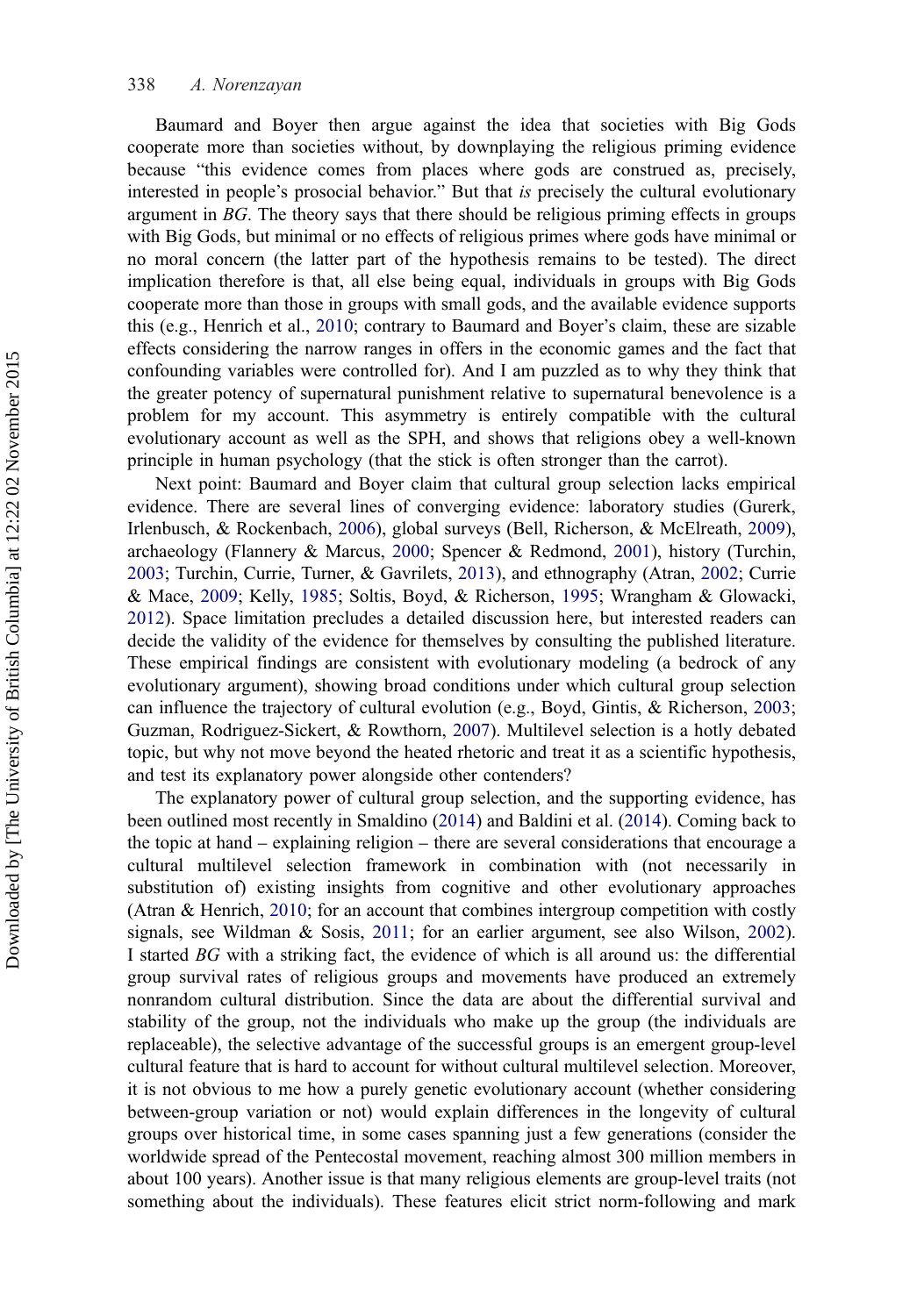group boundaries, such as the taboo on eating pork among Jews and Muslims, or monogamous marriage enforced among early Christian communities in the Roman Empire. Many rituals or practices that are widespread or even universal in one religious community are entirely absent in others.

Baumard and Boyer do not see large-scale cooperation as a puzzle because institutions can do the job and people are likely to find reputable partners and repeatedly interact with them. If this is all that is needed to unleash cooperation among strangers, then what explains the massive cultural variability in cooperation and trust, with downstream effects on economic outcomes, even under the same or similar institutions (e.g., Zak & Knack, [2011\)](#page-77-0)? The answer that a growing body of economic literature points to is the importance of culturally transmitted traditions, beliefs, and norms (Algan & Cahuc, [2010](#page-75-0); Fukuyama, [1995;](#page-75-0) Guiso, Sapienza, & Zingales, [2009;](#page-75-0) Nunn, [2009](#page-76-0)). And Baumard and Boyer's claim – that cooperation can flourish without trust – is an extremely narrow and problematic reading of the evidence amassed by economists, including the ones that they cite. Studies show high positive intercorrelations between the strength of institutions, trust levels, and cooperative tendencies (Ensminger & Henrich, [2014](#page-75-0); Herrmann et al., [2008](#page-76-0); Zak & Knack, [2011](#page-77-0)). This is the same powerful cultural package that leads to secularization (Norris & Inglehart, [2004\)](#page-76-0). Moreover, institutions themselves break down when trust disappears, for example, when some West African ethnic groups were raided in the slave trade, eroding trust toward their neighbors (e.g., Nunn & Wantchekon, [2011\)](#page-76-0).

Finally, there are several lines of evidence showing that, all else being equal, groups with prosocial norms outcompete their less prosocial counterparts. Studies show that group size has an obvious selective advantage in intergroup competition and predicts more prosocial behavior in economic games, including more willingness to punish unfair offers (Henrich et al., [2010;](#page-76-0) Henrich, Ensminger, Barr, & McElreath, [2014\)](#page-76-0). These findings accord with studies showing that ethnic groups that are culturally spreading, as observed by ethnographers, in fact play more fairly in the Ultimatum Game than stagnating ethnic groups in the same geographical area (Paciotti & Hadley, [2003](#page-76-0)). Sosis and Bressler ([2003\)](#page-77-0) found that the more costs religious communes impose on their members, the longer they last. This is instructive because we know that extreme behaviors such as restrictions on diet and possessions, fasts, and painful rituals are correlated with in-group solidarity (Iannacone, [1994](#page-76-0); Sosis & Alcorta, [2003](#page-77-0)) and prosociality (Xygalatas et al., [2013](#page-77-0)). International comparisons also offer a different kind of evidence: participants coming from nation states with stronger economic potential and rule of law are more prosocial and less antisocial in economic games (Herrmann et al., [2008\)](#page-76-0). All these empirical findings are also supported by simulation studies showing that selection pressures favor cultural groups with stronger prosocial tendencies when intergroup competition escalates (Boyd, Richerson, & Henrich, [2011\)](#page-75-0).

In concluding, I see  $BG$  as the beginning of an evolving argument, and an invitation to continuous debate. So I could not agree more with Newson, who quoted Box and Draper saying: "Remember that all models are wrong; the practical question is how wrong do they have to be to not be useful." Only time will tell how wrong relative to how useful the ideas in BG will prove to be. The good news is that, as a young field, the evolutionary study of religion is vibrant, intellectually diverse, and dynamically changing. What is needed is more integration. Those who are looking for one monolithic evolutionary account of religion will be disappointed. Most of what we can know lies ahead.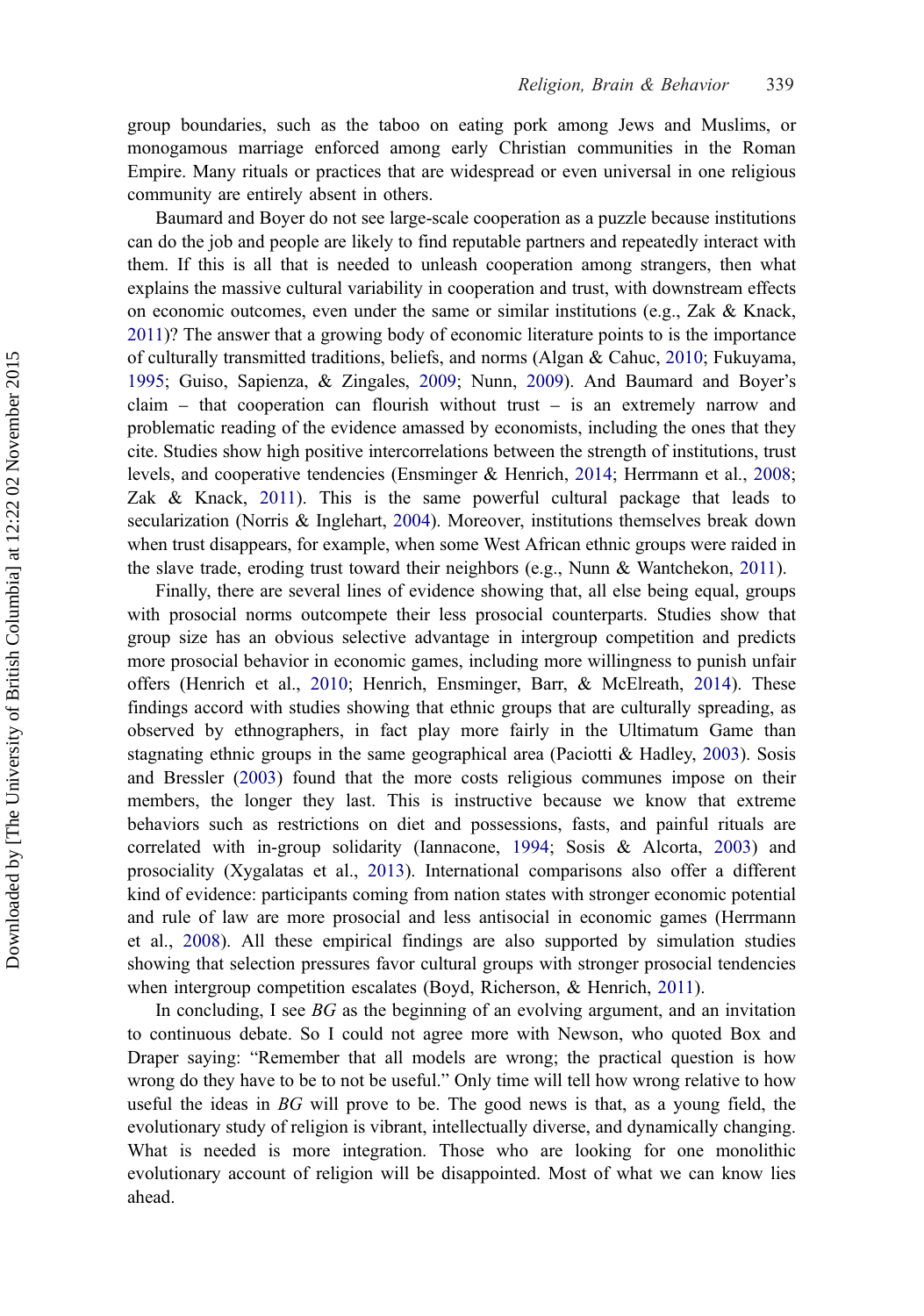## <span id="page-75-0"></span>Acknowledgements

The writing of this article was supported by the Cultural Evolution of Religion Research Consortium, funded by a generous partnership grant [895–2011–1009] from the Social Sciences and Humanities Research Council of Canada.

## References

- Algan, Y., & Cahuc, P. (2010). Inherited trust and growth. American Economic Review, 100, 2060–2092. doi[:10.1257/aer.100.5.2060](http://dx.doi.org/10.1257/aer.100.5.2060)
- Atkinson, Q.D., & Bourrat, P. (2010). Beliefs about God, the afterlife and morality support the role of supernatural policing in human cooperation. Evolution and Human Behavior, 32, 41-49. doi[:10.1016/j.](http://dx.doi.org/10.1016/j.evolhumbehav.2010.07.008) [evolhumbehav.2010.07.008](http://dx.doi.org/10.1016/j.evolhumbehav.2010.07.008)
- Atran, S. (2002). In Gods we trust: The evolutionary landscape of religion. Oxford: Oxford University Press.
- Atran, S., & Henrich, J. (2010). The evolution of religion: How cognitive by-products, adaptive learning heuristics, ritual displays, and group competition generate deep commitments to prosocial religions. Biological Theory: Integrating Development, Evolution, and Cognition, 5, 18–30.
- Baldini, R., Bell, A., Demps, K., Frost, K., Hillis, V., Mathew, S., ... Richerson, P.J. (2014). A sketch of the evidence for selection on inter-group cultural variation in humans. Manuscript under review. Davis: University of California.

Barrett, J.L. 2004. Why would anyone believe in God? Walnut Creek, CA: AltaMira Press.

- Baumard, N., & Boyer, P. (2013). Explaining moral religions. Trends in Cognitive Sciences, 17, 272–280. doi[:10.1016/j.tics.2013.04.003](http://dx.doi.org/10.1016/j.tics.2013.04.003)
- Bell, A.V., Richerson, P., & McElreath, R. (2009). Culture rather than genes provides greater scope for the evolution of large-scale human prosociality. Proceedings of the National Academy of Sciences of the United States of America, 106, 17671–17674. doi:[10.1073/pnas.0903232106](http://dx.doi.org/10.1073/pnas.0903232106)
- Bellah, R.N. (2011). Religion in human evolution: From the Paleolithic to the axial age. Cambridge, MA: Harvard University Press. doi[:10.4159/harvard.9780674063099](http://dx.doi.org/10.4159/harvard.9780674063099)
- Bering, J. (2011). The belief instinct. New York: W. W. Norton.
- Boehm, C. (1999). Hierarchy in the forest: The evolution of egalitarian behavior. Cambridge, MA: Harvard University Press.
- Bottéro, J. (2001). Religion in Ancient Mesopotamia. Chicago: University of Chicago Press. doi[:10.3366/](http://dx.doi.org/10.3366/edinburgh/9780748613878.001.0001) [edinburgh/9780748613878.001.0001](http://dx.doi.org/10.3366/edinburgh/9780748613878.001.0001)
- Bowles, S. (2006). Group competition, reproductive leveling, and the evolution of human altruism. Science, 314, 1569–1572. doi:[10.1126/science.1134829](http://dx.doi.org/10.1126/science.1134829)
- Boyd, R., Gintis, H., & Richerson, P.J. (2003). The evolution of altruistic punishment. Proceedings of the National Academy of Sciences of the United States of America, 100, 3531–3535. doi[:10.1073/pnas.0630443100](http://dx.doi.org/10.1073/pnas.0630443100)
- Boyd, R., Richerson, P.J., & Henrich, J. (2011). Rapid cultural adaptation can facilitate the evolution of large-scale cooperation. Behavioral Ecology and Sociobiology, 65, 431-444. doi[:10.1007/s00265-010-1100-3](http://dx.doi.org/10.1007/s00265-010-1100-3)
- Brown, C., & Eff, E.A. (2010). The state and the supernatural: Support for prosocial behavior. Structure and Dynamics, 4(1), 1–21.
- Campbell, D.T. (1990). Levels of organization, downward causation, and the selection-theory approach to evolutionary epistemology. In G. Greenberg  $\&$  E. Tobach (Eds.), Theories of the evolution of knowing (pp. 1–17). Hillsdale, NJ: Lawrence Erlbaum.
- Clark, K.J., & Winslett, J.T. (2011). The evolutionary psychology of Chinese religion: Pre-Qin high Gods as punishers and rewarders. Journal of the American Academy of Religion, 79, 928-960. doi:[10.1093/jaarel/](http://dx.doi.org/10.1093/jaarel/lfr018) [lfr018](http://dx.doi.org/10.1093/jaarel/lfr018)
- Currie, T.E., & Mace, R. (2009). Political complexity predicts the spread of ethnolinguistic groups. Proceedings of the National Academy of Sciences, 106, 7339–7344. doi:[10.1073/pnas.0804698106](http://dx.doi.org/10.1073/pnas.0804698106)
- Ensminger, J., & Henrich, J. (2014). Experimenting with social norms: Fairness and punishment in crosscultural perspective. New York, NY: Russel Sage.
- Flannery, K.V., & Marcus, J. (2000). Formative Mexican chiefdoms and the myth of the "mother culture". Journal of Anthropological Archaeology, 19(1), 1–37. doi:[10.1006/jaar.1999.0359](http://dx.doi.org/10.1006/jaar.1999.0359)
- Fukuyama, F. (1995). Trust: The social virtues and the creation of prosperity. New York, NY: Free Press.
- Gervais, W.M., & Norenzayan, A. (2012). Like a camera in the sky? Thinking about God increases public selfawareness and socially desirable responding. Journal of Experimental Social Psychology, 48, 298–302. doi[:10.1016/j.jesp.2011.09.006](http://dx.doi.org/10.1016/j.jesp.2011.09.006)
- Guiso, L., Sapienza, P., & Zingales, L. (2009). Cultural biases in economic exchange? Quarterly Journal of Economics, 124, 1095–1131. doi[:10.1162/qjec.2009.124.3.1095](http://dx.doi.org/10.1162/qjec.2009.124.3.1095)
- Gurerk, O., Irlenbusch, B., & Rockenbach, B. (2006). The competitive advantage of sanctioning institutions. Science, 312, 108–111. doi[:10.1126/science.1123633](http://dx.doi.org/10.1126/science.1123633)
- Guzman, R.A., Rodriguez-Sickert, C., & Rowthorn, R. (2007). When in Rome, do as the Romans do: The coevolution of altruistic punishment, conformist learning, and cooperation. Evolution and Human Behavior, 28, 112–117. doi:[10.1016/j.evolhumbehav.2006.08.002](http://dx.doi.org/10.1016/j.evolhumbehav.2006.08.002)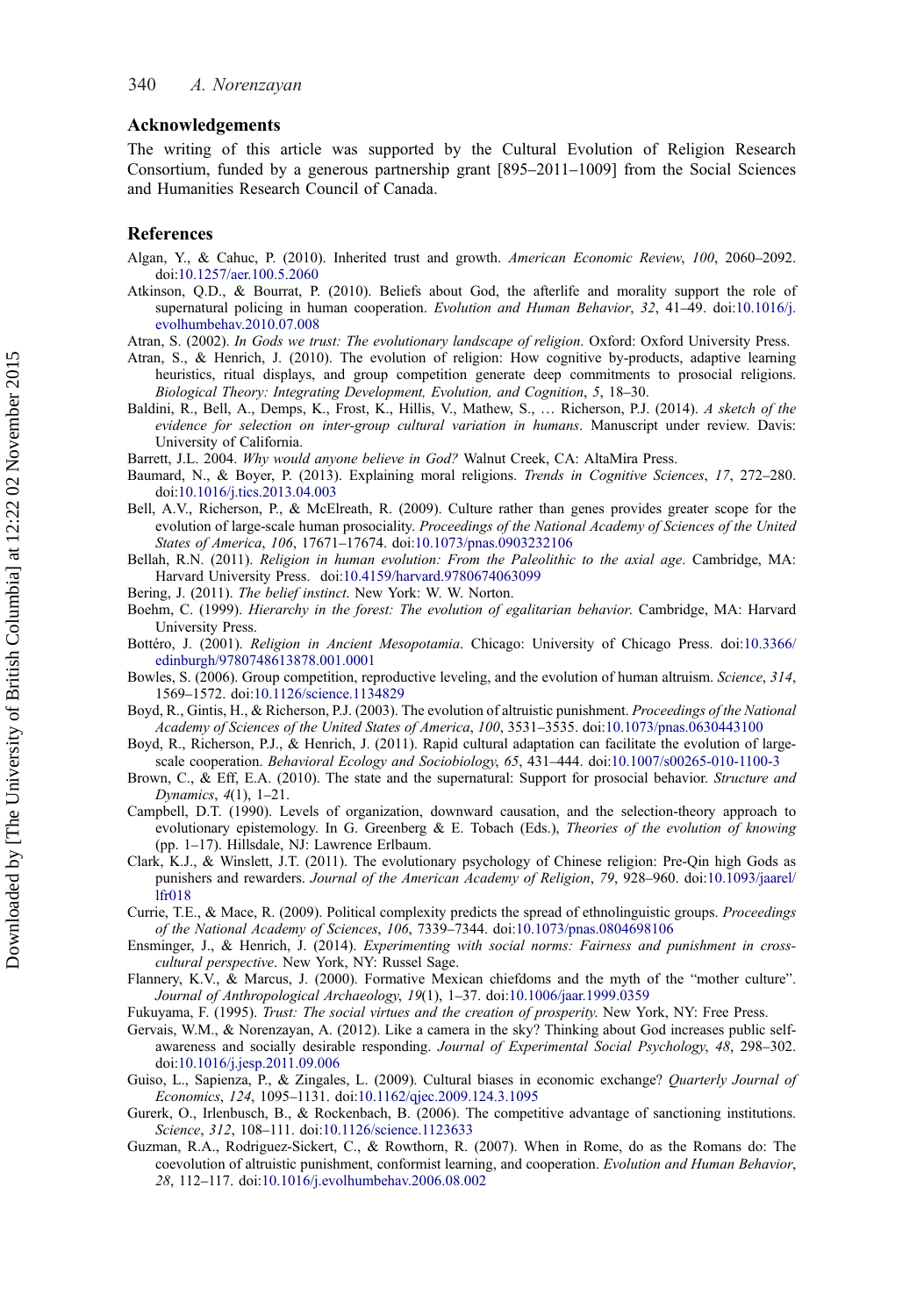- <span id="page-76-0"></span>Henrich, J., Boyd, R., & Richerson, P.J. (2012). The puzzle of monogamous marriage. Philosophical Transactions of the Royal Society B: Biological Sciences, 367, 657–669. doi[:10.1177/106939710003400205](http://dx.doi.org/10.1177/106939710003400205)
- Henrich, J., Ensminger, J., Barr, A., & McElreath, R. (2014). Chapter 4: Empirical results—markets, community size, religion and the nature of human sociality. In J. Henrich and J. Ensminger (Eds.), *Experimenting with* social norms: Fairness and punishment in cross-cultural perspective (pp. 89–148). New York, NY: Russell Sage.
- Henrich, J., Ensimger, J., McElreath, R., Barr, A., Barrett, C., Bolyanatz, A., … Ziker, J. (2010). Markets, religion, community size, and the evolution of fairness and punishment. Science, 327, 1480–1484. doi[:10.1126/science.1182238](http://dx.doi.org/10.1126/science.1182238)
- Henrich, J., Heine, S.J., & Norenzayan, A. (2010). The weirdest people in the world? Behavioral and Brain Sciences, 33, 61–135. doi[:10.1017/S0140525X0999152X](http://dx.doi.org/10.1017/S0140525X0999152X)
- Herrmann, B., Thoeni, C., & Gaechter, S. (2008). Antisocial punishment across societies. Science, 319, 1362-1367. doi[:10.1126/science.1153808](http://dx.doi.org/10.1126/science.1153808)
- Iannacone, L. (1994). Why strict churches are strong. American Journal of Sociology, 99, 1180–1211. doi[:10.1086/230409](http://dx.doi.org/10.1086/230409)
- Johnson, D.D.P., & Bering, J.M. (2006). Hand of God, mind of man: Punishment and cognition in the evolution of cooperation. Evolutionary Psychology, 4, 219–233.
- Kelly, R.C. (1985). The nuer conquest: The structure and development of an expansionist system. Ann Arbor: University of Michigan Press.
- Laurin, K., Shariff, A.F., Henrich, J., & Kay, A.C. (2012). Outsourcing punishment to god: beliefs in divine control reduce earthly punishment. Proceedings of the Royal Society B:Biological Sciences, 279, 3272–3281.
- Malhotra, D. (2008). (When) Are religious people nicer? Religious salience and the "Sunday effect" on prosocial behavior. Judgment and Decision Making, 5, 138–143.
- McNamara, R.A., Norenzayan, A., & Henrich, J. (in press). Supernatural punishment, in-group biases, and material insecurity: Experiments and Ethnography from Yasawa, Fiji. Religion, Brain, & Behavior.
- McNamara, R.A., Willard, A., Norenzayan, A., & Henrich, J. (2014, February). God's mind on morality: A knowing God is a punishing God. Poster presented at the 15th Annual Meeting of the Society for Personality and Social Psychology, Austin, TX, USA.
- Mikalson, J. (2010). Ancient Greek religion. Malden, MA: Blackwell.
- Morewedge, C.K., & Clear, M.E. (2008). Anthropomorphic god concepts engender moral judgment. Social Cognition, 26(2), 182–189. doi:[10.1521/soco.2008.26.2.182](http://dx.doi.org/10.1521/soco.2008.26.2.182)
- Norenzayan, A. (2013). Big Gods: How religion transformed cooperation and conflict. Princeton, NJ: Princeton University Press.
- Norenzayan, A. (2014). Does religion make people moral? Behaviour, 151, 365–384.
- Norenzayan, A., Henrich, J., & Slingerland, E. (2013). Religious prosociality: A synthesis. In P. Richerson & M. Christiansen (Eds.), Cultural evolution (pp. 365–378). Cambridge, MA: The MIT Press.
- Norenzayan, A., Shariff, A.F., Gervais, W.M., Willard, A., Slingerland, E., & Henrich, J. (2014). The cultural evolution of prosocial religions. Manuscript under review.
- Norris, P., & Inglehart, R. (2004). Sacred and secular: Religion and politics worldwide. New York: Cambridge University Press.
- Nunn, N. (2009). The importance of history for economic development. Annual Review of Economics, 1(1), 65–92. doi:[10.1146/annurev.economics.050708.143336](http://dx.doi.org/10.1146/annurev.economics.050708.143336)
- Nunn, N., & Wantchekon, L. (2011). The slave trade and the origins of mistrust in Africa. American Economic Review, 101, 3221–3252. doi[:10.1257/aer.101.7.3221](http://dx.doi.org/10.1257/aer.101.7.3221)
- Obeyesekere, G. (2002). Imagining karma: Ethical transformation in Amerindian, Buddhist, and Greek rebirth. Berkeley: University of California Press. doi[:10.1525/california/9780520232204.001.0001](http://dx.doi.org/10.1525/california/9780520232204.001.0001)
- Paciotti, B., & Hadley, C. (2003). The ultimatum game in Southewestern Tanzania: Ethnic vatiation and institutional scope. Current Anthropology, 44, 427–432. doi:[10.1086/374903](http://dx.doi.org/10.1086/374903)
- Peoples, H.C., & Marlowe, F.W. (2012). Subsistence and the evolution of religion. Human Nature-an Interdisciplinary Biosocial Perspective, 23, 253–269. doi[:10.1007/s12110-012-9148-6](http://dx.doi.org/10.1007/s12110-012-9148-6)
- Purzycki, B.G., Finkel, D.N., Shaver, J., Wales, N., Cohen, A.B., & Sosis, R. (2012). What does god know? Supernatural agents' access to socially strategic and non-strategic information. Cognitive Science, 36, 846–869. doi:[10.1111/j.1551-6709.2012.01242.x](http://dx.doi.org/10.1111/j.1551-6709.2012.01242.x)
- Rauh, N.K. (1993). The sacred bonds of commerce: Religion, economy, and trade society at Hellenistic Roman Delos, 166–187. B.C. Gieben.
- Richard, F.D., Bond Jr., C.F., & Stokes-Zoota, J.J. (2003). One hundred years of social psychology quantitatively described. Review of General Psychology, 7, 331–363. doi[:10.1037/1089-2680.7.4.331](http://dx.doi.org/10.1037/1089-2680.7.4.331)
- Rives, J. (2007). Religion in the Roman Empire. Malden, MA: Blackwell.
- Saslow, L.R., Willer, R., Feinberg, M., Piff, P.K., Clark, K., Keltner, D., & Saturn, S.R. (2013). My brother's keeper? Compassion predicts generosity more among less religious individuals. Social Psychological and Personality Science, 4(1), 31–38. doi[:10.1177/1948550612444137](http://dx.doi.org/10.1177/1948550612444137)
- Schloss, J.P., & Murray, M. (2011). Evolutionary accounts of belief in supernatural punishment: A critical review. Religion, Brain & Behavior, 1, 46–99. doi:[10.1080/2153599X.2011.558707](http://dx.doi.org/10.1080/2153599X.2011.558707)